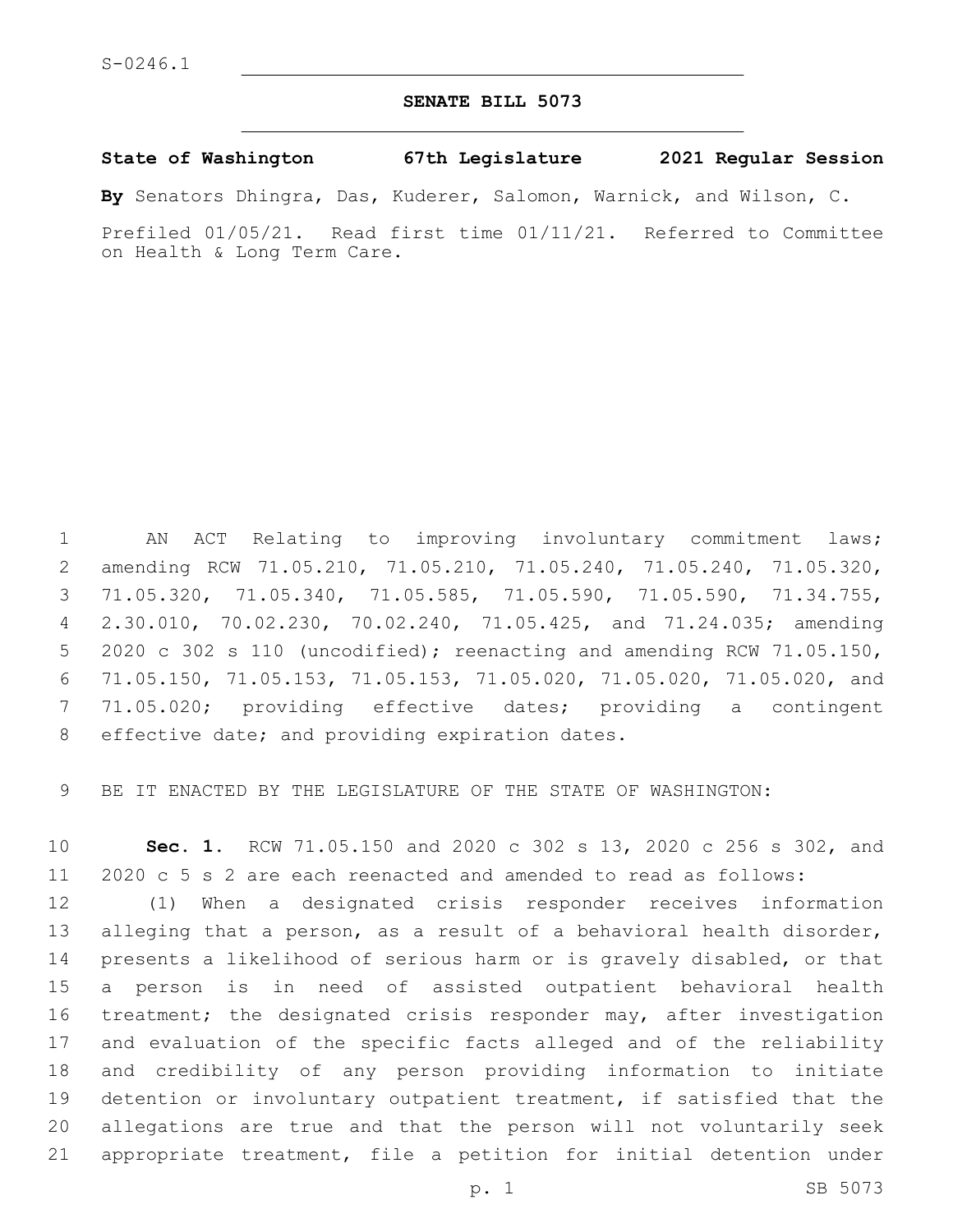this section or a petition for involuntary outpatient behavioral health treatment under RCW 71.05.148. Before filing the petition, the designated crisis responder must personally interview the person, unless the person refuses an interview, and determine whether the person will voluntarily receive appropriate evaluation and treatment at an evaluation and treatment facility, crisis stabilization unit, triage facility, secure withdrawal management and stabilization 8 facility, or approved substance use disorder treatment program. As part of the assessment, the designated crisis responder must attempt to ascertain if the person has executed a mental health advance 11 directive under chapter 71.32 RCW. The interview performed by the designated crisis responder may be conducted by video provided that a licensed health care professional or professional person who can adequately and accurately assist with obtaining any necessary information is present with the person at the time of the interview.

 (2)(a) A written order of apprehension to detain a person with a behavioral health disorder to a designated evaluation and treatment facility, a secure withdrawal management and stabilization facility, or an approved substance use disorder treatment program, for a period of not more than one hundred twenty hours for evaluation and treatment, may be issued by a judge of the superior court upon request of a designated crisis responder, subject to (d) of this subsection, whenever it appears to the satisfaction of a judge of the 24 superior court:

(i) That there is probable cause to support the petition; and

 (ii) That the person has refused or failed to accept appropriate 27 evaluation and treatment voluntarily.

 (b) The petition for initial detention, signed under penalty of perjury, or sworn telephonic testimony may be considered by the court in determining whether there are sufficient grounds for issuing the 31 order.

 (c) The order shall designate retained counsel or, if counsel is appointed from a list provided by the court, the name, business address, and telephone number of the attorney appointed to represent 35 the person.

 (d) A court may not issue an order to detain a person to a secure withdrawal management and stabilization facility or approved substance use disorder treatment program unless there is an available secure withdrawal management and stabilization facility or approved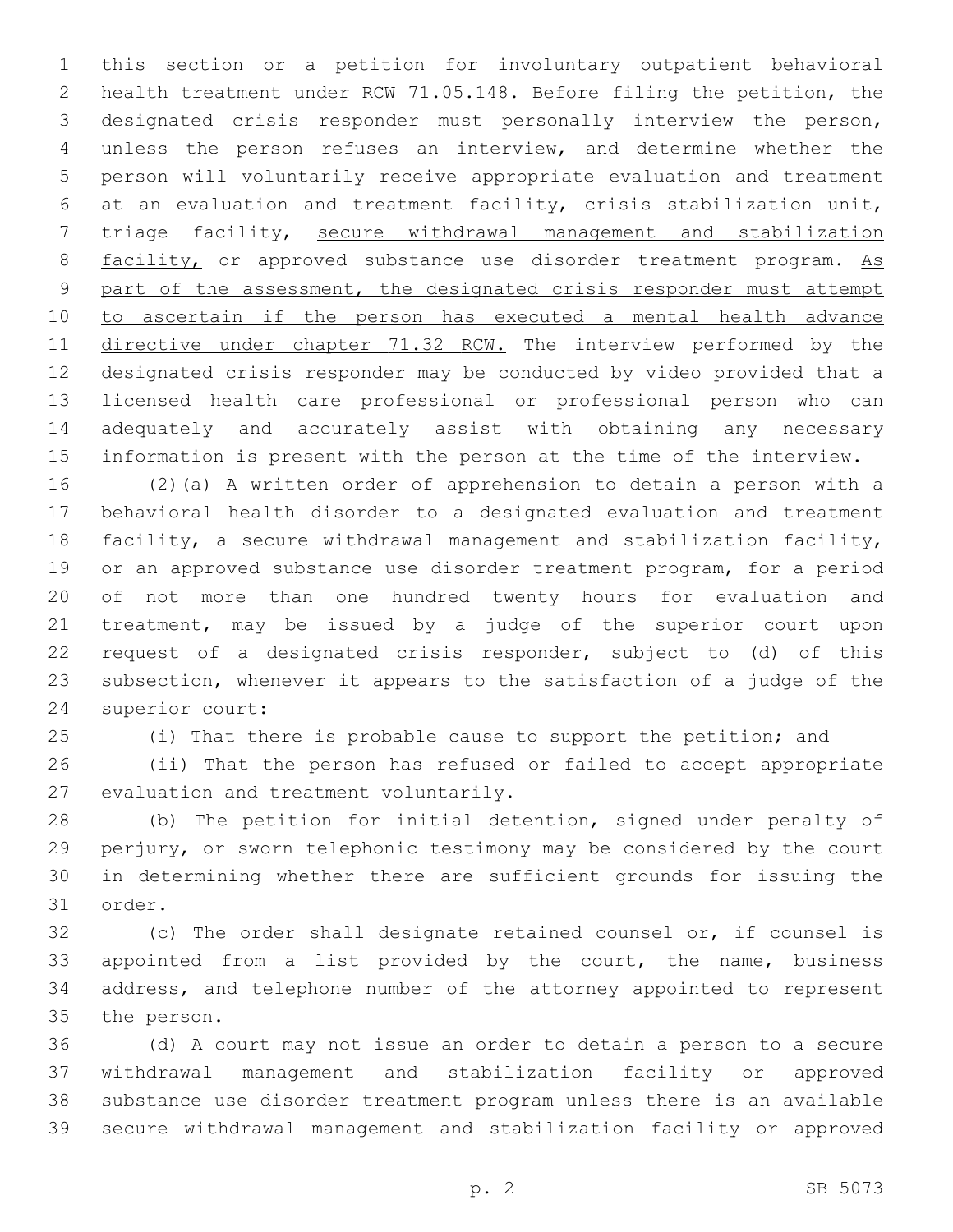substance use disorder treatment program that has adequate space for 2 the person.

 (e) If the court does not issue an order to detain a person pursuant to this subsection (2), the court shall issue an order to 5 dismiss the initial petition.

 (3) The designated crisis responder shall then serve or cause to be served on such person, his or her guardian, and conservator, if any, a copy of the order together with a notice of rights, and a petition for initial detention. After service on such person the designated crisis responder shall file the return of service in court and provide copies of all papers in the court file to the evaluation and treatment facility, secure withdrawal management and stabilization facility, or approved substance use disorder treatment program, and the designated attorney. The designated crisis responder shall notify the court and the prosecuting attorney that a probable cause hearing will be held within one hundred twenty hours of the date and time of outpatient evaluation or admission to the evaluation and treatment facility, secure withdrawal management and stabilization facility, or approved substance use disorder treatment program. The person shall be permitted to be accompanied by one or more of his or her relatives, friends, an attorney, a personal physician, or other professional or religious advisor to the place of evaluation. An attorney accompanying the person to the place of evaluation shall be permitted to be present during the admission evaluation. Any other individual accompanying the person may be present during the admission evaluation. The facility may exclude the individual if his or her presence would present a safety risk, delay the proceedings, or otherwise interfere with the evaluation.

 (4) The designated crisis responder may notify a peace officer to take such person or cause such person to be taken into custody and placed in an evaluation and treatment facility, secure withdrawal management and stabilization facility, or approved substance use disorder treatment program. At the time such person is taken into custody there shall commence to be served on such person, his or her guardian, and conservator, if any, a copy of the original order together with a notice of rights and a petition for initial detention.37

 (5) An Indian tribe shall have jurisdiction exclusive to the state as to any involuntary commitment of an American Indian or Alaska Native to an evaluation and treatment facility located within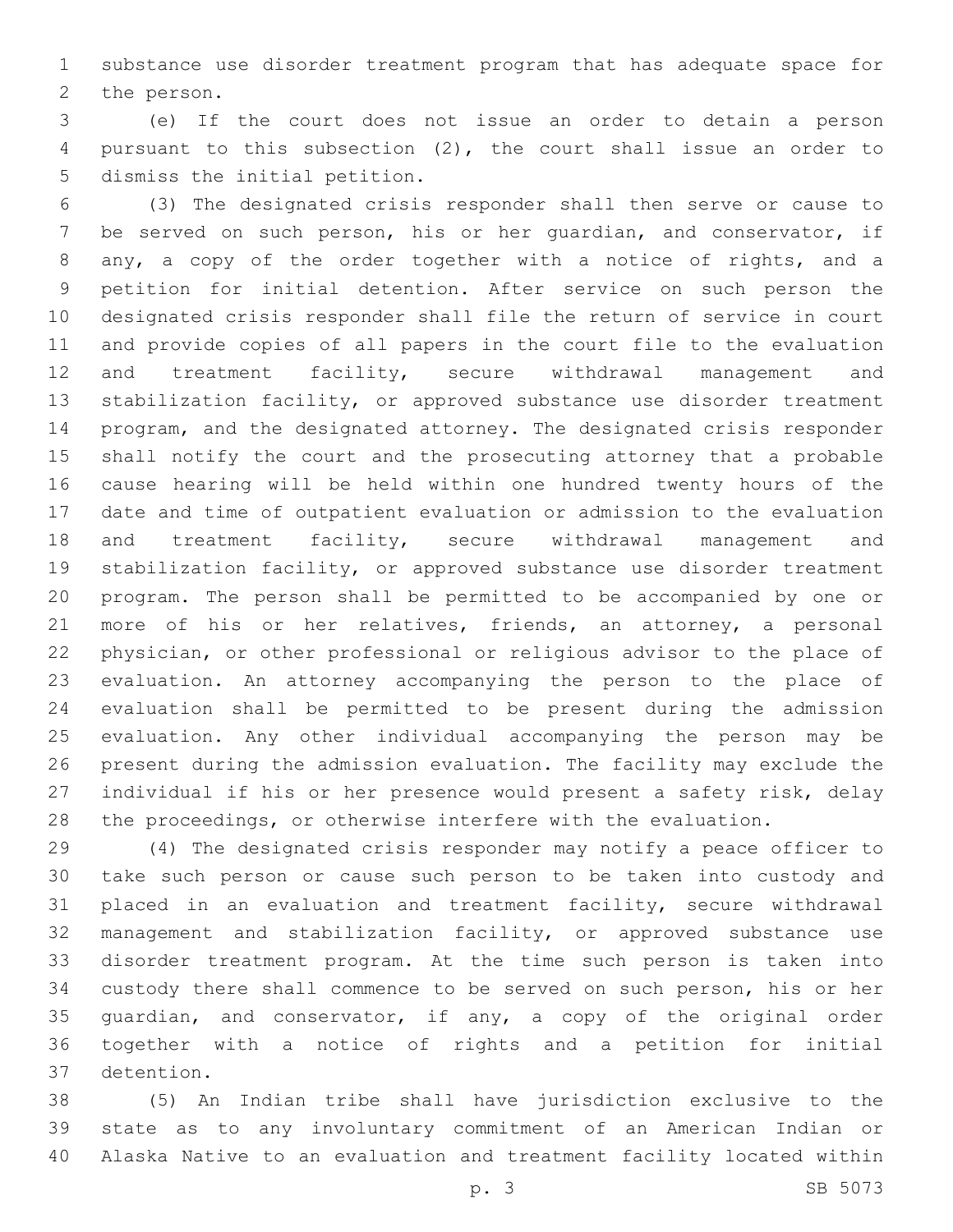the boundaries of that tribe, unless the tribe has consented to the state's concurrent jurisdiction, or the tribe has expressly declined to exercise its exclusive jurisdiction.3

 (6) Tribal court orders for involuntary commitment shall be recognized and enforced in accordance with superior court civil rule 82.5.6

 (7) In any investigation and evaluation of an individual under RCW 71.05.150 or 71.05.153 in which the designated crisis responder knows, or has reason to know, that the individual is an American Indian or Alaska Native who receives medical or behavioral health 11 services from a tribe within this state, the designated crisis responder shall notify the tribe or Indian health care provider regarding whether or not a petition for initial detention or involuntary outpatient treatment will be filed. Notification shall be made in person or by telephonic or electronic communication to the tribal contact listed in the authority's tribal crisis coordination plan as soon as possible but no later than three hours subject to the 18 requirements in RCW 70.02.230 (2)(((dd))) (ee) and (3). A designated crisis responder may restrict the release of information as necessary 20 to comply with 42 C.F.R. Part 2.

 **Sec. 2.** RCW 71.05.150 and 2020 c 302 s 14, 2020 c 256 s 303, and 2020 c 5 s 3 are each reenacted and amended to read as follows: (1) When a designated crisis responder receives information alleging that a person, as a result of a behavioral health disorder, presents a likelihood of serious harm or is gravely disabled, or that a person is in need of assisted outpatient behavioral health 27 treatment; the designated crisis responder may, after investigation and evaluation of the specific facts alleged and of the reliability and credibility of any person providing information to initiate detention or involuntary outpatient treatment, if satisfied that the allegations are true and that the person will not voluntarily seek appropriate treatment, file a petition for initial detention under this section or a petition for involuntary outpatient behavioral health treatment under RCW 71.05.148. Before filing the petition, the designated crisis responder must personally interview the person, unless the person refuses an interview, and determine whether the person will voluntarily receive appropriate evaluation and treatment at an evaluation and treatment facility, crisis stabilization unit, triage facility, secure withdrawal management and stabilization

p. 4 SB 5073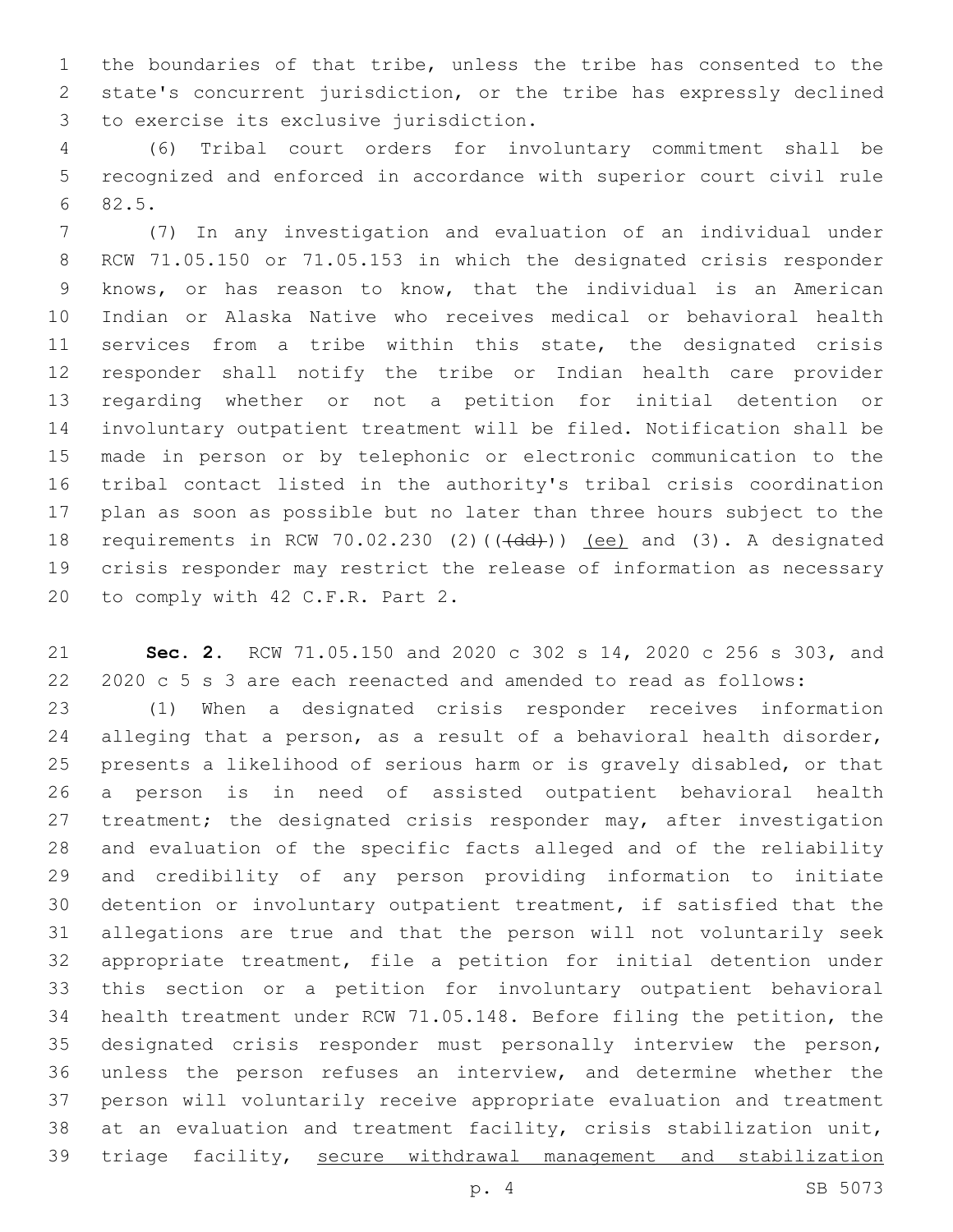1 facility, or approved substance use disorder treatment program. As part of the assessment, the designated crisis responder must attempt to ascertain if the person has executed a mental health advance 4 directive under chapter 71.32 RCW. The interview performed by the designated crisis responder may be conducted by video provided that a licensed health care professional or professional person who can adequately and accurately assist with obtaining any necessary information is present with the person at the time of the interview.

 (2)(a) A written order of apprehension to detain a person with a behavioral health disorder to a designated evaluation and treatment facility, a secure withdrawal management and stabilization facility, or an approved substance use disorder treatment program, for a period of not more than one hundred twenty hours for evaluation and treatment, may be issued by a judge of the superior court upon request of a designated crisis responder whenever it appears to the satisfaction of a judge of the superior court:

(i) That there is probable cause to support the petition; and

 (ii) That the person has refused or failed to accept appropriate 19 evaluation and treatment voluntarily.

 (b) The petition for initial detention, signed under penalty of perjury, or sworn telephonic testimony may be considered by the court in determining whether there are sufficient grounds for issuing the 23 order.

 (c) The order shall designate retained counsel or, if counsel is 25 appointed from a list provided by the court, the name, business address, and telephone number of the attorney appointed to represent 27 the person.

 (d) If the court does not issue an order to detain a person pursuant to this subsection (2), the court shall issue an order to 30 dismiss the initial petition.

 (3) The designated crisis responder shall then serve or cause to be served on such person, his or her guardian, and conservator, if any, a copy of the order together with a notice of rights, and a petition for initial detention. After service on such person the designated crisis responder shall file the return of service in court and provide copies of all papers in the court file to the evaluation 37 and treatment facility, secure withdrawal management and stabilization facility, or approved substance use disorder treatment program, and the designated attorney. The designated crisis responder shall notify the court and the prosecuting attorney that a probable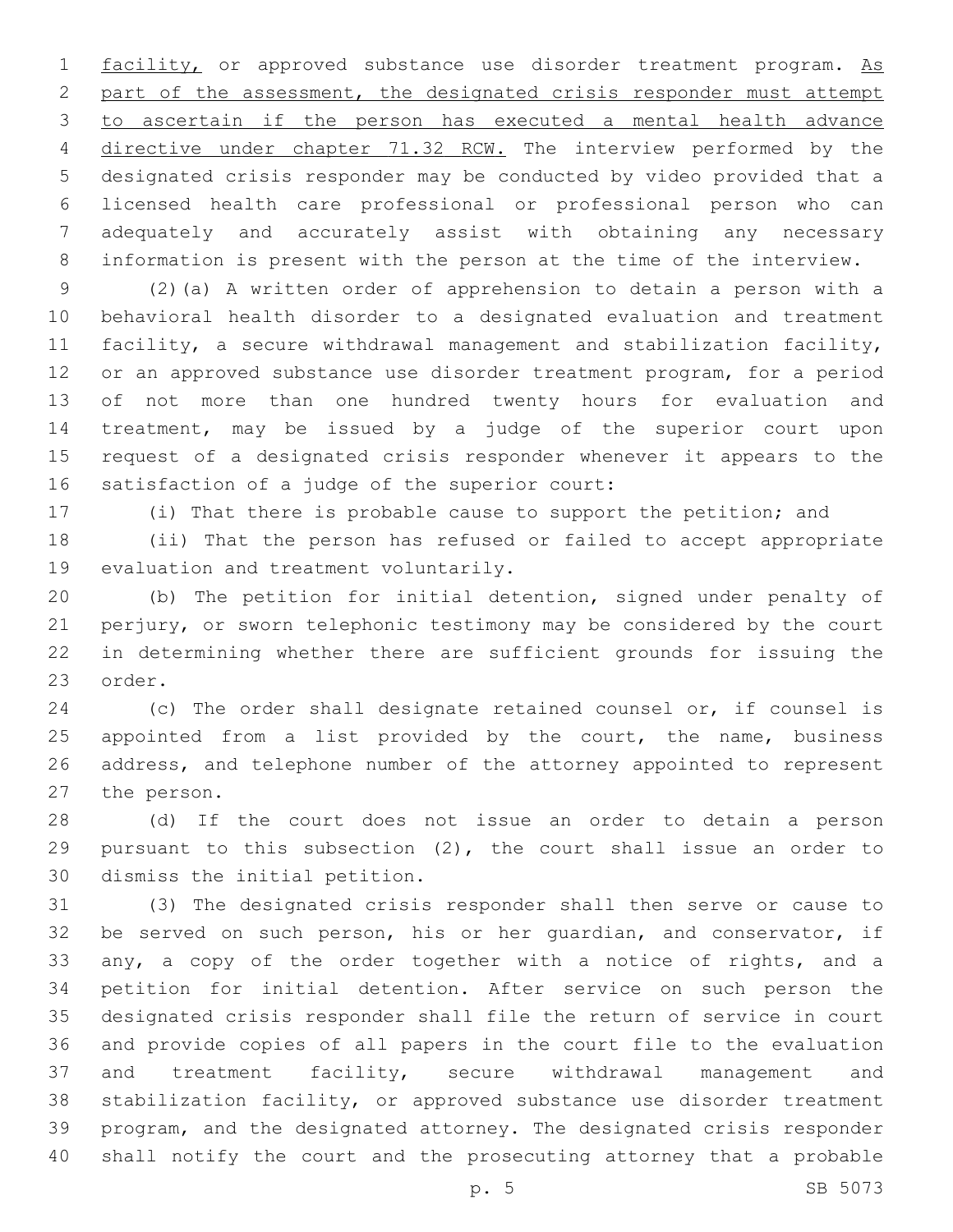cause hearing will be held within one hundred twenty hours of the date and time of outpatient evaluation or admission to the evaluation and treatment facility, secure withdrawal management and stabilization facility, or approved substance use disorder treatment program. The person shall be permitted to be accompanied by one or more of his or her relatives, friends, an attorney, a personal physician, or other professional or religious advisor to the place of evaluation. An attorney accompanying the person to the place of evaluation shall be permitted to be present during the admission evaluation. Any other individual accompanying the person may be present during the admission evaluation. The facility may exclude the individual if his or her presence would present a safety risk, delay the proceedings, or otherwise interfere with the evaluation.

 (4) The designated crisis responder may notify a peace officer to take such person or cause such person to be taken into custody and 16 placed in an evaluation and treatment facility, secure withdrawal management and stabilization facility, or approved substance use disorder treatment program. At the time such person is taken into custody there shall commence to be served on such person, his or her guardian, and conservator, if any, a copy of the original order together with a notice of rights and a petition for initial 22 detention.

 (5) An Indian tribe shall have jurisdiction exclusive to the state as to any involuntary commitment of an American Indian or Alaska Native to an evaluation and treatment facility located within the boundaries of that tribe, unless the tribe has consented to the state's concurrent jurisdiction, or the tribe has expressly declined 28 to exercise its exclusive jurisdiction.

 (6) Tribal court orders for involuntary commitment shall be recognized and enforced in accordance with superior court civil rule 82.5.31

 (7) In any investigation and evaluation of an individual under RCW 71.05.150 or 71.05.153 in which the designated crisis responder knows, or has reason to know, that the individual is an American Indian or Alaska Native who receives medical or behavioral health services from a tribe within this state, the designated crisis responder shall notify the tribe or Indian health care provider regarding whether or not a petition for initial detention or involuntary outpatient treatment will be filed. Notification shall be made in person or by telephonic or electronic communication to the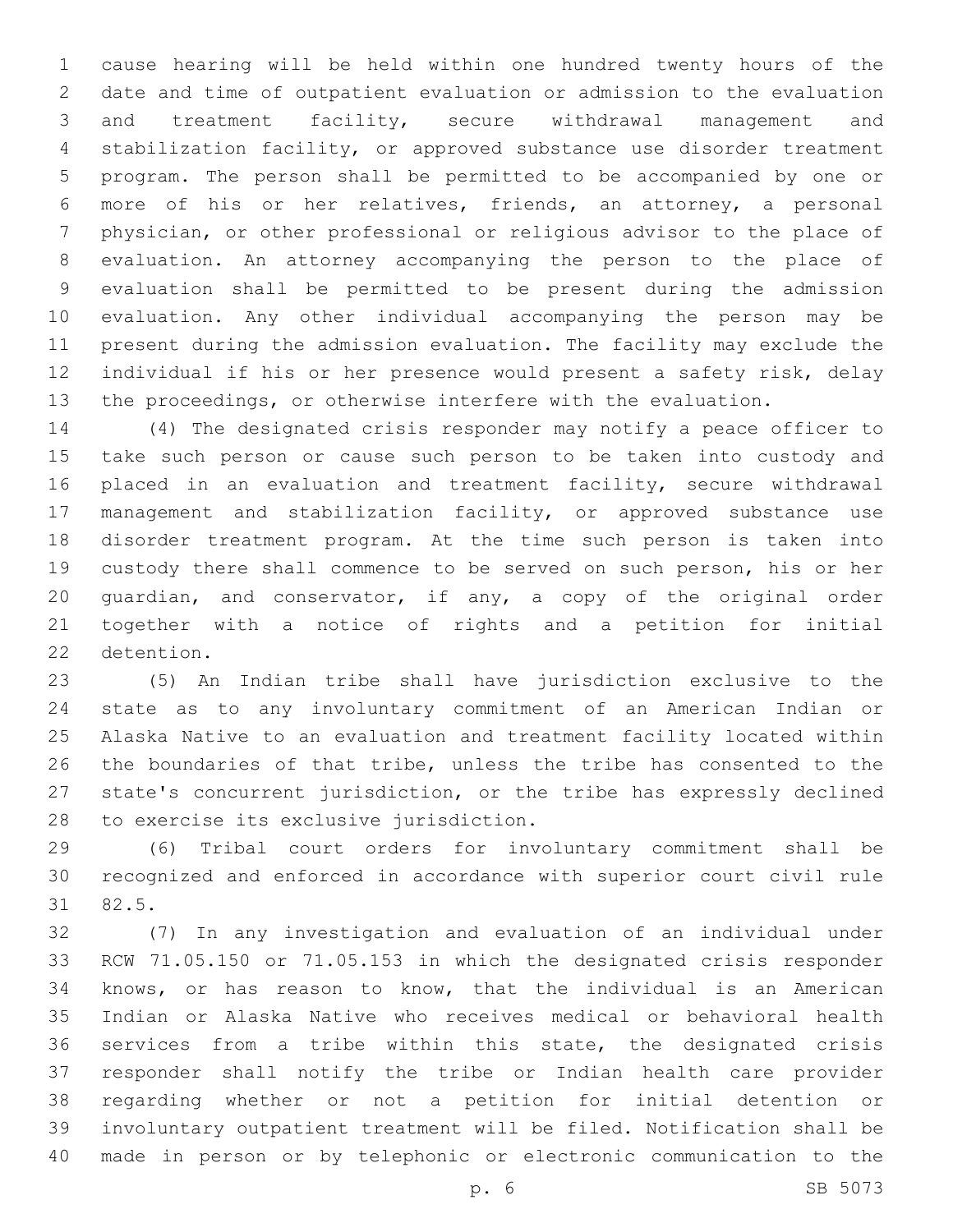tribal contact listed in the authority's tribal crisis coordination plan as soon as possible but no later than three hours subject to the 3 requirements in RCW  $70.02.230$  (2)( $(\overline{+dd})$ )) (ee) and (3). A designated crisis responder may restrict the release of information as necessary 5 to comply with 42 C.F.R. Part 2.

 **Sec. 3.** RCW 71.05.153 and 2020 c 302 s 16 and 2020 c 5 s 4 are 7 each reenacted and amended to read as follows:

 (1) When a designated crisis responder receives information alleging that a person, as the result of a behavioral health disorder, presents an imminent likelihood of serious harm, or is in imminent danger because of being gravely disabled, after investigation and evaluation of the specific facts alleged and of the reliability and credibility of the person or persons providing the 14 information if any, the designated crisis responder may take such 15 person, or cause by oral or written order such person to be taken into emergency custody in an evaluation and treatment facility, secure withdrawal management and stabilization facility if available with adequate space for the person, or approved substance use disorder treatment program if available with adequate space for the person, for not more than one hundred twenty hours as described in 21 RCW 71.05.180.

 (2)(a) Subject to (b) of this subsection, a peace officer may take or cause such person to be taken into custody and immediately delivered to a triage facility, crisis stabilization unit, evaluation 25 and treatment facility, secure withdrawal management and stabilization facility, approved substance use disorder treatment program, or the emergency department of a local hospital under the 28 following circumstances:

(i) Pursuant to subsection (1) of this section; or

 (ii) When he or she has reasonable cause to believe that such person is suffering from a behavioral health disorder and presents an imminent likelihood of serious harm or is in imminent danger because 33 of being gravely disabled.

 (b) A peace officer's delivery of a person, to a secure withdrawal management and stabilization facility or approved substance use disorder treatment program is subject to the availability of a secure withdrawal management and stabilization facility or approved substance use disorder treatment program with 39 adequate space for the person.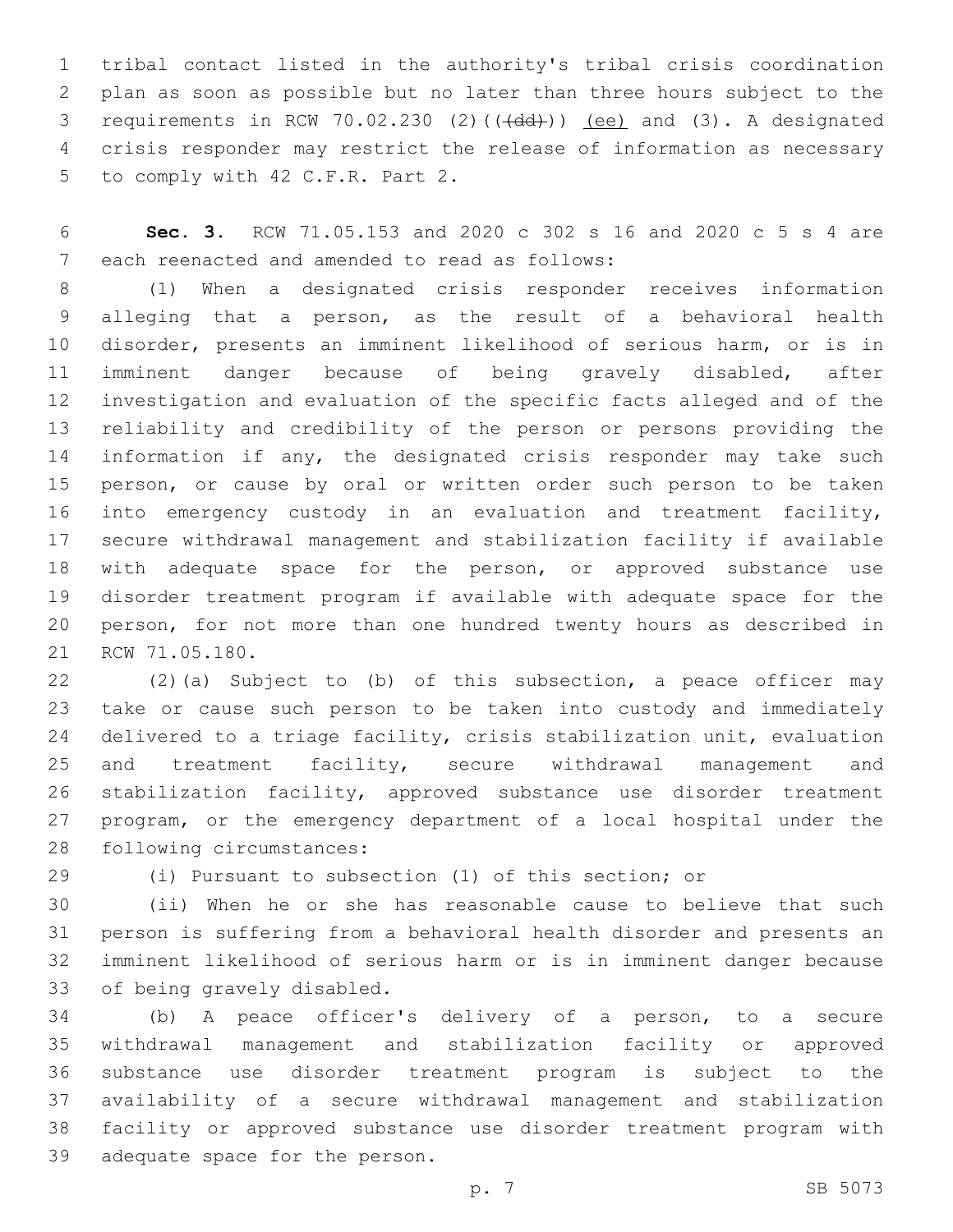(3) Persons delivered to a crisis stabilization unit, evaluation and treatment facility, emergency department of a local hospital, triage facility that has elected to operate as an involuntary facility, secure withdrawal management and stabilization facility, or approved substance use disorder treatment program by peace officers pursuant to subsection (2) of this section may be held by the facility for a period of up to twelve hours, not counting time 8 periods prior to medical clearance.

 (4) Within three hours after arrival, not counting time periods prior to medical clearance, the person must be examined by a mental health professional or substance use disorder professional. Within twelve hours of notice of the need for evaluation, not counting time periods prior to medical clearance, the designated crisis responder 14 must determine whether the individual meets detention criteria. As 15 part of the assessment, the designated crisis responder must attempt 16 to ascertain if the person has executed a mental health advance 17 directive under chapter 71.32 RCW. The interview performed by the designated crisis responder may be conducted by video provided that a licensed health care professional or professional person who can adequately and accurately assist with obtaining any necessary information is present with the person at the time of the interview. 22 If the individual is detained, the designated crisis responder shall file a petition for detention or a supplemental petition as appropriate and commence service on the designated attorney for the detained person. If the individual is released to the community, the behavioral health service provider shall inform the peace officer of the release within a reasonable period of time after the release if the peace officer has specifically requested notification and 29 provided contact information to the provider.

 (5) Dismissal of a commitment petition is not the appropriate remedy for a violation of the timeliness requirements of this section based on the intent of this chapter under RCW 71.05.010 except in the few cases where the facility staff or designated crisis responder has totally disregarded the requirements of this section.

 **Sec. 4.** RCW 71.05.153 and 2020 c 302 s 17 and 2020 c 5 s 5 are 36 each reenacted and amended to read as follows:

 (1) When a designated crisis responder receives information alleging that a person, as the result of a behavioral health disorder, presents an imminent likelihood of serious harm, or is in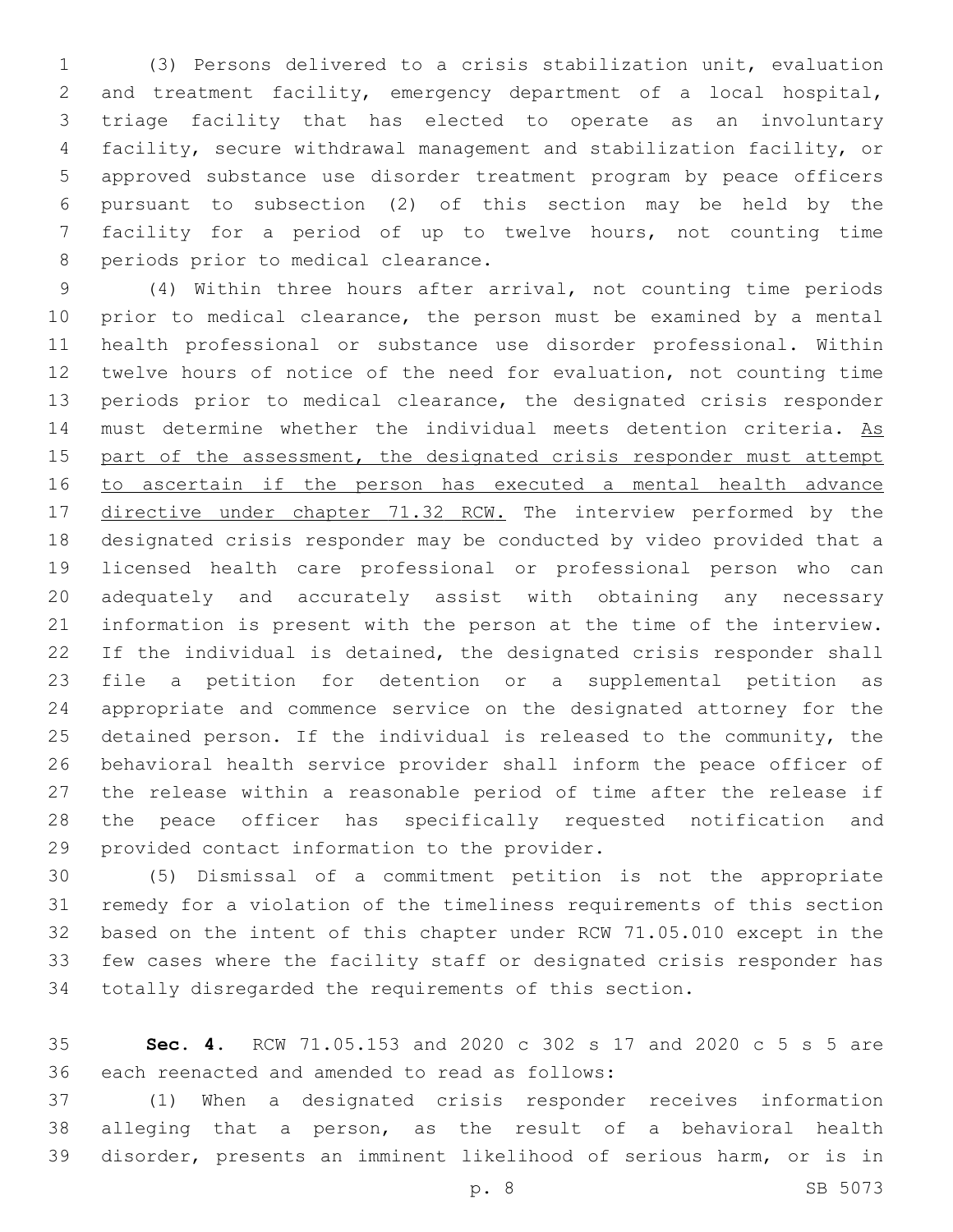imminent danger because of being gravely disabled, after investigation and evaluation of the specific facts alleged and of the reliability and credibility of the person or persons providing the information if any, the designated crisis responder may take such person, or cause by oral or written order such person to be taken into emergency custody in an evaluation and treatment facility, secure withdrawal management and stabilization facility, or approved substance use disorder treatment program, for not more than one hundred twenty hours as described in RCW 71.05.180.

 (2) A peace officer may take or cause such person to be taken into custody and immediately delivered to a triage facility, crisis stabilization unit, evaluation and treatment facility, secure withdrawal management and stabilization facility, approved substance use disorder treatment program, or the emergency department of a 15 local hospital under the following circumstances:

(a) Pursuant to subsection (1) of this section; or

 (b) When he or she has reasonable cause to believe that such person is suffering from a behavioral health disorder and presents an imminent likelihood of serious harm or is in imminent danger because 20 of being gravely disabled.

 (3) Persons delivered to a crisis stabilization unit, evaluation 22 and treatment facility, emergency department of a local hospital, triage facility that has elected to operate as an involuntary facility, secure withdrawal management and stabilization facility, or approved substance use disorder treatment program by peace officers pursuant to subsection (2) of this section may be held by the facility for a period of up to twelve hours, not counting time 28 periods prior to medical clearance.

 (4) Within three hours after arrival, not counting time periods prior to medical clearance, the person must be examined by a mental health professional or substance use disorder professional. Within twelve hours of notice of the need for evaluation, not counting time periods prior to medical clearance, the designated crisis responder 34 must determine whether the individual meets detention criteria. As 35 part of the assessment, the designated crisis responder must attempt to ascertain if the person has executed a mental health advance 37 directive under chapter 71.32 RCW. The interview performed by the designated crisis responder may be conducted by video provided that a licensed health care professional or professional person who can adequately and accurately assist with obtaining any necessary

p. 9 SB 5073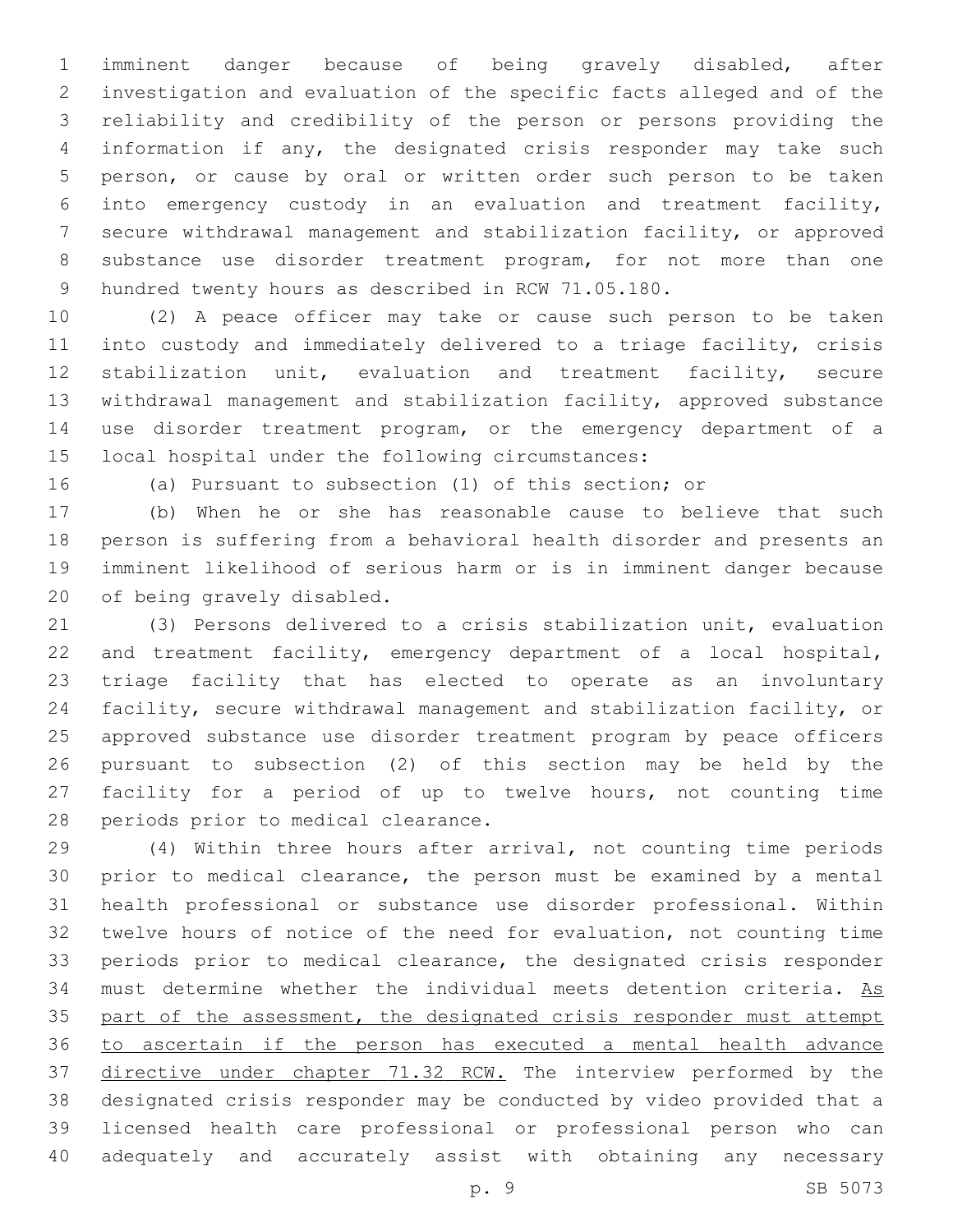information is present with the person at the time of the interview. If the individual is detained, the designated crisis responder shall file a petition for detention or a supplemental petition as appropriate and commence service on the designated attorney for the detained person. If the individual is released to the community, the behavioral health service provider shall inform the peace officer of the release within a reasonable period of time after the release if the peace officer has specifically requested notification and 9 provided contact information to the provider.

 (5) Dismissal of a commitment petition is not the appropriate remedy for a violation of the timeliness requirements of this section based on the intent of this chapter under RCW 71.05.010 except in the few cases where the facility staff or designated crisis responder has totally disregarded the requirements of this section.

 **Sec. 5.** RCW 71.05.210 and 2020 c 302 s 26 are each amended to 16 read as follows:

 (1) Each person involuntarily detained and accepted or admitted 18 at an evaluation and treatment facility, secure withdrawal management and stabilization facility, or approved substance use disorder 20 treatment program:

 (a) Shall, within twenty-four hours of his or her admission or acceptance at the facility, not counting time periods prior to 23 medical clearance, be examined and evaluated by:

 (i) One physician, physician assistant, or advanced registered 25 nurse practitioner; and

 (ii) One mental health professional. If the person is detained 27 for substance use disorder evaluation and treatment, the person may be examined by a substance use disorder professional instead of a 29 mental health professional; and

 (b) Shall receive such treatment and care as his or her condition requires including treatment on an outpatient basis for the period that he or she is detained, except that, beginning twenty-four hours prior to a trial or hearing pursuant to RCW 71.05.215, 71.05.240, 71.05.310, 71.05.320, 71.05.590, or 71.05.217, the individual may refuse psychiatric medications, but may not refuse: (i) Any other medication previously prescribed by a person licensed under Title 18 RCW; or (ii) emergency lifesaving treatment, and the individual shall be informed at an appropriate time of his or her right of such refusal. The person shall be detained up to one hundred twenty hours,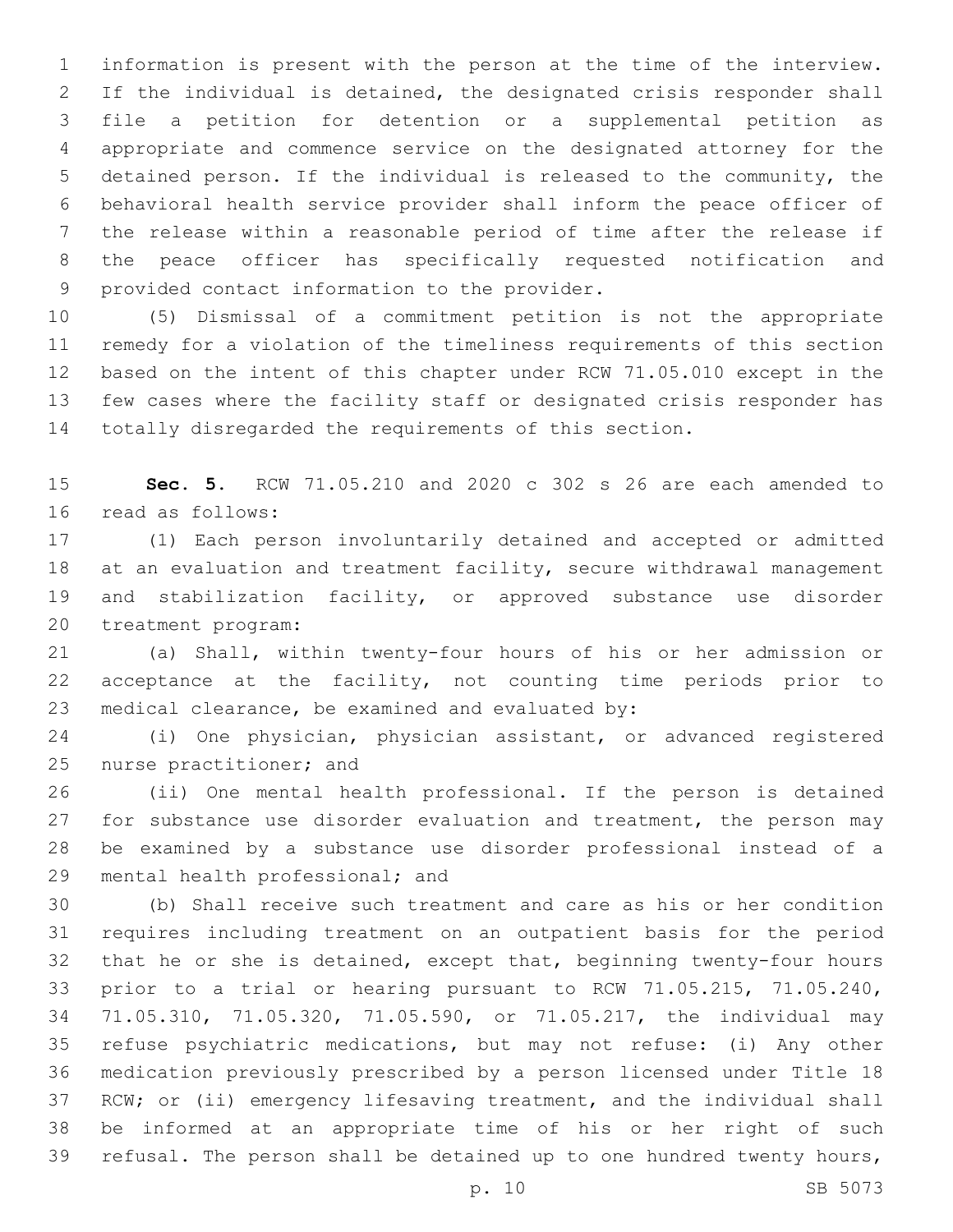if, in the opinion of the professional person in charge of the facility, or his or her professional designee, the person presents a likelihood of serious harm, or is gravely disabled. A person who has been detained for one hundred twenty hours shall no later than the end of such period be released, unless referred for further care on a voluntary basis, or detained pursuant to court order for further 7 treatment as provided in this chapter.

8 (2) If, ((after)) at any time during the involuntary treatment hold and following the initial examination and evaluation, the mental health professional or substance use disorder professional and licensed physician, physician assistant, or psychiatric advanced registered nurse practitioner determine that the initial needs of the person, if detained to an evaluation and treatment facility, would be better served by placement in a secure withdrawal management and 15 stabilization facility or approved substance use disorder treatment program, or, if detained to a secure withdrawal management and stabilization facility or approved substance use disorder treatment program, would be better served in an evaluation and treatment facility then the person shall be referred to the more appropriate placement; however, a person may only be referred to a secure withdrawal management and stabilization facility or approved substance use disorder treatment program if there is an available secure withdrawal management and stabilization facility or approved substance use disorder treatment program with adequate space for the 25 person.

 (3) An evaluation and treatment center, secure withdrawal management and stabilization facility, or approved substance use disorder treatment program admitting or accepting any person pursuant to this chapter whose physical condition reveals the need for hospitalization shall assure that such person is transferred to an appropriate hospital for evaluation or admission for treatment. Notice of such fact shall be given to the court, the designated attorney, and the designated crisis responder and the court shall order such continuance in proceedings under this chapter as may be necessary, but in no event may this continuance be more than fourteen 36 days.

 **Sec. 6.** RCW 71.05.210 and 2020 c 302 s 27 are each amended to 38 read as follows: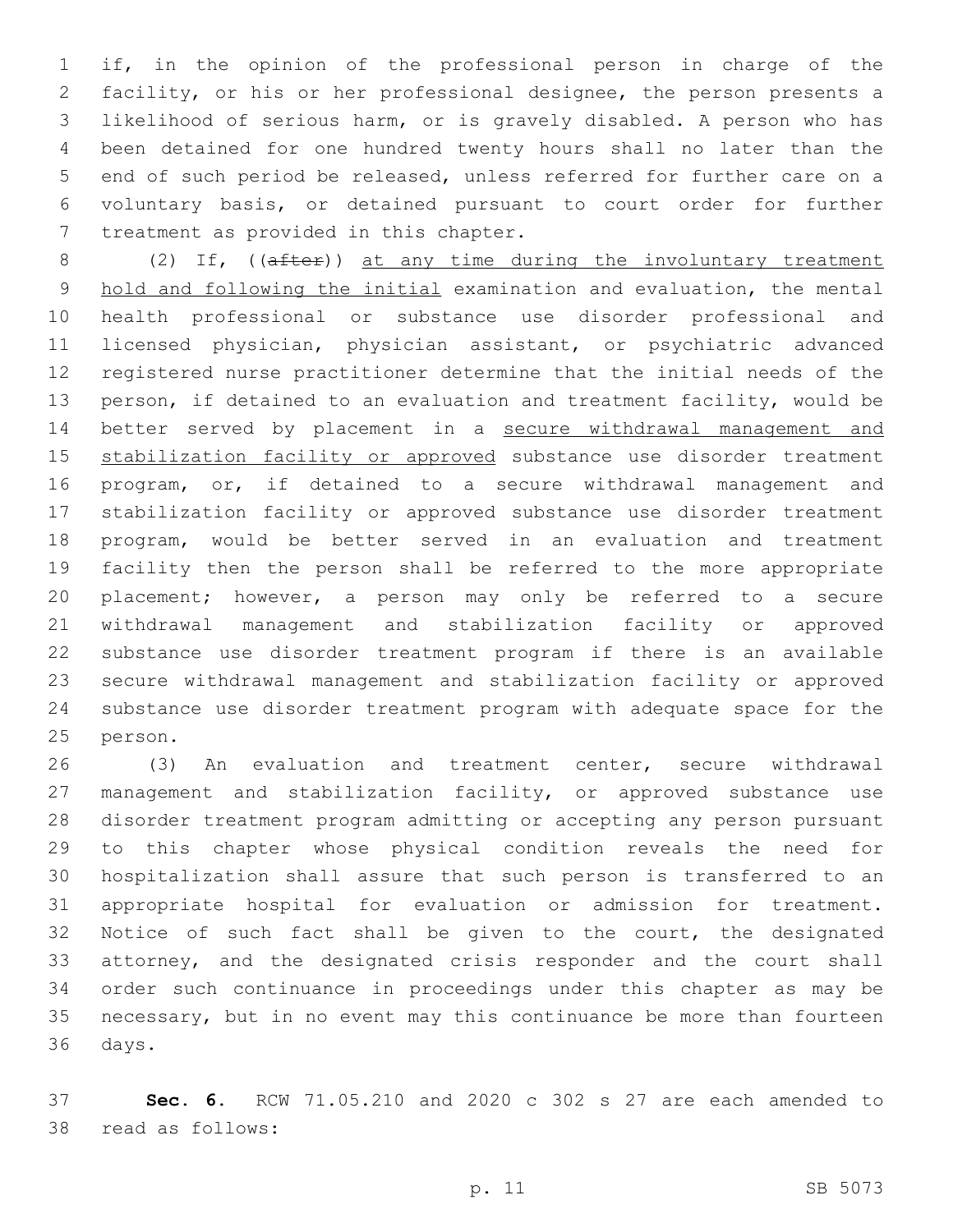(1) Each person involuntarily detained and accepted or admitted at an evaluation and treatment facility, secure withdrawal management and stabilization facility, or approved substance use disorder 4 treatment program:

 (a) Shall, within twenty-four hours of his or her admission or acceptance at the facility, not counting time periods prior to 7 medical clearance, be examined and evaluated by:

 (i) One physician, physician assistant, or advanced registered 9 nurse practitioner; and

 (ii) One mental health professional. If the person is detained 11 for substance use disorder evaluation and treatment, the person may be examined by a substance use disorder professional instead of a 13 mental health professional; and

 (b) Shall receive such treatment and care as his or her condition requires including treatment on an outpatient basis for the period 16 that he or she is detained, except that, beginning twenty-four hours prior to a trial or hearing pursuant to RCW 71.05.215, 71.05.240, 71.05.310, 71.05.320, 71.05.590, or 71.05.217, the individual may refuse psychiatric medications, but may not refuse: (i) Any other medication previously prescribed by a person licensed under Title 18 RCW; or (ii) emergency lifesaving treatment, and the individual shall be informed at an appropriate time of his or her right of such refusal. The person shall be detained up to one hundred twenty hours, if, in the opinion of the professional person in charge of the facility, or his or her professional designee, the person presents a likelihood of serious harm, or is gravely disabled. A person who has been detained for one hundred twenty hours shall no later than the end of such period be released, unless referred for further care on a voluntary basis, or detained pursuant to court order for further 30 treatment as provided in this chapter.

31 (2) If, ((after)) at any time during the involuntary treatment hold and following the initial examination and evaluation, the mental health professional or substance use disorder professional and licensed physician, physician assistant, or psychiatric advanced registered nurse practitioner determine that the initial needs of the person, if detained to an evaluation and treatment facility, would be better served by placement in a secure withdrawal management and stabilization facility or approved substance use disorder treatment program, or, if detained to a secure withdrawal management and stabilization facility or approved substance use disorder treatment

p. 12 SB 5073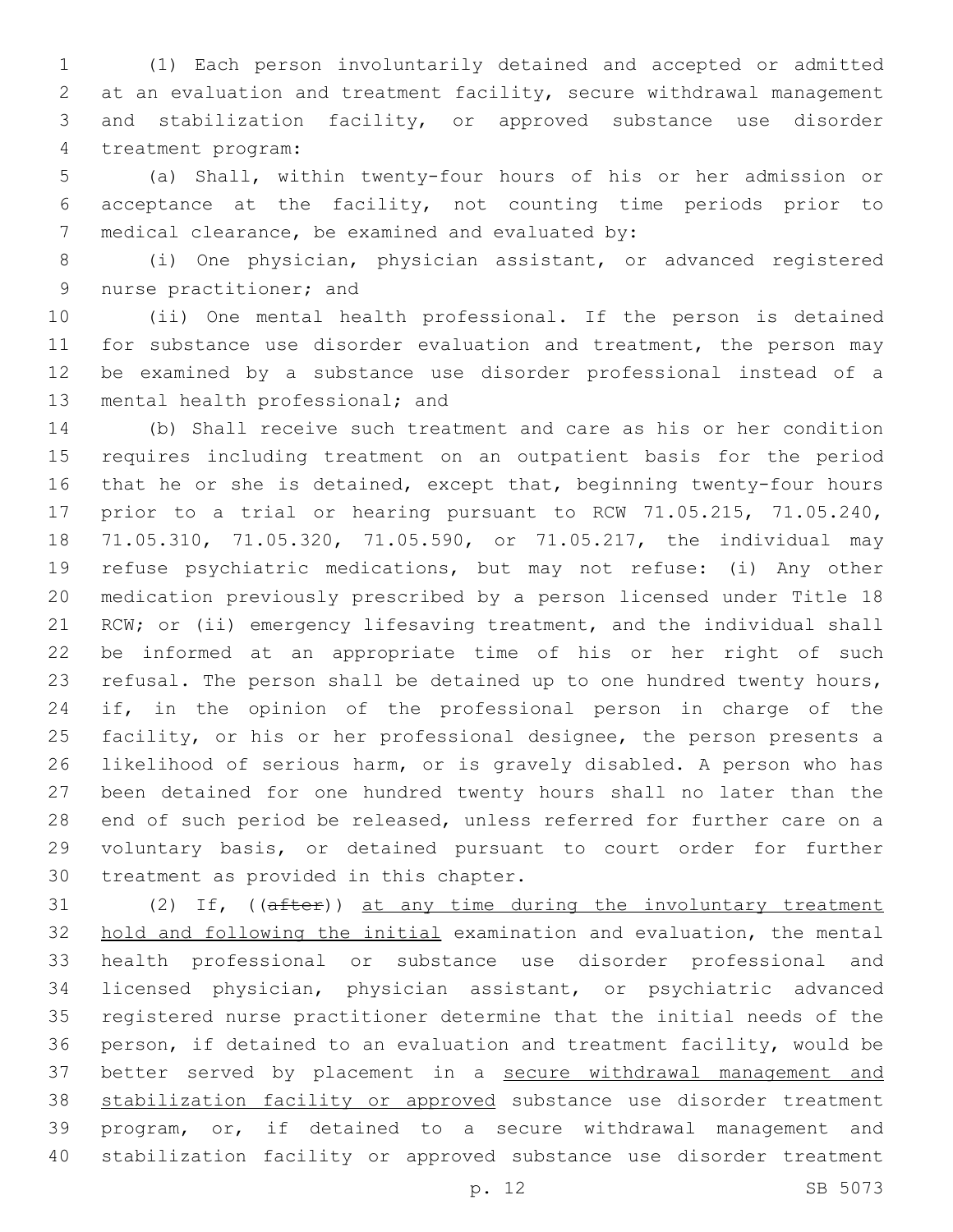program, would be better served in an evaluation and treatment facility then the person shall be referred to the more appropriate 3 placement.

 (3) An evaluation and treatment center, secure withdrawal management and stabilization facility, or approved substance use disorder treatment program admitting or accepting any person pursuant to this chapter whose physical condition reveals the need for hospitalization shall assure that such person is transferred to an appropriate hospital for evaluation or admission for treatment. 10 Notice of such fact shall be given to the court, the designated attorney, and the designated crisis responder and the court shall order such continuance in proceedings under this chapter as may be necessary, but in no event may this continuance be more than fourteen 14 days.

 **Sec. 7.** RCW 71.05.240 and 2020 c 302 s 39 are each amended to 16 read as follows:

 (1) If a petition is filed for fourteen day involuntary treatment 18 or ninety days of less restrictive alternative treatment, the court shall hold a probable cause hearing within one hundred twenty hours of the initial detention of such person as determined in RCW 71.05.180, or at a time determined under RCW 71.05.148.

 (2) If the petition is for mental health treatment, the court or the prosecutor at the time of the probable cause hearing and before an order of commitment is entered shall inform the person both orally and in writing that the failure to make a good faith effort to seek voluntary treatment as provided in RCW 71.05.230 will result in the loss of his or her firearm rights if the person is subsequently detained for involuntary treatment under this section.

 (3) If the person or his or her attorney alleges, prior to the commencement of the hearing, that the person has in good faith volunteered for treatment, the petitioner must show, by preponderance of the evidence, that the person has not in good faith volunteered for appropriate treatment. In order to qualify as a good faith volunteer, the person must abide by procedures and a treatment plan as prescribed by a treatment facility and professional staff.

 (4)(a) Subject to (b) of this subsection, at the conclusion of the probable cause hearing, if the court finds by a preponderance of the evidence that such person, as the result of a behavioral health disorder, presents a likelihood of serious harm, or is gravely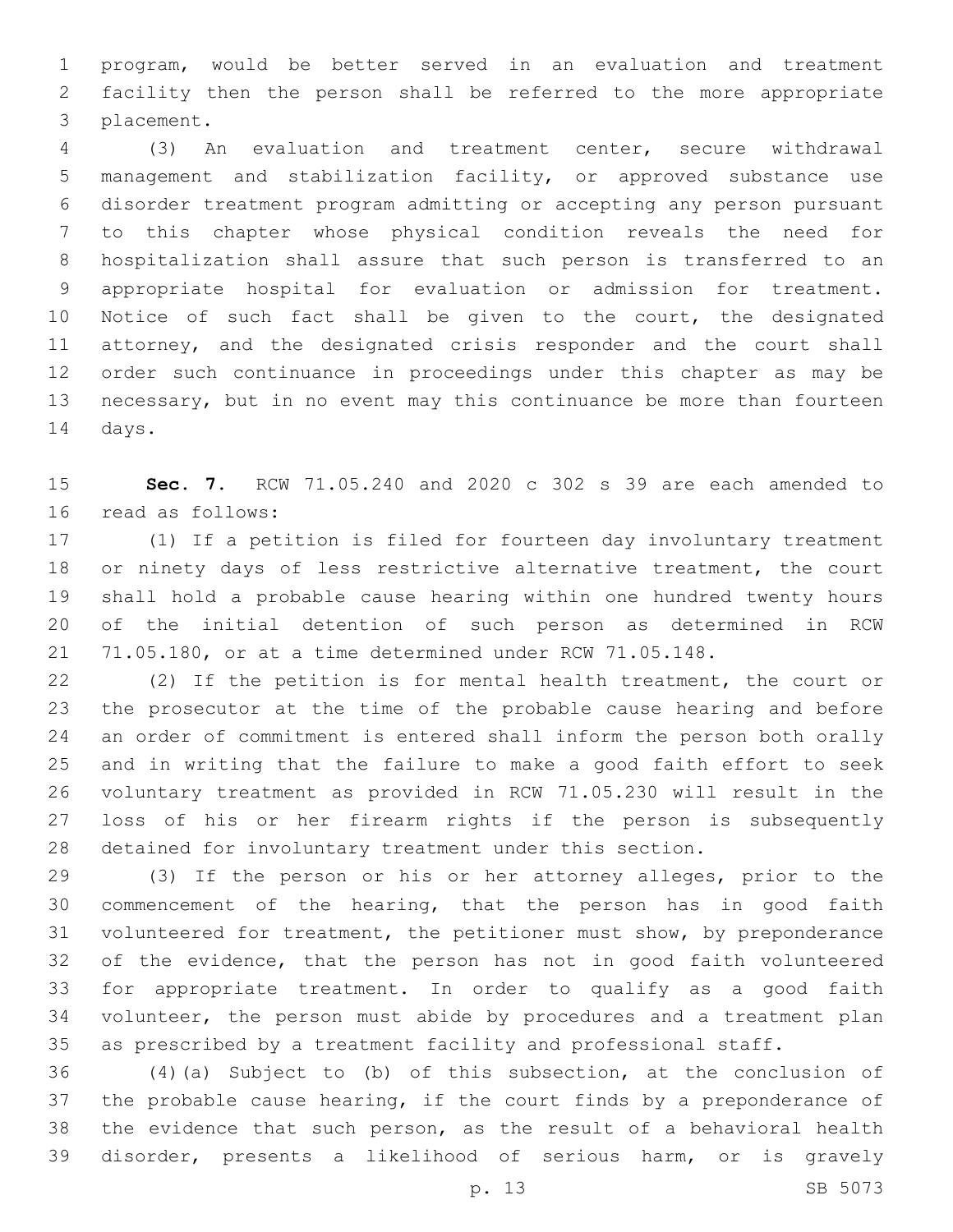disabled, and, after considering less restrictive alternatives to involuntary detention and treatment, finds that no such alternatives are in the best interests of such person or others, the court shall order that such person be detained for involuntary treatment not to exceed fourteen days in a facility licensed or certified to provide treatment by the department or under RCW 71.05.745.

 (b) A court may only order commitment to a secure withdrawal management and stabilization facility or approved substance use disorder treatment program if there is an available facility with 10 adequate space for the person.

 (c) At the conclusion of the probable cause hearing, if the court finds by a preponderance of the evidence that such person, as the result of a behavioral health disorder, presents a likelihood of serious harm or is gravely disabled, but that treatment in a less restrictive setting than detention is in the best interest of such 16 person or others, the court shall order an appropriate less restrictive alternative course of treatment for up to ninety days.

 (d) If the court finds by a preponderance of the evidence that such person, as the result of a behavioral health disorder, is in need of assisted outpatient behavioral health treatment, and that the person does not present a likelihood of serious harm and is not gravely disabled, the court shall order an appropriate less restrictive alternative course of treatment for up to ninety days.

 (5) An order for less restrictive alternative treatment must name the behavioral health service provider responsible for identifying the services the person will receive in accordance with RCW 71.05.585, and must include a requirement that the person cooperate with the treatment recommendations of the behavioral health service provider. Nothing in this section precludes the court from subsequently modifying the terms of an order for less restrictive alternative treatment under RCW 71.05.590(3).

 (6) The court shall notify the person orally and in writing that if involuntary treatment is sought beyond the fourteen-day inpatient or ninety-day less restrictive treatment period, the person has the right to a full hearing or jury trial under RCW 71.05.310. If the commitment is for mental health treatment, the court shall also notify the person orally and in writing that the person is barred from the possession of firearms and that the prohibition remains in effect until a court restores his or her right to possess a firearm 40 under RCW 9.41.047.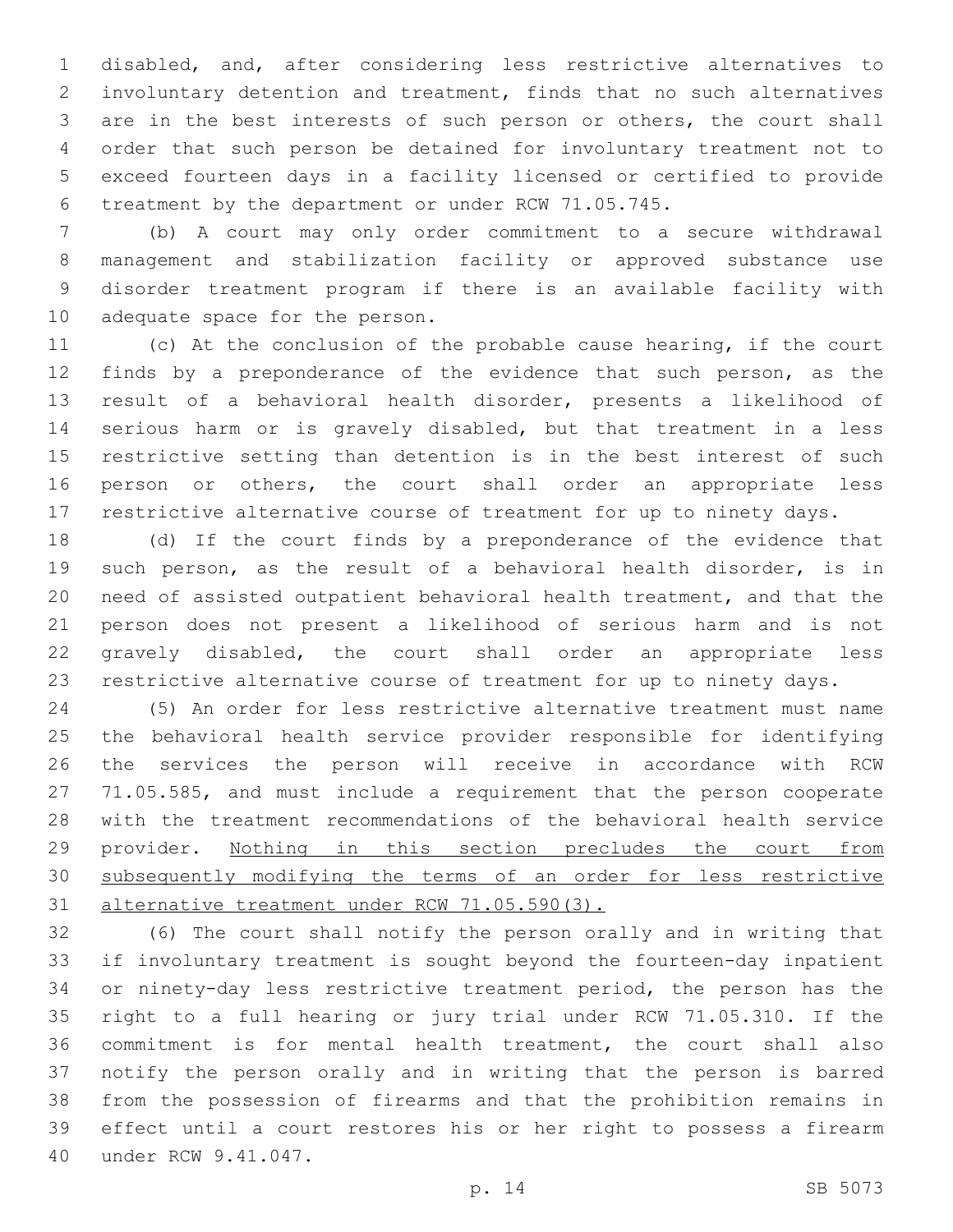(7) If the court does not issue an order to detain a person under this section, the court shall issue an order to dismiss the petition.

 **Sec. 8.** RCW 71.05.240 and 2020 c 302 s 40 are each amended to 4 read as follows:

 (1) If a petition is filed for fourteen day involuntary treatment or ninety days of less restrictive alternative treatment, the court shall hold a probable cause hearing within one hundred twenty hours of the initial detention of such person as determined in RCW 71.05.180, or at a time determined under RCW 71.05.148.

 (2) If the petition is for mental health treatment, the court or the prosecutor at the time of the probable cause hearing and before an order of commitment is entered shall inform the person both orally and in writing that the failure to make a good faith effort to seek voluntary treatment as provided in RCW 71.05.230 will result in the loss of his or her firearm rights if the person is subsequently detained for involuntary treatment under this section.

 (3) If the person or his or her attorney alleges, prior to the commencement of the hearing, that the person has in good faith volunteered for treatment, the petitioner must show, by preponderance of the evidence, that the person has not in good faith volunteered for appropriate treatment. In order to qualify as a good faith volunteer, the person must abide by procedures and a treatment plan as prescribed by a treatment facility and professional staff.

 (4)(a) At the conclusion of the probable cause hearing, if the 25 court finds by a preponderance of the evidence that such person, as the result of a behavioral health disorder, presents a likelihood of serious harm, or is gravely disabled, and, after considering less restrictive alternatives to involuntary detention and treatment, finds that no such alternatives are in the best interests of such person or others, the court shall order that such person be detained for involuntary treatment not to exceed fourteen days in a facility licensed or certified to provide treatment by the department or under 33 RCW 71.05.745.

 (b) At the conclusion of the probable cause hearing, if the court finds by a preponderance of the evidence that such person, as the result of a behavioral health disorder, presents a likelihood of serious harm or is gravely disabled, but that treatment in a less restrictive setting than detention is in the best interest of such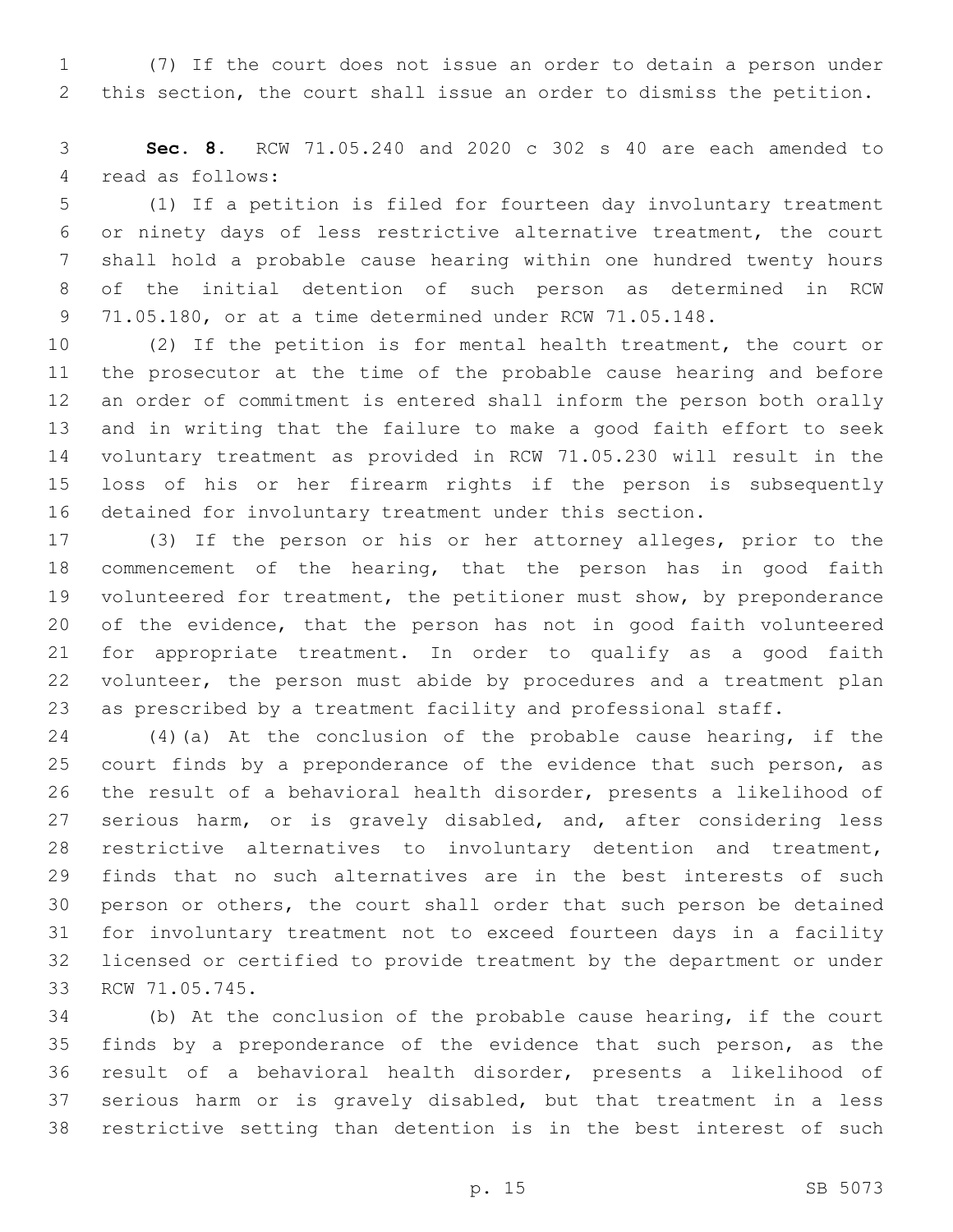person or others, the court shall order an appropriate less restrictive alternative course of treatment for up to ninety days.

 (c) If the court finds by a preponderance of the evidence that such person, as the result of a behavioral health disorder, is in need of assisted outpatient behavioral health treatment, and that the person does not present a likelihood of serious harm and is not gravely disabled, the court shall order an appropriate less restrictive alternative course of treatment for up to ninety days.

 (5) An order for less restrictive alternative treatment must name the behavioral health service provider responsible for identifying the services the person will receive in accordance with RCW 71.05.585, and must include a requirement that the person cooperate with the treatment recommendations of the behavioral health service 14 provider. Nothing in this section precludes the court from 15 subsequently modifying the terms of an order for less restrictive 16 alternative treatment under RCW 71.05.590(3).

 (6) The court shall notify the person orally and in writing that if involuntary treatment is sought beyond the fourteen-day inpatient or ninety-day less restrictive treatment period, such person has the right to a full hearing or jury trial under RCW 71.05.310. If the commitment is for mental health treatment, the court shall also notify the person orally and in writing that the person is barred from the possession of firearms and that the prohibition remains in effect until a court restores his or her right to possess a firearm 25 under RCW 9.41.047.

 (7) If the court does not issue an order to detain a person under this section, the court shall issue an order to dismiss the petition.

 **Sec. 9.** RCW 71.05.320 and 2020 c 302 s 45 are each amended to 29 read as follows:

 (1)(a) Subject to (b) of this subsection, if the court or jury finds that grounds set forth in RCW 71.05.280 have been proven and that the best interests of the person or others will not be served by a less restrictive treatment which is an alternative to detention, the court shall remand him or her to the custody of the department of social and health services or to a facility certified for ninety day treatment by the department for a further period of intensive treatment not to exceed ninety days from the date of judgment.

 (b) If the order for inpatient treatment is based on a substance use disorder, treatment must take place at an approved substance use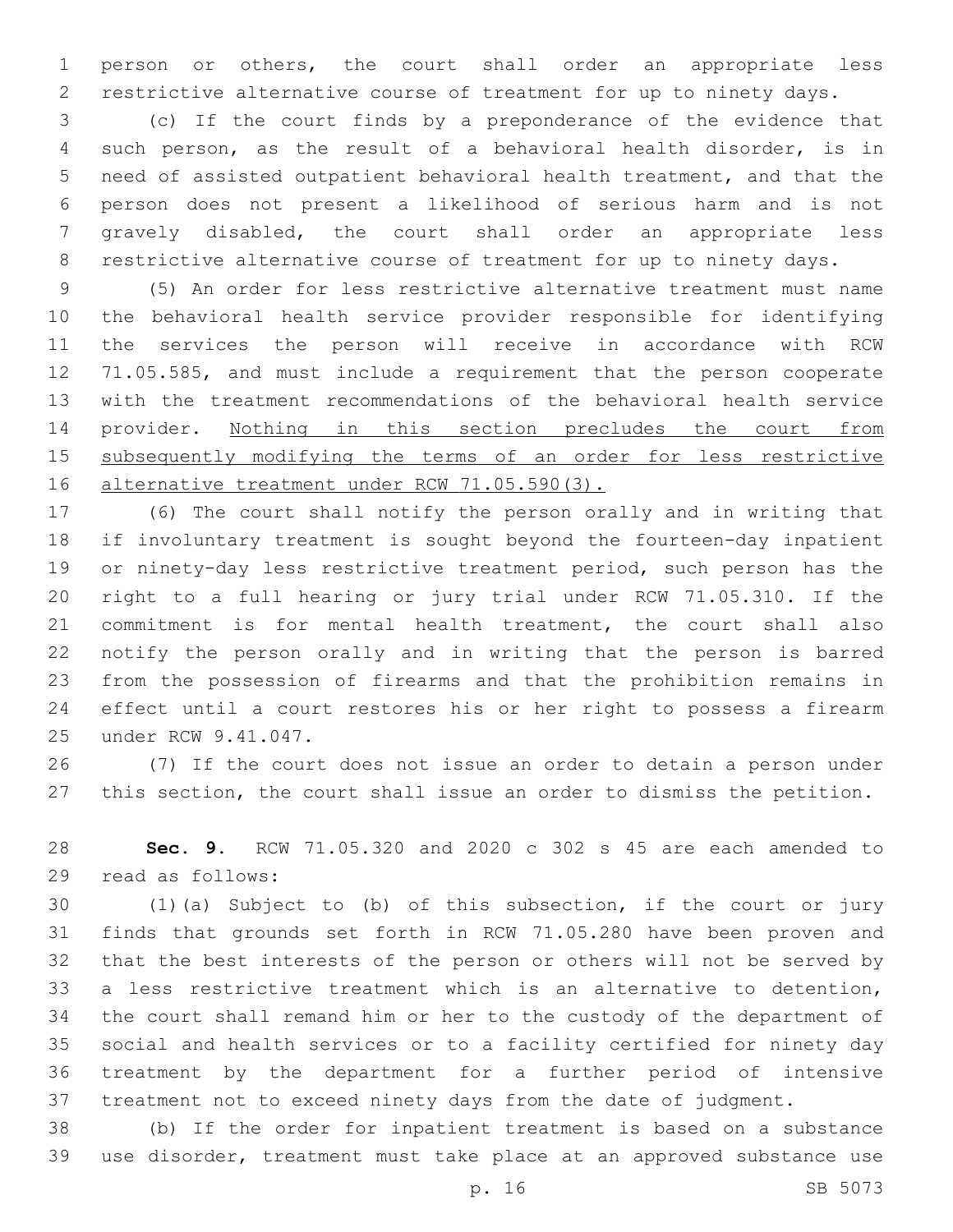disorder treatment program. The court may only enter an order for commitment based on a substance use disorder if there is an available approved substance use disorder treatment program with adequate space 4 for the person.

 (c) If the grounds set forth in RCW 71.05.280(3) are the basis of commitment, then the period of treatment may be up to but not exceed one hundred eighty days from the date of judgment to the custody of the department of social and health services or to a facility certified for one hundred eighty-day treatment by the department or 10 under RCW 71.05.745.

 (2) If the court or jury finds that grounds set forth in RCW 71.05.280 have been proven, but finds that treatment less restrictive than detention will be in the best interest of the person or others, then the court shall remand him or her to the custody of the department of social and health services or to a facility certified for ninety day treatment by the department or to a less restrictive alternative for a further period of less restrictive treatment not to exceed ninety days from the date of judgment. If the grounds set forth in RCW 71.05.280(3) are the basis of commitment, then the period of treatment may be up to but not exceed one hundred eighty days from the date of judgment. If the court or jury finds that the grounds set forth in RCW 71.05.280(5) have been proven, and provide 23 the only basis for commitment, the court must enter an order for less restrictive alternative treatment for up to ninety days from the date of judgment and may not order inpatient treatment.

 (3) An order for less restrictive alternative treatment entered under subsection (2) of this section must name the behavioral health service provider responsible for identifying the services the person will receive in accordance with RCW 71.05.585, and must include a requirement that the person cooperate with the services planned by 31 the behavioral health service provider.

 (4) The person shall be released from involuntary treatment at the expiration of the period of commitment imposed under subsection (1) or (2) of this section unless the superintendent or professional person in charge of the facility in which he or she is confined, or in the event of a less restrictive alternative, the designated crisis responder, files a new petition for involuntary treatment on the 38 grounds that the committed person:

 (a) During the current period of court ordered treatment: (i) Has threatened, attempted, or inflicted physical harm upon the person of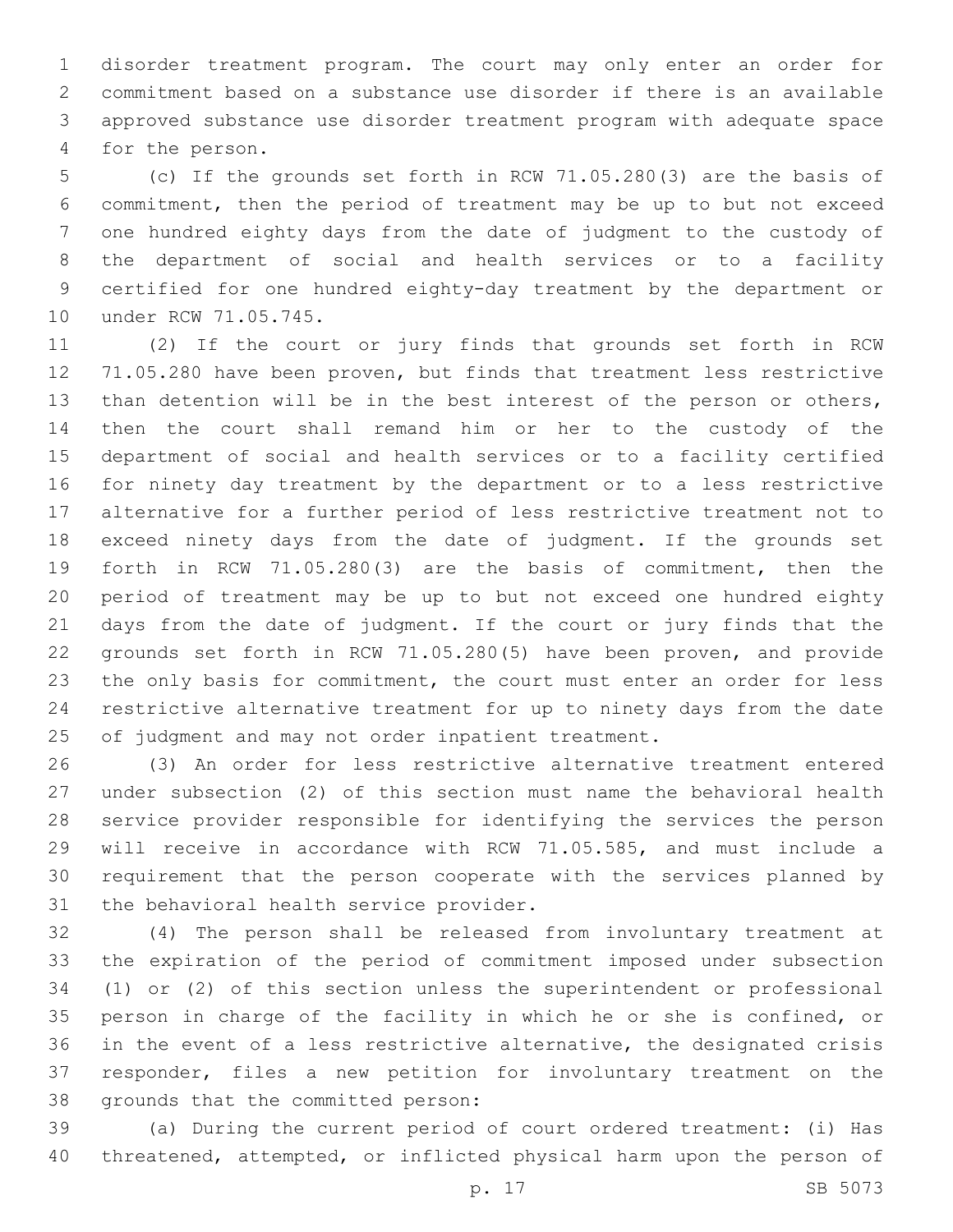another, or substantial damage upon the property of another, and (ii) as a result of a behavioral health disorder or developmental disability presents a likelihood of serious harm; or

 (b) Was taken into custody as a result of conduct in which he or she attempted or inflicted serious physical harm upon the person of another, and continues to present, as a result of a behavioral health disorder or developmental disability, a likelihood of serious harm; 8 or

 (c)(i) Is in custody pursuant to RCW 71.05.280(3) and as a result of a behavioral health disorder or developmental disability continues to present a substantial likelihood of repeating acts similar to the charged criminal behavior, when considering the person's life history, progress in treatment, and the public safety.

 (ii) In cases under this subsection where the court has made an affirmative special finding under RCW 71.05.280(3)(b), the commitment shall continue for up to an additional one hundred eighty-day period whenever the petition presents prima facie evidence that the person continues to suffer from a behavioral health disorder or developmental disability that results in a substantial likelihood of committing acts similar to the charged criminal behavior, unless the person presents proof through an admissible expert opinion that the person's condition has so changed such that the behavioral health disorder or developmental disability no longer presents a substantial likelihood of the person committing acts similar to the charged criminal behavior. The initial or additional commitment period may include transfer to a specialized program of intensive support and treatment, which may be initiated prior to or after discharge from 28 the state hospital; or

29 (d) Continues to be gravely disabled; or

 (e) Is in need of assisted outpatient behavioral health 31 treatment.

 If the conduct required to be proven in (b) and (c) of this subsection was found by a judge or jury in a prior trial under this chapter, it shall not be necessary to prove such conduct again.

 If less restrictive alternative treatment is sought, the petition shall set forth any recommendations for less restrictive alternative 37 treatment services.

 (5) A new petition for involuntary treatment filed under subsection (4) of this section shall be filed and heard in the superior court of the county of the facility which is filing the new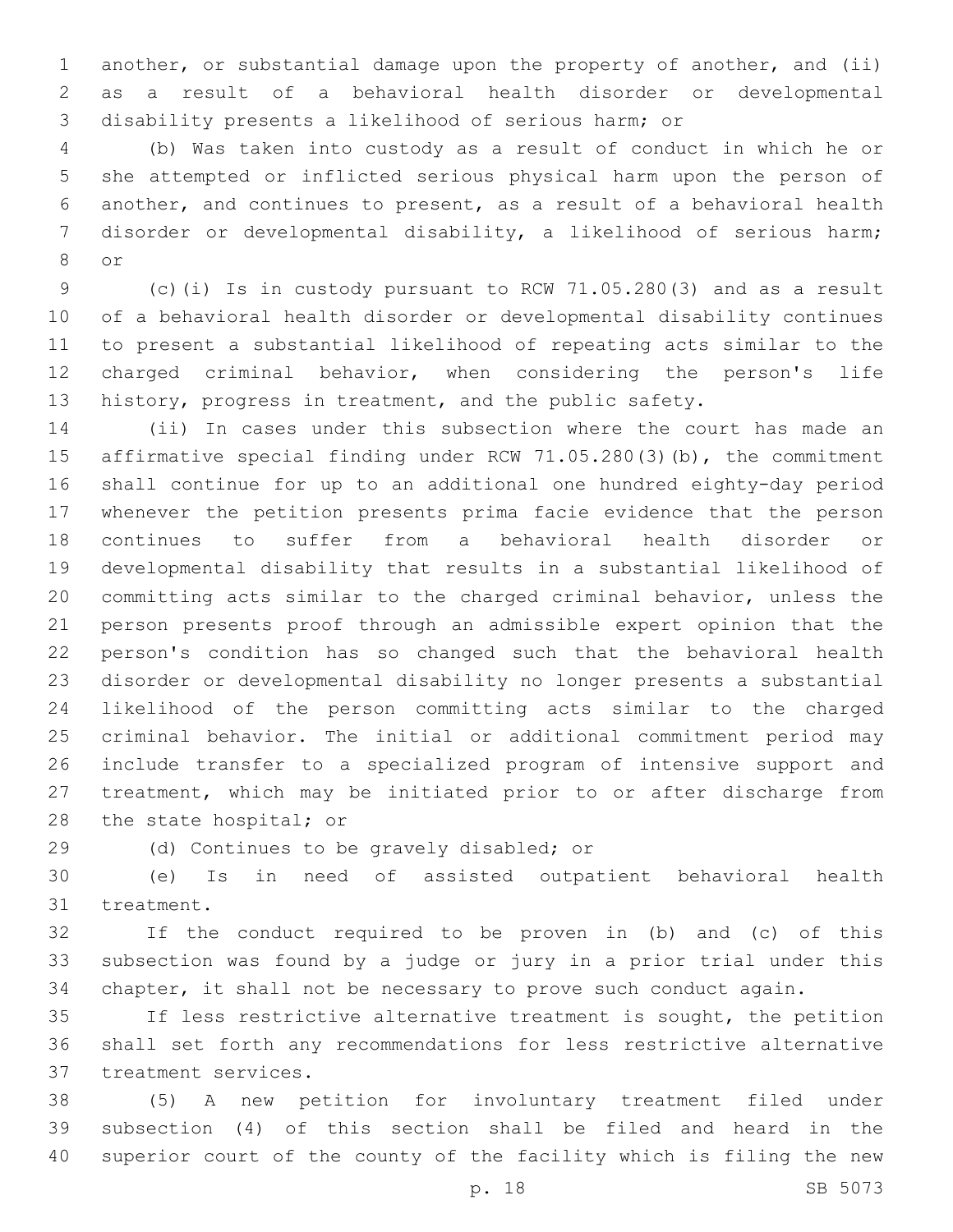petition for involuntary treatment unless good cause is shown for a change of venue. The cost of the proceedings shall be borne by the 3 state.

 (6)(a) The hearing shall be held as provided in RCW 71.05.310, and if the court or jury finds that the grounds for additional confinement as set forth in this section are present, subject to subsection (1)(b) of this section, the court may order the committed person returned for an additional period of treatment not to exceed one hundred eighty days from the date of judgment, except as provided in subsection (7) of this section. If the court's order is based solely on the grounds identified in subsection (4)(e) of this section, the court may enter an order for less restrictive alternative treatment not to exceed one hundred eighty days from the date of judgment, and may not enter an order for inpatient treatment. An order for less restrictive alternative treatment must name the behavioral health service provider responsible for identifying the services the person will receive in accordance with RCW 71.05.585, and must include a requirement that the person cooperate with the services planned by the behavioral health service provider.

 (b) At the end of the one hundred eighty-day period of commitment, or one-year period of commitment if subsection (7) of this section applies, the committed person shall be released unless a petition for an additional one hundred eighty-day period of continued treatment is filed and heard in the same manner as provided in this section. Successive one hundred eighty-day commitments are permissible on the same grounds and pursuant to the same procedures as the original one hundred eighty-day commitment.

 (7) An order for less restrictive treatment entered under subsection (6) of this section may be for up to one year when the person's previous commitment term was for intensive inpatient 31 treatment in a state hospital.

 (8) No person committed as provided in this section may be detained unless a valid order of commitment is in effect. No order of commitment can exceed one hundred eighty days in length except as 35 provided in subsection (7) of this section.

 (9) Nothing in this section precludes the court from subsequently modifying the terms of an order for less restrictive alternative treatment under RCW 71.05.590(3).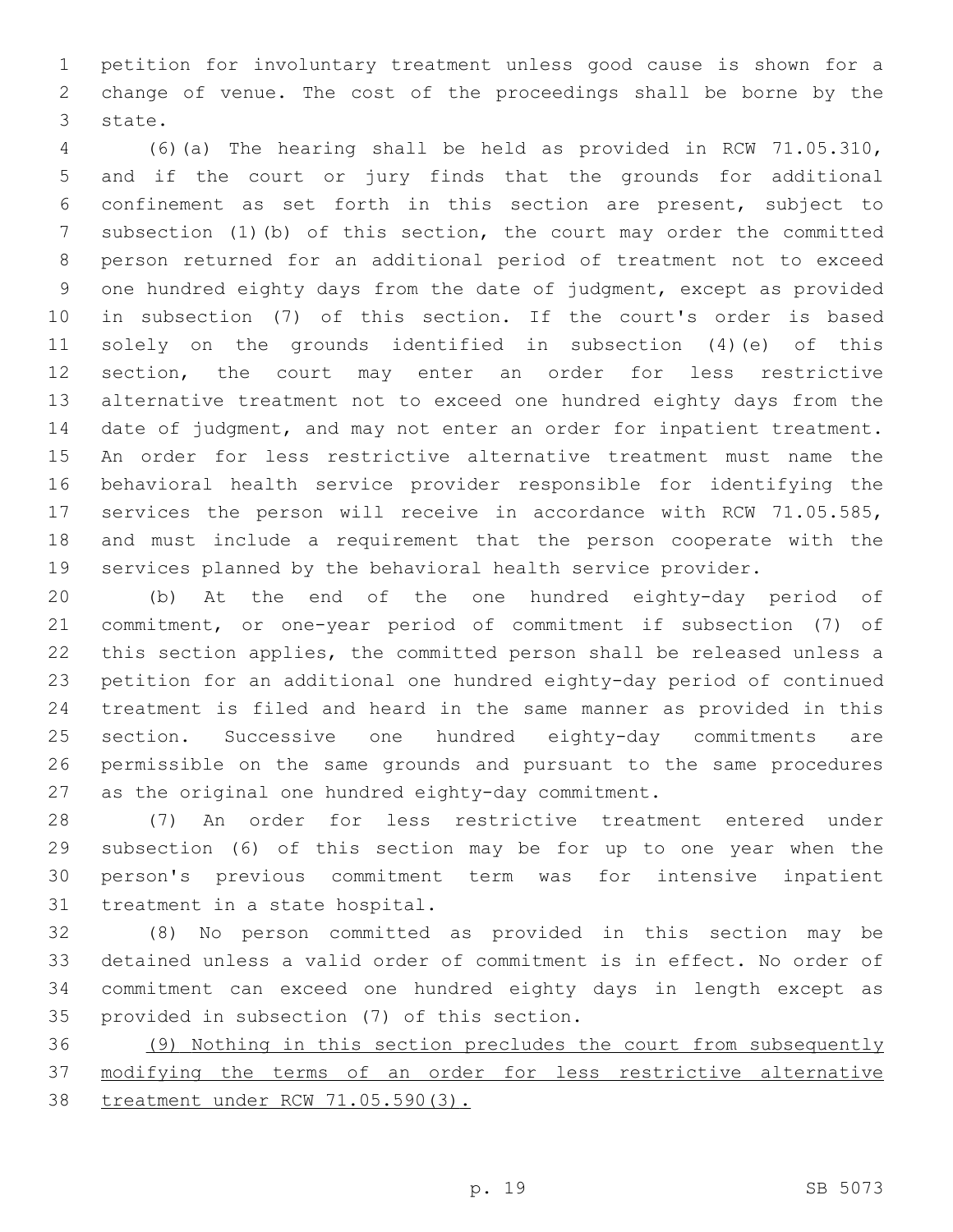**Sec. 10.** RCW 71.05.320 and 2020 c 302 s 46 are each amended to 2 read as follows:

 (1) If the court or jury finds that grounds set forth in RCW 71.05.280 have been proven and that the best interests of the person or others will not be served by a less restrictive treatment which is an alternative to detention, the court shall remand him or her to the custody of the department of social and health services or to a facility certified for ninety day treatment by the department for a further period of intensive treatment not to exceed ninety days from 10 the date of judgment.

 If the order for inpatient treatment is based on a substance use disorder, treatment must take place at an approved substance use disorder treatment program. If the grounds set forth in RCW 71.05.280(3) are the basis of commitment, then the period of treatment may be up to but not exceed one hundred eighty days from the date of judgment to the custody of the department of social and health services or to a facility certified for one hundred eighty-day treatment by the department or under RCW 71.05.745.

 (2) If the court or jury finds that grounds set forth in RCW 71.05.280 have been proven, but finds that treatment less restrictive 21 than detention will be in the best interest of the person or others, then the court shall remand him or her to the custody of the department of social and health services or to a facility certified for ninety day treatment by the department or to a less restrictive alternative for a further period of less restrictive treatment not to exceed ninety days from the date of judgment. If the grounds set forth in RCW 71.05.280(3) are the basis of commitment, then the period of treatment may be up to but not exceed one hundred eighty days from the date of judgment. If the court or jury finds that the grounds set forth in RCW 71.05.280(5) have been proven, and provide the only basis for commitment, the court must enter an order for less restrictive alternative treatment for up to ninety days from the date of judgment and may not order inpatient treatment.

 (3) An order for less restrictive alternative treatment entered under subsection (2) of this section must name the behavioral health service provider responsible for identifying the services the person will receive in accordance with RCW 71.05.585, and must include a requirement that the person cooperate with the services planned by 39 the behavioral health service provider.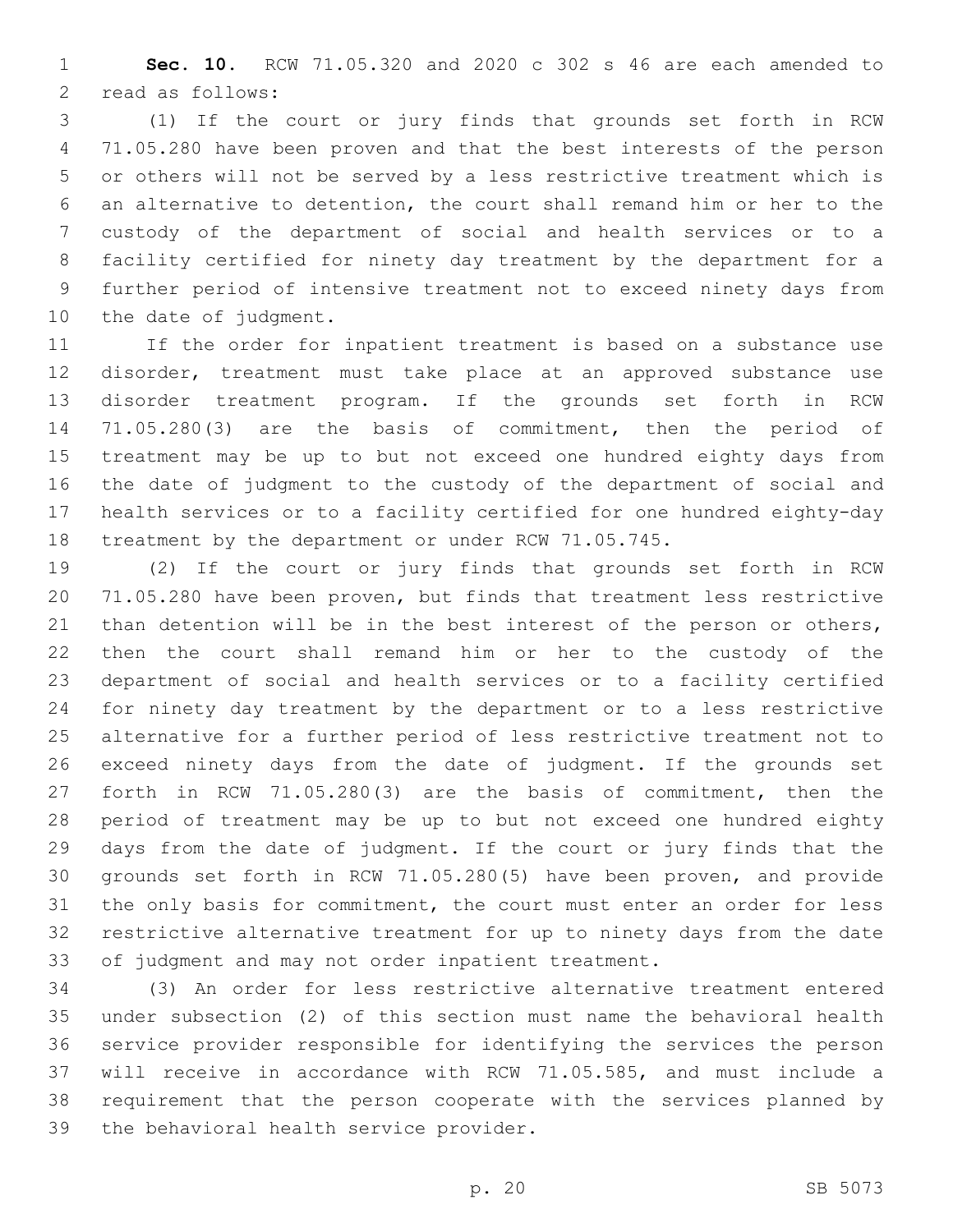(4) The person shall be released from involuntary treatment at the expiration of the period of commitment imposed under subsection (1) or (2) of this section unless the superintendent or professional person in charge of the facility in which he or she is confined, or in the event of a less restrictive alternative, the designated crisis responder, files a new petition for involuntary treatment on the 7 grounds that the committed person:

 (a) During the current period of court ordered treatment: (i) Has threatened, attempted, or inflicted physical harm upon the person of 10 another, or substantial damage upon the property of another, and (ii) as a result of a behavioral health disorder or developmental disability presents a likelihood of serious harm; or

 (b) Was taken into custody as a result of conduct in which he or she attempted or inflicted serious physical harm upon the person of another, and continues to present, as a result of a behavioral health disorder or developmental disability, a likelihood of serious harm; 17 or

 (c)(i) Is in custody pursuant to RCW 71.05.280(3) and as a result of a behavioral health disorder or developmental disability continues to present a substantial likelihood of repeating acts similar to the charged criminal behavior, when considering the person's life history, progress in treatment, and the public safety.

 (ii) In cases under this subsection where the court has made an affirmative special finding under RCW 71.05.280(3)(b), the commitment shall continue for up to an additional one hundred eighty-day period whenever the petition presents prima facie evidence that the person continues to suffer from a behavioral health disorder or developmental disability that results in a substantial likelihood of committing acts similar to the charged criminal behavior, unless the person presents proof through an admissible expert opinion that the person's condition has so changed such that the behavioral health disorder or developmental disability no longer presents a substantial likelihood of the person committing acts similar to the charged criminal behavior. The initial or additional commitment period may include transfer to a specialized program of intensive support and treatment, which may be initiated prior to or after discharge from 37 the state hospital; or

- 
- 38 (d) Continues to be gravely disabled; or

 (e) Is in need of assisted outpatient behavioral health 40 treatment.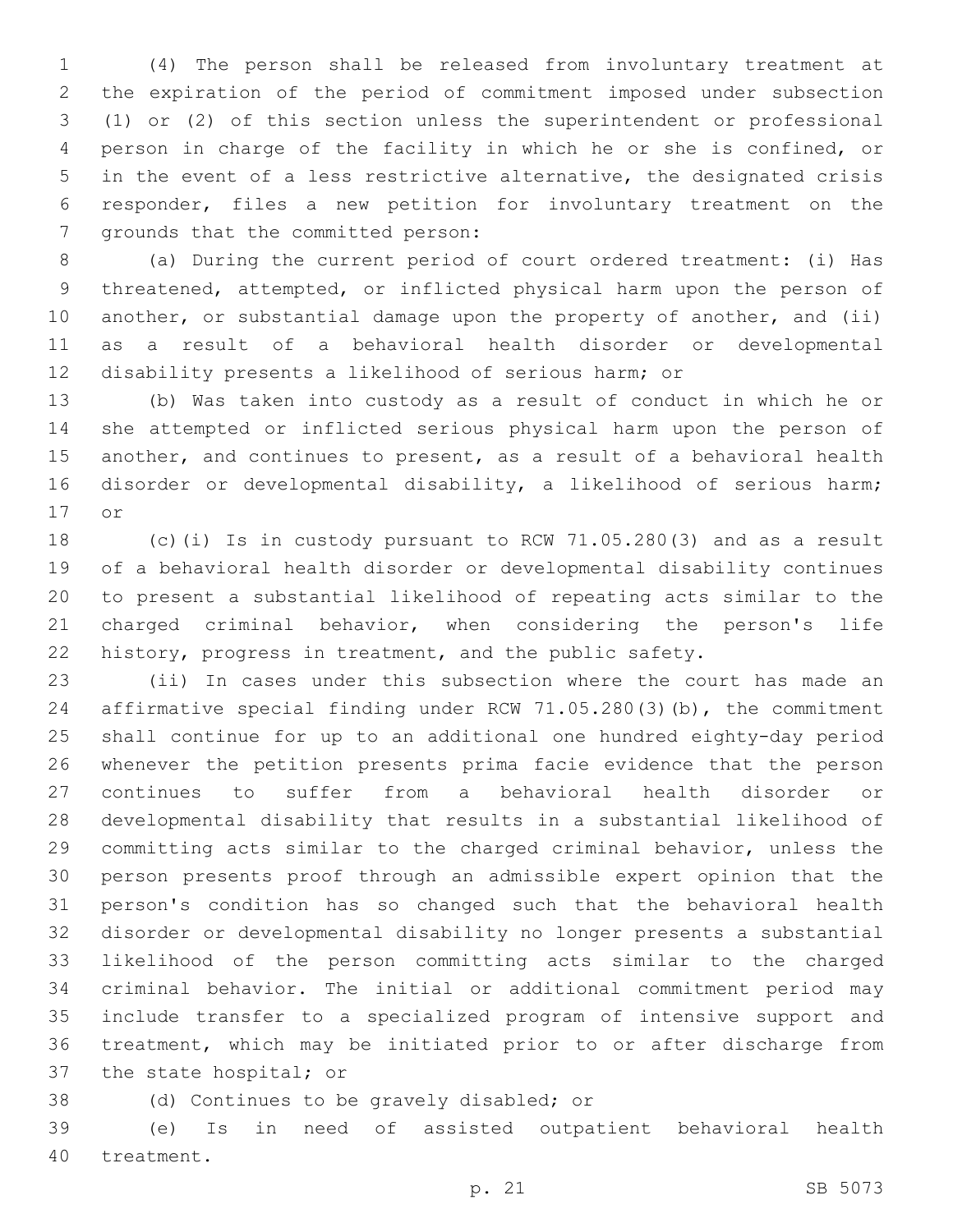If the conduct required to be proven in (b) and (c) of this subsection was found by a judge or jury in a prior trial under this chapter, it shall not be necessary to prove such conduct again.

 If less restrictive alternative treatment is sought, the petition shall set forth any recommendations for less restrictive alternative 6 treatment services.

 (5) A new petition for involuntary treatment filed under subsection (4) of this section shall be filed and heard in the superior court of the county of the facility which is filing the new petition for involuntary treatment unless good cause is shown for a change of venue. The cost of the proceedings shall be borne by the 12 state.

 (6)(a) The hearing shall be held as provided in RCW 71.05.310, and if the court or jury finds that the grounds for additional 15 confinement as set forth in this section are present, the court may order the committed person returned for an additional period of treatment not to exceed one hundred eighty days from the date of judgment, except as provided in subsection (7) of this section. If the court's order is based solely on the grounds identified in subsection (4)(e) of this section, the court may enter an order for less restrictive alternative treatment not to exceed one hundred eighty days from the date of judgment, and may not enter an order for inpatient treatment. An order for less restrictive alternative treatment must name the behavioral health service provider responsible for identifying the services the person will receive in accordance with RCW 71.05.585, and must include a requirement that the person cooperate with the services planned by the behavioral 28 health service provider.

 (b) At the end of the one hundred eighty-day period of commitment, or one-year period of commitment if subsection (7) of this section applies, the committed person shall be released unless a petition for an additional one hundred eighty-day period of continued treatment is filed and heard in the same manner as provided in this section. Successive one hundred eighty-day commitments are permissible on the same grounds and pursuant to the same procedures as the original one hundred eighty-day commitment.

 (7) An order for less restrictive treatment entered under subsection (6) of this section may be for up to one year when the person's previous commitment term was for intensive inpatient 40 treatment in a state hospital.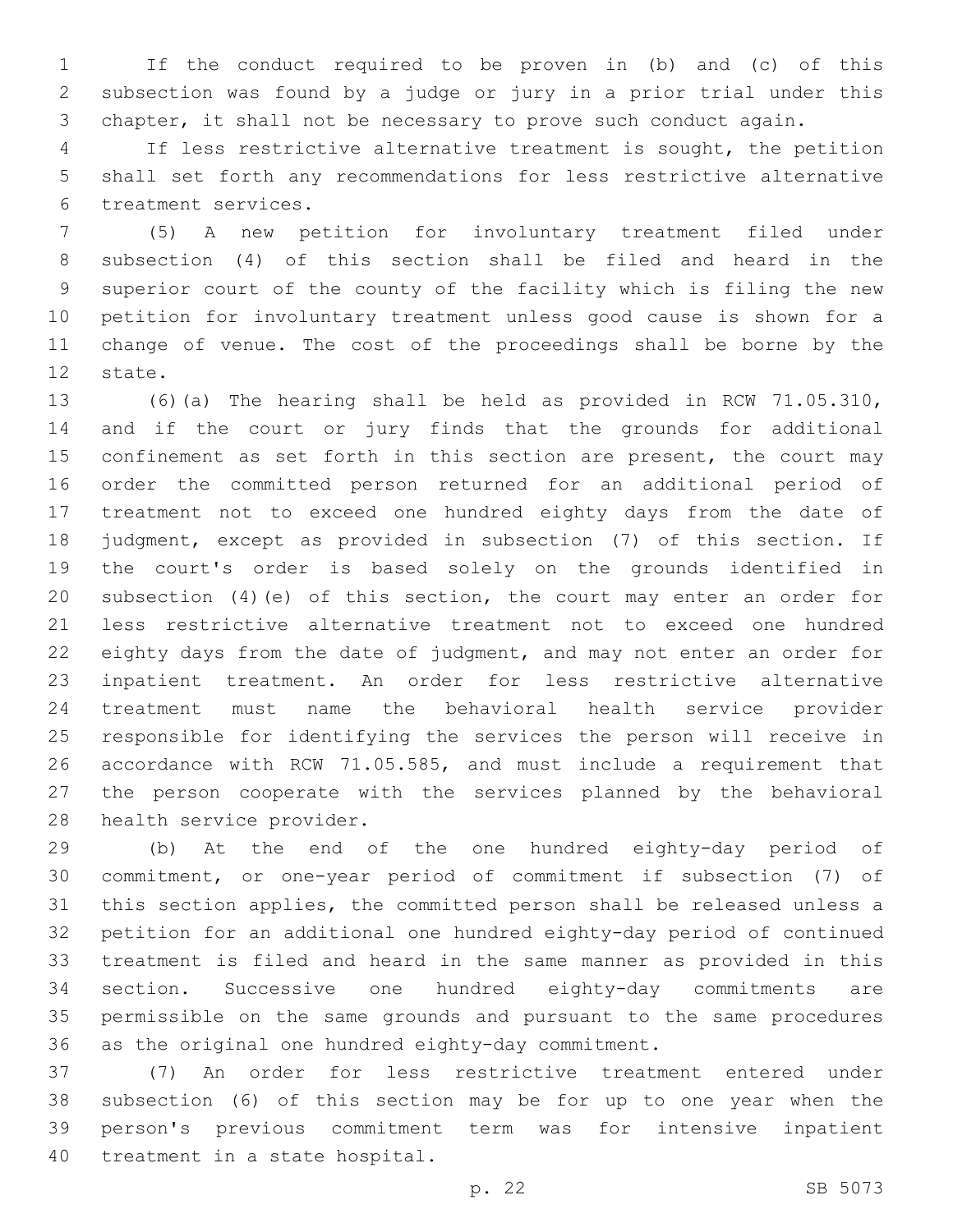(8) No person committed as provided in this section may be detained unless a valid order of commitment is in effect. No order of commitment can exceed one hundred eighty days in length except as 4 provided in subsection (7) of this section.

 (9) Nothing in this section precludes the court from subsequently modifying the terms of an order for less restrictive alternative treatment under RCW 71.05.590(3).

 **Sec. 11.** RCW 71.05.340 and 2018 c 201 s 3017 are each amended to 9 read as follows:

 (1)(a) When, in the opinion of the superintendent or the professional person in charge of the hospital or facility providing involuntary treatment, the committed person can be appropriately served by outpatient treatment prior to or at the expiration of the 14 period of commitment, then such outpatient care may be required as a term of conditional release for a period which, when added to the 16 inpatient treatment period, shall not exceed ((the period of 17 commitment)) 90 days if the underlying commitment was for a period of 14 or 90 days, or 180 days if the underlying commitment was for a period of 180 days. If the facility or agency designated to provide outpatient treatment is other than the facility providing involuntary treatment, the outpatient facility so designated must agree in writing to assume such responsibility. A copy of the terms of conditional release shall be given to the patient, the designated crisis responder in the county in which the patient is to receive outpatient treatment, and to the court of original commitment.

 (b) Before a person committed under grounds set forth in RCW 71.05.280(3) or 71.05.320(4)(c) is conditionally released under (a) of this subsection, the superintendent or professional person in charge of the hospital or facility providing involuntary treatment shall in writing notify the prosecuting attorney of the county in which the criminal charges against the committed person were dismissed, of the decision to conditionally release the person. Notice and a copy of the terms of conditional release shall be provided at least thirty days before the person is released from inpatient care. Within twenty days after receiving notice, the prosecuting attorney may petition the court in the county that issued the commitment order to hold a hearing to determine whether the person may be conditionally released and the terms of the conditional release. The prosecuting attorney shall provide a copy of the

p. 23 SB 5073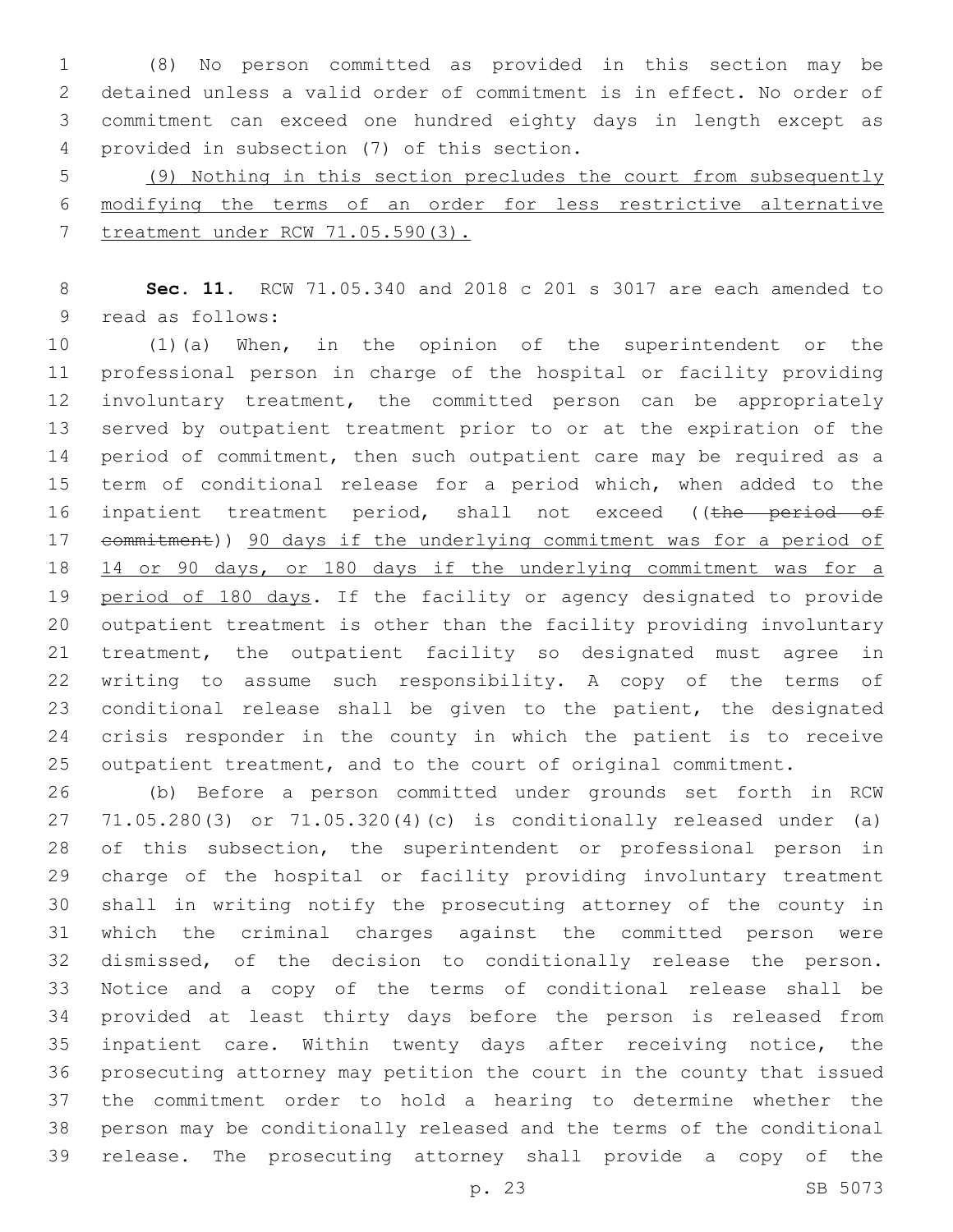petition to the superintendent or professional person in charge of the hospital or facility providing involuntary treatment, the attorney, if any, and guardian or conservator of the committed person, and the court of original commitment. If the county in which the committed person is to receive outpatient treatment is the same county in which the criminal charges against the committed person were dismissed, then the court shall, upon the motion of the prosecuting attorney, transfer the proceeding to the court in that county. The court shall conduct a hearing on the petition within ten days of the filing of the petition. The committed person shall have the same rights with respect to notice, hearing, and counsel as for an involuntary treatment proceeding, except as set forth in this subsection and except that there shall be no right to jury trial. The issue to be determined at the hearing is whether or not the person may be conditionally released without substantial danger to other persons, or substantial likelihood of committing criminal acts jeopardizing public safety or security. If the court disapproves of the conditional release, it may do so only on the basis of substantial evidence. Pursuant to the determination of the court upon the hearing, the conditional release of the person shall be approved by the court on the same or modified conditions or the person shall be returned for involuntary treatment on an inpatient basis subject to release at the end of the period for which he or she was committed, or otherwise in accordance with the provisions of this 25 chapter.

 (2) The facility or agency designated to provide outpatient care or the secretary of the department of social and health services may modify the conditions for continued release when such modification is in the best interest of the person. Notification of such changes shall be sent to all persons receiving a copy of the original conditions. Enforcement or revocation proceedings related to a conditional release order may occur as provided under RCW 71.05.590.

 **Sec. 12.** RCW 71.05.585 and 2020 c 302 s 53 are each amended to 34 read as follows:

 (1) ((Less restrictive alternative)) Court-ordered involuntary outpatient behavioral health treatment, at a minimum, includes the 37 following services:

38 (a) Assignment of a care coordinator;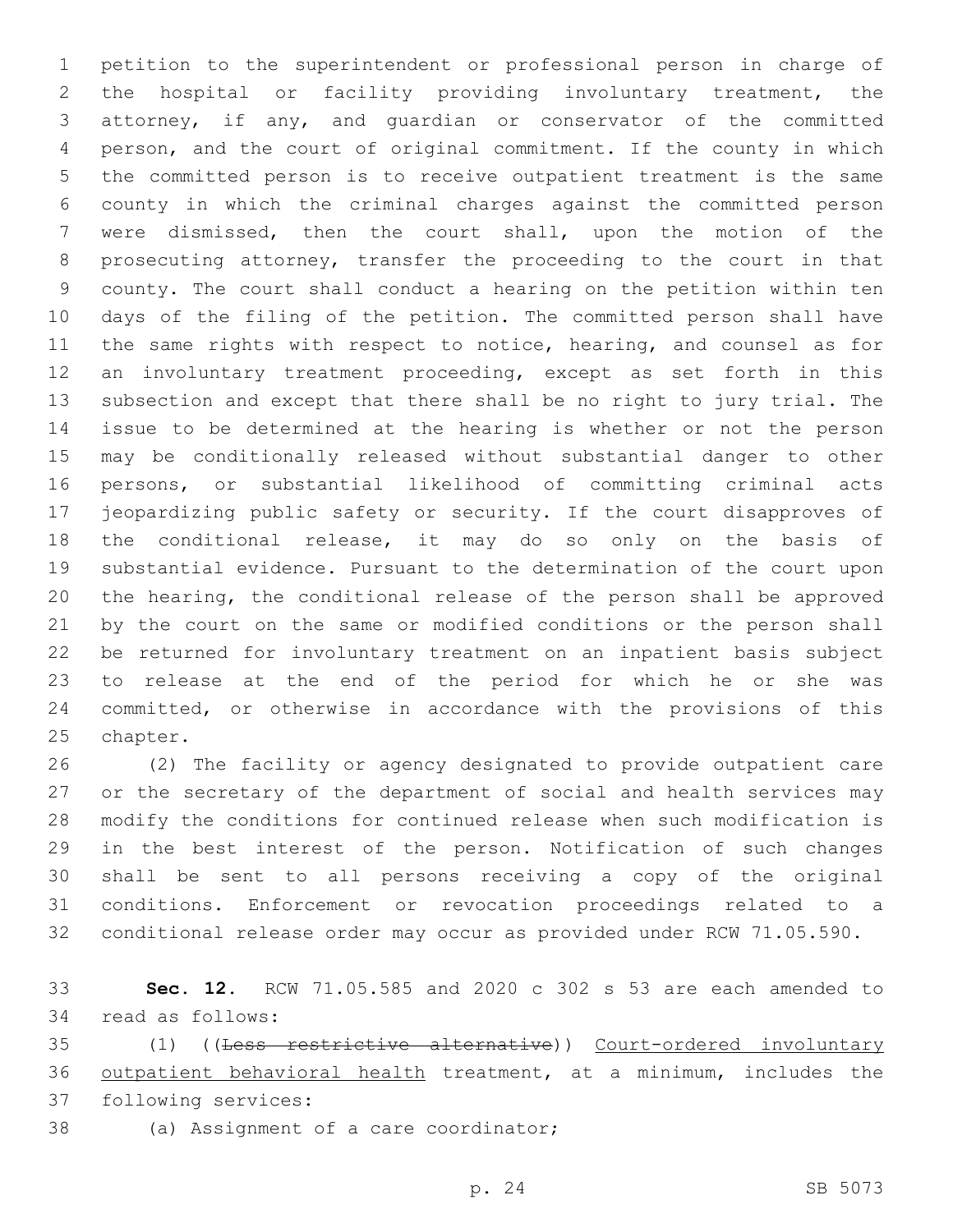1 (b) An intake evaluation with the provider of the ((less 2 restrictive alternative) ) treatment; 3 (c) A psychiatric evaluation, a substance use disorder 4 evaluation, or both; 5 (d) A schedule of regular contacts with the provider of the 6 ((less restrictive alternative)) treatment services for the duration 7 of the order; 8 (e) A transition plan addressing access to continued services at 9 the expiration of the order; 10 (f) An individual crisis plan; ((and)) 11 (g) Consultation about the formation of a mental health advance 12 directive under chapter 71.32 RCW; and 13 (h) Notification to the care coordinator assigned in (a) of this 14 subsection if reasonable efforts to engage the client fail to produce 15 substantial compliance with court-ordered treatment conditions. 16 (2) ((Less restrictive alternative)) Court-ordered involuntary 17 outpatient behavioral health treatment may additionally include 18 requirements to participate in the following services: 19 (a) Medication management; (b) Psychotherapy;20 21 (c) Nursing; 22 (d) Substance abuse counseling; 23 (e) Residential treatment; ((and)) 24 (f) Support for housing, benefits, education, and employment; and (g) Periodic court review.25 26 (3) If the person was provided with involuntary medication under 27 RCW 71.05.215 or pursuant to a judicial order during the involuntary 28 commitment period, the ((less restrictive alternative)) court-ordered 29 involuntary outpatient behavioral health treatment order may 30 authorize the ((less restrictive alternative)) treatment provider or 31 its designee to administer involuntary antipsychotic medication to 32 the person if the provider has attempted and failed to obtain the 33 informed consent of the person and there is a concurring medical 34 opinion approving the medication by a psychiatrist, physician 35 assistant working with a supervising psychiatrist, psychiatric 36 advanced registered nurse practitioner, or physician or physician 37 assistant in consultation with an independent mental health 38 professional with prescribing authority. 39 (4) ((Less restrictive alternative)) Court-ordered involuntary 40 outpatient behavioral health treatment must be administered by a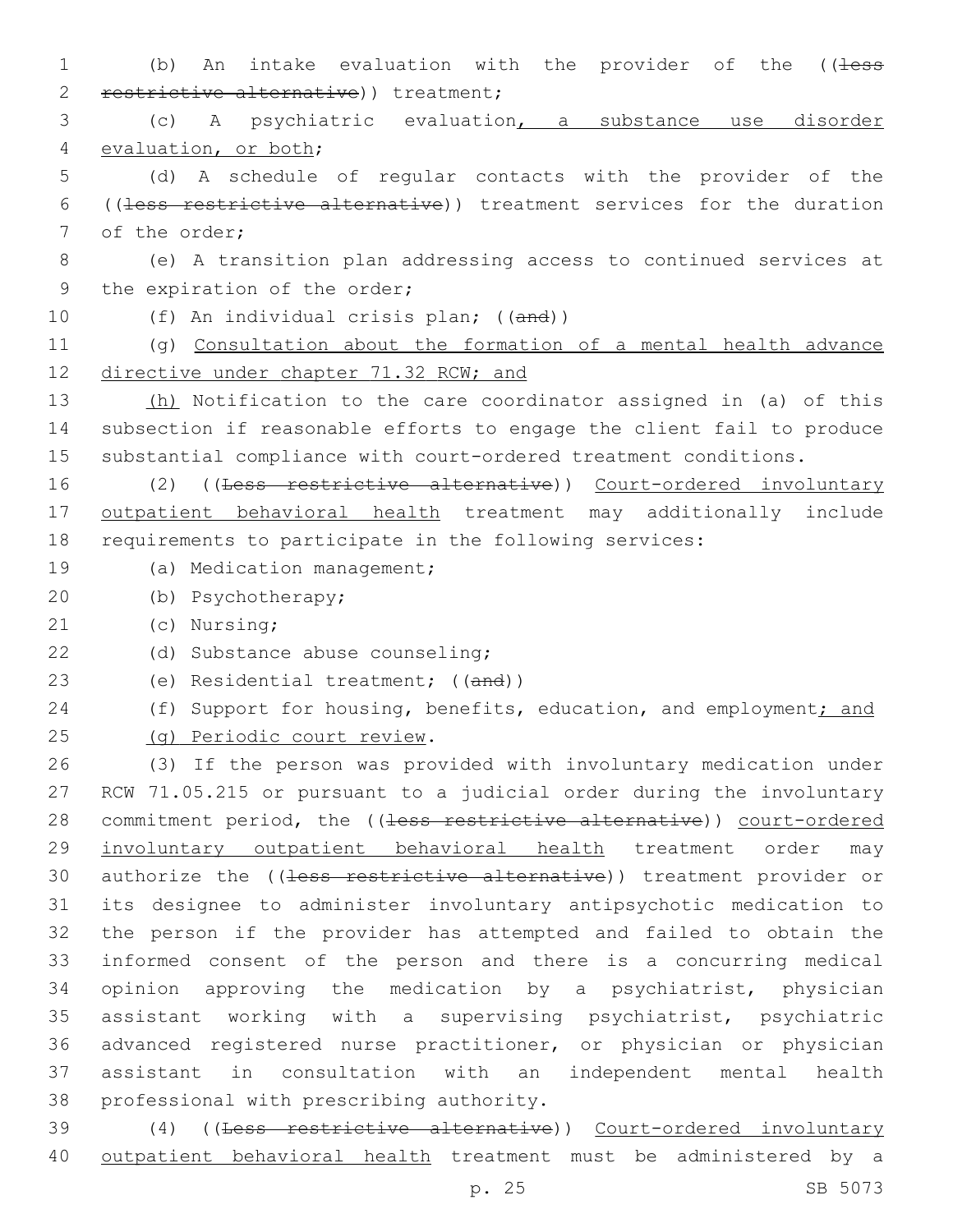provider that is certified or licensed to provide or coordinate the 2 full scope of services required under the ((less restrictive alternative)) order and that has agreed to assume this responsibility.4

5 (5) The care coordinator assigned to a person ordered to ((less restrictive alternative)) court-ordered involuntary outpatient behavioral health treatment must submit an individualized plan for the person's treatment services to the court that entered the order. An initial plan must be submitted as soon as possible following the intake evaluation and a revised plan must be submitted upon any subsequent modification in which a type of service is removed from or 12 added to the treatment plan.

 (6) A care coordinator may share information, including treatment 14 and compliance records, to parties necessary for the implementation of proceedings under this chapter or chapter 10.77 RCW without a 16 release of information.

17  $(7)$  For the purpose of this section( $(-$  "care)):

 (a) "Care coordinator" means a clinical practitioner who 19 coordinates the activities of ((less restrictive alternative)) court- ordered involuntary outpatient behavioral health treatment. The care coordinator coordinates activities with the designated crisis responders that are necessary for enforcement and continuation of 23 less restrictive alternative orders and assisted outpatient behavioral health treatment orders, coordinates activities with the department of social and health services regarding conditional 26 release orders under chapter 10.77 RCW, and is responsible for coordinating service activities with other agencies and establishing and maintaining a therapeutic relationship with the individual on a continuing basis; and

 (b) "Court-ordered involuntary outpatient behavioral health treatment" means mandatory treatment provided in a less restrictive setting than inpatient hospitalization pursuant to a less restrictive 33 alternative treatment, conditional release, or assisted outpatient behavioral health treatment order under this chapter, or pursuant to a conditional release order under chapter 10.77 RCW.

 **Sec. 13.** RCW 71.05.590 and 2020 c 302 s 55 are each amended to 37 read as follows:

 (1) Either an agency or facility designated to monitor or provide services under a less restrictive alternative order or conditional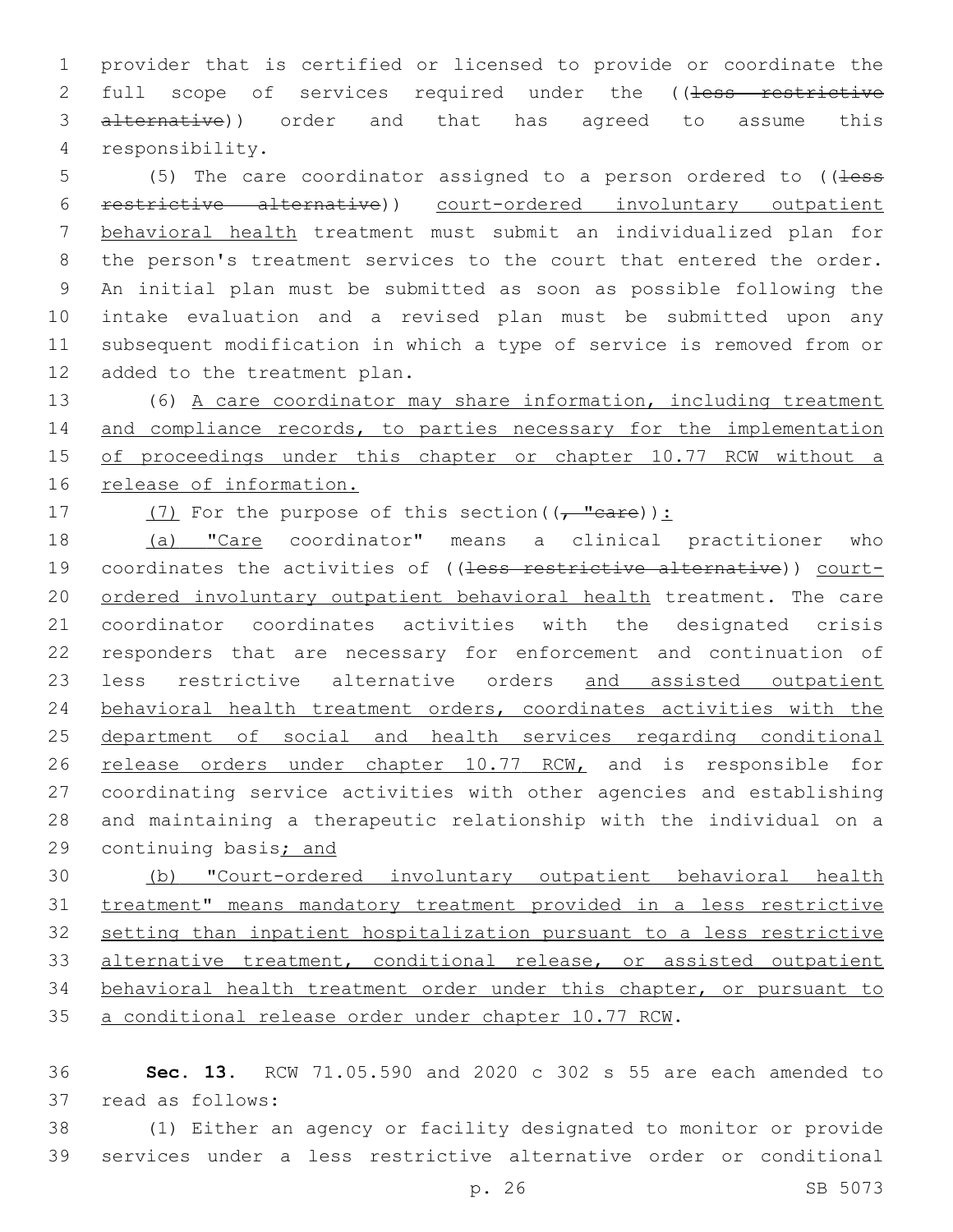release order, or a designated crisis responder, may take action to enforce, modify, or revoke a less restrictive alternative or conditional release order. The agency, facility, or designated crisis 4 responder must determine that:

 (a) The person is failing to adhere to the terms and conditions 6 of the court order;

 (b) Substantial deterioration in the person's functioning has 8 occurred;

 (c) There is evidence of substantial decompensation with a reasonable probability that the decompensation can be reversed by further evaluation, intervention, or treatment; or

(d) The person poses a likelihood of serious harm.

 (2) Actions taken under this section must include a flexible range of responses of varying levels of intensity appropriate to the circumstances and consistent with the interests of the individual and the public in personal autonomy, safety, recovery, and compliance. Available actions may include, but are not limited to, any of the 18 following:

 (a) To counsel or advise the person as to their rights and responsibilities under the court order, and to offer appropriate 21 incentives to motivate compliance;

 (b) To increase the intensity of outpatient services provided to the person by increasing the frequency of contacts with the provider, referring the person for an assessment for assertive community 25 services, or by other means;

 (c) To request a court hearing for review and modification of the court order. The request must be made to or by the court with jurisdiction over the order and specify the circumstances that give rise to the request and what modification is being sought. The county prosecutor shall assist the agency or facility in requesting this hearing and issuing an appropriate summons to the person. This subsection does not limit the inherent authority of a treatment provider to alter conditions of treatment for clinical reasons, and is intended to be used only when court intervention is necessary or advisable to secure the person's compliance and prevent 36 decompensation or deterioration;

 (d) To cause the person to be transported by a peace officer, designated crisis responder, or other means to the agency or facility monitoring or providing services under the court order, or to a triage facility, crisis stabilization unit, emergency department,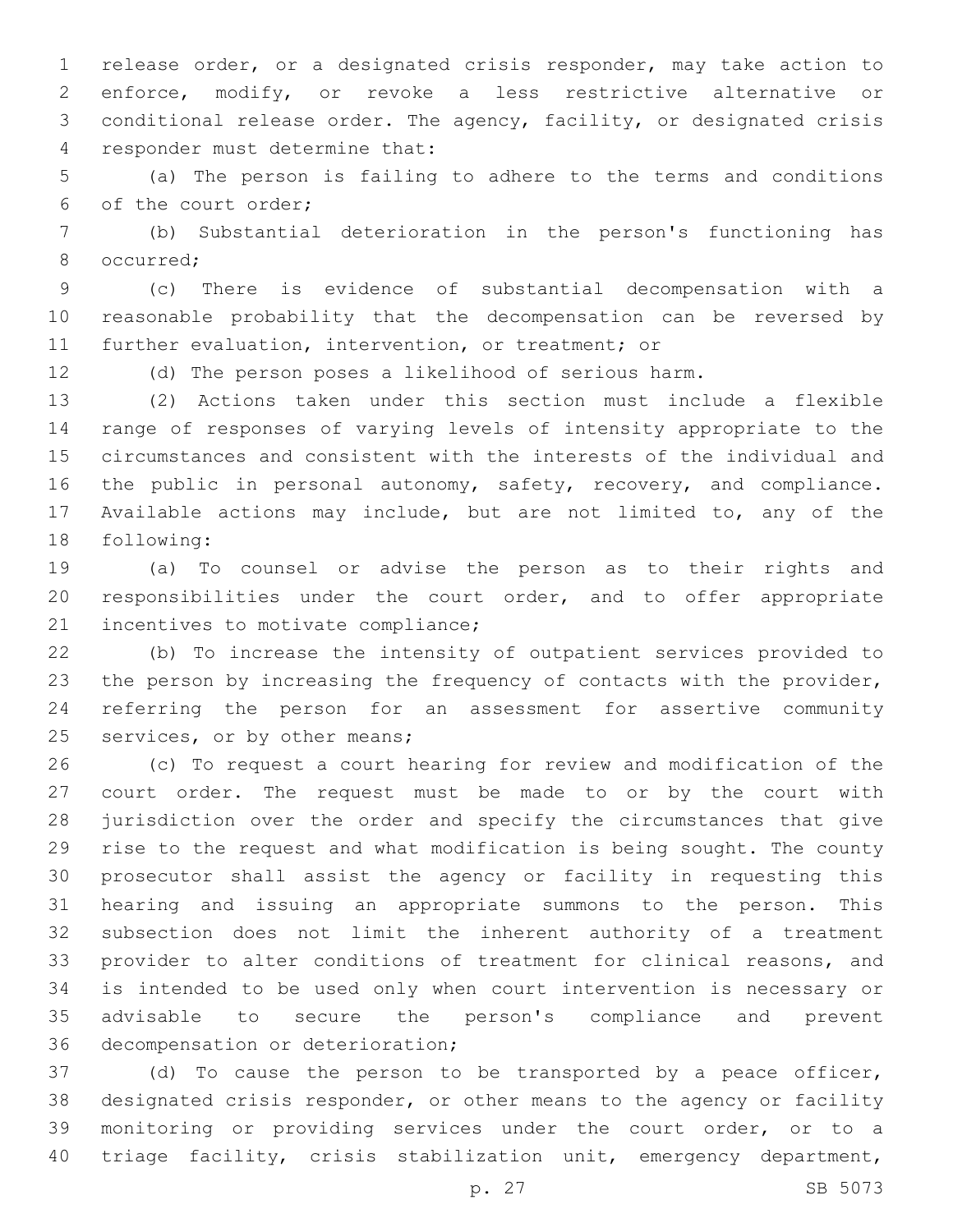evaluation and treatment facility, secure withdrawal management and stabilization facility with available space, or an approved substance use disorder treatment program with available space. The person may be detained at the facility for up to twelve hours for the purpose of an evaluation to determine whether modification, revocation, or commitment proceedings are necessary and appropriate to stabilize the person and prevent decompensation, deterioration, or physical harm. Temporary detention for evaluation under this subsection is intended to occur only following a pattern of noncompliance or the failure of 10 reasonable attempts at outreach and engagement, and may occur only when in the clinical judgment of a designated crisis responder or the professional person in charge of an agency or facility designated to monitor less restrictive alternative services temporary detention is appropriate. This subsection does not limit the ability or obligation 15 to pursue revocation procedures under subsection  $((+4))$  (5) of this 16 section in appropriate circumstances; and

17 (e) To initiate revocation procedures under subsection  $((+4))$ 18 (5) of this section or, if the current commitment is solely based on the person being in need of assisted outpatient behavioral health treatment as defined in RCW 71.05.020, initiate initial inpatient 21 detention procedures under subsection  $((+6))$   $(7)$  of this section.

 (3) A court may supervise a person on an order for less 23 restrictive alternative treatment or a conditional release order. 24 While the person is under the order, the court may:

(a) Require appearance in court for periodic reviews; and

 (b) Modify the order after considering input from the agency or 27 facility designated to provide or facilitate services. The court may 28 not remand the person into inpatient treatment except as provided under subsection (5) of this section, but may take actions under subsection (2)(a) through (d) of this section.

 (4) The facility or agency designated to provide outpatient treatment shall notify the secretary of the department of social and health services or designated crisis responder when a person fails to adhere to terms and conditions of court ordered treatment or experiences substantial deterioration in his or her condition and, as a result, presents an increased likelihood of serious harm.

37 ( $(\frac{4}{4})$ ) (5)(a) Except as provided in subsection  $(\frac{4}{6})$ ) (7) of this section, a designated crisis responder or the secretary of the department of social and health services may upon their own motion or notification by the facility or agency designated to provide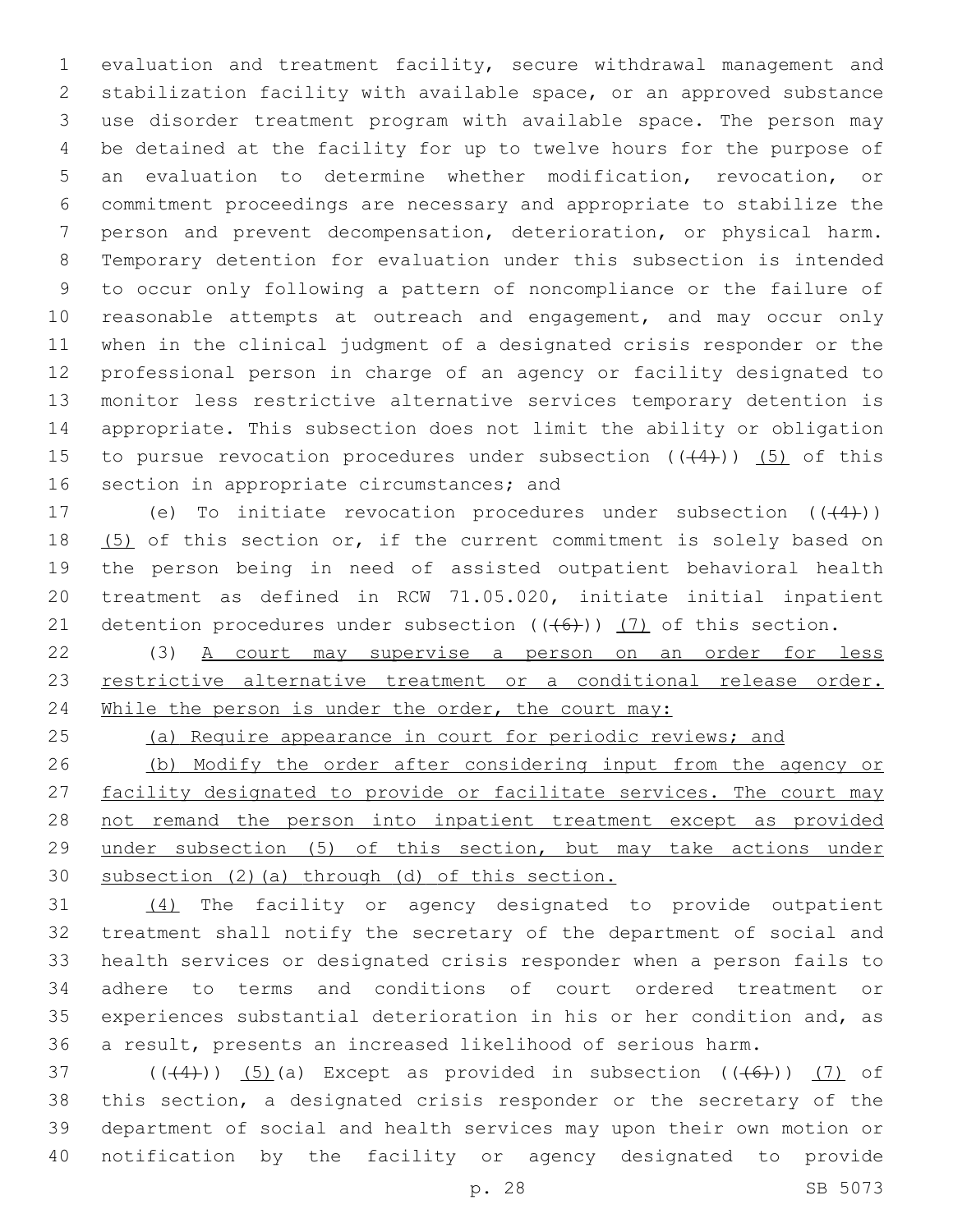outpatient care order a person subject to a court order under this chapter to be apprehended and taken into custody and temporary detention in an evaluation and treatment facility, an available secure withdrawal management and stabilization facility with adequate space, or an available approved substance use disorder treatment program with adequate space, in or near the county in which he or she is receiving outpatient treatment. Proceedings under this subsection  $((+4))$  (5) may be initiated without ordering the apprehension and 9 detention of the person.

10 (b) Except as provided in subsection  $((+6+))$  (7) of this section, 11 a person detained under this subsection  $((+4))$   $(5)$  must be held until such time, not exceeding five days, as a hearing can be scheduled to determine whether or not the person should be returned to the hospital or facility from which he or she had been released. 15 If the person is not detained, the hearing must be scheduled within five days of service on the person. The designated crisis responder or the secretary of the department of social and health services may modify or rescind the order at any time prior to commencement of the 19 court hearing.

 (c) The designated crisis responder or secretary of the department of social and health services shall file a revocation petition and order of apprehension and detention with the court of the county where the person is currently located or being detained. The designated crisis responder shall serve the person and their 25 attorney, quardian, and conservator, if any. The person has the same 26 rights with respect to notice, hearing, and counsel as in any involuntary treatment proceeding, except as specifically set forth in this section. There is no right to jury trial. The venue for proceedings is the county where the petition is filed. Notice of the filing must be provided to the court that originally ordered commitment, if different from the court where the petition for revocation is filed, within two judicial days of the person's 33 detention.

34 (d) Except as provided in subsection  $((+6))$  (7) of this section, the issues for the court to determine are whether: (i) The person adhered to the terms and conditions of the court order; (ii) substantial deterioration in the person's functioning has occurred; (iii) there is evidence of substantial decompensation with a reasonable probability that the decompensation can be reversed by further inpatient treatment; or (iv) there is a likelihood of serious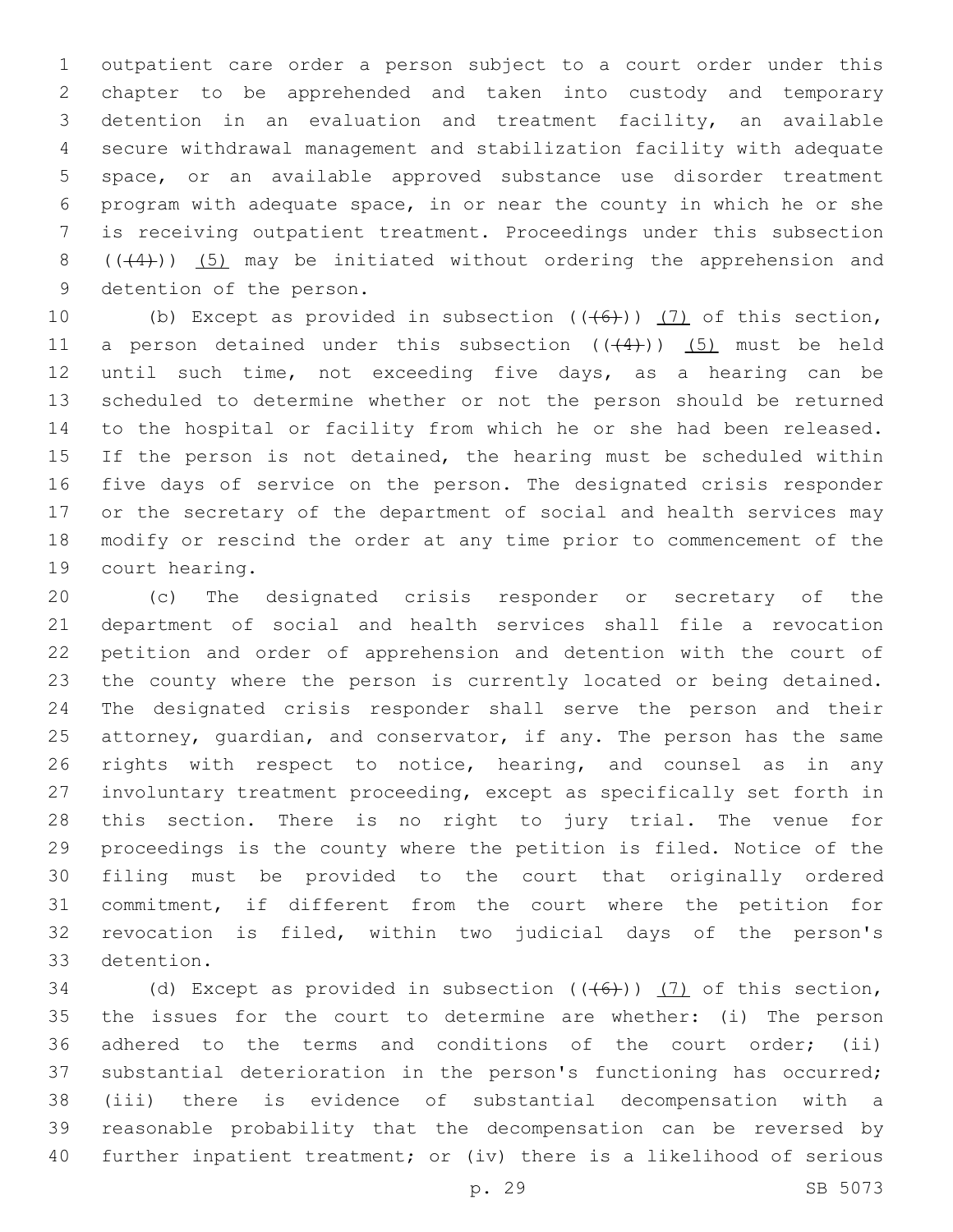harm; and, if any of the above conditions apply, whether the court should reinstate or modify the person's less restrictive alternative or conditional release order or order the person's detention for inpatient treatment. The person may waive the court hearing and allow the court to enter a stipulated order upon the agreement of all parties. If the court orders detention for inpatient treatment, the treatment period must be for fourteen days from the revocation hearing if the outpatient order was based on a petition under RCW 71.05.160 or 71.05.230. If the court orders detention for inpatient treatment and the outpatient order was based on a petition under RCW 71.05.290 or 71.05.320, the number of days remaining on the outpatient order must be converted to days of inpatient treatment authorized in the original court order. A court may not issue an order to detain a person for inpatient treatment in a secure withdrawal management and stabilization facility or approved substance use disorder treatment program under this subsection unless there is a secure withdrawal management and stabilization facility or approved substance use disorder treatment program available and with 19 adequate space for the person.

 $((+5+))$  (6) In determining whether or not to take action under 21 this section the designated crisis responder, agency, or facility must consider the factors specified under RCW 71.05.212 and the court must consider the factors specified under RCW 71.05.245 as they apply to the question of whether to enforce, modify, or revoke a court 25 order for involuntary treatment.

 $((+6+))$   $(7)$  (a) If the current commitment is solely based on the person being in need of assisted outpatient behavioral health treatment as defined in RCW 71.05.020, a designated crisis responder may initiate inpatient detention procedures under RCW 71.05.150 or 71.05.153 when appropriate. A designated crisis responder or the secretary may, upon their own motion or notification by the facility or agency designated to provide outpatient care to a person subject to a less restrictive alternative treatment order under RCW 71.05.320 subsequent to an order for assisted outpatient behavioral health treatment entered under RCW 71.05.148, order the person to be apprehended and taken into custody and temporary detention for inpatient evaluation in an evaluation and treatment facility, secure withdrawal management and stabilization facility, or in an approved substance use disorder treatment program, in or near the county in which he or she is receiving outpatient treatment. Proceedings under

p. 30 SB 5073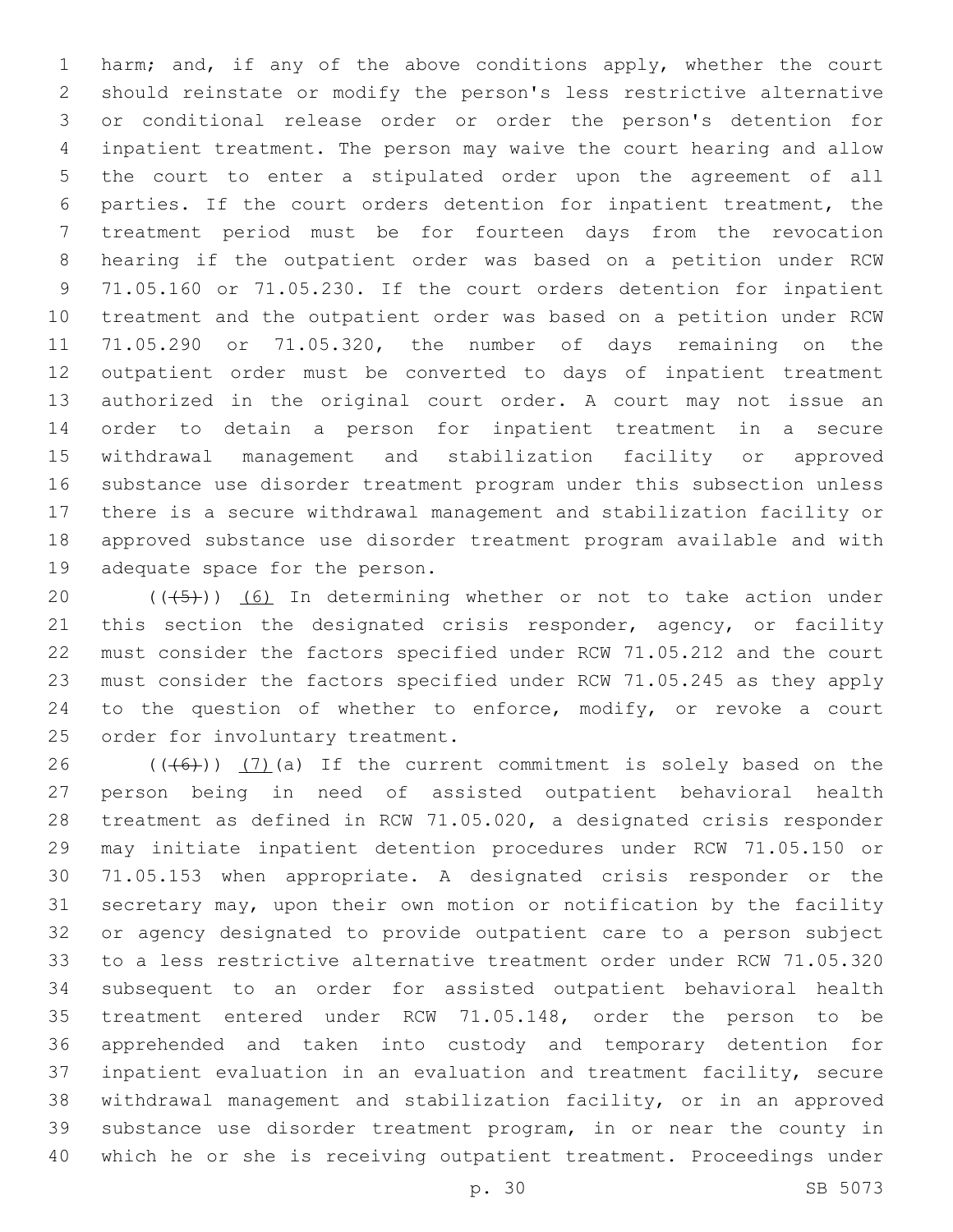this subsection may be initiated without ordering the apprehension 2 and detention of the person.

 (b) A person detained under this subsection may be held for evaluation for up to one hundred twenty hours, excluding weekends and holidays, pending a court hearing. If the person is not detained, the hearing must be scheduled within one hundred twenty hours of service on the person. The designated crisis responder or the secretary may modify or rescind the order at any time prior to commencement of the 9 court hearing.

 (c) The issues for the court to determine are whether to continue the detention of the person for inpatient treatment or whether the court should reinstate or modify the person's less restrictive alternative order or order the person's detention for inpatient treatment. To continue detention after the one hundred twenty hour period, the court must find that the person, as a result of a behavioral health disorder, presents a likelihood of serious harm or is gravely disabled and, after considering less restrictive alternatives to involuntary detention and treatment, that no such alternatives are in the best interest of the person or others.

 (d) A court may not issue an order to detain a person for inpatient treatment in a secure withdrawal management and stabilization facility or approved substance use disorder program under this subsection unless there is a secure withdrawal management and stabilization facility or approved substance use disorder treatment program available and with adequate space for the person.

 **Sec. 14.** RCW 71.05.590 and 2020 c 302 s 56 are each amended to 27 read as follows:

 (1) Either an agency or facility designated to monitor or provide services under a less restrictive alternative order or conditional release order, or a designated crisis responder, may take action to enforce, modify, or revoke a less restrictive alternative or conditional release order. The agency, facility, or designated crisis 33 responder must determine that:

 (a) The person is failing to adhere to the terms and conditions 35 of the court order;

 (b) Substantial deterioration in the person's functioning has 37 occurred;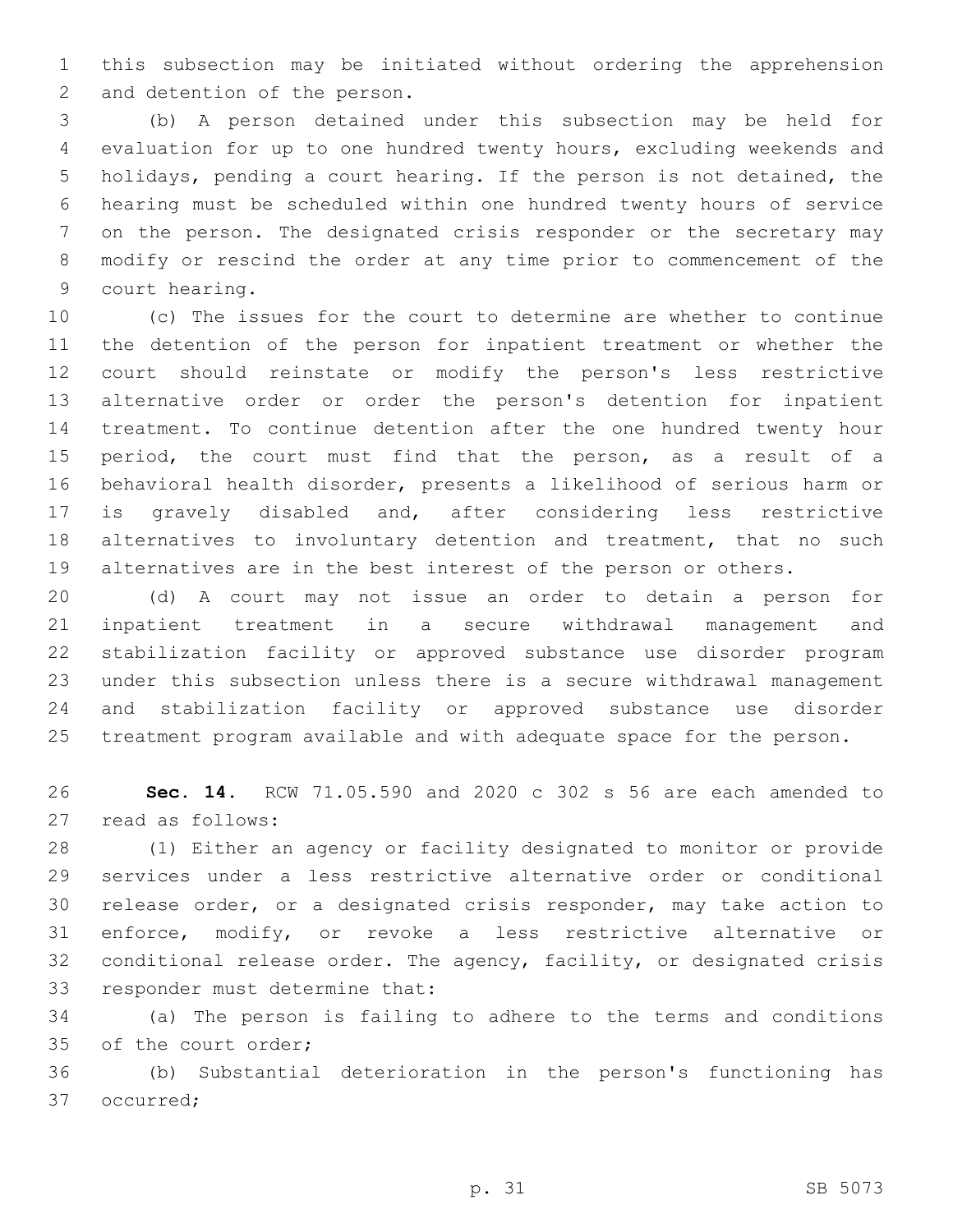(c) There is evidence of substantial decompensation with a reasonable probability that the decompensation can be reversed by 3 further evaluation, intervention, or treatment; or

(d) The person poses a likelihood of serious harm.

 (2) Actions taken under this section must include a flexible range of responses of varying levels of intensity appropriate to the circumstances and consistent with the interests of the individual and 8 the public in personal autonomy, safety, recovery, and compliance. Available actions may include, but are not limited to, any of the 10 following:

 (a) To counsel or advise the person as to their rights and responsibilities under the court order, and to offer appropriate 13 incentives to motivate compliance;

 (b) To increase the intensity of outpatient services provided to 15 the person by increasing the frequency of contacts with the provider, referring the person for an assessment for assertive community 17 services, or by other means;

 (c) To request a court hearing for review and modification of the court order. The request must be made to or by the court with jurisdiction over the order and specify the circumstances that give rise to the request and what modification is being sought. The county prosecutor shall assist the agency or facility in requesting this hearing and issuing an appropriate summons to the person. This subsection does not limit the inherent authority of a treatment 25 provider to alter conditions of treatment for clinical reasons, and is intended to be used only when court intervention is necessary or advisable to secure the person's compliance and prevent 28 decompensation or deterioration;

 (d) To cause the person to be transported by a peace officer, designated crisis responder, or other means to the agency or facility monitoring or providing services under the court order, or to a triage facility, crisis stabilization unit, emergency department, evaluation and treatment facility, secure withdrawal management and stabilization facility, or an approved substance use disorder treatment program. The person may be detained at the facility for up to twelve hours for the purpose of an evaluation to determine whether modification, revocation, or commitment proceedings are necessary and appropriate to stabilize the person and prevent decompensation, deterioration, or physical harm. Temporary detention for evaluation under this subsection is intended to occur only following a pattern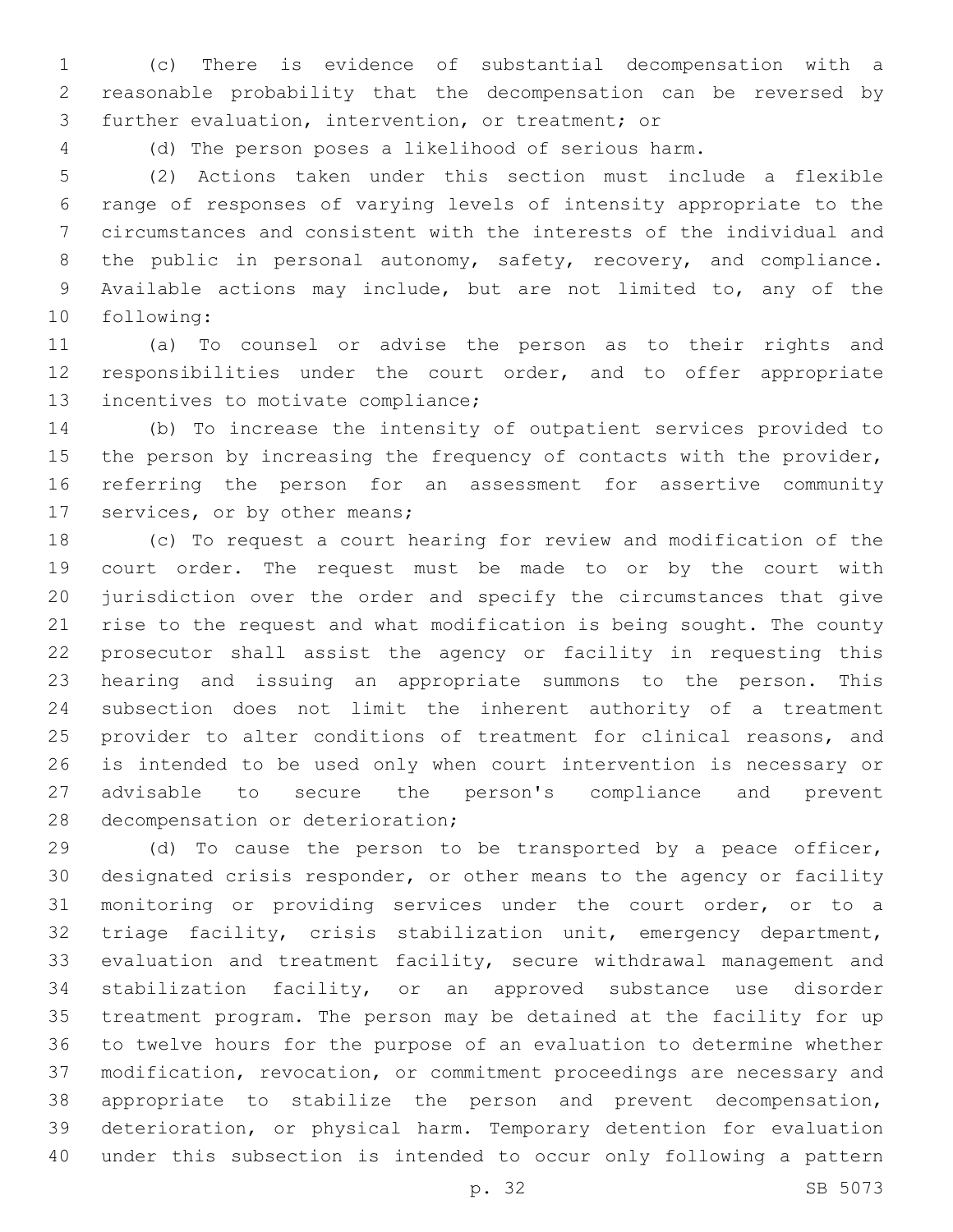of noncompliance or the failure of reasonable attempts at outreach and engagement, and may occur only when in the clinical judgment of a designated crisis responder or the professional person in charge of an agency or facility designated to monitor less restrictive alternative services temporary detention is appropriate. This subsection does not limit the ability or obligation to pursue 7 revocation procedures under subsection  $((+4))$   $(5)$  of this section in 8 appropriate circumstances; and

9 (e) To initiate revocation procedures under subsection  $((+4))$ 10 (5) of this section or, if the current commitment is solely based on the person being in need of assisted outpatient behavioral health treatment as defined in RCW 71.05.020, initial inpatient detention 13 procedures under subsection  $((+6))$   $(7)$  of this section.

14 (3) A court may supervise a person on an order for less 15 restrictive alternative treatment or a conditional release order. 16 While the person is under the order, the court may:

(a) Require appearance in court for periodic reviews; and

 (b) Modify the order after considering input from the agency or 19 facility designated to provide or facilitate services. The court may not remand the person into inpatient treatment except as provided under subsection (5) of this section, but may take actions under subsection (2)(a) through (d) of this section.

 (4) The facility or agency designated to provide outpatient treatment shall notify the secretary of the department of social and health services or designated crisis responder when a person fails to adhere to terms and conditions of court ordered treatment or experiences substantial deterioration in his or her condition and, as a result, presents an increased likelihood of serious harm.

29 ( $((4)$ )) (5)(a) Except as provided in subsection  $((46)$ ) (7) of this section, a designated crisis responder or the secretary of the department of social and health services may upon their own motion or notification by the facility or agency designated to provide outpatient care order a person subject to a court order under this chapter to be apprehended and taken into custody and temporary detention in an evaluation and treatment facility, in a secure withdrawal management and stabilization facility, or in an approved substance use disorder treatment program, in or near the county in which he or she is receiving outpatient treatment. Proceedings under 39 this subsection  $((+4))$   $(5)$  may be initiated without ordering the 40 apprehension and detention of the person.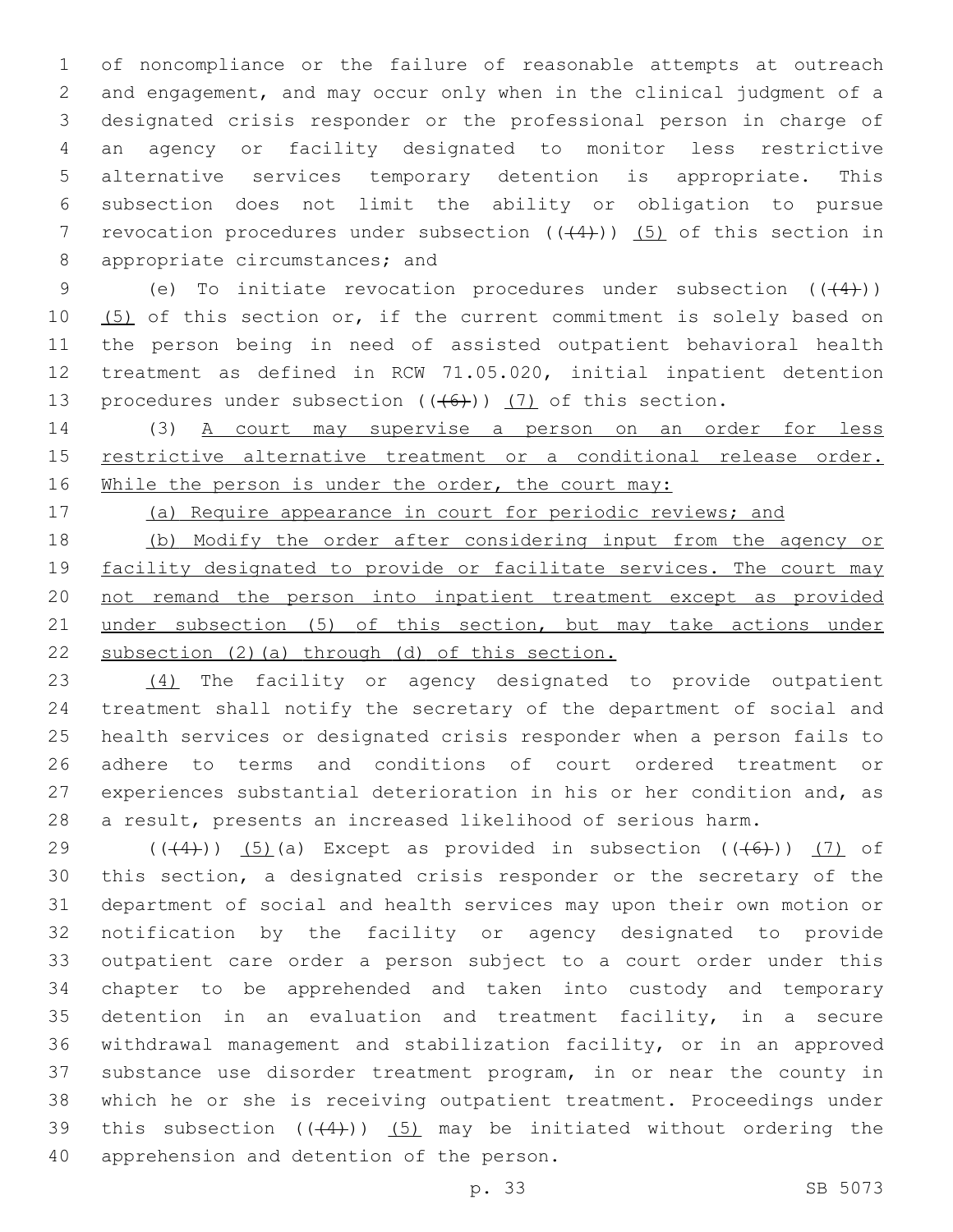1 (b) Except as provided in subsection  $((+6))$  (7) of this section, 2 a person detained under this subsection  $((+4))$   $(5)$  must be held until such time, not exceeding five days, as a hearing can be scheduled to determine whether or not the person should be returned to the hospital or facility from which he or she had been released. If the person is not detained, the hearing must be scheduled within five days of service on the person. The designated crisis responder or the secretary of the department of social and health services may modify or rescind the order at any time prior to commencement of the 10 court hearing.

 (c) The designated crisis responder or secretary of the department of social and health services shall file a revocation petition and order of apprehension and detention with the court of the county where the person is currently located or being detained. The designated crisis responder shall serve the person and their attorney, guardian, and conservator, if any. The person has the same rights with respect to notice, hearing, and counsel as in any involuntary treatment proceeding, except as specifically set forth in this section. There is no right to jury trial. The venue for proceedings is the county where the petition is filed. Notice of the filing must be provided to the court that originally ordered commitment, if different from the court where the petition for revocation is filed, within two judicial days of the person's 24 detention.

25 (d) Except as provided in subsection  $((+6+))$  (7) of this section, the issues for the court to determine are whether: (i) The person 27 adhered to the terms and conditions of the court order; (ii) substantial deterioration in the person's functioning has occurred; (iii) there is evidence of substantial decompensation with a reasonable probability that the decompensation can be reversed by further inpatient treatment; or (iv) there is a likelihood of serious 32 harm; and, if any of the above conditions apply, whether the court should reinstate or modify the person's less restrictive alternative or conditional release order or order the person's detention for inpatient treatment. The person may waive the court hearing and allow the court to enter a stipulated order upon the agreement of all parties. If the court orders detention for inpatient treatment, the treatment period must be for fourteen days from the revocation hearing if the outpatient order was based on a petition under RCW 71.05.160 or 71.05.230. If the court orders detention for inpatient

p. 34 SB 5073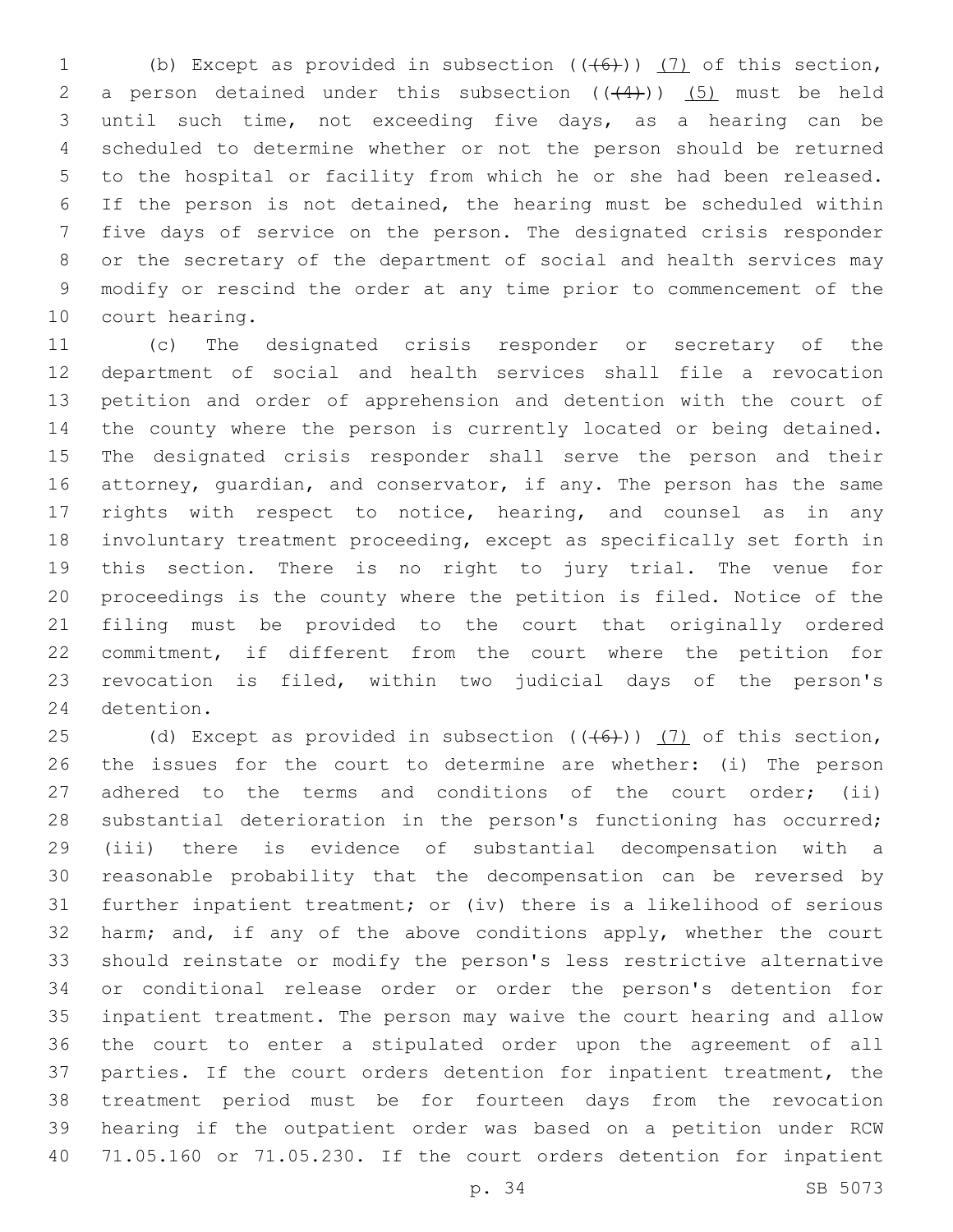treatment and the outpatient order was based on a petition under RCW 71.05.290 or 71.05.320, the number of days remaining on the outpatient order must be converted to days of inpatient treatment 4 authorized in the original court order.

5 (( $(45)$ )) (6) In determining whether or not to take action under this section the designated crisis responder, agency, or facility must consider the factors specified under RCW 71.05.212 and the court must consider the factors specified under RCW 71.05.245 as they apply to the question of whether to enforce, modify, or revoke a court 10 order for involuntary treatment.

 $((\overline{6}))$   $(7)$  (a) If the current commitment is solely based on the person being in need of assisted outpatient behavioral health treatment as defined in RCW 71.05.020, a designated crisis responder may initiate inpatient detention procedures under RCW 71.05.150 or 71.05.153 when appropriate. A designated crisis responder or the secretary may, upon their own motion or notification by the facility or agency designated to provide outpatient care to a person subject to a less restrictive alternative treatment order under RCW 71.05.320 subsequent to an order for assisted outpatient behavioral health treatment entered under RCW 71.05.148, order the person to be apprehended and taken into custody and temporary detention for inpatient evaluation in an evaluation and treatment facility, in a secure withdrawal management and stabilization facility, or in an approved substance use disorder treatment program, in or near the 25 county in which he or she is receiving outpatient treatment. Proceedings under this subsection may be initiated without ordering 27 the apprehension and detention of the person.

 (b) A person detained under this subsection may be held for evaluation for up to one hundred twenty hours, excluding weekends and holidays, pending a court hearing. The designated crisis responder or the secretary may modify or rescind the order at any time prior to 32 commencement of the court hearing.

 (c) The issues for the court to determine are whether to continue the detention of the person for inpatient treatment or whether the court should reinstate or modify the person's less restrictive alternative order or order the person's detention for inpatient treatment. To continue detention after the one hundred twenty hour period, the court must find that the person, as a result of a behavioral health disorder, presents a likelihood of serious harm or is gravely disabled and, after considering less restrictive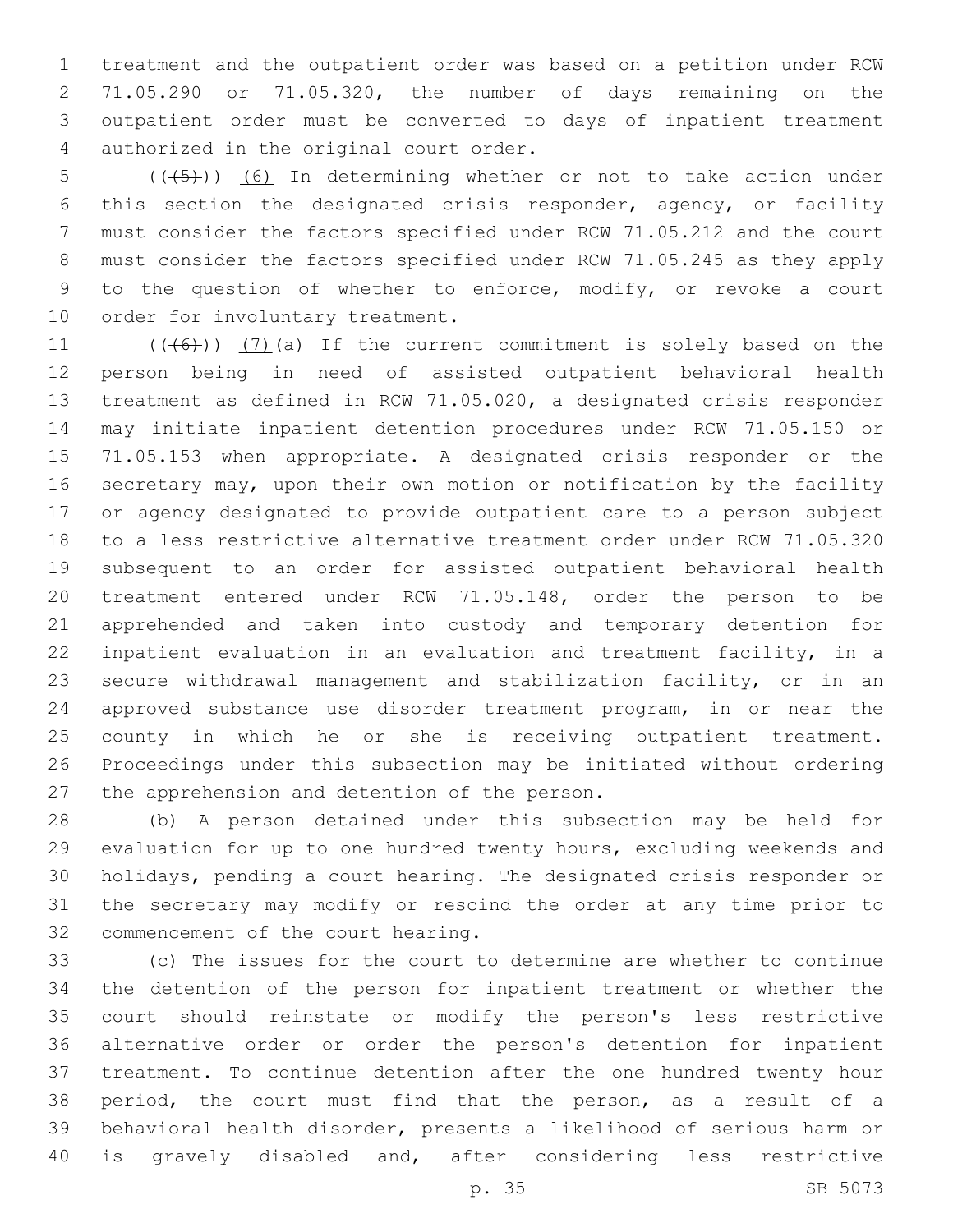1 alternatives to involuntary detention and treatment, that no such 2 alternatives are in the best interest of the person or others.

3 **Sec. 15.** RCW 71.34.755 and 2020 c 302 s 96 are each amended to 4 read as follows: 5 (1) ((Less restrictive alternative)) Court-ordered involuntary 6 outpatient behavioral health treatment, at a minimum, must include 7 the following services: 8 (a) Assignment of a care coordinator; 9 (b) An intake evaluation with the provider of the ((less 10 restrictive alternative)) treatment; 11 (c) A psychiatric evaluation, a substance use disorder 12 evaluation, or both; 13 (d) A schedule of regular contacts with the provider of the 14 ((less restrictive alternative)) treatment services for the duration 15 of the order; 16 (e) A transition plan addressing access to continued services at 17 the expiration of the order; 18 (f) An individual crisis plan; ((and)) 19 (g) Consultation about the formation of a mental health advance 20 directive under chapter 71.32 RCW; and 21 (h) Notification to the care coordinator assigned in (a) of this 22 subsection if reasonable efforts to engage the client fail to produce 23 substantial compliance with court-ordered treatment conditions. 24 (2) ((Less restrictive alternative)) Court-ordered involuntary 25 outpatient behavioral health treatment may include the following 26 additional services: 27 (a) Medication management; (b) Psychotherapy;28 (c) Nursing;29 30 (d) Substance abuse counseling; 31 (e) Residential treatment; ((and)) 32 (f) Support for housing, benefits, education, and employment<u>; and</u> (g) Periodic court review.33 34 (3) If the minor was provided with involuntary medication during 35 the involuntary commitment period, the ((less restrictive 36 alternative)) court-ordered involuntary outpatient behavioral health 37 treatment order may authorize the ((less restrictive alternative)) 38 treatment provider or its designee to administer involuntary

39 antipsychotic medication to the person if the provider has attempted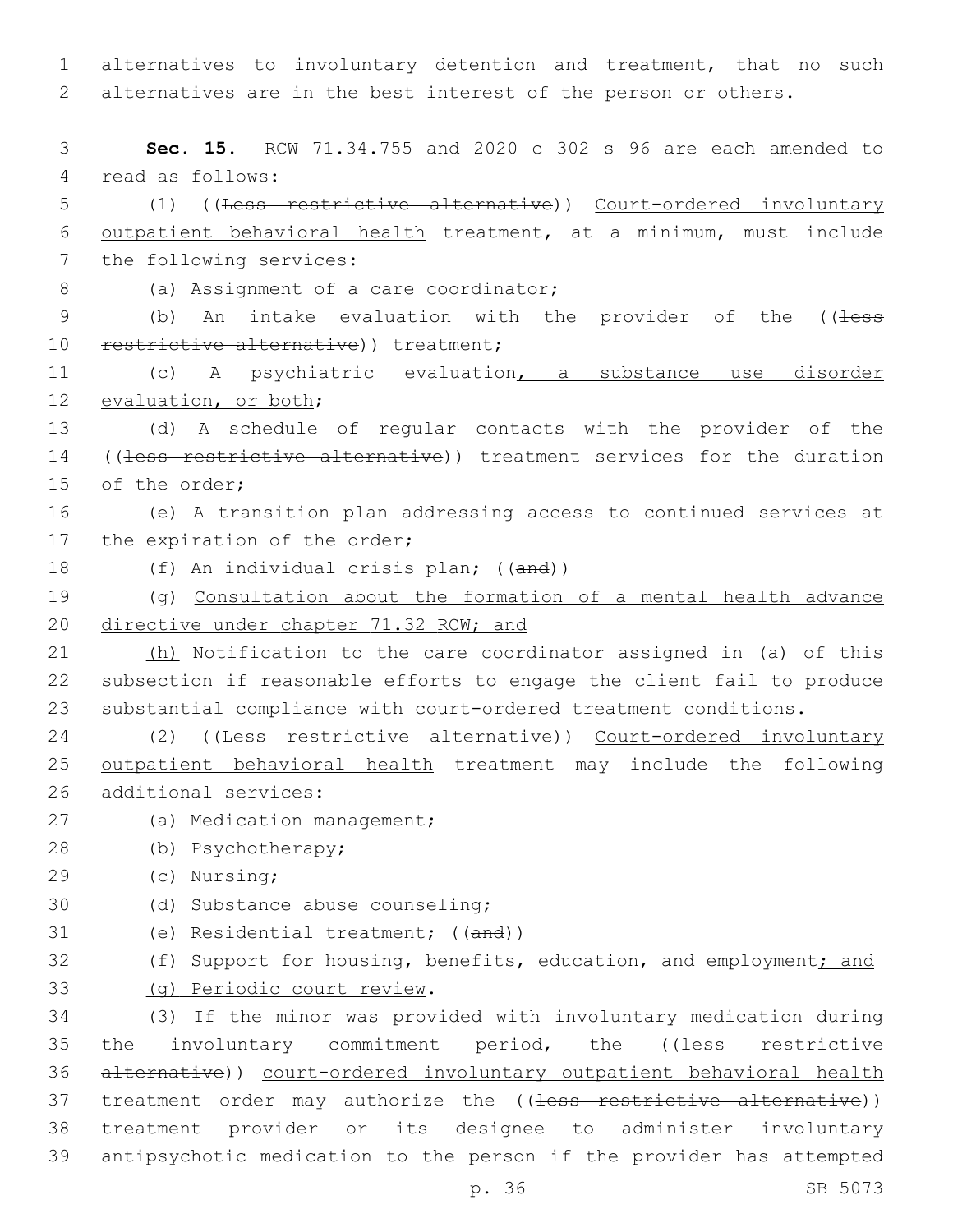and failed to obtain the informed consent of the person and there is a concurring medical opinion approving the medication by a psychiatrist, physician assistant working with a supervising psychiatrist, psychiatric advanced registered nurse practitioner, or physician or physician assistant in consultation with an independent mental health professional with prescribing authority.

 (4) ((Less restrictive alternative)) Court-ordered involuntary outpatient behavioral health treatment must be administered by a provider that is certified or licensed to provide or coordinate the 10 full scope of services required under the ((less restrictive 11 alternative)) order and that has agreed to assume this 12 responsibility.

13 (5) The care coordinator assigned to a minor ordered to ((less 14 restrictive alternative)) court-ordered involuntary outpatient 15 behavioral health treatment must submit an individualized plan for the minor's treatment services to the court that entered the order. An initial plan must be submitted as soon as possible following the intake evaluation and a revised plan must be submitted upon any subsequent modification in which a type of service is removed from or 20 added to the treatment plan.

 (6) A care coordinator may share information, including treatment 22 and compliance records, to parties necessary for the implementation 23 of proceedings under this chapter or chapter 10.77 RCW without a release of information.

25 (7) For the purpose of this section( $(\tau$  "care)):

26 (a) "Care coordinator" means a clinical practitioner who 27 coordinates the activities of ((less restrictive alternative)) court-28 ordered involuntary outpatient behavioral health treatment. The care coordinator coordinates activities with the designated crisis responders that are necessary for enforcement and continuation of less restrictive alternative treatment orders and assisted outpatient behavioral health treatment orders, coordinates activities with the department of social and health services regarding conditional 34 release orders under chapter 10.77 RCW, and is responsible for coordinating service activities with other agencies and establishing and maintaining a therapeutic relationship with the individual on a 37 continuing basis; and

 (b) "Court-ordered involuntary outpatient behavioral health treatment" means mandatory treatment provided in a less restrictive setting than inpatient hospitalization pursuant to a less restrictive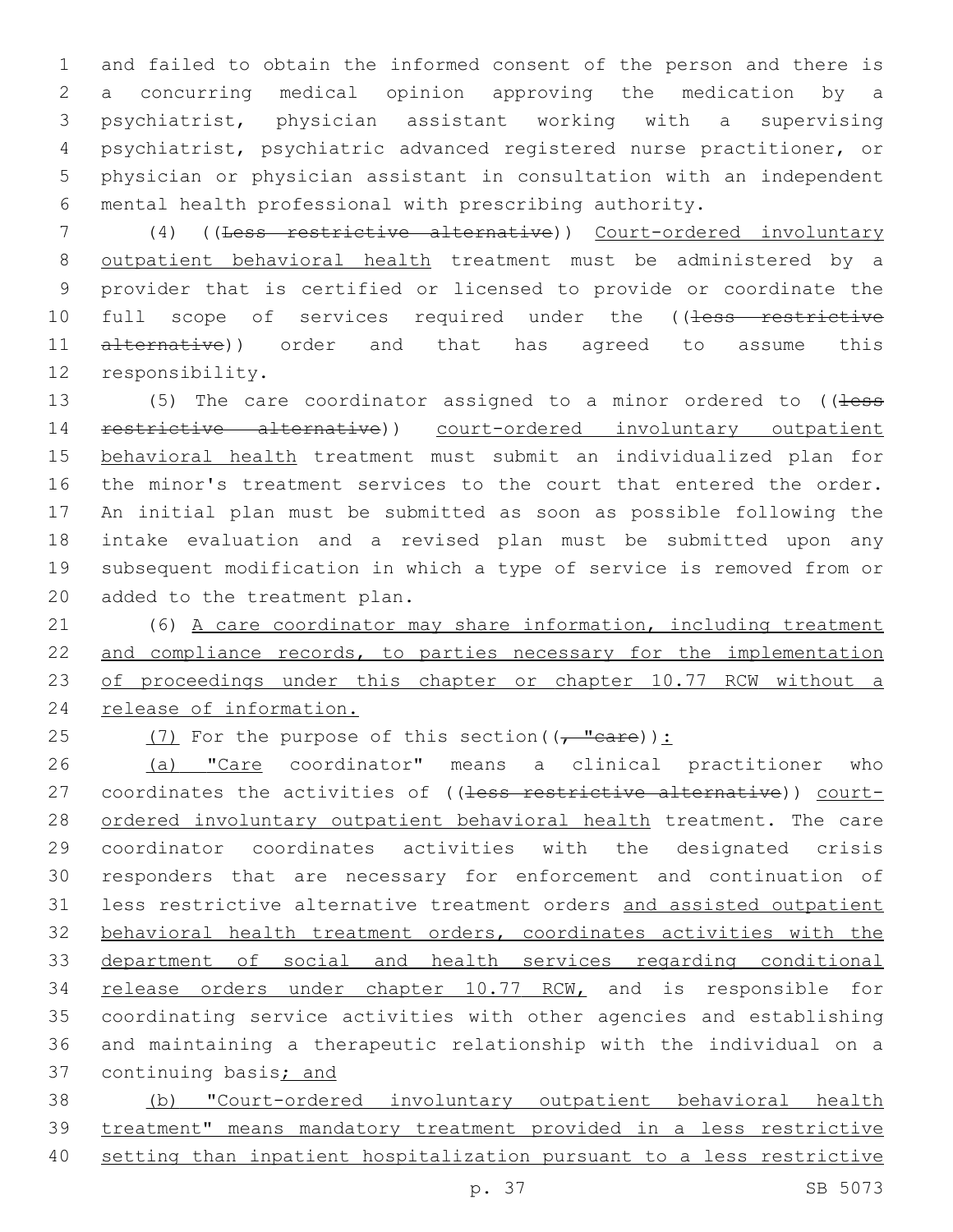alternative treatment, conditional release, or assisted outpatient behavioral health treatment order under this chapter, or pursuant to

a conditional release order under chapter 10.77 RCW.

 **Sec. 16.** RCW 2.30.010 and 2015 c 291 s 1 are each amended to 5 read as follows:

 (1) The legislature finds that judges in the trial courts throughout the state effectively utilize what are known as therapeutic courts to remove a defendant's or respondent's case from the criminal and civil court traditional trial track and allow those defendants or respondents the opportunity to obtain treatment services to address particular issues that may have contributed to the conduct that led to their arrest or other issues before the court. Trial courts have proved adept at creative approaches in fashioning a wide variety of therapeutic courts addressing the spectrum of social issues that can contribute to criminal activity 16 and engagement with the child welfare system.

 (2) The legislature further finds that by focusing on the specific individual's needs, providing treatment for the issues presented, and ensuring rapid and appropriate accountability for program violations, therapeutic courts may decrease recidivism, improve the safety of the community, and improve the life of the program participant and the lives of the participant's family members by decreasing the severity and frequency of the specific behavior 24 addressed by the therapeutic court.

 (3) The legislature recognizes the inherent authority of the judiciary under Article IV, section 1 of the state Constitution to establish therapeutic courts, and the outstanding contribution to the state and local communities made by the establishment of therapeutic courts and desires to provide a general provision in statute acknowledging and encouraging the judiciary to provide for therapeutic court programs to address the particular needs within a 32 given judicial jurisdiction.

 (4) Therapeutic court programs may include, but are not limited 34 to:

35 (a) Adult drug court;

36 (b) Juvenile drug court;

(c) Family dependency treatment court or family drug court;

 (d) Mental health court, which may include participants with 39 developmental disabilities;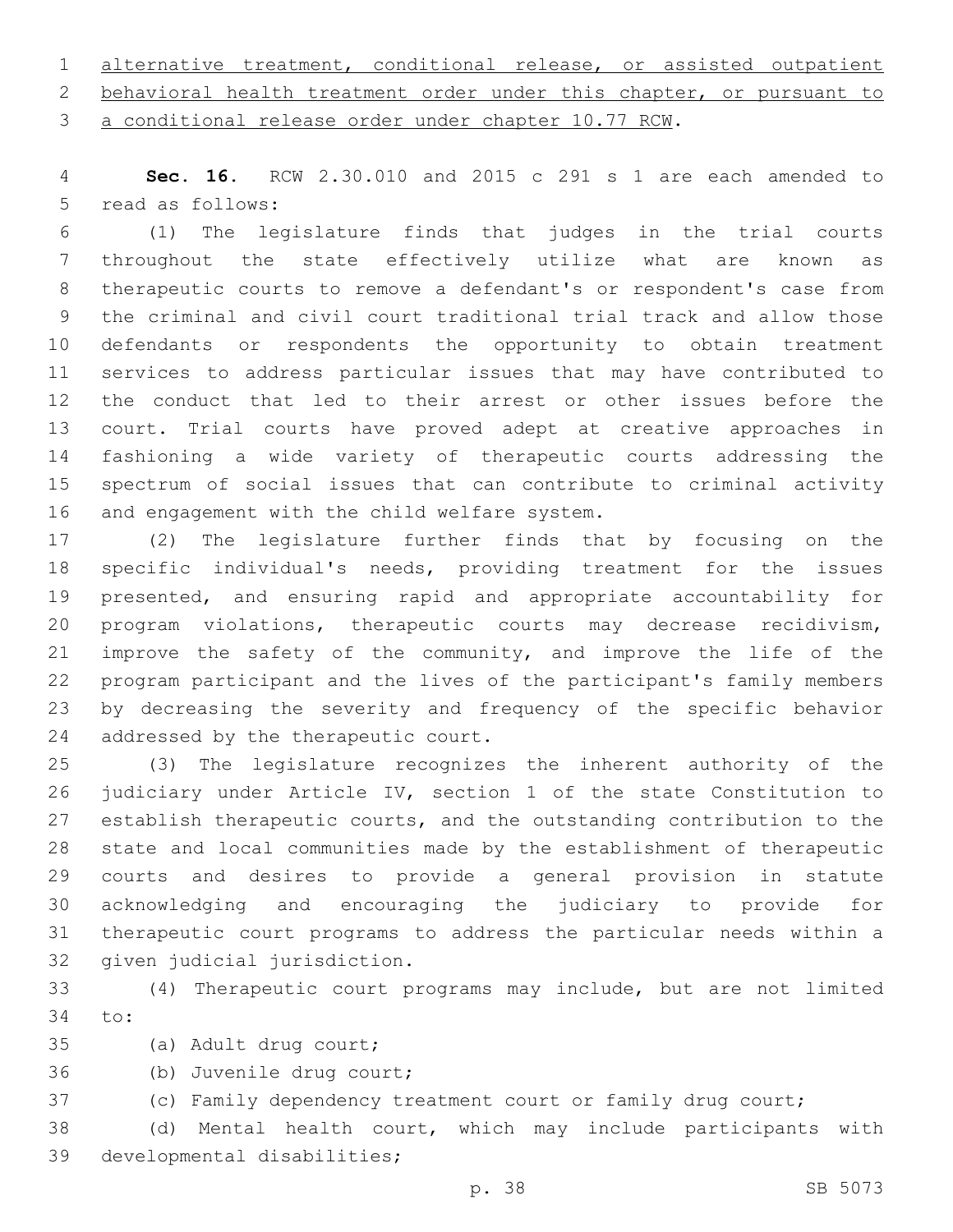(e) DUI court;1 2 (f) Veterans treatment court; (g) Truancy court;3 (h) Domestic violence court;4 (i) Gambling court;5 (j) Community court;6 (k) Homeless court;7 8 (l) Treatment, responsibility, and accountability on campus (Back 9 on TRAC) court; and 10 (m) Involuntary treatment act therapeutic treatment courts, which 11 monitor and assist patients who are in the community under an 12 assisted outpatient behavioral health treatment order, conditional 13 release order, or less restrictive alternative order entered under 14 chapter 71.05 RCW.

15 **Sec. 17.** RCW 70.02.230 and 2020 c 256 s 402 are each amended to 16 read as follows:

 (1) ((Except as provided in this section, RCW 70.02.050, 71.05.445, 74.09.295, 70.02.210, 70.02.240, 70.02.250, 70.02.260, and 70.02.265, or pursuant to a valid authorization under RCW 70.02.030, 20 the)) The fact of admission to a provider for mental health services and all information and records compiled, obtained, or maintained in the course of providing mental health services to either voluntary or involuntary recipients of services at public or private agencies ((must be confidential)) may not be disclosed except as provided in this section, RCW 70.02.050, 71.05.445, 74.09.295, 70.02.210, 70.02.240, 70.02.250, 70.02.260, and 70.02.265, or under a valid 27 authorization under RCW 70.02.030.

28 (2) Information and records related to mental health services, 29 other than those obtained through treatment under chapter 71.34 RCW, 30 may be disclosed  $((on+y))$ :

 (a) In communications between qualified professional persons to meet the requirements of chapter 71.05 RCW, including Indian health care providers, in the provision of services or appropriate referrals, or in the course of guardianship proceedings if provided 35 to a professional person:

36 (i) Employed by the facility;

37 (ii) Who has medical responsibility for the patient's care;

38 (iii) Who is a designated crisis responder;

39 (iv) Who is providing services under chapter 71.24 RCW;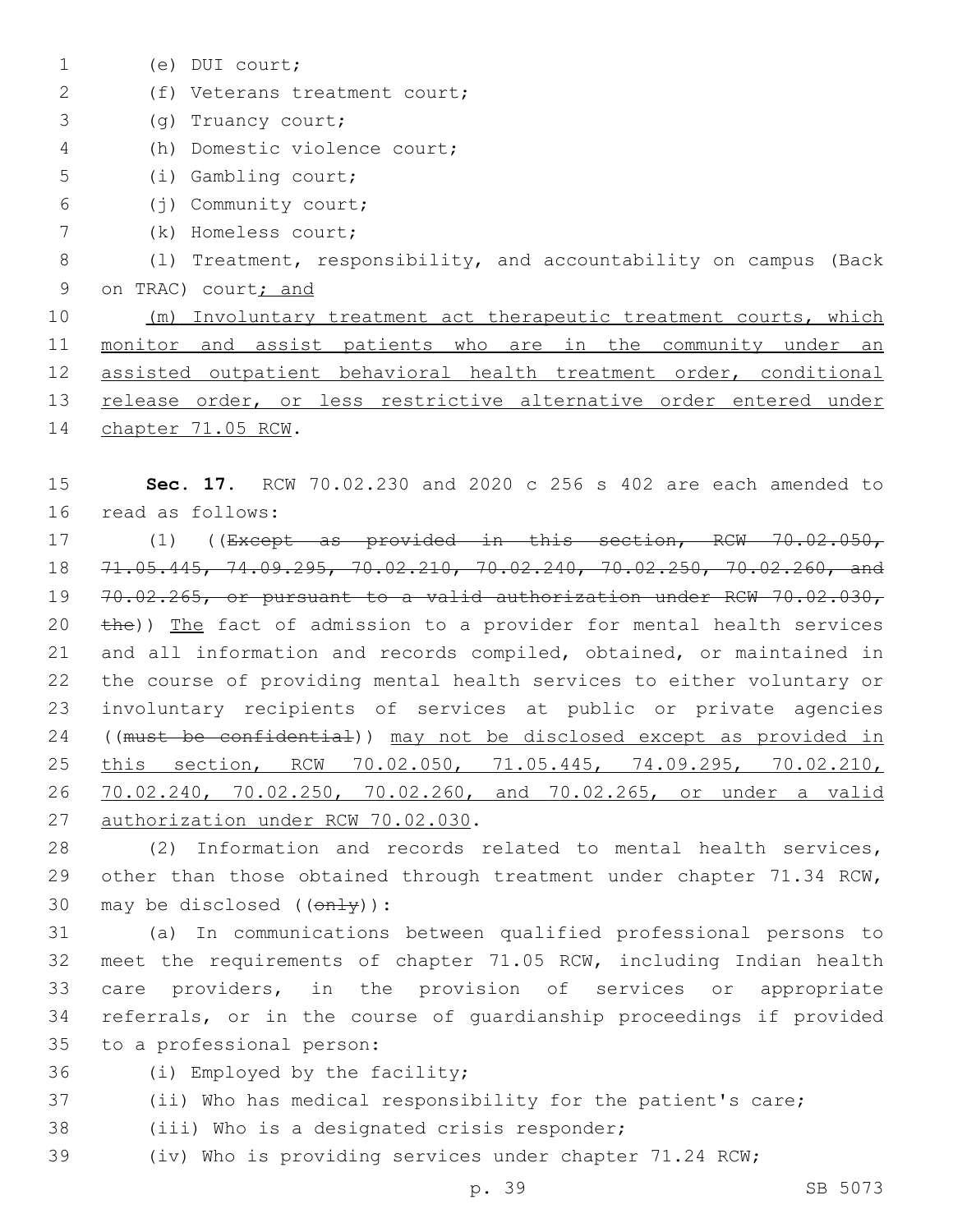(v) Who is employed by a state or local correctional facility 2 where the person is confined or supervised; or

 (vi) Who is providing evaluation, treatment, or follow-up 4 services under chapter 10.77 RCW;

 (b) When the communications regard the special needs of a patient and the necessary circumstances giving rise to such needs and the disclosure is made by a facility providing services to the operator 8 of a facility in which the patient resides or will reside;

 (c)(i) When the person receiving services, or his or her guardian, designates persons to whom information or records may be released, or if the person is a minor, when his or her parents make 12 such a designation;

 (ii) A public or private agency shall release to a person's next of kin, attorney, personal representative, guardian, or conservator, 15 if any:

 (A) The information that the person is presently a patient in the facility or that the person is seriously physically ill;

 (B) A statement evaluating the mental and physical condition of the patient, and a statement of the probable duration of the patient's confinement, if such information is requested by the next 21 of kin, attorney, personal representative, quardian, or conservator; and

 (iii) Other information requested by the next of kin or attorney as may be necessary to decide whether or not proceedings should be 25 instituted to appoint a quardian or conservator;

 (d)(i) To the courts, including tribal courts, as necessary to the administration of chapter 71.05 RCW or to a court ordering an evaluation or treatment under chapter 10.77 RCW solely for the purpose of preventing the entry of any evaluation or treatment order that is inconsistent with any order entered under chapter 71.05 RCW.

 (ii) To a court or its designee in which a motion under chapter 10.77 RCW has been made for involuntary medication of a defendant for 33 the purpose of competency restoration.

 (iii) Disclosure under this subsection is mandatory for the purpose of the federal health insurance portability and 36 accountability act;

 (e)(i) When a mental health professional or designated crisis responder is requested by a representative of a law enforcement or corrections agency, including a police officer, sheriff, community corrections officer, a municipal attorney, or prosecuting attorney to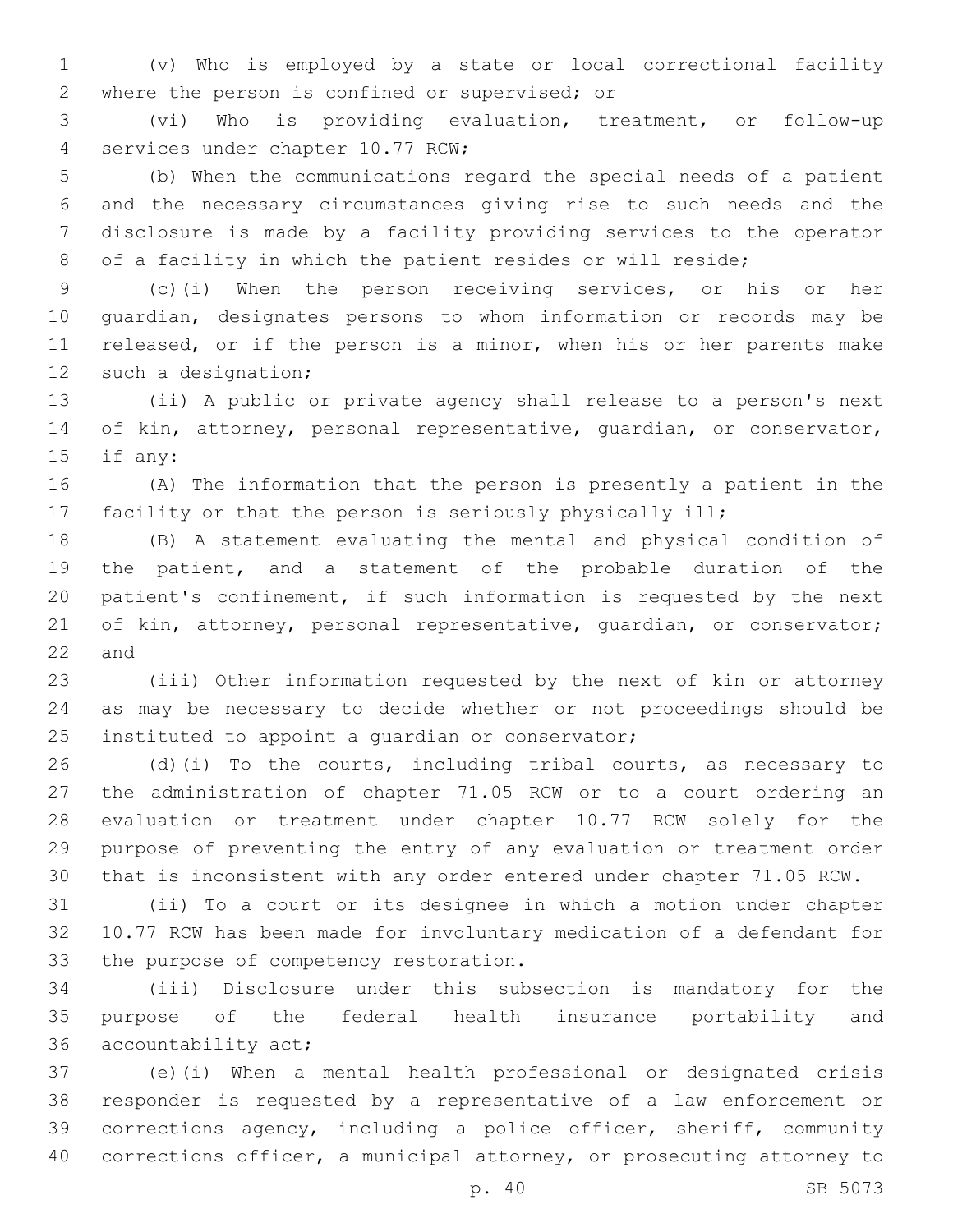undertake an investigation or provide treatment under RCW 71.05.150, 10.31.110, or 71.05.153, the mental health professional or designated crisis responder shall, if requested to do so, advise the representative in writing of the results of the investigation including a statement of reasons for the decision to detain or release the person investigated. The written report must be submitted within seventy-two hours of the completion of the investigation or 8 the request from the law enforcement or corrections representative, 9 whichever occurs later.

 (ii) Disclosure under this subsection is mandatory for the purposes of the federal health insurance portability and 12 accountability act;

13 (f) To the attorney of the detained person;

 (g) To the prosecuting attorney as necessary to carry out the responsibilities of the office under RCW 71.05.330(2), 71.05.340(1)(b), and 71.05.335. The prosecutor must be provided access to records regarding the committed person's treatment and prognosis, medication, behavior problems, and other records relevant to the issue of whether treatment less restrictive than inpatient treatment is in the best interest of the committed person or others. Information must be disclosed only after giving notice to the 22 committed person and the person's counsel;

 (h)(i) To appropriate law enforcement agencies and to a person, when the identity of the person is known to the public or private agency, whose health and safety has been threatened, or who is known to have been repeatedly harassed, by the patient. The person may designate a representative to receive the disclosure. The disclosure must be made by the professional person in charge of the public or private agency or his or her designee and must include the dates of commitment, admission, discharge, or release, authorized or unauthorized absence from the agency's facility, and only any other information that is pertinent to the threat or harassment. The agency or its employees are not civilly liable for the decision to disclose or not, so long as the decision was reached in good faith and without 35 gross negligence.

 (ii) Disclosure under this subsection is mandatory for the purposes of the federal health insurance portability and 38 accountability act;

 (i)(i) To appropriate corrections and law enforcement agencies all necessary and relevant information in the event of a crisis or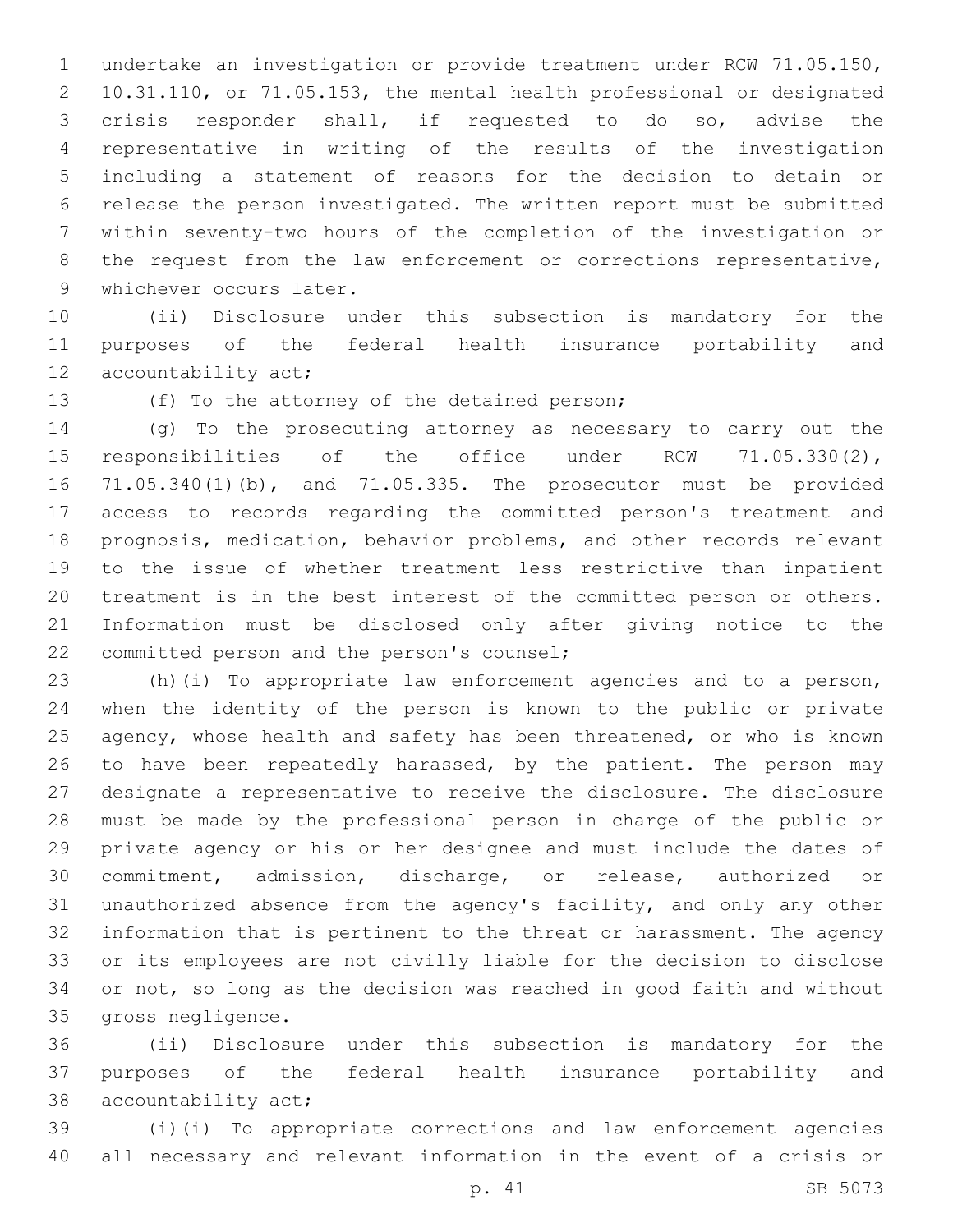emergent situation that poses a significant and imminent risk to the public. The mental health service agency or its employees are not civilly liable for the decision to disclose or not so long as the decision was reached in good faith and without gross negligence.

 (ii) Disclosure under this subsection is mandatory for the purposes of the health insurance portability and accountability act;

 (j) To the persons designated in RCW 71.05.425 for the purposes 8 described in those sections;

 (k) By a care coordinator under RCW 71.05.585 assigned to a person ordered to receive court-ordered involuntary outpatient behavioral health treatment for the purpose of sharing information to parties necessary for the implementation of proceedings under chapter 71.05 or 10.77 RCW;

14 (1) Upon the death of a person. The person's next of kin, 15 personal representative, quardian, or conservator, if any, must be notified. Next of kin who are of legal age and competent must be notified under this section in the following order: Spouse, parents, children, brothers and sisters, and other relatives according to the degree of relation. Access to all records and information compiled, obtained, or maintained in the course of providing services to a 21 deceased patient are governed by RCW 70.02.140;

 $((\langle 1 \rangle)^2)$  (m) To mark headstones or otherwise memorialize patients interred at state hospital cemeteries. The department of social and health services shall make available the name, date of birth, and date of death of patients buried in state hospital cemeteries fifty 26 years after the death of a patient;

 ( $(\frac{+m}{2})$ ) (n) To law enforcement officers and to prosecuting attorneys as are necessary to enforce RCW 9.41.040(2)(a)(iv). The extent of information that may be released is limited as follows:

 (i) Only the fact, place, and date of involuntary commitment, an official copy of any order or orders of commitment, and an official copy of any written or oral notice of ineligibility to possess a firearm that was provided to the person pursuant to RCW 9.41.047(1), 34 must be disclosed upon request;

 (ii) The law enforcement and prosecuting attorneys may only release the information obtained to the person's attorney as required by court rule and to a jury or judge, if a jury is waived, that presides over any trial at which the person is charged with violating 39 RCW 9.41.040(2)(a)(iv);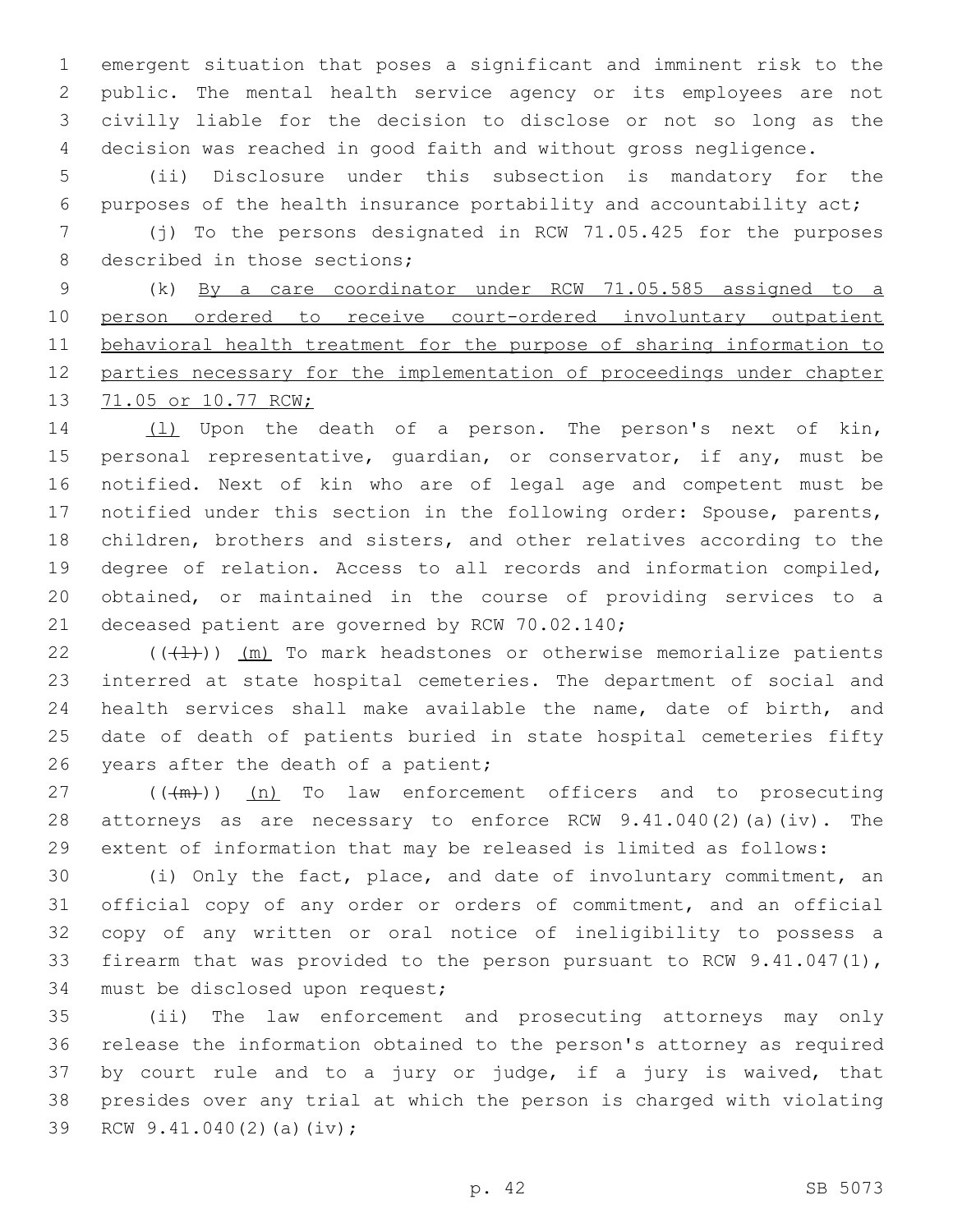(iii) Disclosure under this subsection is mandatory for the purposes of the federal health insurance portability and 3 accountability act;

 ( $(\overline{+n})$ ) (o) When a patient would otherwise be subject to the provisions of this section and disclosure is necessary for the protection of the patient or others due to his or her unauthorized disappearance from the facility, and his or her whereabouts is unknown, notice of the disappearance, along with relevant information, may be made to relatives, the department of corrections 10 when the person is under the supervision of the department, and governmental law enforcement agencies designated by the physician or psychiatric advanced registered nurse practitioner in charge of the patient or the professional person in charge of the facility, or his 14 or her professional designee;

15  $((+e+))$  (p) Pursuant to lawful order of a court, including a 16 tribal court;

 $((+p))$   $(q)$  To qualified staff members of the department, to the authority, to behavioral health administrative services organizations, to managed care organizations, to resource management services responsible for serving a patient, or to service providers designated by resource management services as necessary to determine the progress and adequacy of treatment and to determine whether the person should be transferred to a less restrictive or more 24 appropriate treatment modality or facility;

25 ( $(\overline{q})$ ) (r) Within the mental health service agency or Indian health care provider facility where the patient is receiving treatment, confidential information may be disclosed to persons employed, serving in bona fide training programs, or participating in supervised volunteer programs, at the facility when it is necessary 30 to perform their duties;

 $((+r))$  (s) Within the department and the authority as necessary to coordinate treatment for mental illness, developmental disabilities, alcoholism, or substance use disorder of persons who 34 are under the supervision of the department;

 $(1+35)$  ( $(1+3)$ ) (t) Between the department of social and health services, the department of children, youth, and families, and the health care authority as necessary to coordinate treatment for mental illness, developmental disabilities, alcoholism, or drug abuse of persons who are under the supervision of the department of social and health 40 services or the department of children, youth, and families;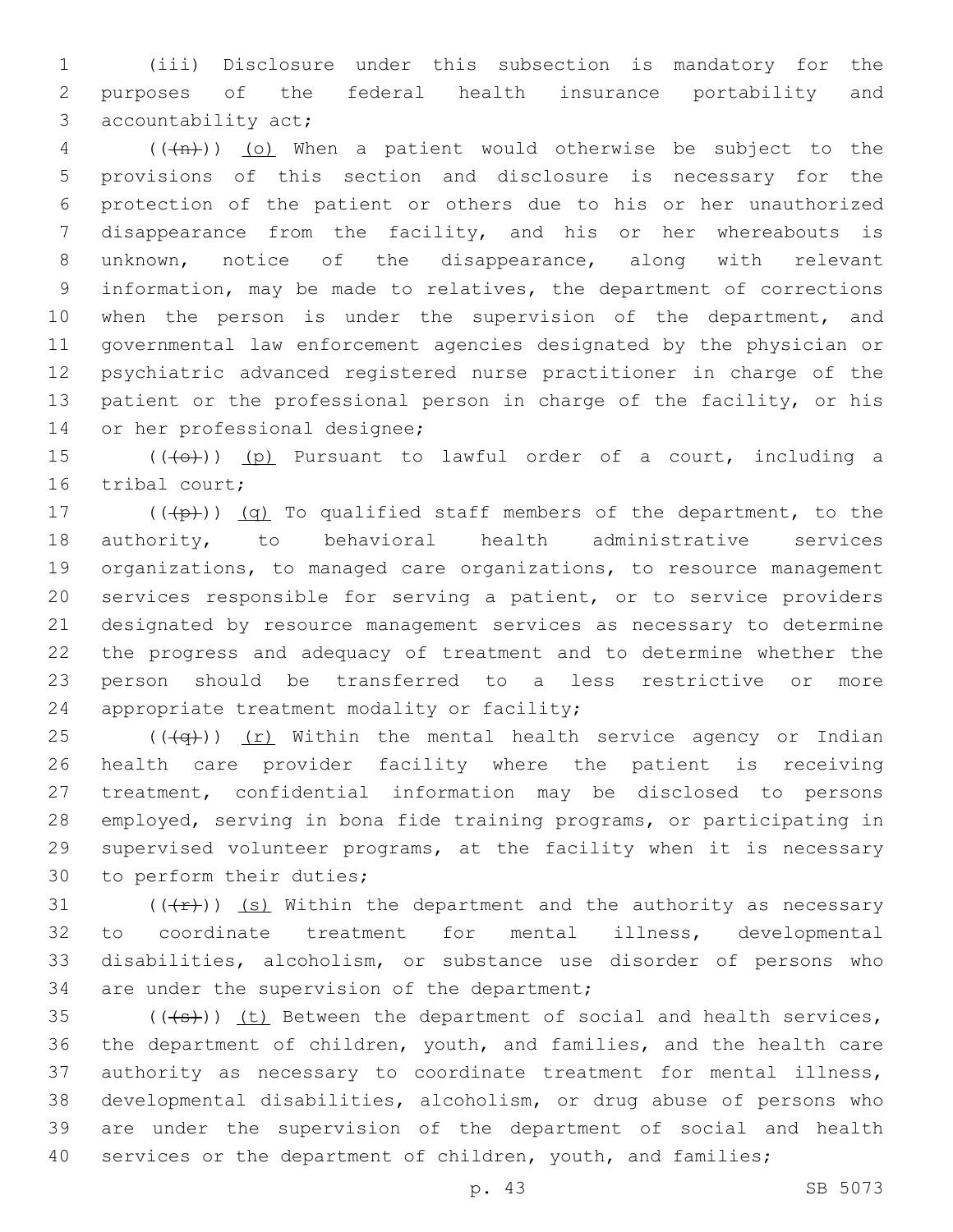1 (((+)) (u) To a licensed physician or psychiatric advanced registered nurse practitioner who has determined that the life or health of the person is in danger and that treatment without the information and records related to mental health services could be injurious to the patient's health. Disclosure must be limited to the portions of the records necessary to meet the medical emergency;

 ( $(\overline{u})$ ) (v)(i) Consistent with the requirements of the federal 8 health insurance portability and accountability act, to:

 (A) A health care provider, including an Indian health care provider, who is providing care to a patient, or to whom a patient 11 has been referred for evaluation or treatment; or

 (B) Any other person who is working in a care coordinator role for a health care facility, health care provider, or Indian health care provider, or is under an agreement pursuant to the federal health insurance portability and accountability act with a health care facility or a health care provider and requires the information and records to assure coordinated care and treatment of that patient.

 (ii) A person authorized to use or disclose information and records related to mental health services under this subsection (2)  $((+u))$   $(v)$  must take appropriate steps to protect the information 21 and records relating to mental health services.

 (iii) Psychotherapy notes may not be released without authorization of the patient who is the subject of the request for 24 release of information;

 (( $\overline{\text{+v}}$ )) (w) To administrative and office support staff designated to obtain medical records for those licensed professionals listed in  $((\{u\}) \ (v)$  of this subsection;

 $((+w))$   $(x)$  To a facility that is to receive a person who is involuntarily committed under chapter 71.05 RCW, or upon transfer of the person from one evaluation and treatment facility to another. The release of records under this subsection is limited to the information and records related to mental health services required by law, a record or summary of all somatic treatments, and a discharge summary. The discharge summary may include a statement of the 35 patient's problem, the treatment goals, the type of treatment which has been provided, and recommendation for future treatment, but may not include the patient's complete treatment record;

38  $((+x))$   $(y)$  To the person's counsel or quardian ad litem, without modification, at any time in order to prepare for involuntary commitment or recommitment proceedings, reexaminations, appeals, or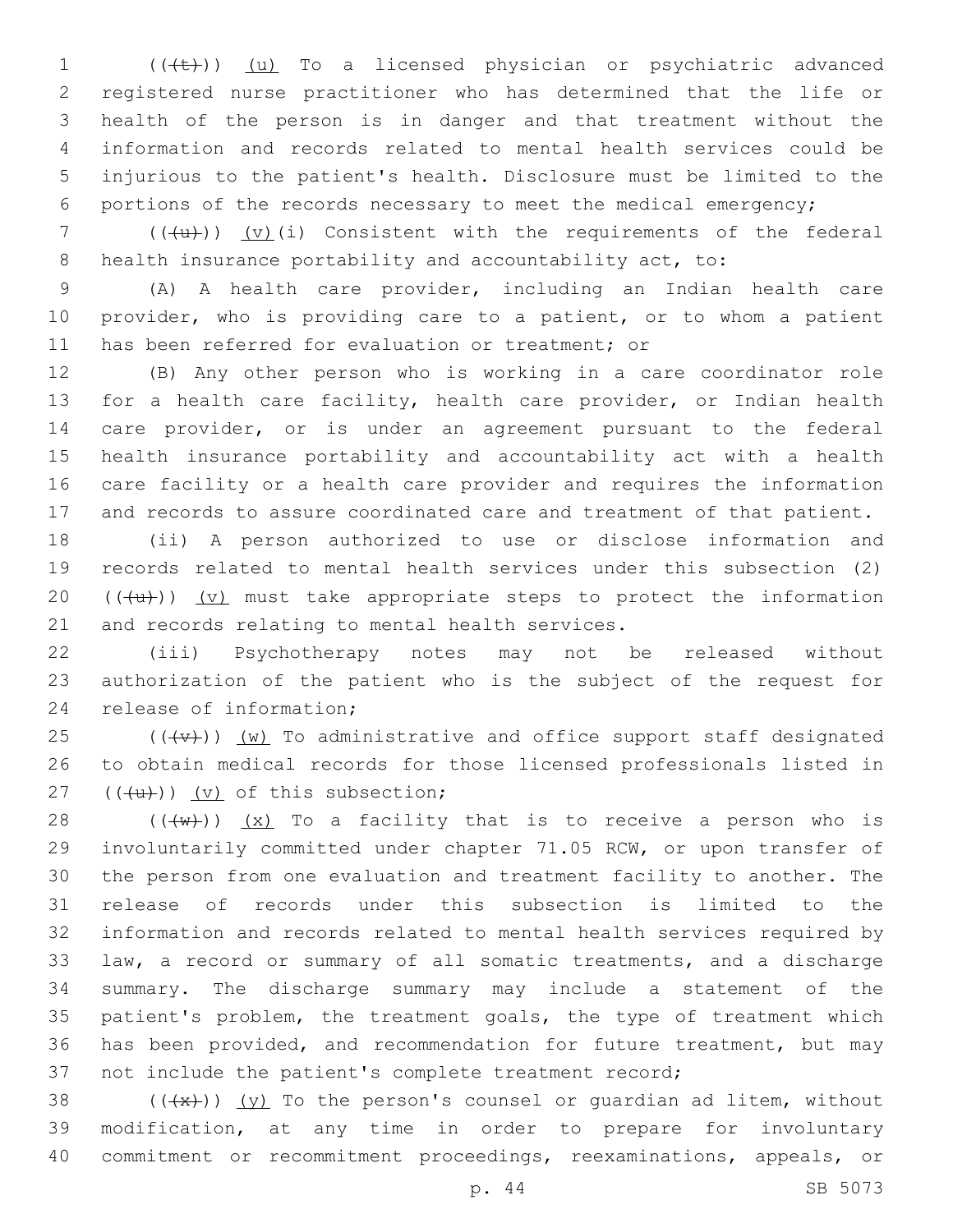other actions relating to detention, admission, commitment, or 2 patient's rights under chapter 71.05 RCW;

 ( $(\frac{4}{3})$ )  $(2)$  To staff members of the protection and advocacy agency or to staff members of a private, nonprofit corporation for the purpose of protecting and advocating the rights of persons with mental disorders or developmental disabilities. Resource management services may limit the release of information to the name, birthdate, and county of residence of the patient, information regarding whether the patient was voluntarily admitted, or involuntarily committed, the date and place of admission, placement, or commitment, the name and address of a guardian of the patient, and the date and place of the guardian's appointment. Any staff member who wishes to obtain additional information must notify the patient's resource management services in writing of the request and of the resource management services' right to object. The staff member shall send the notice by mail to the guardian's address. If the guardian does not object in writing within fifteen days after the notice is mailed, the staff member may obtain the additional information. If the guardian objects in writing within fifteen days after the notice is mailed, the staff 20 member may not obtain the additional information;

 $((+z))$  (aa) To all current treating providers, including Indian health care providers, of the patient with prescriptive authority who have written a prescription for the patient within the last twelve months. For purposes of coordinating health care, the department or the authority may release without written authorization of the patient, information acquired for billing and collection purposes as described in RCW 70.02.050(1)(d). The department, or the authority, if applicable, shall notify the patient that billing and collection information has been released to named providers, and provide the substance of the information released and the dates of such release. Neither the department nor the authority may release counseling, inpatient psychiatric hospitalization, or drug and alcohol treatment information without a signed written release from the client;

 (( $(a^2 + b^2)$ ) (bb)(i) To the secretary of social and health services and the director of the health care authority for either program evaluation or research, or both so long as the secretary or director, where applicable, adopts rules for the conduct of the evaluation or research, or both. Such rules must include, but need not be limited to, the requirement that all evaluators and researchers sign an oath 40 of confidentiality substantially as follows: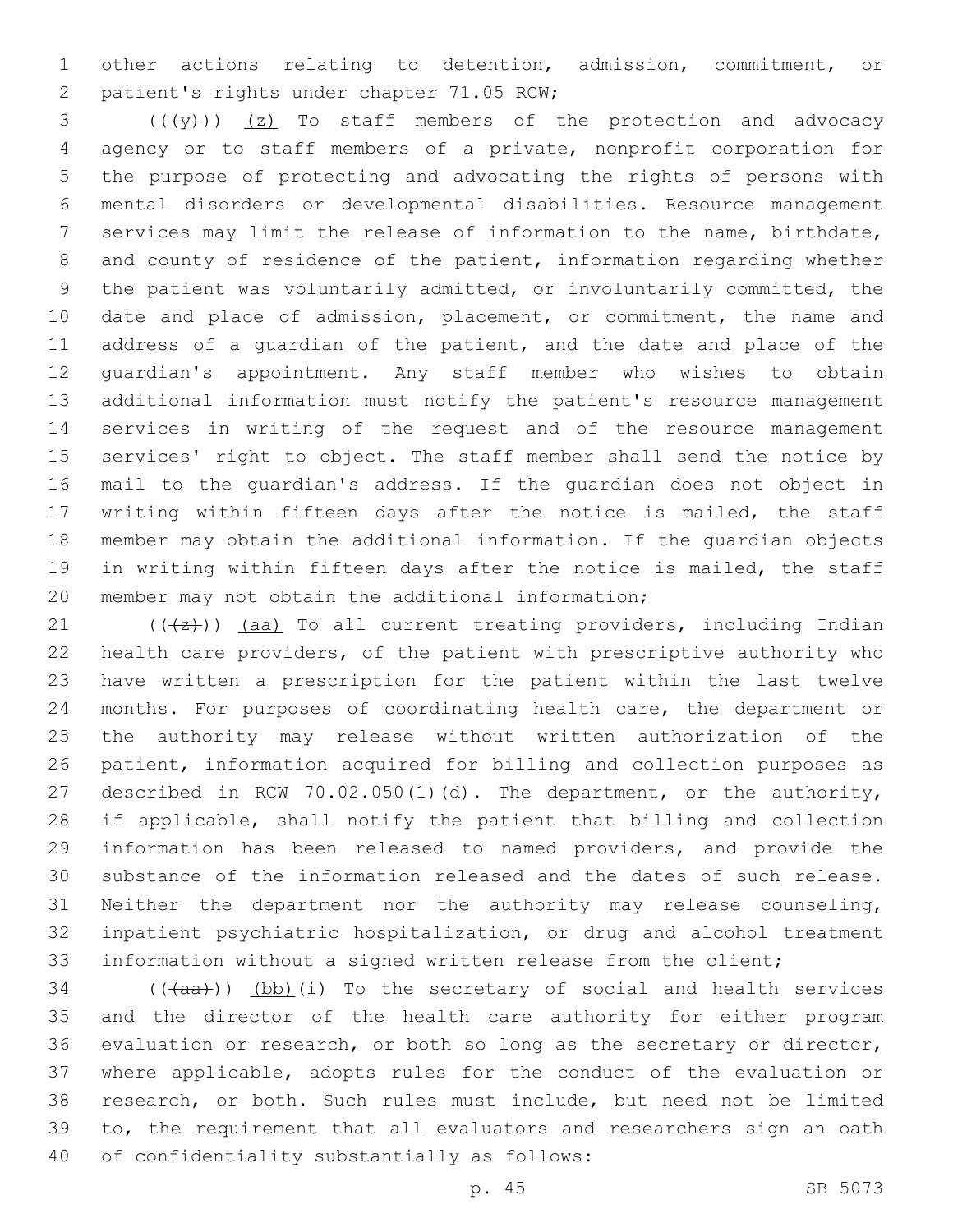"As a condition of conducting evaluation or research concerning persons who have received services from (fill in the facility, agency, or person) I, . . . . . ., agree not to divulge, publish, or otherwise make known to unauthorized persons or the public any information obtained in the course of such evaluation or research regarding persons who have received services such that the person who 7 received such services is identifiable.

 I recognize that unauthorized release of confidential information may subject me to civil liability under the provisions of state law. /s/ . . . . . ."

 (ii) Nothing in this chapter may be construed to prohibit the compilation and publication of statistical data for use by government 13 or researchers under standards, including standards to assure maintenance of confidentiality, set forth by the secretary, or 15 director, where applicable;

16 (((b))) (cc) To any person if the conditions in RCW 70.02.205 17 are met:

18 (((ee))) (dd) To the secretary of health for the purposes of the 19 maternal mortality review panel established in RCW 70.54.450; or

20 (((dd))) (ee) To a tribe or Indian health care provider to carry 21 out the requirements of RCW 71.05.150(7).

 (3) Whenever federal law or federal regulations restrict the release of information contained in the information and records related to mental health services of any patient who receives 25 treatment for a substance use disorder, the department or the authority may restrict the release of the information as necessary to 27 comply with federal law and regulations.

 (4) Civil liability and immunity for the release of information about a particular person who is committed to the department of social and health services or the authority under RCW 71.05.280(3) and 71.05.320(4)(c) after dismissal of a sex offense as defined in 32 RCW 9.94A.030, is governed by RCW 4.24.550.

 (5) The fact of admission to a provider of mental health services, as well as all records, files, evidence, findings, or orders made, prepared, collected, or maintained pursuant to chapter 71.05 RCW are not admissible as evidence in any legal proceeding outside that chapter without the written authorization of the person who was the subject of the proceeding except as provided in RCW 70.02.260, in a subsequent criminal prosecution of a person committed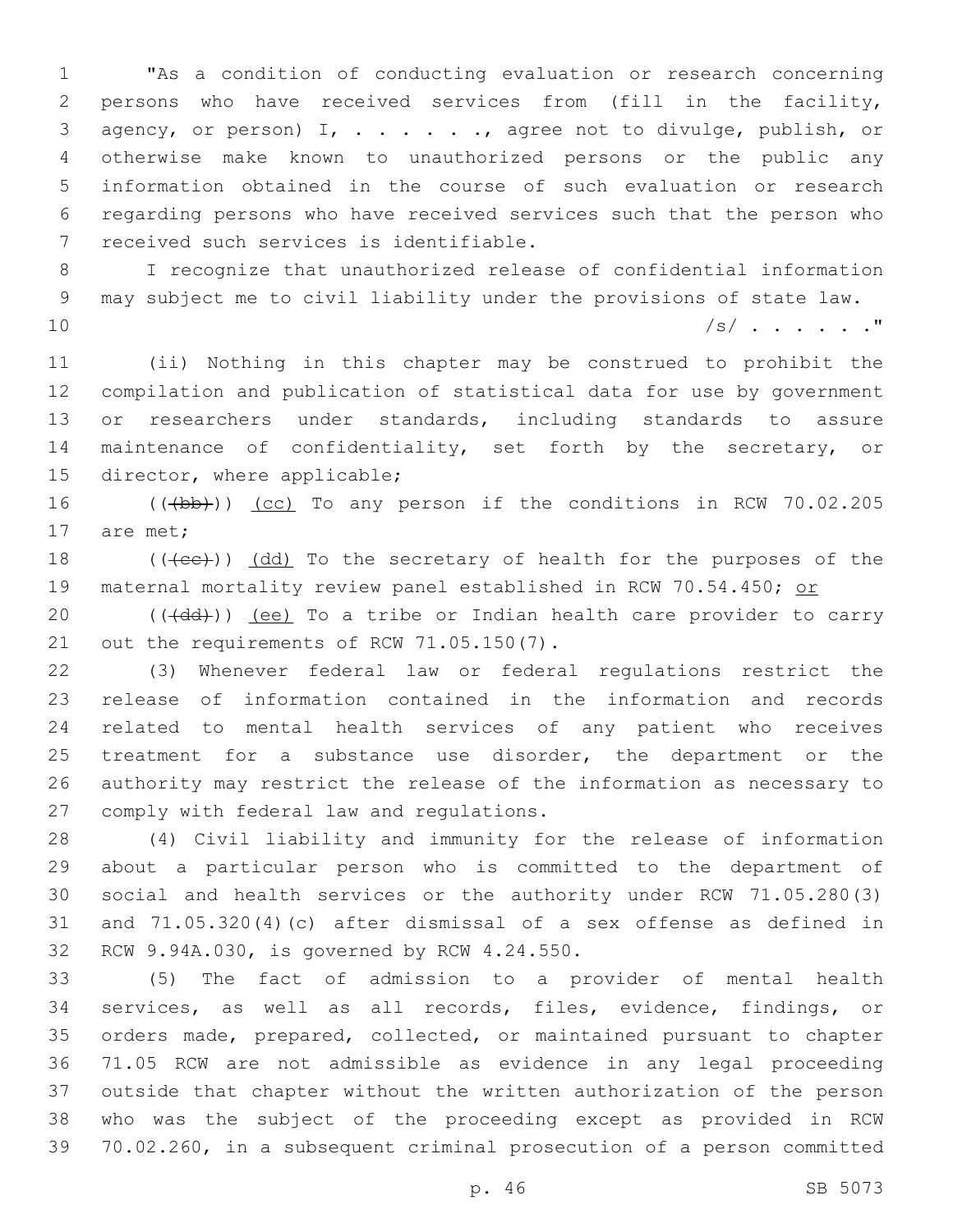pursuant to RCW 71.05.280(3) or 71.05.320(4)(c) on charges that were dismissed pursuant to chapter 10.77 RCW due to incompetency to stand trial, in a civil commitment proceeding pursuant to chapter 71.09 RCW, or, in the case of a minor, a guardianship or dependency proceeding. The records and files maintained in any court proceeding pursuant to chapter 71.05 RCW must be confidential and available subsequent to such proceedings only to the person who was the subject of the proceeding or his or her attorney. In addition, the court may order the subsequent release or use of such records or files only upon good cause shown if the court finds that appropriate safeguards for strict confidentiality are and will be maintained.

 (6)(a) Except as provided in RCW 4.24.550, any person may bring an action against an individual who has willfully released confidential information or records concerning him or her in violation of the provisions of this section, for the greater of the 16 following amounts:

17 (i) One thousand dollars; or

(ii) Three times the amount of actual damages sustained, if any.

 (b) It is not a prerequisite to recovery under this subsection that the plaintiff suffered or was threatened with special, as 21 contrasted with general, damages.

 (c) Any person may bring an action to enjoin the release of confidential information or records concerning him or her or his or her ward, in violation of the provisions of this section, and may in the same action seek damages as provided in this subsection.

 (d) The court may award to the plaintiff, should he or she prevail in any action authorized by this subsection, reasonable attorney fees in addition to those otherwise provided by law.

 (e) If an action is brought under this subsection, no action may 30 be brought under RCW 70.02.170.

 **Sec. 18.** RCW 70.02.240 and 2019 c 381 s 20 are each amended to 32 read as follows:

 The fact of admission and all information and records related to mental health services obtained through inpatient or outpatient treatment of a minor under chapter 71.34 RCW must be kept confidential, except as authorized by this section or under RCW 70.02.050, 70.02.210, 70.02.230, 70.02.250, 70.02.260, and 70.02.265. Confidential information under this section may be disclosed only: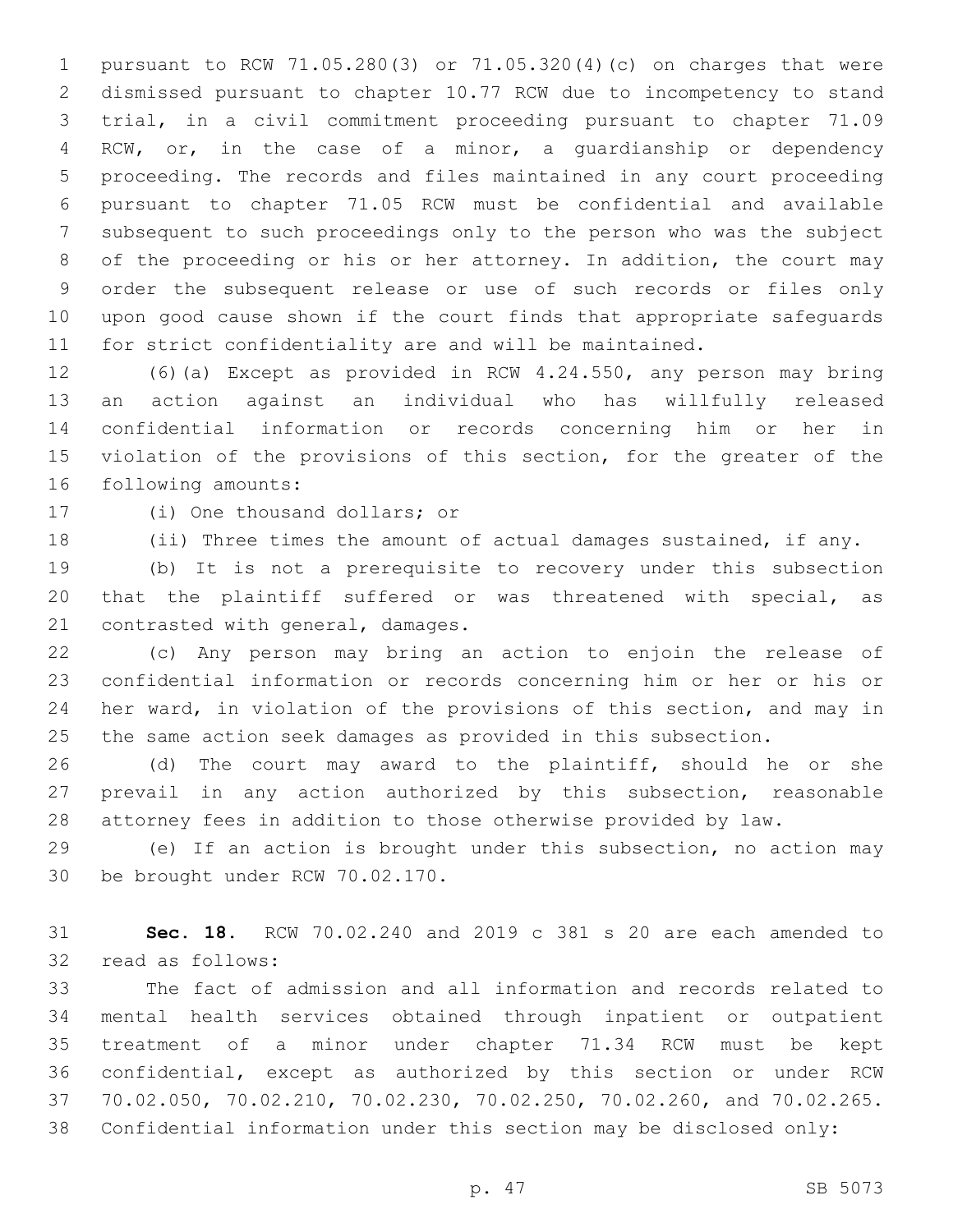(1) In communications between mental health professionals to meet the requirements of chapter 71.34 RCW, in the provision of services 3 to the minor, or in making appropriate referrals;

(2) In the course of guardianship or dependency proceedings;

 (3) To the minor, the minor's parent, including those acting as a parent as defined in RCW 71.34.020 for purposes of family-initiated treatment, and the minor's attorney, subject to RCW 13.50.100;

(4) To the courts as necessary to administer chapter 71.34 RCW;

 (5) By a care coordinator under RCW 71.34.755 assigned to a person ordered to receive court-ordered involuntary outpatient behavioral health treatment for the purpose of sharing information to parties necessary for the implementation of proceedings under chapter 71.34 or 10.77 RCW;

 (6) To law enforcement officers or public health officers as 15 necessary to carry out the responsibilities of their office. However, 16 only the fact and date of admission, and the date of discharge, the 17 name and address of the treatment provider, if any, and the last 18 known address must be disclosed upon request;

19 (((6)) (7) To law enforcement officers, public health officers, relatives, and other governmental law enforcement agencies, if a minor has escaped from custody, disappeared from an evaluation and treatment facility, violated conditions of a less restrictive treatment order, or failed to return from an authorized leave, and then only such information as may be necessary to provide for public safety or to assist in the apprehension of the minor. The officers are obligated to keep the information confidential in accordance with 27 this chapter;

 $((+7+))$   $(8)$  To the secretary of social and health services and the director of the health care authority for assistance in data collection and program evaluation or research so long as the secretary or director, where applicable, adopts rules for the conduct of such evaluation and research. The rules must include, but need not be limited to, the requirement that all evaluators and researchers sign an oath of confidentiality substantially as follows:

 "As a condition of conducting evaluation or research concerning persons who have received services from (fill in the facility, 37 agency, or person) I, . . . . . . , agree not to divulge, publish, or otherwise make known to unauthorized persons or the public any information obtained in the course of such evaluation or research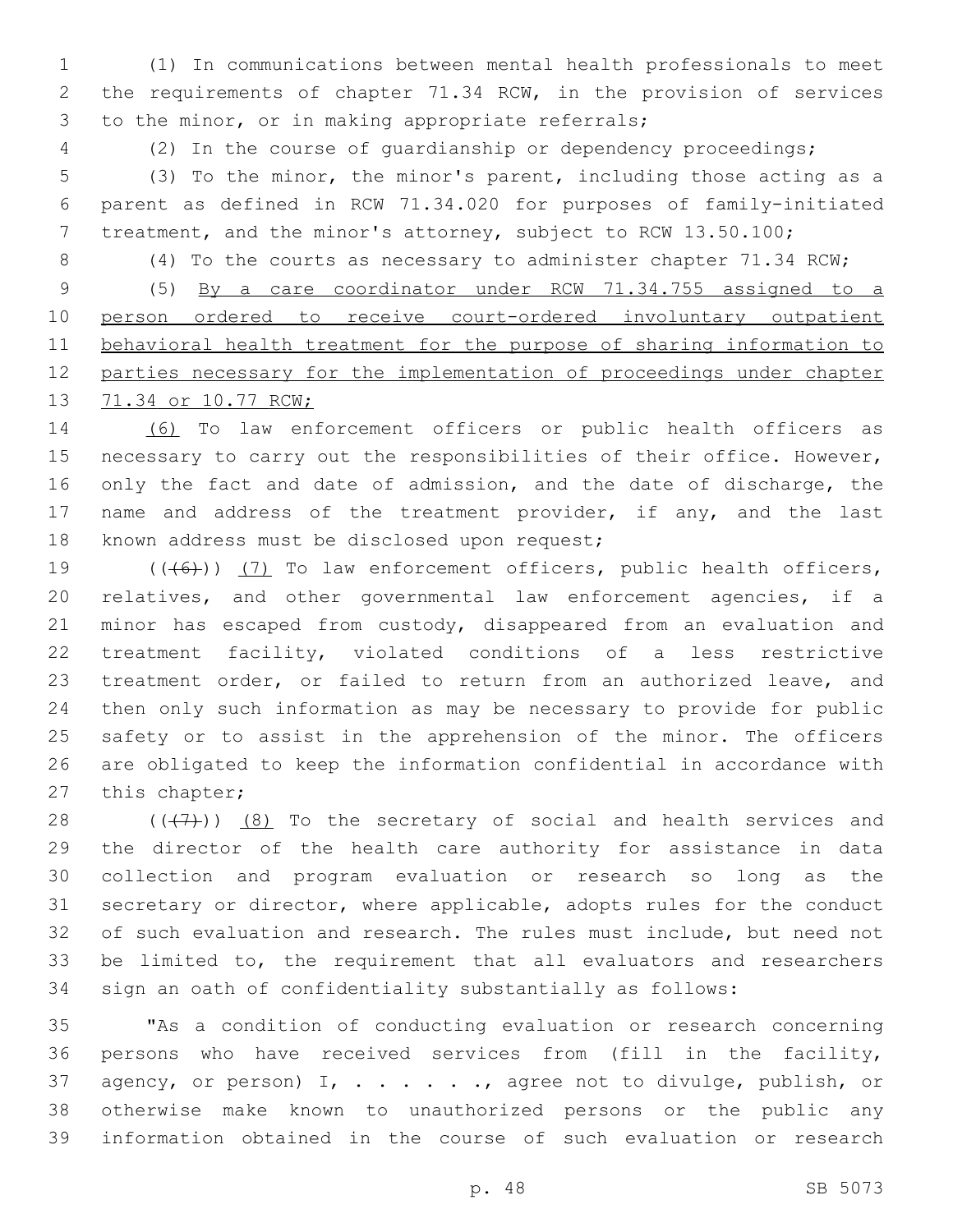regarding minors who have received services in a manner such that the 2 minor is identifiable.

 I recognize that unauthorized release of confidential information may subject me to civil liability under state law.4

/s/ . . . . . . ";

 (((8))) (9) To appropriate law enforcement agencies, upon request, all necessary and relevant information in the event of a crisis or emergent situation that poses a significant and imminent risk to the public. The mental health service agency or its employees 10 are not civilly liable for the decision to disclose or not, so long as the decision was reached in good faith and without gross 12 negligence;

13 (((49))) (10) To appropriate law enforcement agencies and to a person, when the identity of the person is known to the public or private agency, whose health and safety has been threatened, or who is known to have been repeatedly harassed, by the patient. The person may designate a representative to receive the disclosure. The disclosure must be made by the professional person in charge of the public or private agency or his or her designee and must include the dates of admission, discharge, authorized or unauthorized absence from the agency's facility, and only any other information that is pertinent to the threat or harassment. The agency or its employees 23 are not civilly liable for the decision to disclose or not, so long as the decision was reached in good faith and without gross 25 negligence;

26 (((10))) (11) To a minor's next of kin, attorney, quardian, or conservator, if any, the information that the minor is presently in the facility or that the minor is seriously physically ill and a statement evaluating the mental and physical condition of the minor as well as a statement of the probable duration of the minor's 31 confinement;

32  $((+11))$   $(12)$  Upon the death of a minor, to the minor's next of 33 kin:

 $(1, 2)$  (( $(1, 1, 2)$ ) To a facility in which the minor resides or will 35 reside;

36 (( $(13)$ )) (14) To law enforcement officers and to prosecuting attorneys as are necessary to enforce RCW 9.41.040(2)(a)(iv). The extent of information that may be released is limited as follows: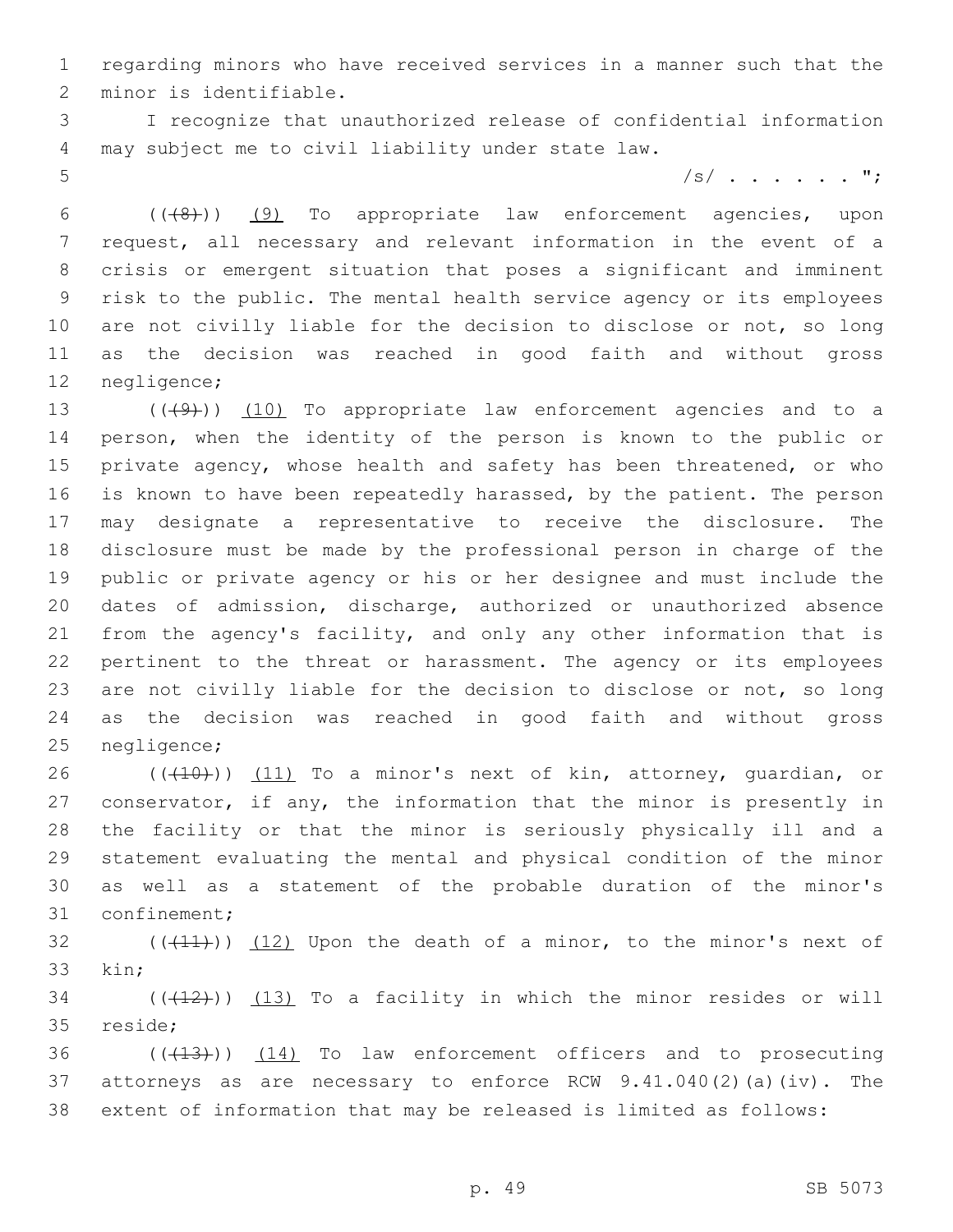(a) Only the fact, place, and date of involuntary commitment, an official copy of any order or orders of commitment, and an official copy of any written or oral notice of ineligibility to possess a firearm that was provided to the person pursuant to RCW 9.41.047(1), 5 must be disclosed upon request;

 (b) The law enforcement and prosecuting attorneys may only release the information obtained to the person's attorney as required by court rule and to a jury or judge, if a jury is waived, that presides over any trial at which the person is charged with violating 10 RCW  $9.41.040(2)$  (a)(iv);

 (c) Disclosure under this subsection is mandatory for the purposes of the federal health insurance portability and 13 accountability act;

14 (( $(414)$ )) (15) This section may not be construed to prohibit the compilation and publication of statistical data for use by government or researchers under standards, including standards to assure maintenance of confidentiality, set forth by the director of the health care authority or the secretary of the department of social and health services, where applicable. The fact of admission and all information obtained pursuant to chapter 71.34 RCW are not admissible as evidence in any legal proceeding outside chapter 71.34 RCW, except guardianship or dependency, without the written consent of the minor 23 or the minor's parent;

24 (( $(45)$ )) (16) For the purpose of a correctional facility participating in the postinstitutional medical assistance system supporting the expedited medical determinations and medical suspensions as provided in RCW 74.09.555 and 74.09.295;

28  $((+16))$   $(17)$  Pursuant to a lawful order of a court.

 **Sec. 19.** RCW 71.05.425 and 2018 c 201 s 3019 are each amended to read as follows:30

 (1)(a) Except as provided in subsection (2) of this section, at the earliest possible date, and in no event later than thirty days before conditional release, final release, authorized leave under RCW 71.05.325(2), or transfer to a facility other than a state mental hospital, the superintendent shall send written notice of conditional release, release, authorized leave, or transfer of a person committed under RCW 71.05.280(3) or 71.05.320(4)(c) following dismissal of a sex, violent, or felony harassment offense pursuant to RCW 10.77.086(4) to the following:39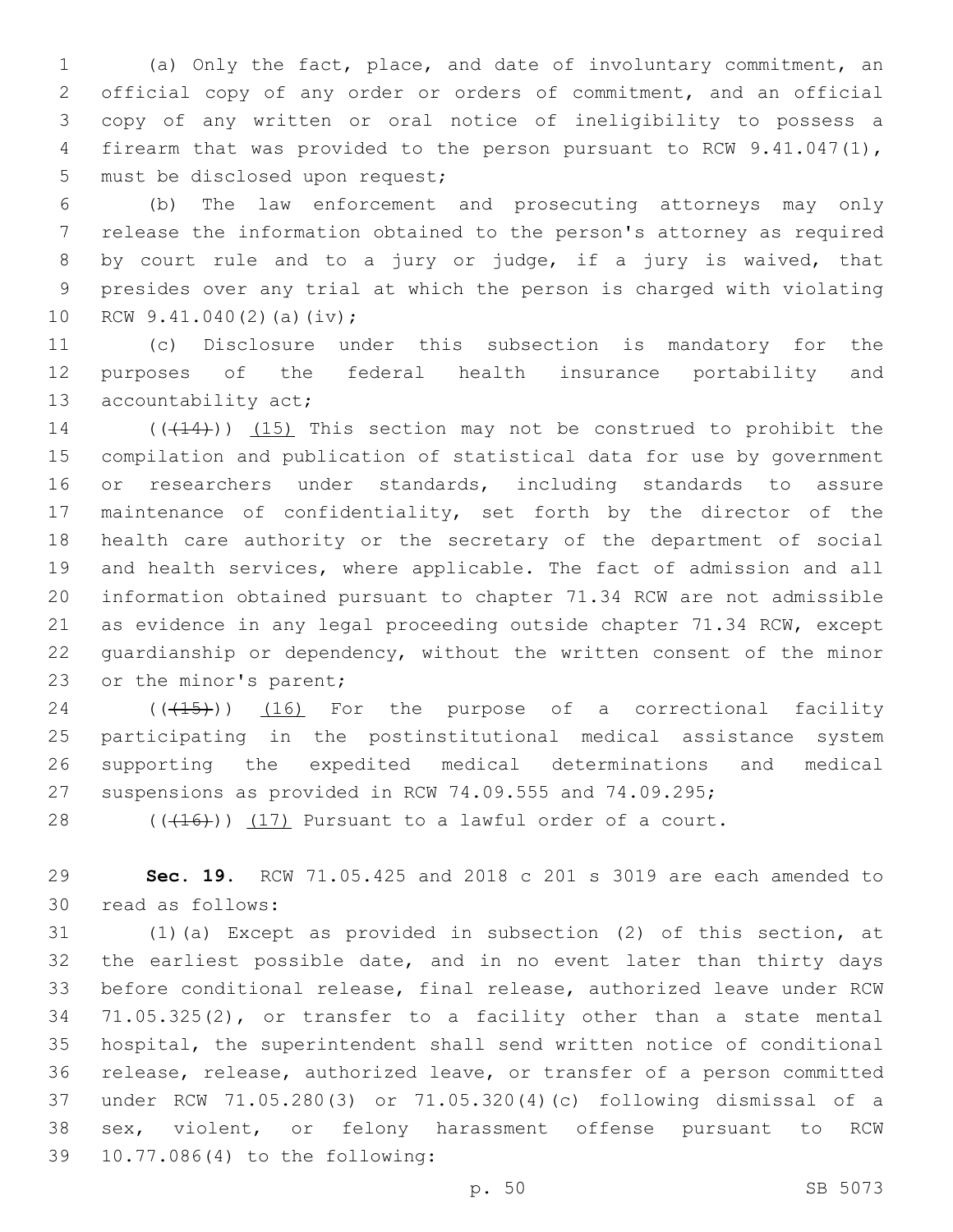- (i) The chief of police of the city, if any, in which the person 2 will reside;
- (ii) The sheriff of the county in which the person will reside; 4 and
- (iii) The prosecuting attorney of the county in which the criminal charges against the committed person were dismissed.
- (b) The same notice as required by (a) of this subsection shall be sent to the following, if such notice has been requested in writing about a specific person committed under RCW 71.05.280(3) or 71.05.320(4)(c) following dismissal of a sex, violent, or felony 11 harassment offense pursuant to RCW 10.77.086(4):
- (i) The victim of the sex, violent, or felony harassment offense that was dismissed pursuant to RCW 10.77.086(4) preceding commitment under RCW 71.05.280(3) or 71.05.320(4)(c) or the victim's next of kin 15 if the crime was a homicide;
- (ii) Any witnesses who testified against the person in any court 17 proceedings;
- (iii) Any person specified in writing by the prosecuting attorney. Information regarding victims, next of kin, or witnesses requesting the notice, information regarding any other person specified in writing by the prosecuting attorney to receive the notice, and the notice are confidential and shall not be available to 23 the person committed under this chapter; and
- (iv) The chief of police of the city, if any, and the sheriff of the county, if any, which had jurisdiction of the person on the date 26 of the applicable offense.
- (c) The thirty-day notice requirements contained in this subsection shall not apply to emergency medical transfers.
- (d) The existence of the notice requirements in this subsection will not require any extension of the release date in the event the 31 release plan changes after notification.
- (2) If a person committed under RCW 71.05.280(3) or 71.05.320(4)(c) following dismissal of a sex, violent, or felony harassment offense pursuant to RCW 10.77.086(4) escapes, the superintendent shall immediately notify, by the most reasonable and expedient means available, the chief of police of the city and the sheriff of the county in which the person escaped and in which the person resided immediately before the person's arrest and the prosecuting attorney of the county in which the criminal charges against the committed person were dismissed. If previously requested,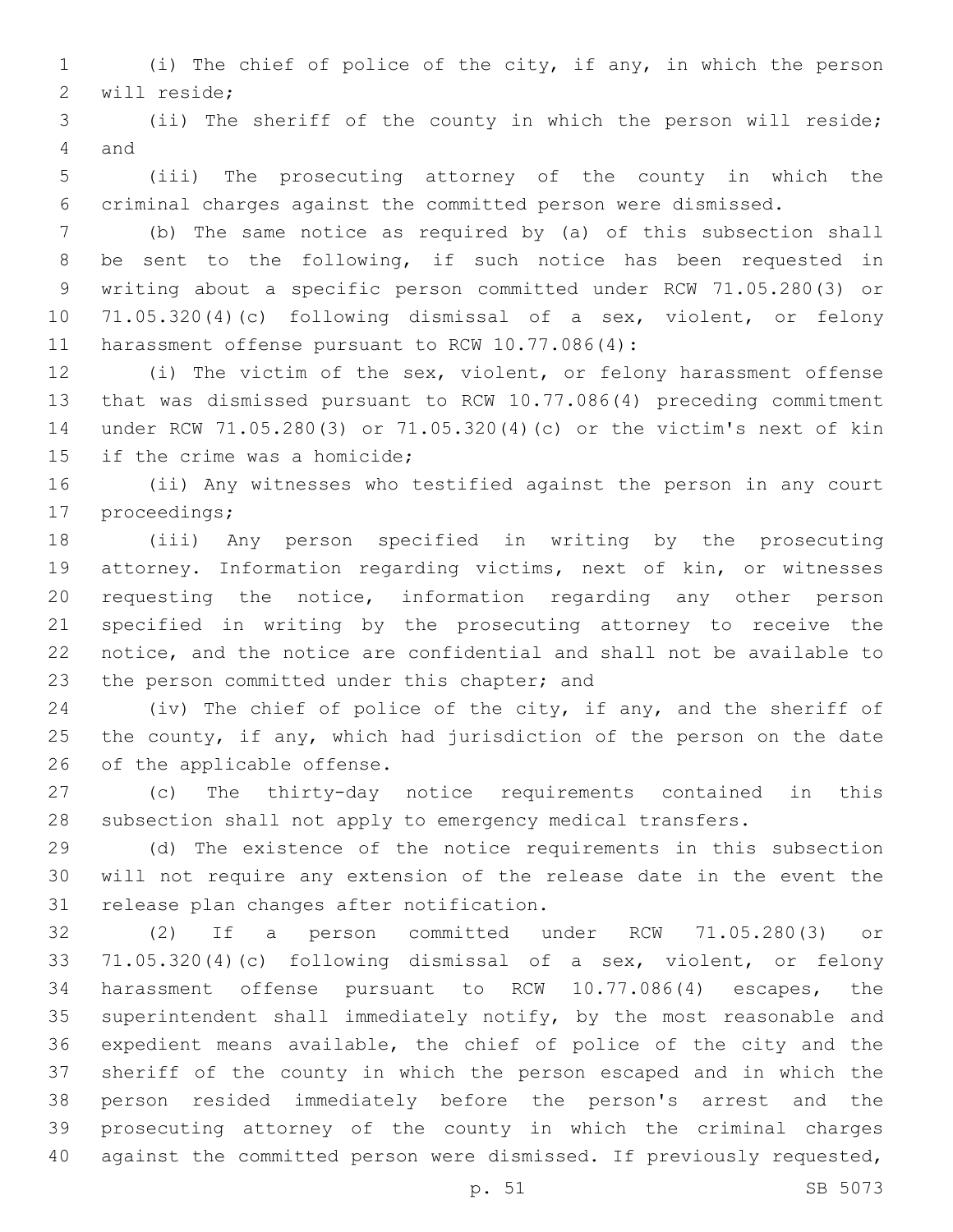the superintendent shall also notify the witnesses and the victim of the sex, violent, or felony harassment offense that was dismissed pursuant to RCW 10.77.086(4) preceding commitment under RCW 71.05.280(3) or 71.05.320(4) or the victim's next of kin if the crime was a homicide. In addition, the secretary shall also notify 6 appropriate parties pursuant to RCW 70.02.230(2)( $(\overrightarrow{m})$ ) (o). If the person is recaptured, the superintendent shall send notice to the persons designated in this subsection as soon as possible but in no event later than two working days after the department of social and 10 health services learns of such recapture.

 (3) If the victim, the victim's next of kin, or any witness is under the age of sixteen, the notice required by this section shall be sent to the parent or legal guardian of the child.

 (4) The superintendent shall send the notices required by this chapter to the last address provided to the department of social and health services by the requesting party. The requesting party shall furnish the department of social and health services with a current 18 address.

 (5) For purposes of this section the following terms have the 20 following meanings:

 (a) "Violent offense" means a violent offense under RCW 22 9.94A.030;

(b) "Sex offense" means a sex offense under RCW 9.94A.030;

 (c) "Next of kin" means a person's spouse, state registered domestic partner, parents, siblings, and children;

 (d) "Felony harassment offense" means a crime of harassment as 27 defined in RCW 9A.46.060 that is a felony.

 **Sec. 20.** RCW 71.24.035 and 2020 c 256 s 202 are each amended to 29 read as follows:

 (1) The authority is designated as the state behavioral health authority which includes recognition as the single state authority for substance use disorders and state mental health authority.

 (2) The director shall provide for public, client, tribal, and licensed or certified behavioral health agency participation in developing the state behavioral health program, developing related contracts, and any waiver request to the federal government under medicaid.37

 (3) The director shall provide for participation in developing the state behavioral health program for children and other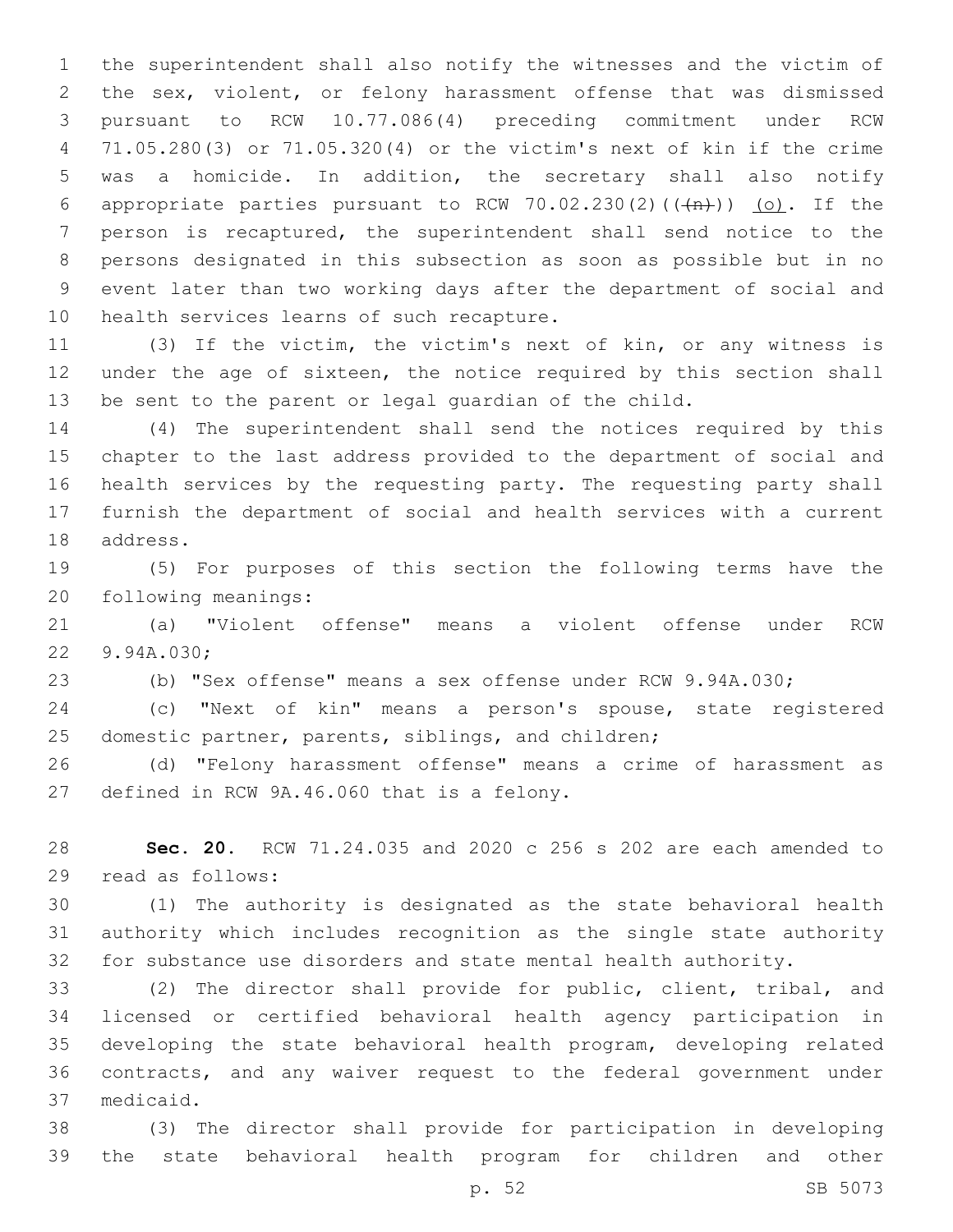underserved populations, by including representatives on any committee established to provide oversight to the state behavioral 3 health program.

 (4) The authority shall be designated as the behavioral health administrative services organization for a regional service area if a behavioral health administrative services organization fails to meet the authority's contracting requirements or refuses to exercise the responsibilities under its contract or state law, until such time as a new behavioral health administrative services organization is 10 designated.

11 (5) The director shall:

 (a) Assure that any behavioral health administrative services organization, managed care organization, or community behavioral health program provides medically necessary services to medicaid recipients consistent with the state's medicaid state plan or federal waiver authorities, and nonmedicaid services consistent with 17 priorities established by the authority;

 (b) Develop contracts in a manner to ensure an adequate network of inpatient services, evaluation and treatment services, and facilities under chapter 71.05 RCW to ensure access to treatment, 21 resource management services, and community support services;

 (c) Make contracts necessary or incidental to the performance of its duties and the execution of its powers, including managed care contracts for behavioral health services, contracts entered into under RCW 74.09.522, and contracts with public and private agencies, organizations, and individuals to pay them for behavioral health 27 services;

 (d) Define administrative costs and ensure that the behavioral health administrative services organization does not exceed an administrative cost of ten percent of available funds;

 (e) Establish, to the extent possible, a standardized auditing procedure which is designed to assure compliance with contractual agreements authorized by this chapter and minimizes paperwork requirements. The audit procedure shall focus on the outcomes of service as provided in RCW 71.24.435, 70.320.020, and 71.36.025;

 (f) Develop and maintain an information system to be used by the state and behavioral health administrative services organizations and managed care organizations that includes a tracking method which allows the authority to identify behavioral health clients' participation in any behavioral health service or public program on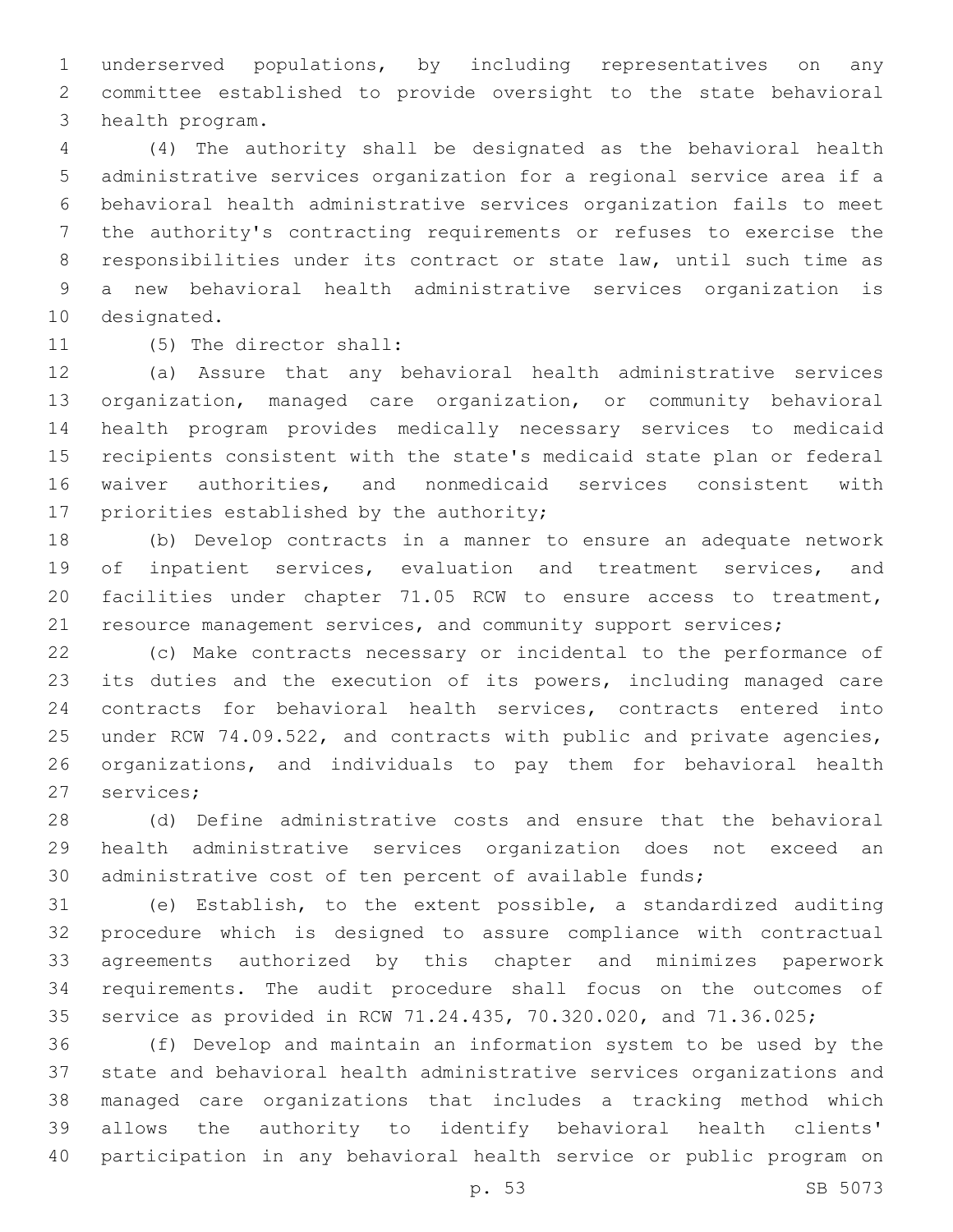an immediate basis. The information system shall not include individual patient's case history files. Confidentiality of client information and records shall be maintained as provided in this 4 chapter and chapter 70.02 RCW;

 (g) Monitor and audit behavioral health administrative services organizations as needed to assure compliance with contractual 7 agreements authorized by this chapter;

 (h) Monitor and audit access to behavioral health services for individuals eligible for medicaid who are not enrolled in a managed 10 care organization;

 (i) Adopt such rules as are necessary to implement the 12 authority's responsibilities under this chapter;

 (j) Administer or supervise the administration of the provisions relating to persons with substance use disorders and intoxicated persons of any state plan submitted for federal funding pursuant to federal health, welfare, or treatment legislation;

 (k) Require the behavioral health administrative services organizations and the managed care organizations to develop agreements with tribal, city, and county jails and the department of corrections to accept referrals for enrollment on behalf of a 21 confined person, prior to the person's release;

 (l) Require behavioral health administrative services organizations and managed care organizations, as applicable, to provide services as identified in RCW 71.05.585 to individuals 25 committed for involuntary commitment under ((less restrictive 26 alternative court orders)) court-ordered involuntary outpatient 27 behavioral health treatment when:

(i) The individual is enrolled in the medicaid program; or

 (ii) The individual is not enrolled in medicaid, does not have other insurance which can pay for the services, and the behavioral health administrative services organization has adequate available 32 resources to provide the services; and

 (m) Coordinate with the centers for medicare and medicaid services to provide that behavioral health aide services are eligible 35 for federal funding of up to one hundred percent.

 (6) The director shall use available resources only for behavioral health administrative services organizations and managed 38 care organizations, except: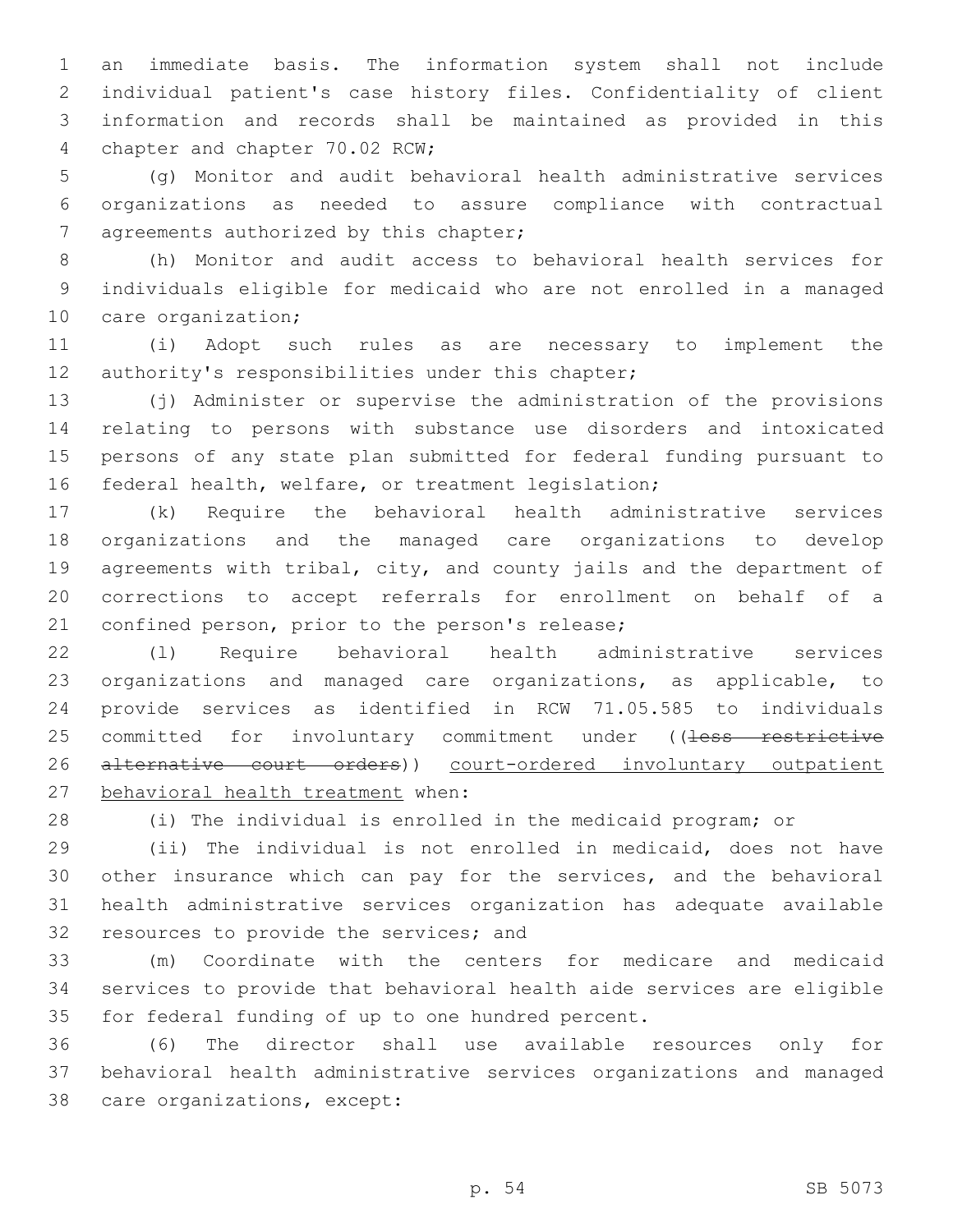(a) To the extent authorized, and in accordance with any priorities or conditions specified, in the biennial appropriations 3 act; or

 (b) To incentivize improved performance with respect to the client outcomes established in RCW 71.24.435, 70.320.020, and 71.36.025, integration of behavioral health and medical services at the clinical level, and improved care coordination for individuals 8 with complex care needs.

 (7) Each behavioral health administrative services organization, managed care organization, and licensed or certified behavioral health agency shall file with the secretary of the department of health or the director, on request, such data, statistics, schedules, and information as the secretary of the department of health or the director reasonably requires. A behavioral health administrative services organization, managed care organization, or licensed or certified behavioral health agency which, without good cause, fails to furnish any data, statistics, schedules, or information as requested, or files fraudulent reports thereof, may be subject to the contractual remedies in RCW 74.09.871 or may have its service provider certification or license revoked or suspended.

 (8) The superior court may restrain any behavioral health administrative services organization, managed care organization, or service provider from operating without a contract, certification, or a license or any other violation of this section. The court may also 25 review, pursuant to procedures contained in chapter 34.05 RCW, any denial, suspension, limitation, restriction, or revocation of certification or license, and grant other relief required to enforce 28 the provisions of this chapter.

 (9) Upon petition by the secretary of the department of health or the director, and after hearing held upon reasonable notice to the facility, the superior court may issue a warrant to an officer or employee of the secretary of the department of health or the director authorizing him or her to enter at reasonable times, and examine the records, books, and accounts of any behavioral health administrative services organization, managed care organization, or service provider refusing to consent to inspection or examination by the authority.

 (10) Notwithstanding the existence or pursuit of any other remedy, the secretary of the department of health or the director may file an action for an injunction or other process against any person or governmental unit to restrain or prevent the establishment,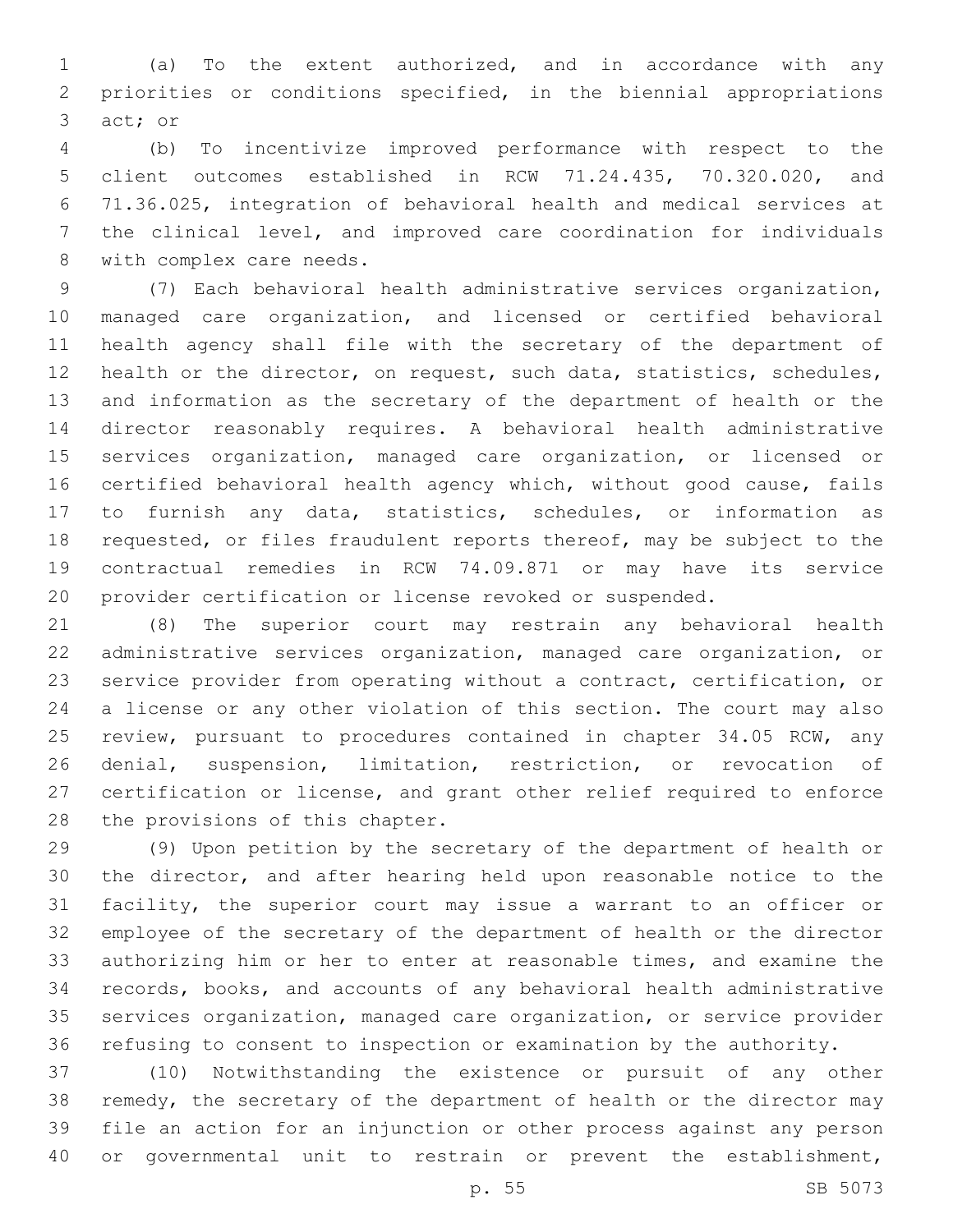conduct, or operation of a behavioral health administrative services organization, managed care organization, or service provider without a contract, certification, or a license under this chapter.

 (11) The authority shall distribute appropriated state and federal funds in accordance with any priorities, terms, or conditions 6 specified in the appropriations act.

 (12) The authority, in cooperation with the state congressional delegation, shall actively seek waivers of federal requirements and such modifications of federal regulations as are necessary to allow federal medicaid reimbursement for services provided by freestanding evaluation and treatment facilities licensed under chapter 71.12 RCW or certified under chapter 71.05 RCW. The authority shall periodically share the results of its efforts with the appropriate committees of the senate and the house of representatives.

15 (13) The authority may:

 (a) Plan, establish, and maintain substance use disorder prevention and substance use disorder treatment programs as necessary 18 or desirable;

 (b) Coordinate its activities and cooperate with behavioral programs in this and other states, and make contracts and other joint 21 or cooperative arrangements with state, tribal, local, or private agencies in this and other states for behavioral health services and for the common advancement of substance use disorder programs;

 (c) Solicit and accept for use any gift of money or property made 25 by will or otherwise, and any grant of money, services, or property from the federal government, the state, or any political subdivision thereof or any private source, and do all things necessary to cooperate with the federal government or any of its agencies in 29 making an application for any grant;

 (d) Keep records and engage in research and the gathering of 31 relevant statistics; and

 (e) Acquire, hold, or dispose of real property or any interest therein, and construct, lease, or otherwise provide substance use 34 disorder treatment programs.

 **Sec. 21.** RCW 71.05.020 and 2020 c 302 s 3, 2020 c 256 s 301, and 2020 c 5 s 1 are each reenacted and amended to read as follows:

 The definitions in this section apply throughout this chapter 38 unless the context clearly requires otherwise.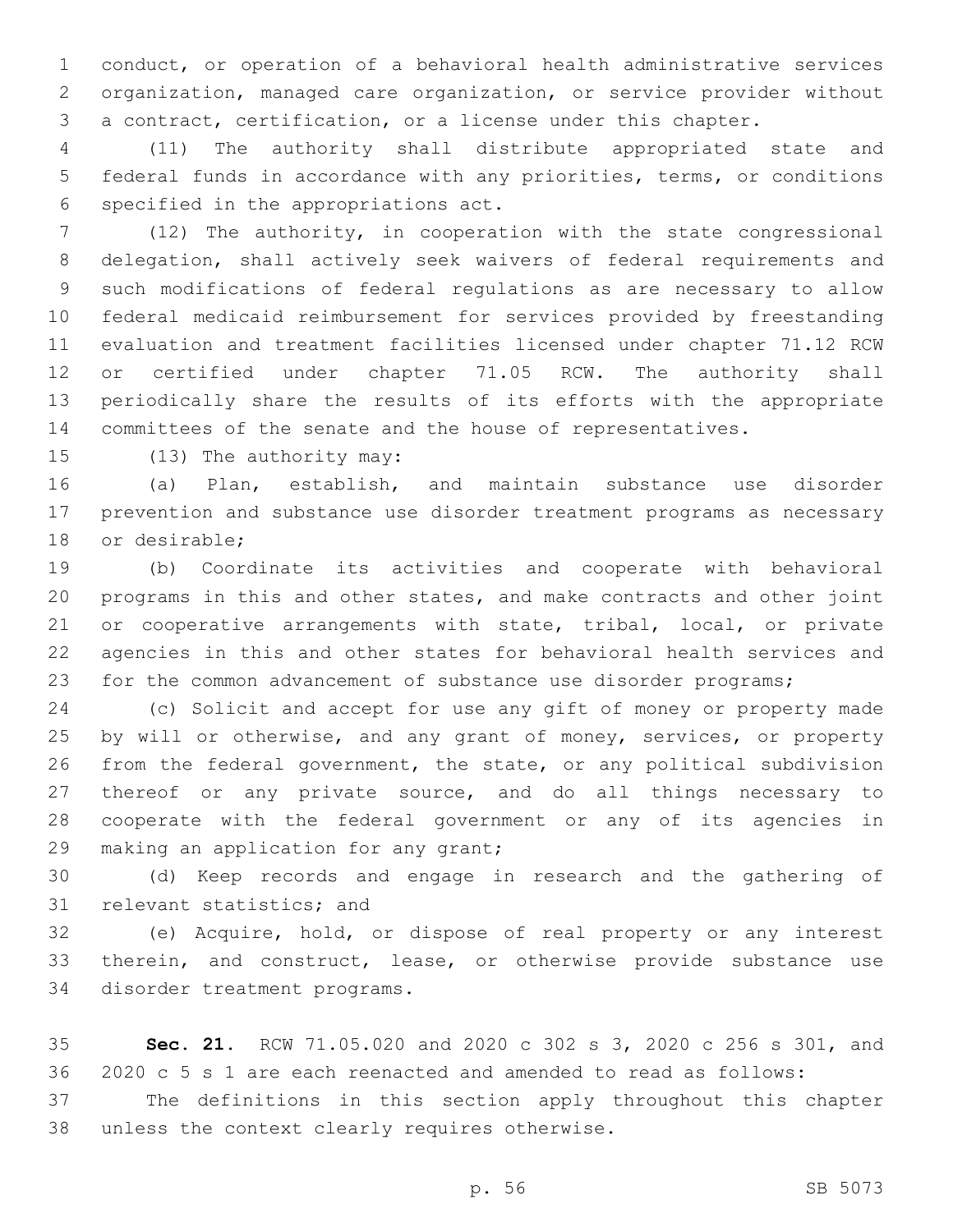(1) "Admission" or "admit" means a decision by a physician, physician assistant, or psychiatric advanced registered nurse practitioner that a person should be examined or treated as a patient 4 in a hospital;

 (2) "Alcoholism" means a disease, characterized by a dependency on alcoholic beverages, loss of control over the amount and circumstances of use, symptoms of tolerance, physiological or psychological withdrawal, or both, if use is reduced or discontinued, and impairment of health or disruption of social or economic 10 functioning;

 (3) "Antipsychotic medications" means that class of drugs primarily used to treat serious manifestations of mental illness associated with thought disorders, which includes, but is not limited 14 to atypical antipsychotic medications;

 (4) "Approved substance use disorder treatment program" means a program for persons with a substance use disorder provided by a treatment program certified by the department as meeting standards 18 adopted under chapter 71.24 RCW;

 (5) "Attending staff" means any person on the staff of a public or private agency having responsibility for the care and treatment of 21 a patient;

(6) "Authority" means the Washington state health care authority;

 (7) "Behavioral health disorder" means either a mental disorder as defined in this section, a substance use disorder as defined in this section, or a co-occurring mental disorder and substance use 26 disorder;

 (8) "Behavioral health service provider" means a public or private agency that provides mental health, substance use disorder, or co-occurring disorder services to persons with behavioral health disorders as defined under this section and receives funding from public sources. This includes, but is not limited to, hospitals licensed under chapter 70.41 RCW, evaluation and treatment facilities as defined in this section, community mental health service delivery systems or community behavioral health programs as defined in RCW 71.24.025, facilities conducting competency evaluations and restoration under chapter 10.77 RCW, approved substance use disorder treatment programs as defined in this section, secure withdrawal management and stabilization facilities as defined in this section, 39 and correctional facilities operated by state and local governments;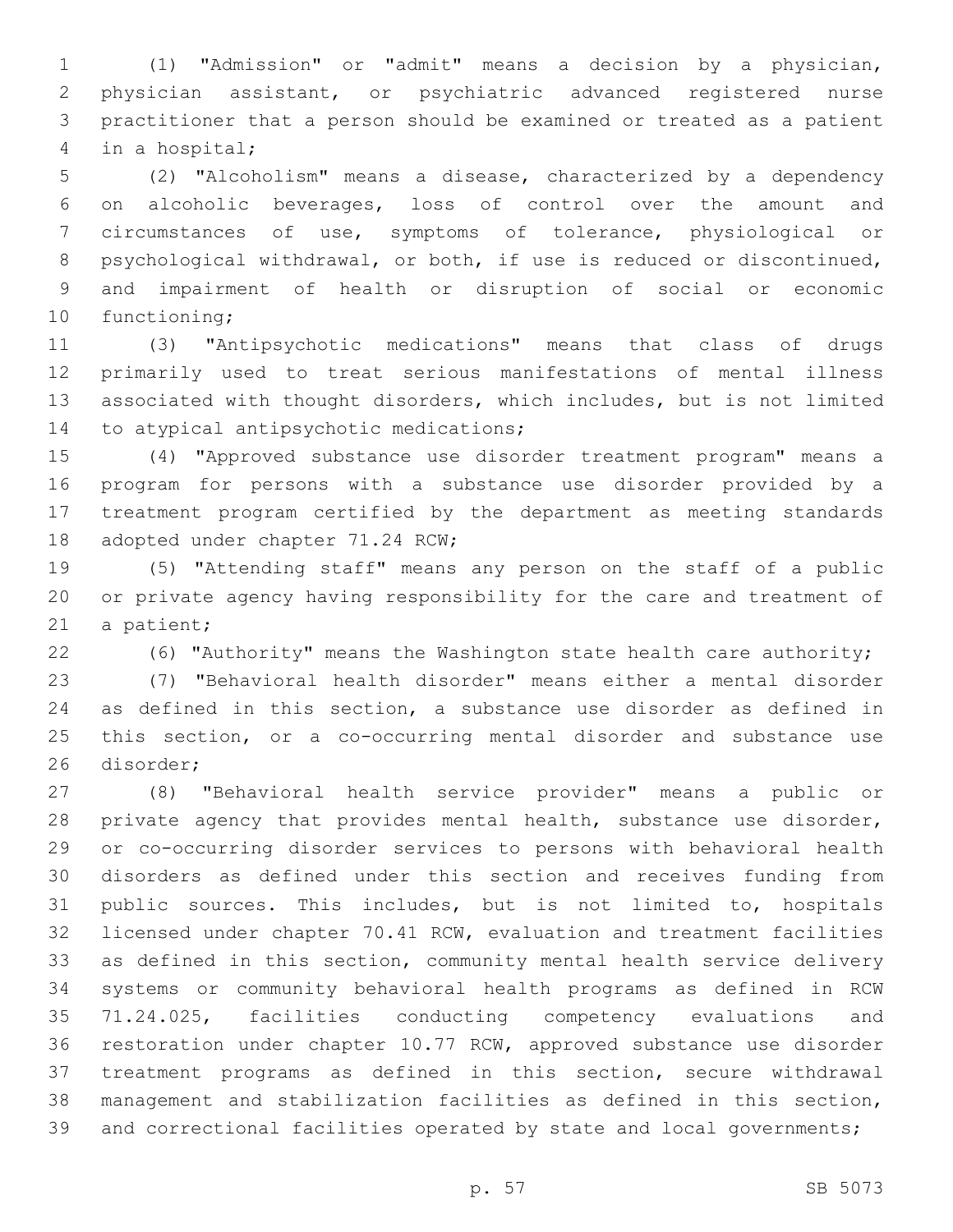(9) "Co-occurring disorder specialist" means an individual possessing an enhancement granted by the department of health under chapter 18.205 RCW that certifies the individual to provide substance use disorder counseling subject to the practice limitations under RCW 5 18.205.105;

 (10) "Commitment" means the determination by a court that a person should be detained for a period of either evaluation or 8 treatment, or both, in an inpatient or a less restrictive setting;

 (11) "Conditional release" means a revocable modification of a 10 commitment, which may be revoked upon violation of any of its terms;

 (12) "Crisis stabilization unit" means a short-term facility or a 12 portion of a facility licensed or certified by the department, such as an evaluation and treatment facility or a hospital, which has been designed to assess, diagnose, and treat individuals experiencing an acute crisis without the use of long-term hospitalization;

 (13) "Custody" means involuntary detention under the provisions 17 of this chapter or chapter 10.77 RCW, uninterrupted by any period of unconditional release from commitment from a facility providing 19 involuntary care and treatment;

(14) "Department" means the department of health;

 (15) "Designated crisis responder" means a mental health professional appointed by the county, by an entity appointed by the county, or by the authority in consultation with a federally recognized Indian tribe or after meeting and conferring with an Indian health care provider, to perform the duties specified in this 26 chapter;

 (16) "Detention" or "detain" means the lawful confinement of a 28 person, under the provisions of this chapter;

 (17) "Developmental disabilities professional" means a person who has specialized training and three years of experience in directly treating or working with persons with developmental disabilities and is a psychiatrist, physician assistant working with a supervising psychiatrist, psychologist, psychiatric advanced registered nurse practitioner, or social worker, and such other developmental disabilities professionals as may be defined by rules adopted by the secretary of the department of social and health services;

 (18) "Developmental disability" means that condition defined in 38 RCW 71A.10.020(5);

(19) "Director" means the director of the authority;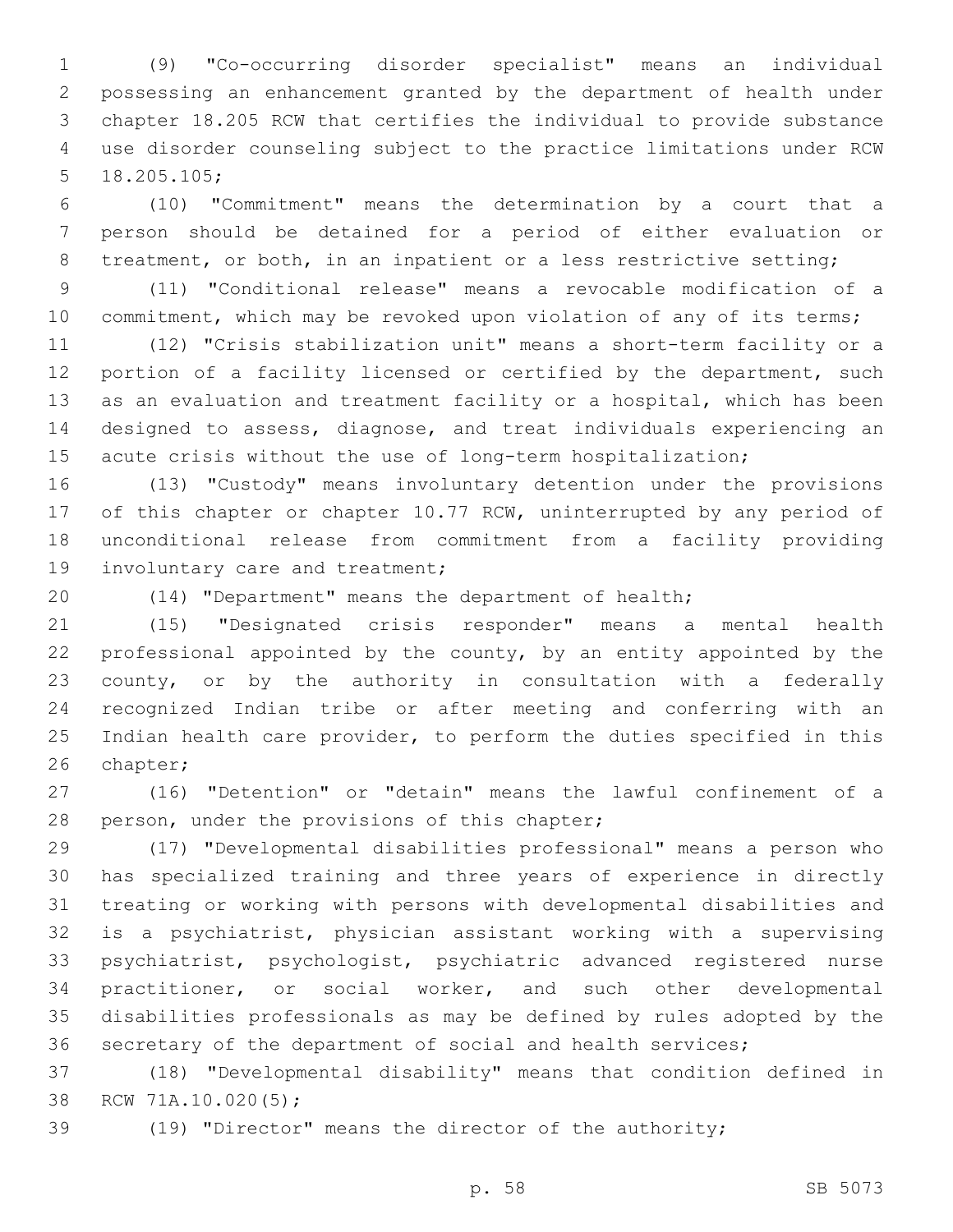(20) "Discharge" means the termination of hospital medical authority. The commitment may remain in place, be terminated, or be 3 amended by court order;

 (21) "Drug addiction" means a disease, characterized by a dependency on psychoactive chemicals, loss of control over the amount and circumstances of use, symptoms of tolerance, physiological or psychological withdrawal, or both, if use is reduced or discontinued, and impairment of health or disruption of social or economic 9 functioning;

 (22) "Evaluation and treatment facility" means any facility which can provide directly, or by direct arrangement with other public or private agencies, emergency evaluation and treatment, outpatient care, and timely and appropriate inpatient care to persons suffering from a mental disorder, and which is licensed or certified as such by the department. The authority may certify single beds as temporary evaluation and treatment beds under RCW 71.05.745. A physically separate and separately operated portion of a state hospital may be designated as an evaluation and treatment facility. A facility which is part of, or operated by, the department of social and health services or any federal agency will not require certification. No correctional institution or facility, or jail, shall be an evaluation 22 and treatment facility within the meaning of this chapter;

 (23) "Gravely disabled" means a condition in which a person, as a result of a behavioral health disorder: (a) Is in danger of serious physical harm resulting from a failure to provide for his or her essential human needs of health or safety; or (b) manifests severe deterioration in routine functioning evidenced by repeated and escalating loss of cognitive or volitional control over his or her actions and is not receiving such care as is essential for his or her 30 health or safety;

 (24) "Habilitative services" means those services provided by program personnel to assist persons in acquiring and maintaining life skills and in raising their levels of physical, mental, social, and vocational functioning. Habilitative services include education, training for employment, and therapy. The habilitative process shall be undertaken with recognition of the risk to the public safety presented by the person being assisted as manifested by prior charged 38 criminal conduct;

 (25) "Hearing" means any proceeding conducted in open court that 40 conforms to the requirements of RCW 71.05.820;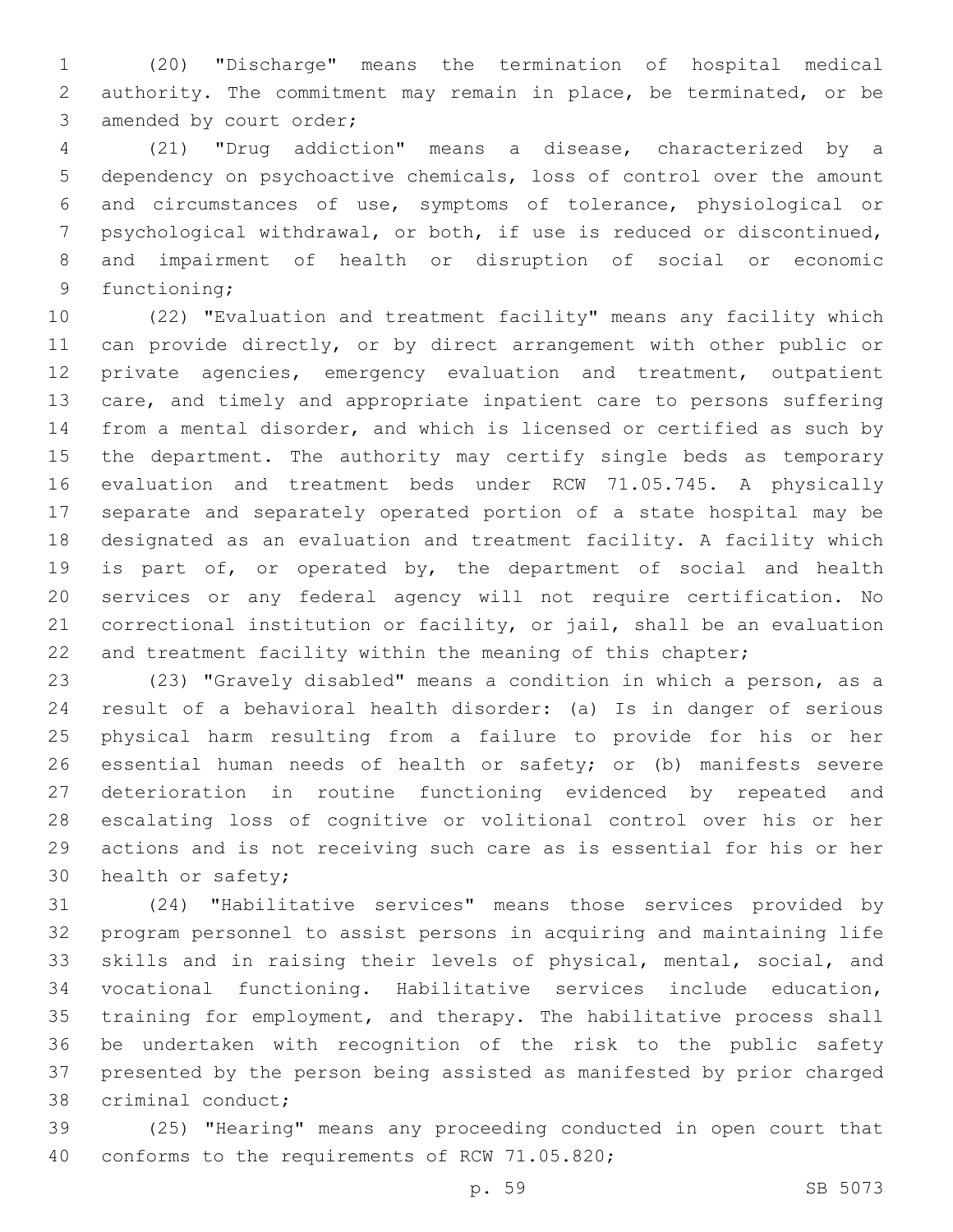(26) "History of one or more violent acts" refers to the period of time ten years prior to the filing of a petition under this chapter, excluding any time spent, but not any violent acts committed, in a behavioral health facility, or in confinement as a 5 result of a criminal conviction;

 (27) "Imminent" means the state or condition of being likely to 7 occur at any moment or near at hand, rather than distant or remote;

 (28) "In need of assisted outpatient behavioral health treatment" means that a person, as a result of a behavioral health disorder: (a) Has been committed by a court to detention for involuntary behavioral health treatment during the preceding thirty-six months; (b) is unlikely to voluntarily participate in outpatient treatment without an order for less restrictive alternative treatment, based on a history of nonadherence with treatment or in view of the person's current behavior; (c) is likely to benefit from less restrictive alternative treatment; and (d) requires less restrictive alternative treatment to prevent a relapse, decompensation, or deterioration that is likely to result in the person presenting a likelihood of serious harm or the person becoming gravely disabled within a reasonably 20 short period of time;

 (29) "Individualized service plan" means a plan prepared by a developmental disabilities professional with other professionals as a team, for a person with developmental disabilities, which shall 24 state:

 (a) The nature of the person's specific problems, prior charged 26 criminal behavior, and habilitation needs;

 (b) The conditions and strategies necessary to achieve the 28 purposes of habilitation;

 (c) The intermediate and long-range goals of the habilitation program, with a projected timetable for the attainment;

 (d) The rationale for using this plan of habilitation to achieve 32 those intermediate and long-range goals;

(e) The staff responsible for carrying out the plan;

 (f) Where relevant in light of past criminal behavior and due consideration for public safety, the criteria for proposed movement to less-restrictive settings, criteria for proposed eventual discharge or release, and a projected possible date for discharge or 38 release; and

 (g) The type of residence immediately anticipated for the person 40 and possible future types of residences;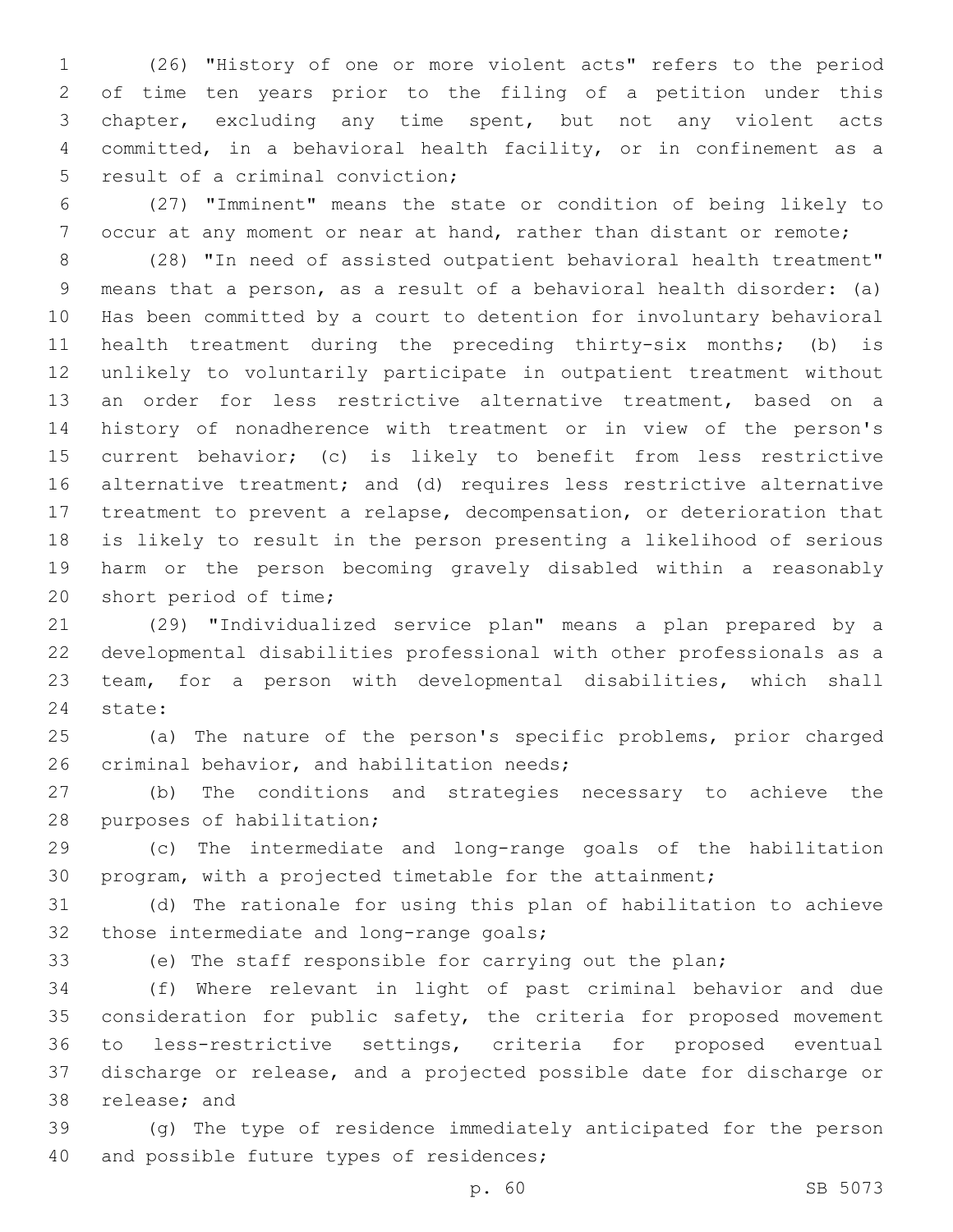(30) "Intoxicated person" means a person whose mental or physical functioning is substantially impaired as a result of the use of 3 alcohol or other psychoactive chemicals;

 (31) "Judicial commitment" means a commitment by a court pursuant 5 to the provisions of this chapter;

 (32) "Legal counsel" means attorneys and staff employed by county prosecutor offices or the state attorney general acting in their capacity as legal representatives of public behavioral health service 9 providers under RCW 71.05.130;

 (33) "Less restrictive alternative treatment" means a program of individualized treatment in a less restrictive setting than inpatient 12 treatment that includes the services described in RCW 71.05.585. This term may be used to refer to treatment pursuant to a less restrictive alternative treatment order under RCW 71.05.240 or 71.05.320, a conditional release order under RCW 71.05.340, or an assisted 16 outpatient behavioral health treatment order under RCW 71.05.148;

 (34) "Licensed physician" means a person licensed to practice medicine or osteopathic medicine and surgery in the state of 19 Washington;

(35) "Likelihood of serious harm" means:20

 (a) A substantial risk that: (i) Physical harm will be inflicted 22 by a person upon his or her own person, as evidenced by threats or attempts to commit suicide or inflict physical harm on oneself; (ii) physical harm will be inflicted by a person upon another, as evidenced by behavior which has caused such harm or which places 26 another person or persons in reasonable fear of sustaining such harm; or (iii) physical harm will be inflicted by a person upon the property of others, as evidenced by behavior which has caused substantial loss or damage to the property of others; or

 (b) The person has threatened the physical safety of another and 31 has a history of one or more violent acts;

 (36) "Medical clearance" means a physician or other health care provider has determined that a person is medically stable and ready 34 for referral to the designated crisis responder;

 (37) "Mental disorder" means any organic, mental, or emotional impairment which has substantial adverse effects on a person's 37 cognitive or volitional functions;

 (38) "Mental health professional" means a psychiatrist, psychologist, physician assistant working with a supervising psychiatrist, psychiatric advanced registered nurse practitioner,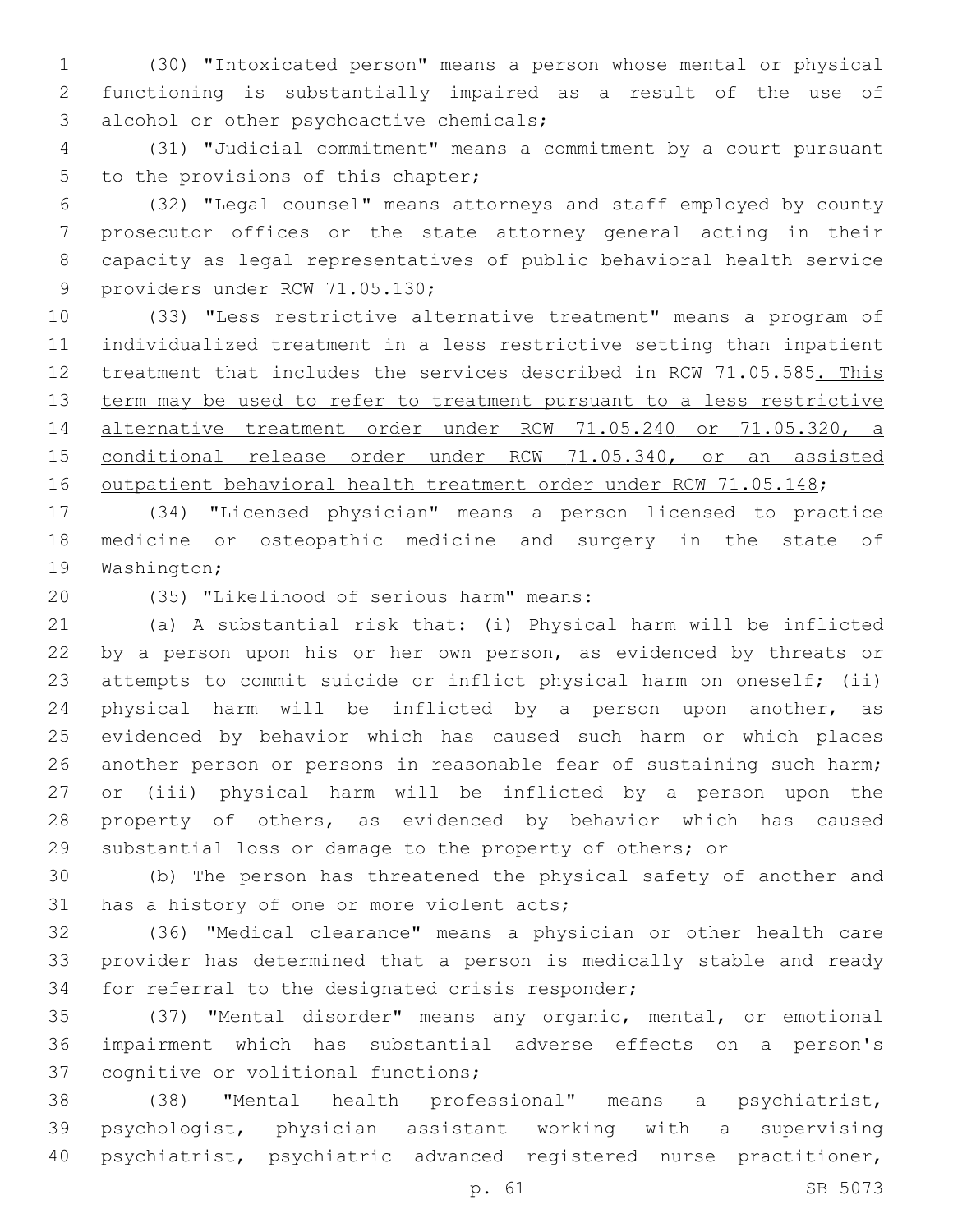psychiatric nurse, or social worker, and such other mental health professionals as may be defined by rules adopted by the secretary 3 pursuant to the provisions of this chapter;

 (39) "Peace officer" means a law enforcement official of a public agency or governmental unit, and includes persons specifically given peace officer powers by any state law, local ordinance, or judicial 7 order of appointment;

 (40) "Physician assistant" means a person licensed as a physician 9 assistant under chapter 18.57A or 18.71A RCW;

 (41) "Private agency" means any person, partnership, corporation, 11 or association that is not a public agency, whether or not financed in whole or in part by public funds, which constitutes an evaluation and treatment facility or private institution, or hospital, or approved substance use disorder treatment program, which is conducted 15 for, or includes a department or ward conducted for, the care and treatment of persons with behavioral health disorders;

 (42) "Professional person" means a mental health professional, substance use disorder professional, or designated crisis responder and shall also mean a physician, physician assistant, psychiatric advanced registered nurse practitioner, registered nurse, and such others as may be defined by rules adopted by the secretary pursuant 22 to the provisions of this chapter;

 (43) "Psychiatric advanced registered nurse practitioner" means a person who is licensed as an advanced registered nurse practitioner pursuant to chapter 18.79 RCW; and who is board certified in advanced 26 practice psychiatric and mental health nursing;

 (44) "Psychiatrist" means a person having a license as a physician and surgeon in this state who has in addition completed three years of graduate training in psychiatry in a program approved by the American medical association or the American osteopathic association and is certified or eligible to be certified by the 32 American board of psychiatry and neurology;

 (45) "Psychologist" means a person who has been licensed as a 34 psychologist pursuant to chapter 18.83 RCW;

 (46) "Public agency" means any evaluation and treatment facility or institution, secure withdrawal management and stabilization facility, approved substance use disorder treatment program, or hospital which is conducted for, or includes a department or ward conducted for, the care and treatment of persons with behavioral health disorders, if the agency is operated directly by federal,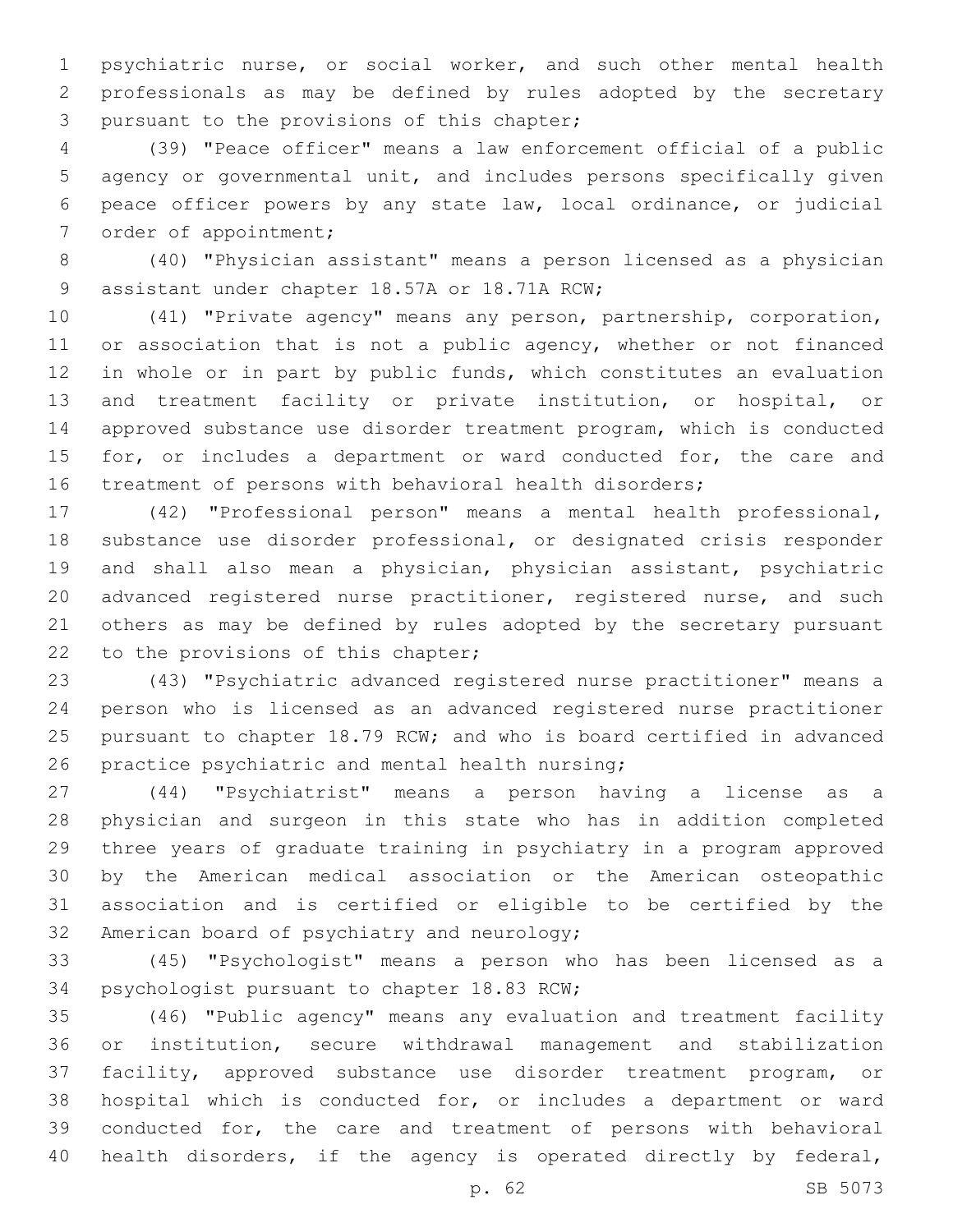state, county, or municipal government, or a combination of such 2 governments;

 (47) "Release" means legal termination of the commitment under 4 the provisions of this chapter;

 (48) "Resource management services" has the meaning given in 6 chapter 71.24 RCW;

 (49) "Secretary" means the secretary of the department of health, 8 or his or her designee;

 (50) "Secure withdrawal management and stabilization facility" means a facility operated by either a public or private agency or by the program of an agency which provides care to voluntary individuals and individuals involuntarily detained and committed under this chapter for whom there is a likelihood of serious harm or who are gravely disabled due to the presence of a substance use disorder. Secure withdrawal management and stabilization facilities must:

16 (a) Provide the following services:

 (i) Assessment and treatment, provided by certified substance use disorder professionals or co-occurring disorder specialists;

19 (ii) Clinical stabilization services;

 (iii) Acute or subacute detoxification services for intoxicated 21 individuals; and

 (iv) Discharge assistance provided by certified substance use disorder professionals or co-occurring disorder specialists, including facilitating transitions to appropriate voluntary or involuntary inpatient services or to less restrictive alternatives as 26 appropriate for the individual;

 (b) Include security measures sufficient to protect the patients, 28 staff, and community; and

(c) Be licensed or certified as such by the department of health;

 (51) "Social worker" means a person with a master's or further advanced degree from a social work educational program accredited and 32 approved as provided in RCW 18.320.010;

 (52) "Substance use disorder" means a cluster of cognitive, behavioral, and physiological symptoms indicating that an individual continues using the substance despite significant substance-related problems. The diagnosis of a substance use disorder is based on a pathological pattern of behaviors related to the use of the 38 substances;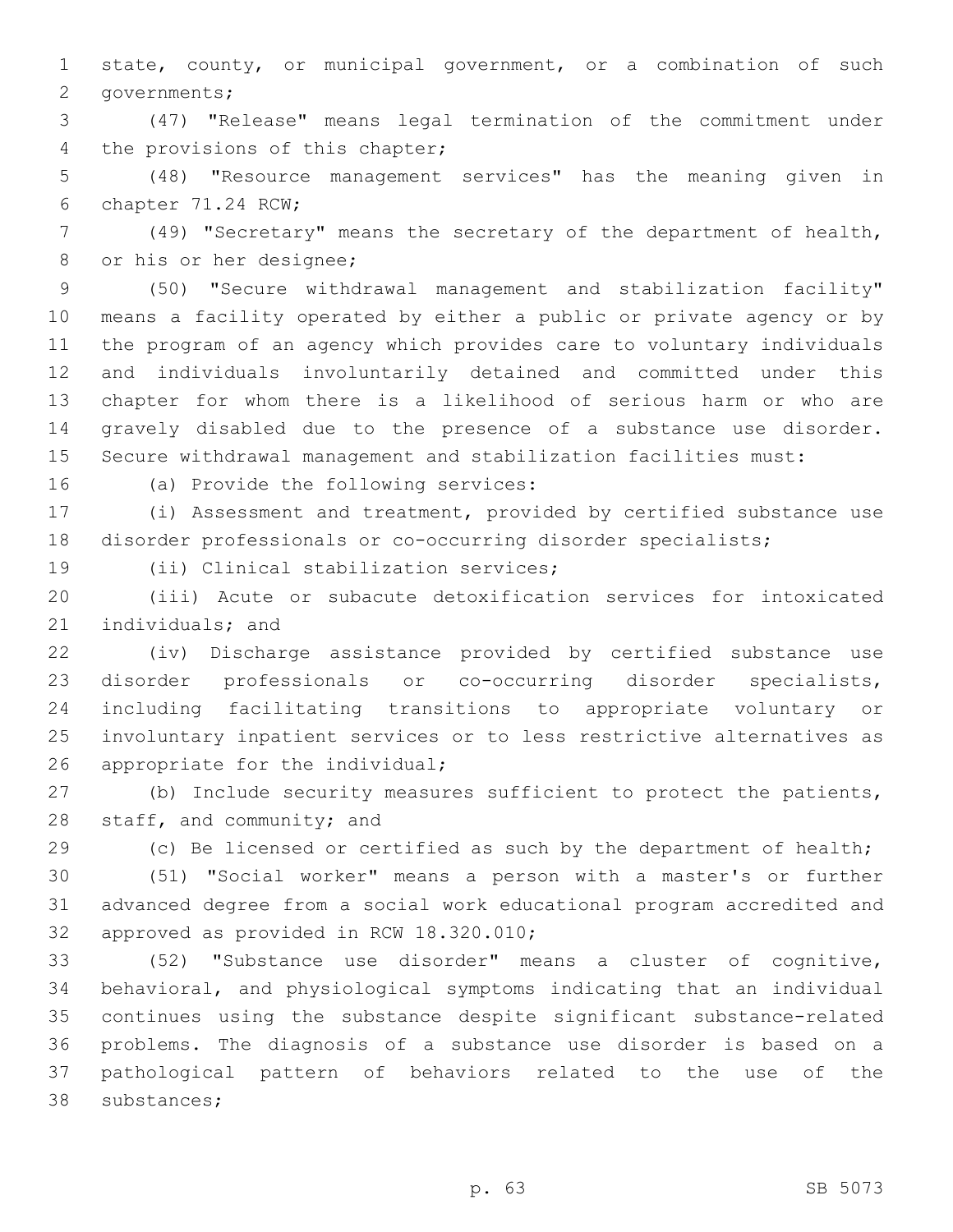(53) "Substance use disorder professional" means a person certified as a substance use disorder professional by the department 3 of health under chapter 18.205 RCW;

 (54) "Therapeutic court personnel" means the staff of a mental health court or other therapeutic court which has jurisdiction over defendants who are dually diagnosed with mental disorders, including court personnel, probation officers, a court monitor, prosecuting attorney, or defense counsel acting within the scope of therapeutic 9 court duties;

 (55) "Treatment records" include registration and all other records concerning persons who are receiving or who at any time have received services for behavioral health disorders, which are maintained by the department of social and health services, the department, the authority, behavioral health administrative services organizations and their staffs, managed care organizations and their staffs, and by treatment facilities. Treatment records include mental health information contained in a medical bill including but not limited to mental health drugs, a mental health diagnosis, provider name, and dates of service stemming from a medical service. Treatment records do not include notes or records maintained for personal use by a person providing treatment services for the department of social and health services, the department, the authority, behavioral health administrative services organizations, managed care organizations, or a treatment facility if the notes or records are not available to 25 others;

 (56) "Triage facility" means a short-term facility or a portion 27 of a facility licensed or certified by the department, which is designed as a facility to assess and stabilize an individual or determine the need for involuntary commitment of an individual, and must meet department residential treatment facility standards. A triage facility may be structured as a voluntary or involuntary 32 placement facility;

 (57) "Video," unless the context clearly indicates otherwise, means the delivery of behavioral health services through the use of interactive audio and video technology, permitting real-time communication between a person and a designated crisis responder, for the purpose of evaluation. "Video" does not include the use of audio- only telephone, facsimile, email, or store and forward technology. "Store and forward technology" means use of an asynchronous transmission of a person's medical information from a mental health

p. 64 SB 5073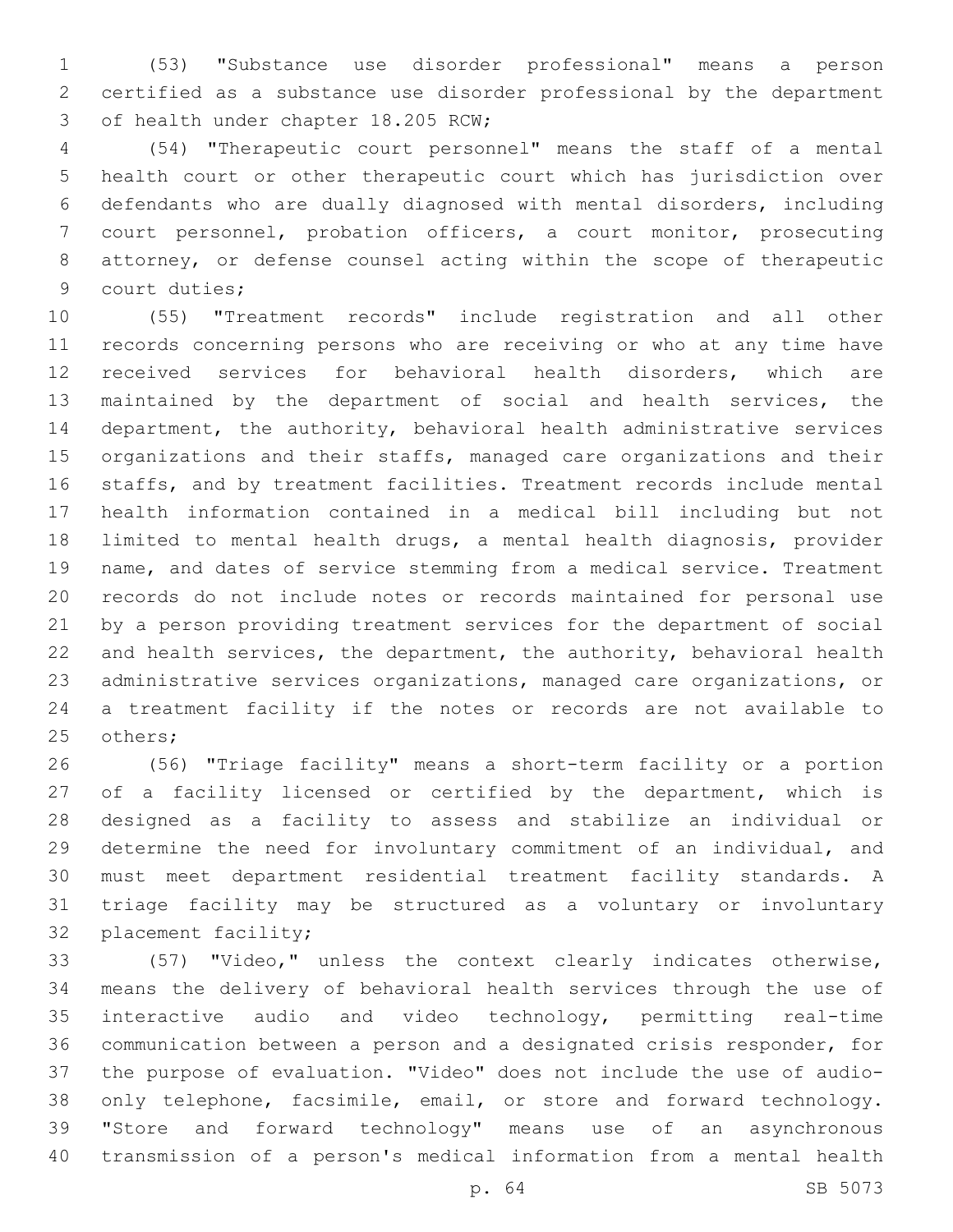service provider to the designated crisis responder which results in 2 medical diagnosis, consultation, or treatment;

 (58) "Violent act" means behavior that resulted in homicide, attempted suicide, injury, or substantial loss or damage to property; (59) "Written order of apprehension" means an order of the court for a peace officer to deliver the named person in the order to a facility or emergency room as determined by the designated crisis responder. Such orders shall be entered into the Washington crime 9 information center database.

 **Sec. 22.** RCW 71.05.020 and 2020 c 302 s 3, 2020 c 256 s 301, 2020 c 80 s 51, and 2020 c 5 s 1 are each reenacted and amended to 12 read as follows:

 The definitions in this section apply throughout this chapter 14 unless the context clearly requires otherwise.

 (1) "Admission" or "admit" means a decision by a physician, physician assistant, or psychiatric advanced registered nurse practitioner that a person should be examined or treated as a patient 18 in a hospital;

 (2) "Alcoholism" means a disease, characterized by a dependency on alcoholic beverages, loss of control over the amount and circumstances of use, symptoms of tolerance, physiological or psychological withdrawal, or both, if use is reduced or discontinued, and impairment of health or disruption of social or economic 24 functioning;

 (3) "Antipsychotic medications" means that class of drugs primarily used to treat serious manifestations of mental illness associated with thought disorders, which includes, but is not limited 28 to atypical antipsychotic medications;

 (4) "Approved substance use disorder treatment program" means a program for persons with a substance use disorder provided by a treatment program certified by the department as meeting standards 32 adopted under chapter 71.24 RCW;

 (5) "Attending staff" means any person on the staff of a public or private agency having responsibility for the care and treatment of 35 a patient;

(6) "Authority" means the Washington state health care authority;

 (7) "Behavioral health disorder" means either a mental disorder as defined in this section, a substance use disorder as defined in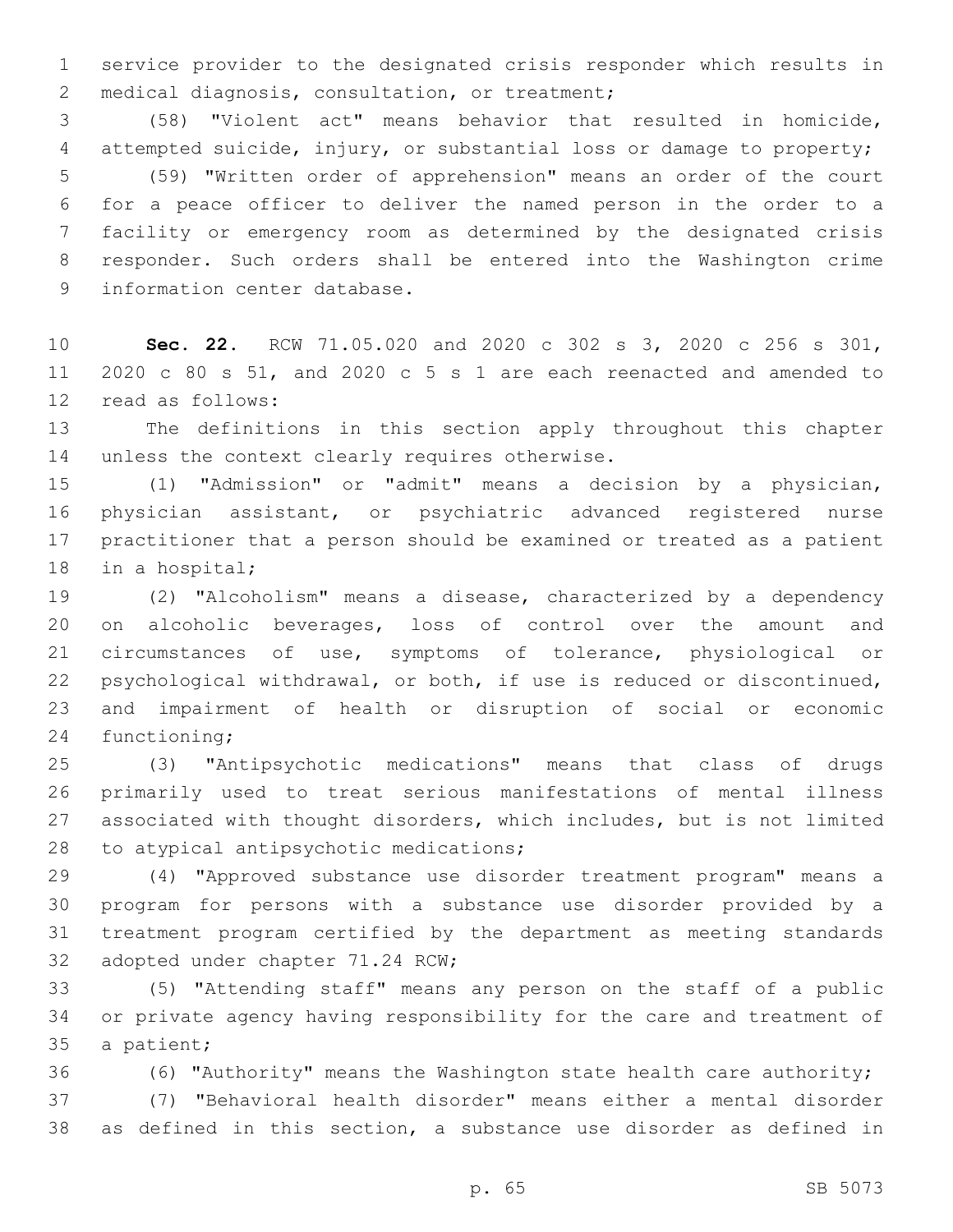this section, or a co-occurring mental disorder and substance use 2 disorder;

 (8) "Behavioral health service provider" means a public or private agency that provides mental health, substance use disorder, or co-occurring disorder services to persons with behavioral health disorders as defined under this section and receives funding from public sources. This includes, but is not limited to, hospitals licensed under chapter 70.41 RCW, evaluation and treatment facilities as defined in this section, community mental health service delivery systems or community behavioral health programs as defined in RCW 71.24.025, facilities conducting competency evaluations and restoration under chapter 10.77 RCW, approved substance use disorder treatment programs as defined in this section, secure withdrawal management and stabilization facilities as defined in this section, 15 and correctional facilities operated by state and local governments;

 (9) "Co-occurring disorder specialist" means an individual possessing an enhancement granted by the department of health under chapter 18.205 RCW that certifies the individual to provide substance use disorder counseling subject to the practice limitations under RCW 18.205.105;20

 (10) "Commitment" means the determination by a court that a person should be detained for a period of either evaluation or 23 treatment, or both, in an inpatient or a less restrictive setting;

 (11) "Conditional release" means a revocable modification of a 25 commitment, which may be revoked upon violation of any of its terms;

 (12) "Crisis stabilization unit" means a short-term facility or a 27 portion of a facility licensed or certified by the department, such as an evaluation and treatment facility or a hospital, which has been designed to assess, diagnose, and treat individuals experiencing an acute crisis without the use of long-term hospitalization;

 (13) "Custody" means involuntary detention under the provisions of this chapter or chapter 10.77 RCW, uninterrupted by any period of unconditional release from commitment from a facility providing 34 involuntary care and treatment;

(14) "Department" means the department of health;

 (15) "Designated crisis responder" means a mental health professional appointed by the county, by an entity appointed by the county, or by the authority in consultation with a federally recognized Indian tribe or after meeting and conferring with an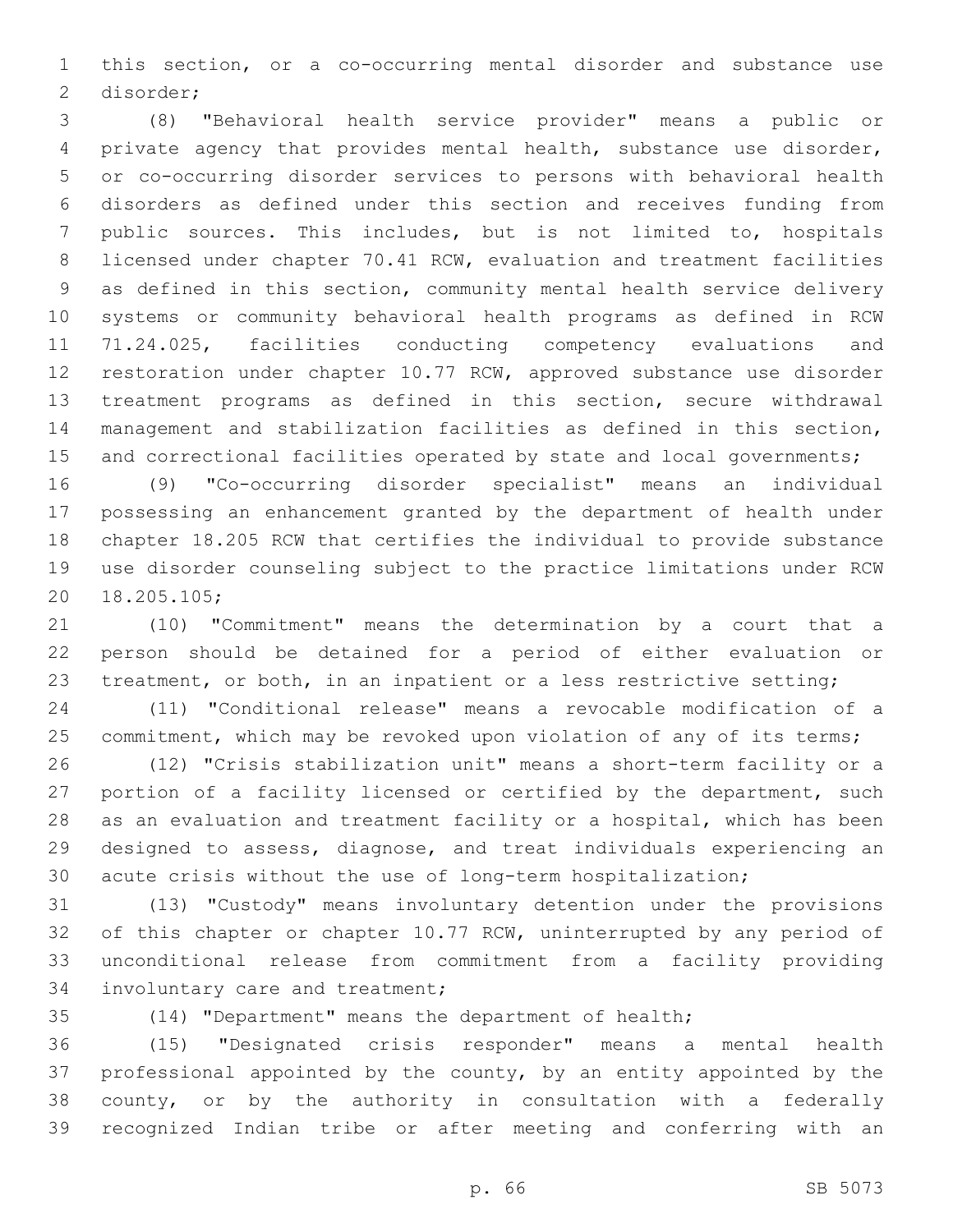Indian health care provider, to perform the duties specified in this 2 chapter;

 (16) "Detention" or "detain" means the lawful confinement of a 4 person, under the provisions of this chapter;

 (17) "Developmental disabilities professional" means a person who has specialized training and three years of experience in directly treating or working with persons with developmental disabilities and is a psychiatrist, physician assistant working with a supervising psychiatrist, psychologist, psychiatric advanced registered nurse 10 practitioner, or social worker, and such other developmental disabilities professionals as may be defined by rules adopted by the 12 secretary of the department of social and health services;

 (18) "Developmental disability" means that condition defined in 14 RCW 71A.10.020(5);

(19) "Director" means the director of the authority;

 (20) "Discharge" means the termination of hospital medical authority. The commitment may remain in place, be terminated, or be 18 amended by court order;

 (21) "Drug addiction" means a disease, characterized by a dependency on psychoactive chemicals, loss of control over the amount and circumstances of use, symptoms of tolerance, physiological or psychological withdrawal, or both, if use is reduced or discontinued, and impairment of health or disruption of social or economic 24 functioning;

 (22) "Evaluation and treatment facility" means any facility which can provide directly, or by direct arrangement with other public or private agencies, emergency evaluation and treatment, outpatient care, and timely and appropriate inpatient care to persons suffering from a mental disorder, and which is licensed or certified as such by the department. The authority may certify single beds as temporary evaluation and treatment beds under RCW 71.05.745. A physically separate and separately operated portion of a state hospital may be designated as an evaluation and treatment facility. A facility which 34 is part of, or operated by, the department of social and health services or any federal agency will not require certification. No correctional institution or facility, or jail, shall be an evaluation 37 and treatment facility within the meaning of this chapter;

 (23) "Gravely disabled" means a condition in which a person, as a result of a behavioral health disorder: (a) Is in danger of serious physical harm resulting from a failure to provide for his or her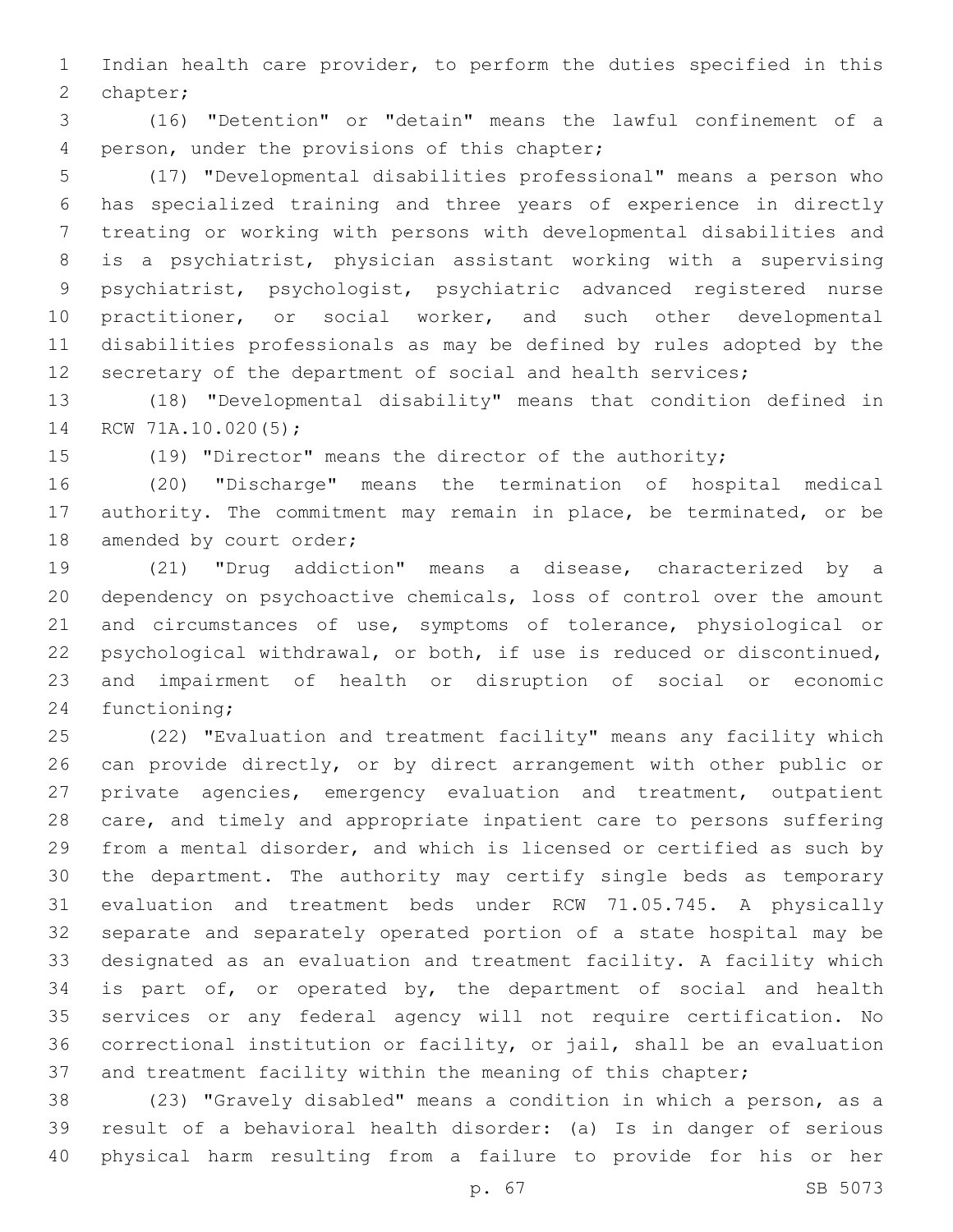essential human needs of health or safety; or (b) manifests severe deterioration in routine functioning evidenced by repeated and escalating loss of cognitive or volitional control over his or her actions and is not receiving such care as is essential for his or her 5 health or safety;

 (24) "Habilitative services" means those services provided by program personnel to assist persons in acquiring and maintaining life skills and in raising their levels of physical, mental, social, and vocational functioning. Habilitative services include education, training for employment, and therapy. The habilitative process shall be undertaken with recognition of the risk to the public safety presented by the person being assisted as manifested by prior charged 13 criminal conduct;

 (25) "Hearing" means any proceeding conducted in open court that 15 conforms to the requirements of RCW 71.05.820;

 (26) "History of one or more violent acts" refers to the period of time ten years prior to the filing of a petition under this chapter, excluding any time spent, but not any violent acts committed, in a behavioral health facility, or in confinement as a 20 result of a criminal conviction;

 (27) "Imminent" means the state or condition of being likely to 22 occur at any moment or near at hand, rather than distant or remote;

 (28) "In need of assisted outpatient behavioral health treatment" means that a person, as a result of a behavioral health disorder: (a) Has been committed by a court to detention for involuntary behavioral health treatment during the preceding thirty-six months; (b) is unlikely to voluntarily participate in outpatient treatment without an order for less restrictive alternative treatment, based on a history of nonadherence with treatment or in view of the person's current behavior; (c) is likely to benefit from less restrictive alternative treatment; and (d) requires less restrictive alternative treatment to prevent a relapse, decompensation, or deterioration that is likely to result in the person presenting a likelihood of serious harm or the person becoming gravely disabled within a reasonably 35 short period of time;

 (29) "Individualized service plan" means a plan prepared by a developmental disabilities professional with other professionals as a team, for a person with developmental disabilities, which shall 39 state: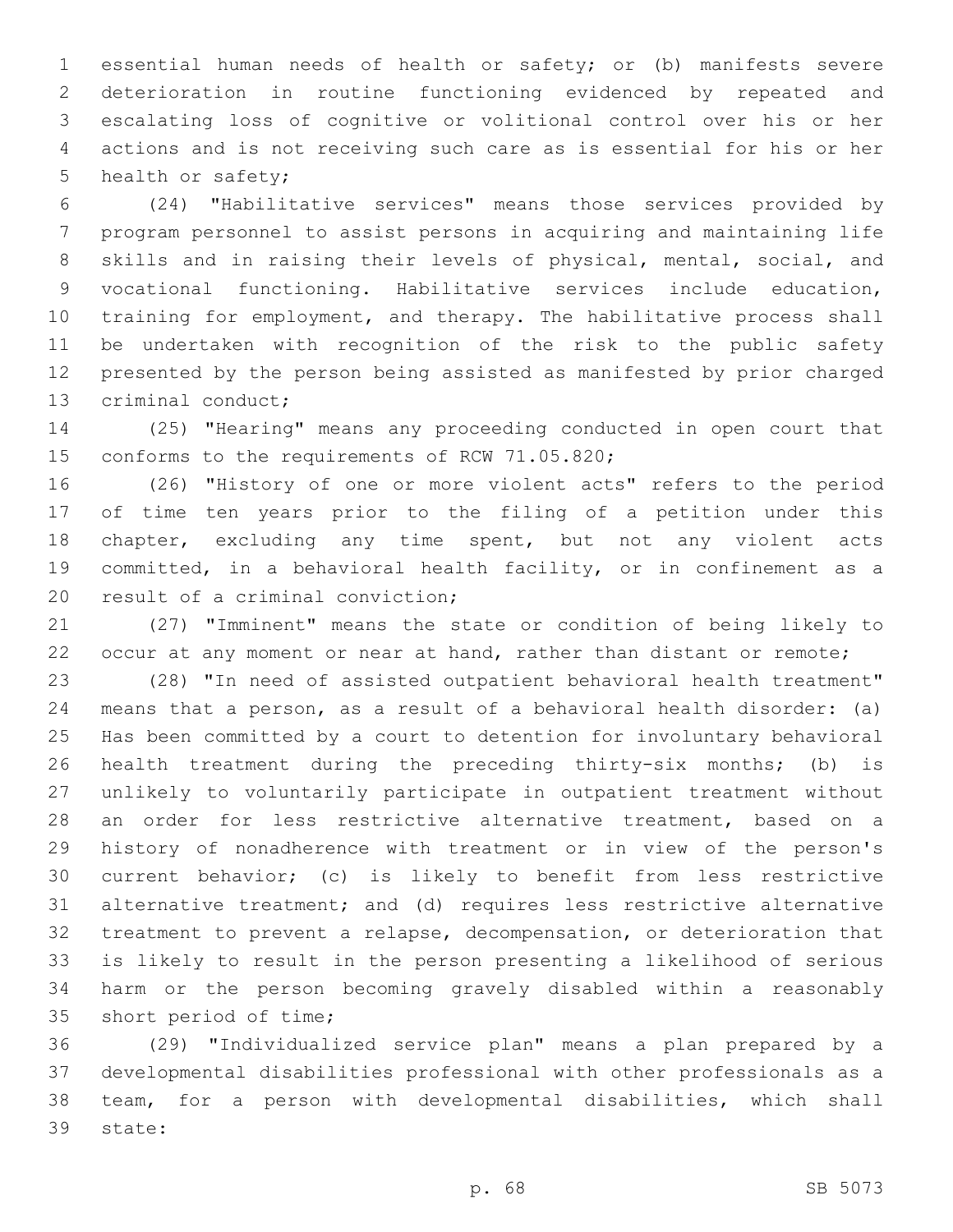(a) The nature of the person's specific problems, prior charged 2 criminal behavior, and habilitation needs;

 (b) The conditions and strategies necessary to achieve the 4 purposes of habilitation;

 (c) The intermediate and long-range goals of the habilitation program, with a projected timetable for the attainment;

 (d) The rationale for using this plan of habilitation to achieve 8 those intermediate and long-range goals;

(e) The staff responsible for carrying out the plan;

 (f) Where relevant in light of past criminal behavior and due 11 consideration for public safety, the criteria for proposed movement to less-restrictive settings, criteria for proposed eventual discharge or release, and a projected possible date for discharge or 14 release; and

 (g) The type of residence immediately anticipated for the person 16 and possible future types of residences;

 (30) "Intoxicated person" means a person whose mental or physical functioning is substantially impaired as a result of the use of 19 alcohol or other psychoactive chemicals;

 (31) "Judicial commitment" means a commitment by a court pursuant 21 to the provisions of this chapter;

 (32) "Legal counsel" means attorneys and staff employed by county prosecutor offices or the state attorney general acting in their capacity as legal representatives of public behavioral health service 25 providers under RCW 71.05.130;

 (33) "Less restrictive alternative treatment" means a program of individualized treatment in a less restrictive setting than inpatient 28 treatment that includes the services described in RCW 71.05.585. This 29 term may be used to refer to treatment pursuant to a less restrictive alternative treatment order under RCW 71.05.240 or 71.05.320, a conditional release order under RCW 71.05.340, or an assisted 32 outpatient behavioral health treatment order under RCW 71.05.148;

 (34) "Licensed physician" means a person licensed to practice medicine or osteopathic medicine and surgery in the state of 35 Washington;

(35) "Likelihood of serious harm" means:36

 (a) A substantial risk that: (i) Physical harm will be inflicted by a person upon his or her own person, as evidenced by threats or attempts to commit suicide or inflict physical harm on oneself; (ii) physical harm will be inflicted by a person upon another, as

p. 69 SB 5073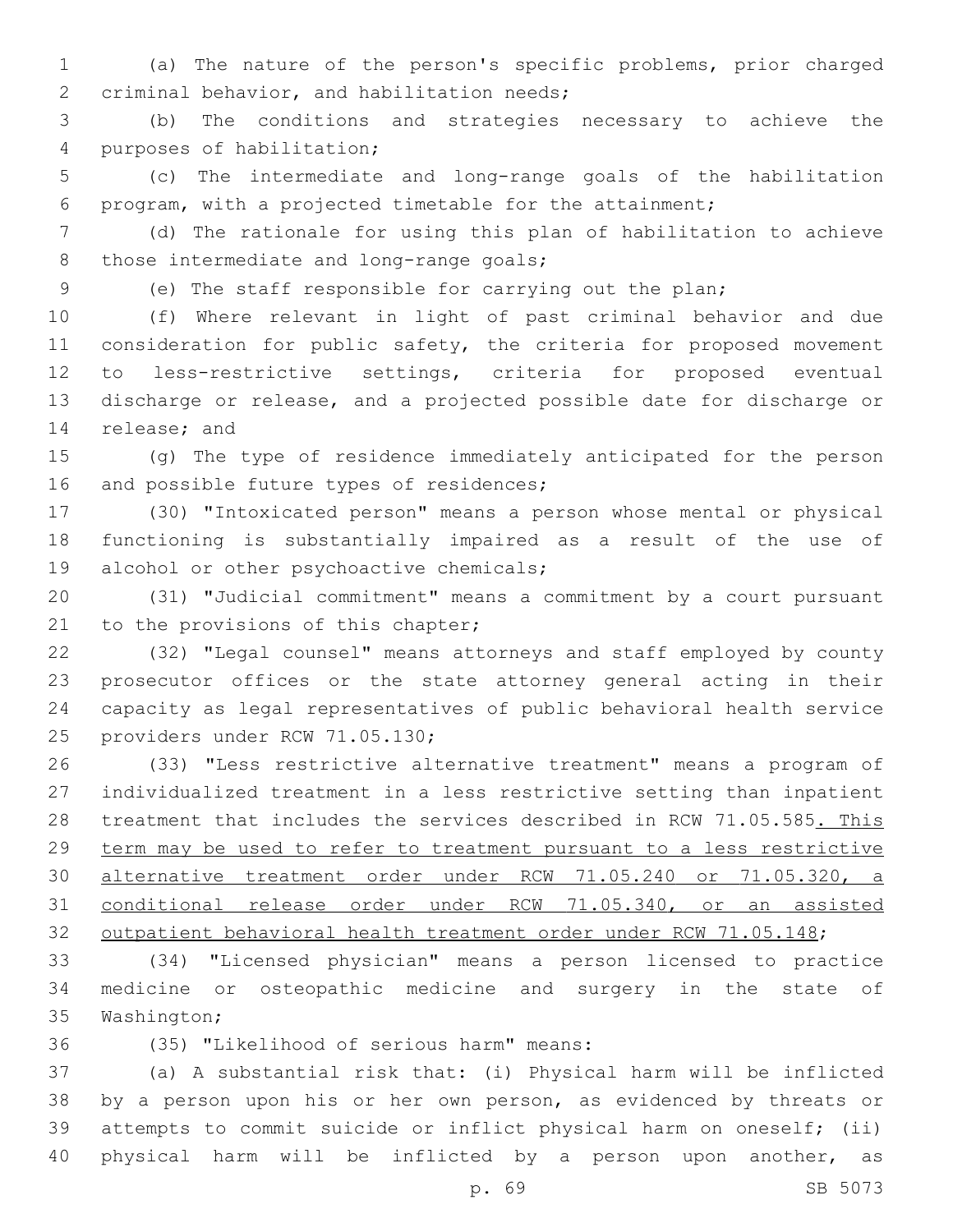evidenced by behavior which has caused such harm or which places another person or persons in reasonable fear of sustaining such harm; or (iii) physical harm will be inflicted by a person upon the property of others, as evidenced by behavior which has caused substantial loss or damage to the property of others; or

 (b) The person has threatened the physical safety of another and 7 has a history of one or more violent acts;

 (36) "Medical clearance" means a physician or other health care provider has determined that a person is medically stable and ready 10 for referral to the designated crisis responder;

 (37) "Mental disorder" means any organic, mental, or emotional impairment which has substantial adverse effects on a person's 13 cognitive or volitional functions;

 (38) "Mental health professional" means a psychiatrist, psychologist, physician assistant working with a supervising psychiatrist, psychiatric advanced registered nurse practitioner, psychiatric nurse, or social worker, and such other mental health professionals as may be defined by rules adopted by the secretary 19 pursuant to the provisions of this chapter;

 (39) "Peace officer" means a law enforcement official of a public agency or governmental unit, and includes persons specifically given peace officer powers by any state law, local ordinance, or judicial 23 order of appointment;

 (40) "Physician assistant" means a person licensed as a physician 25 assistant under chapter 18.71A RCW;

 (41) "Private agency" means any person, partnership, corporation, 27 or association that is not a public agency, whether or not financed in whole or in part by public funds, which constitutes an evaluation and treatment facility or private institution, or hospital, or approved substance use disorder treatment program, which is conducted for, or includes a department or ward conducted for, the care and treatment of persons with behavioral health disorders;

 (42) "Professional person" means a mental health professional, substance use disorder professional, or designated crisis responder and shall also mean a physician, physician assistant, psychiatric advanced registered nurse practitioner, registered nurse, and such others as may be defined by rules adopted by the secretary pursuant 38 to the provisions of this chapter;

 (43) "Psychiatric advanced registered nurse practitioner" means a person who is licensed as an advanced registered nurse practitioner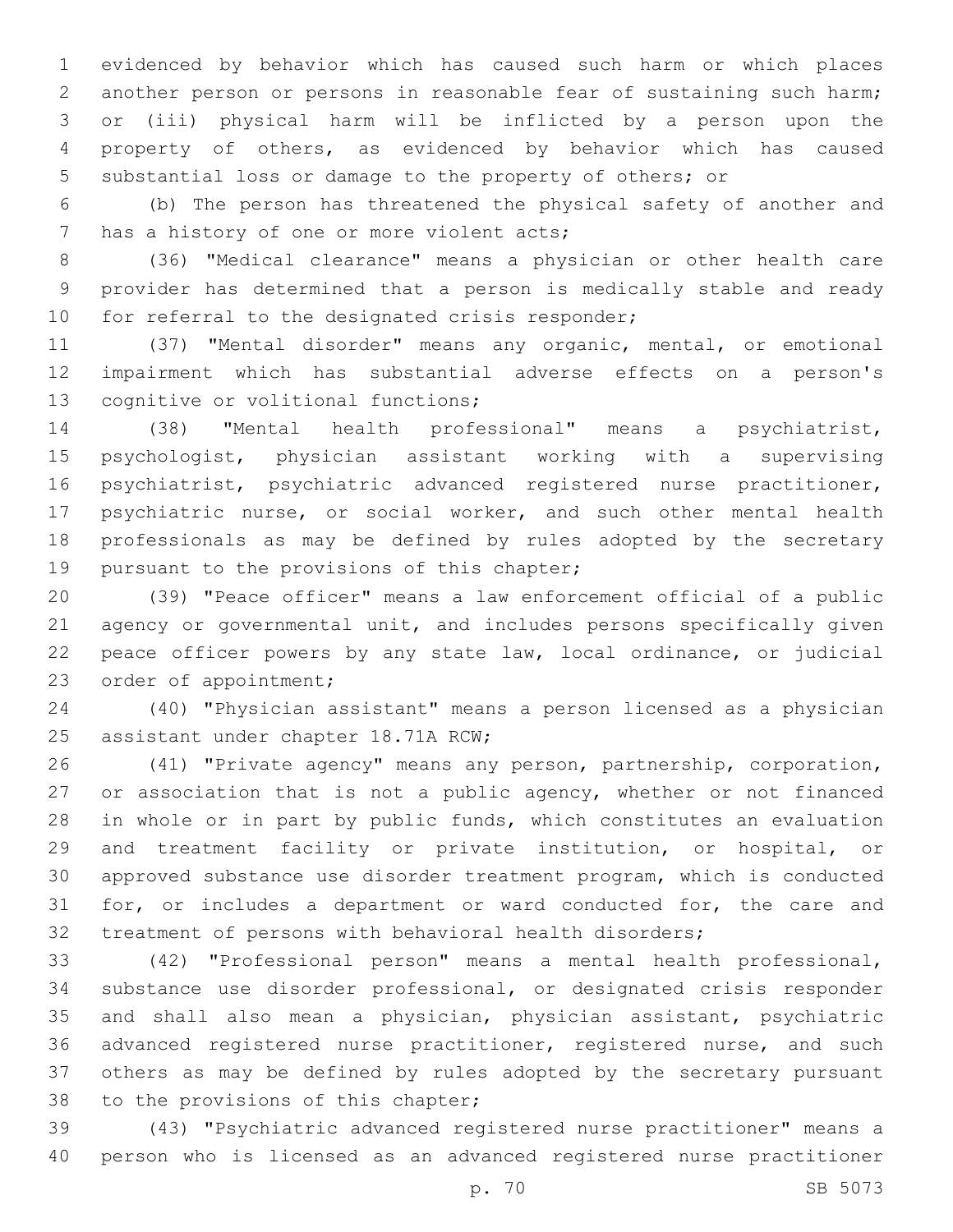pursuant to chapter 18.79 RCW; and who is board certified in advanced 2 practice psychiatric and mental health nursing;

 (44) "Psychiatrist" means a person having a license as a physician and surgeon in this state who has in addition completed three years of graduate training in psychiatry in a program approved by the American medical association or the American osteopathic association and is certified or eligible to be certified by the 8 American board of psychiatry and neurology;

 (45) "Psychologist" means a person who has been licensed as a 10 psychologist pursuant to chapter 18.83 RCW;

 (46) "Public agency" means any evaluation and treatment facility or institution, secure withdrawal management and stabilization facility, approved substance use disorder treatment program, or hospital which is conducted for, or includes a department or ward conducted for, the care and treatment of persons with behavioral health disorders, if the agency is operated directly by federal, state, county, or municipal government, or a combination of such 18 governments;

 (47) "Release" means legal termination of the commitment under 20 the provisions of this chapter;

 (48) "Resource management services" has the meaning given in 22 chapter 71.24 RCW;

 (49) "Secretary" means the secretary of the department of health, 24 or his or her designee;

 (50) "Secure withdrawal management and stabilization facility" means a facility operated by either a public or private agency or by the program of an agency which provides care to voluntary individuals and individuals involuntarily detained and committed under this chapter for whom there is a likelihood of serious harm or who are gravely disabled due to the presence of a substance use disorder. Secure withdrawal management and stabilization facilities must:

32 (a) Provide the following services:

 (i) Assessment and treatment, provided by certified substance use disorder professionals or co-occurring disorder specialists;

35 (ii) Clinical stabilization services;

 (iii) Acute or subacute detoxification services for intoxicated 37 individuals; and

 (iv) Discharge assistance provided by certified substance use disorder professionals or co-occurring disorder specialists, including facilitating transitions to appropriate voluntary or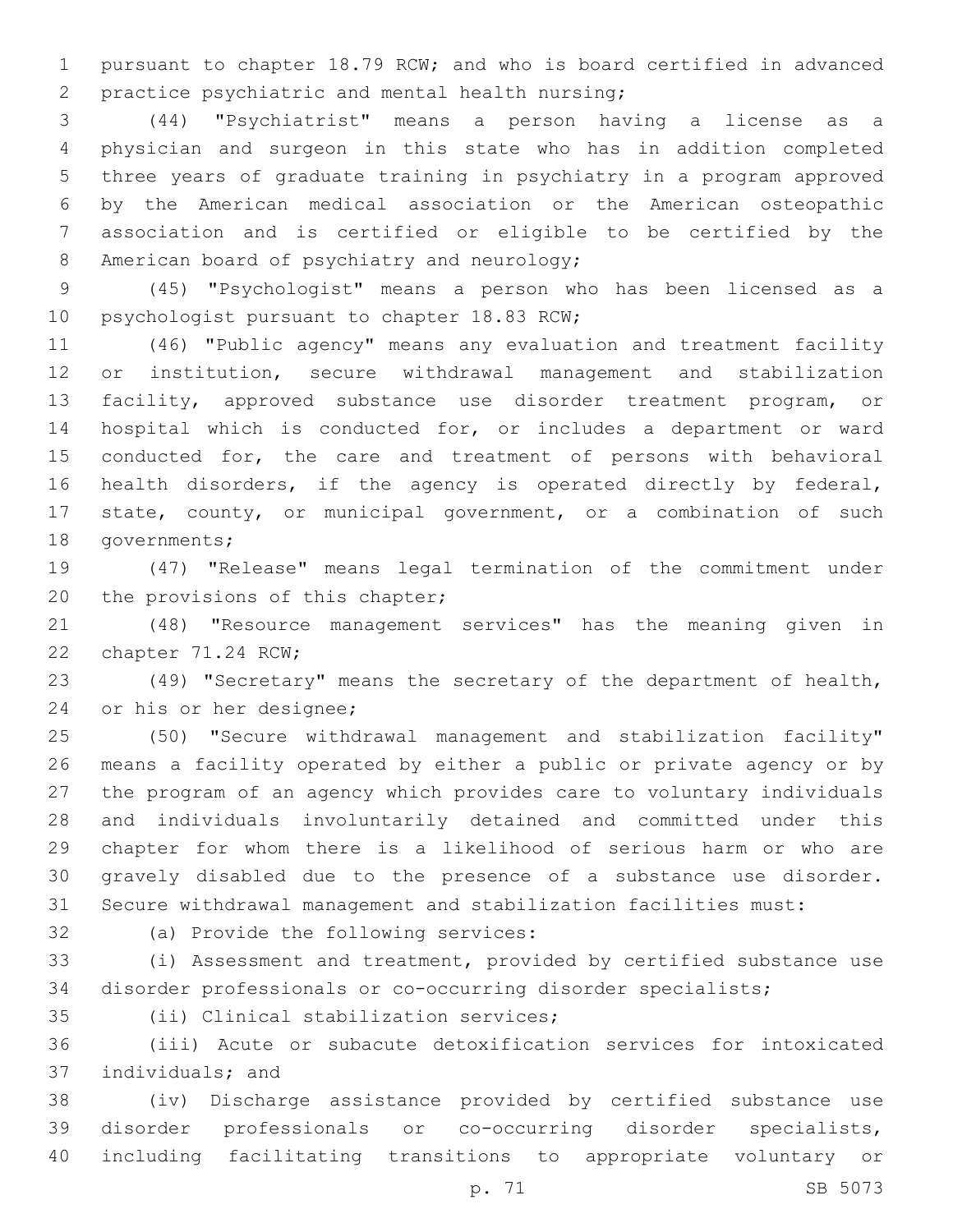involuntary inpatient services or to less restrictive alternatives as 2 appropriate for the individual;

 (b) Include security measures sufficient to protect the patients, 4 staff, and community; and

(c) Be licensed or certified as such by the department of health;

 (51) "Social worker" means a person with a master's or further advanced degree from a social work educational program accredited and 8 approved as provided in RCW 18.320.010;

 (52) "Substance use disorder" means a cluster of cognitive, behavioral, and physiological symptoms indicating that an individual continues using the substance despite significant substance-related problems. The diagnosis of a substance use disorder is based on a pathological pattern of behaviors related to the use of the 14 substances;

 (53) "Substance use disorder professional" means a person certified as a substance use disorder professional by the department 17 of health under chapter 18.205 RCW;

 (54) "Therapeutic court personnel" means the staff of a mental health court or other therapeutic court which has jurisdiction over defendants who are dually diagnosed with mental disorders, including 21 court personnel, probation officers, a court monitor, prosecuting attorney, or defense counsel acting within the scope of therapeutic 23 court duties;

 (55) "Treatment records" include registration and all other records concerning persons who are receiving or who at any time have received services for behavioral health disorders, which are maintained by the department of social and health services, the department, the authority, behavioral health administrative services organizations and their staffs, managed care organizations and their staffs, and by treatment facilities. Treatment records include mental health information contained in a medical bill including but not limited to mental health drugs, a mental health diagnosis, provider name, and dates of service stemming from a medical service. Treatment records do not include notes or records maintained for personal use by a person providing treatment services for the department of social and health services, the department, the authority, behavioral health administrative services organizations, managed care organizations, or a treatment facility if the notes or records are not available to 39 others;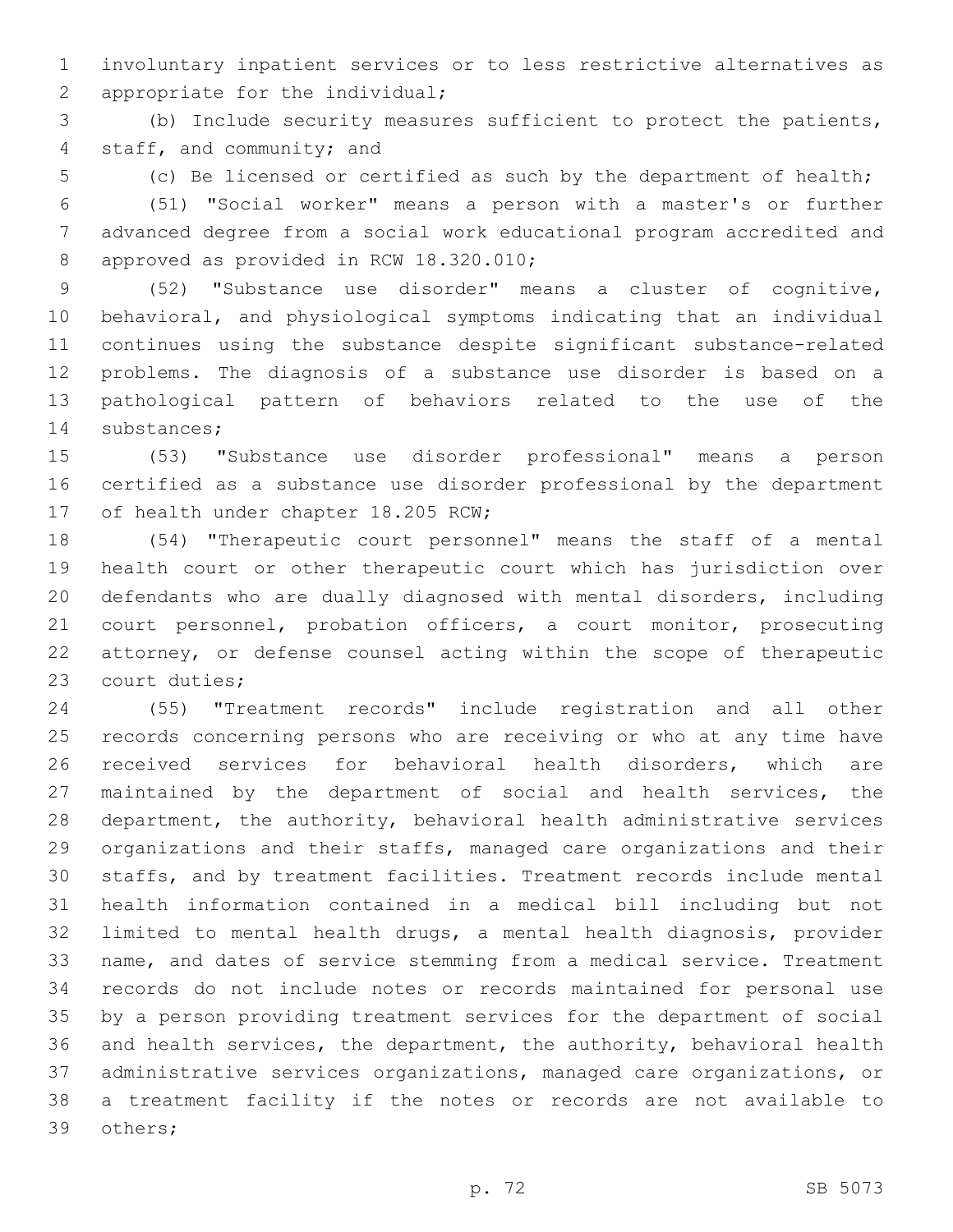(56) "Triage facility" means a short-term facility or a portion of a facility licensed or certified by the department, which is designed as a facility to assess and stabilize an individual or determine the need for involuntary commitment of an individual, and must meet department residential treatment facility standards. A triage facility may be structured as a voluntary or involuntary 7 placement facility;

 (57) "Video," unless the context clearly indicates otherwise, means the delivery of behavioral health services through the use of interactive audio and video technology, permitting real-time communication between a person and a designated crisis responder, for the purpose of evaluation. "Video" does not include the use of audio-13 only telephone, facsimile, email, or store and forward technology. "Store and forward technology" means use of an asynchronous transmission of a person's medical information from a mental health service provider to the designated crisis responder which results in 17 medical diagnosis, consultation, or treatment;

 (58) "Violent act" means behavior that resulted in homicide, attempted suicide, injury, or substantial loss or damage to property; (59) "Written order of apprehension" means an order of the court for a peace officer to deliver the named person in the order to a facility or emergency room as determined by the designated crisis

 responder. Such orders shall be entered into the Washington crime 24 information center database.

 **Sec. 23.** RCW 71.05.020 and 2020 c 302 s 4, 2020 c 302 s 3, 2020 c 256 s 301, and 2020 c 5 s 1 are each reenacted and amended to read as follows:27

 The definitions in this section apply throughout this chapter 29 unless the context clearly requires otherwise.

 (1) "Admission" or "admit" means a decision by a physician, physician assistant, or psychiatric advanced registered nurse practitioner that a person should be examined or treated as a patient 33 in a hospital;

 (2) "Alcoholism" means a disease, characterized by a dependency on alcoholic beverages, loss of control over the amount and circumstances of use, symptoms of tolerance, physiological or psychological withdrawal, or both, if use is reduced or discontinued, and impairment of health or disruption of social or economic 39 functioning;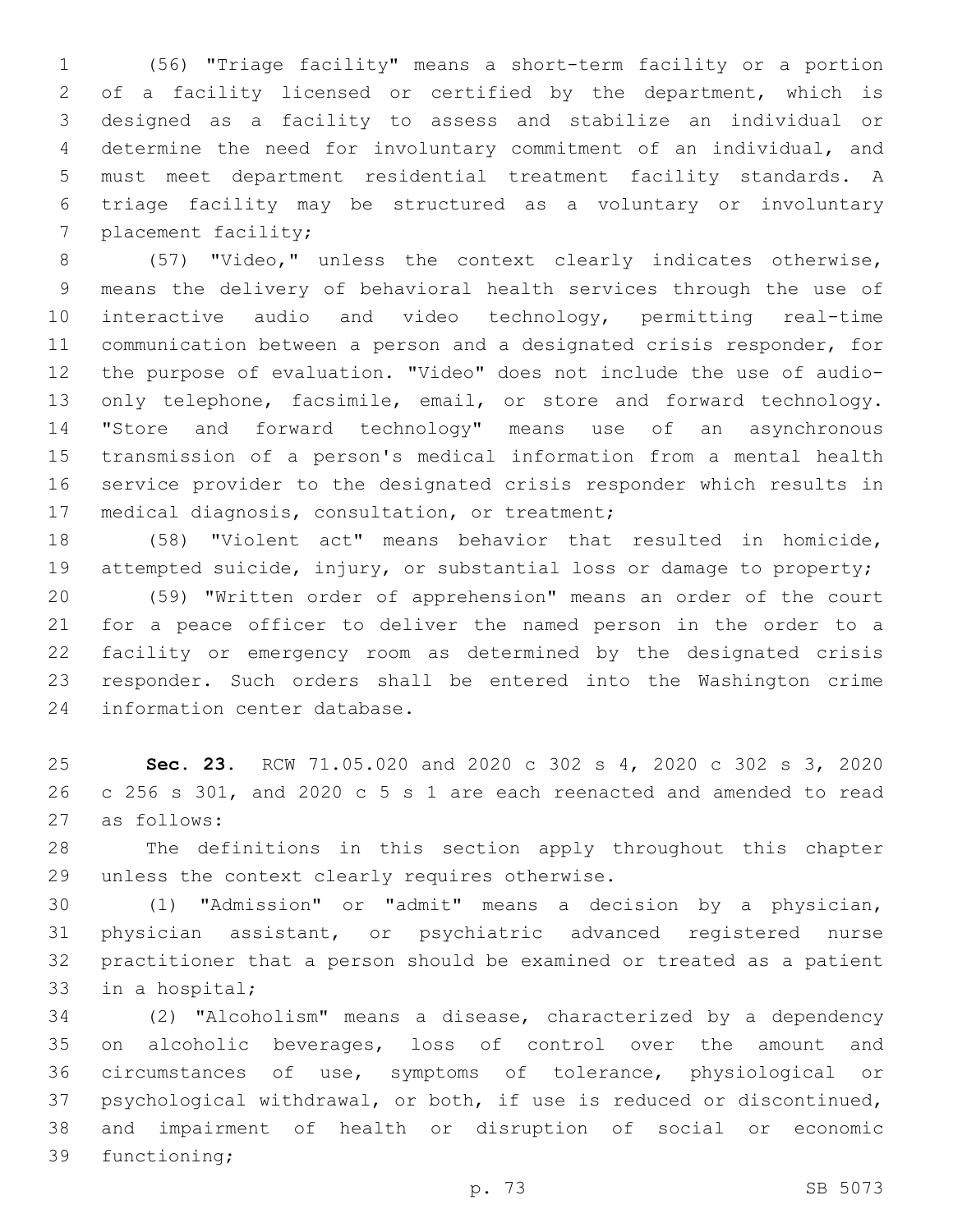(3) "Antipsychotic medications" means that class of drugs primarily used to treat serious manifestations of mental illness associated with thought disorders, which includes, but is not limited 4 to atypical antipsychotic medications;

 (4) "Approved substance use disorder treatment program" means a program for persons with a substance use disorder provided by a treatment program certified by the department as meeting standards 8 adopted under chapter 71.24 RCW;

 (5) "Attending staff" means any person on the staff of a public or private agency having responsibility for the care and treatment of 11 a patient;

(6) "Authority" means the Washington state health care authority;

 (7) "Behavioral health disorder" means either a mental disorder as defined in this section, a substance use disorder as defined in this section, or a co-occurring mental disorder and substance use 16 disorder:

 (8) "Behavioral health service provider" means a public or 18 private agency that provides mental health, substance use disorder, or co-occurring disorder services to persons with behavioral health disorders as defined under this section and receives funding from public sources. This includes, but is not limited to, hospitals licensed under chapter 70.41 RCW, evaluation and treatment facilities as defined in this section, community mental health service delivery systems or community behavioral health programs as defined in RCW 71.24.025, facilities conducting competency evaluations and restoration under chapter 10.77 RCW, approved substance use disorder treatment programs as defined in this section, secure withdrawal management and stabilization facilities as defined in this section, 29 and correctional facilities operated by state and local governments;

 (9) "Co-occurring disorder specialist" means an individual possessing an enhancement granted by the department of health under chapter 18.205 RCW that certifies the individual to provide substance use disorder counseling subject to the practice limitations under RCW 18.205.105;34

 (10) "Commitment" means the determination by a court that a person should be detained for a period of either evaluation or 37 treatment, or both, in an inpatient or a less restrictive setting;

 (11) "Conditional release" means a revocable modification of a commitment, which may be revoked upon violation of any of its terms;

p. 74 SB 5073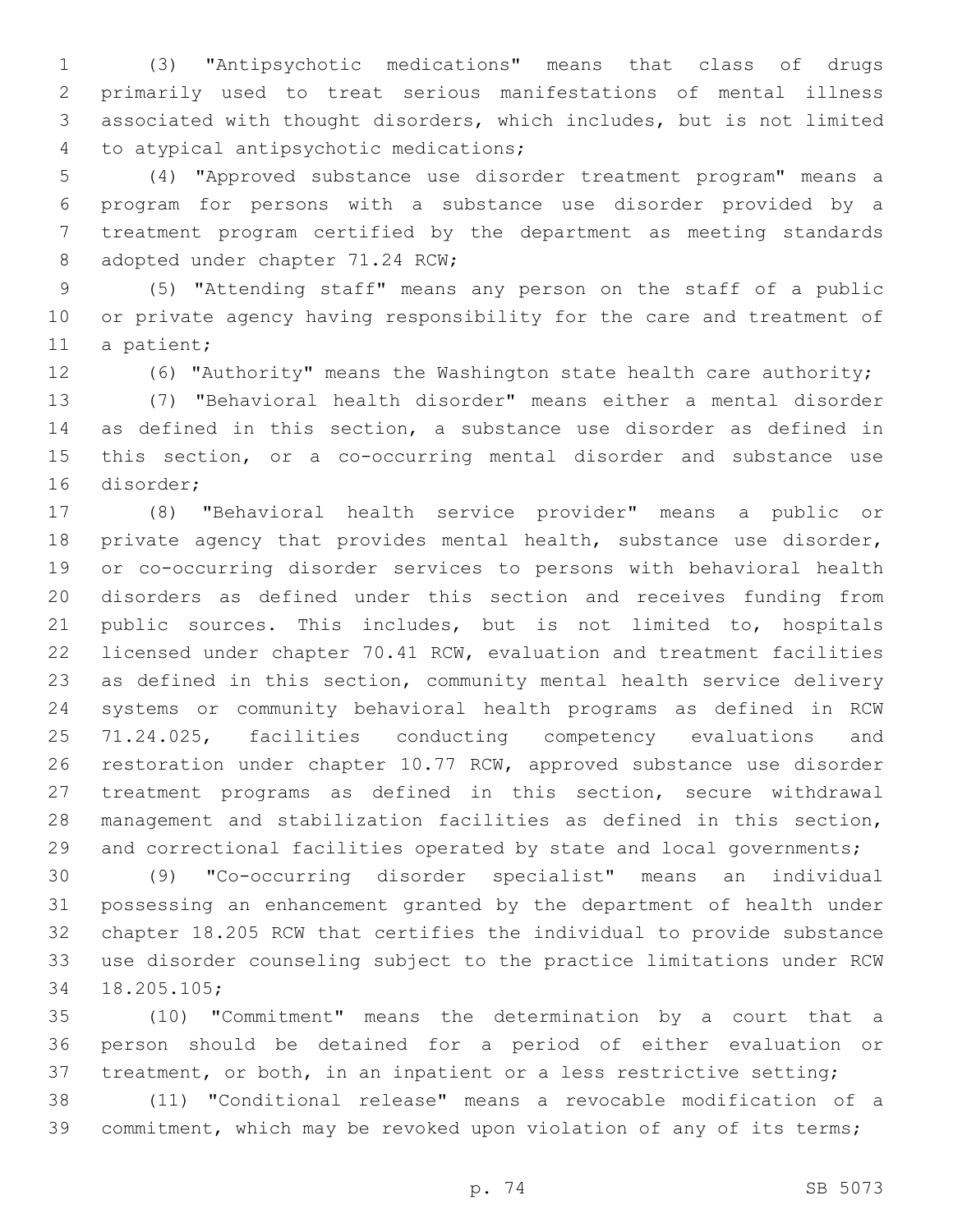(12) "Crisis stabilization unit" means a short-term facility or a portion of a facility licensed or certified by the department, such as an evaluation and treatment facility or a hospital, which has been designed to assess, diagnose, and treat individuals experiencing an acute crisis without the use of long-term hospitalization;

 (13) "Custody" means involuntary detention under the provisions of this chapter or chapter 10.77 RCW, uninterrupted by any period of unconditional release from commitment from a facility providing 9 involuntary care and treatment;

(14) "Department" means the department of health;

 (15) "Designated crisis responder" means a mental health professional appointed by the county, by an entity appointed by the county, or by the authority in consultation with a federally recognized Indian tribe or after meeting and conferring with an Indian health care provider, to perform the duties specified in this 16 chapter;

 (16) "Detention" or "detain" means the lawful confinement of a 18 person, under the provisions of this chapter;

 (17) "Developmental disabilities professional" means a person who has specialized training and three years of experience in directly treating or working with persons with developmental disabilities and is a psychiatrist, physician assistant working with a supervising psychiatrist, psychologist, psychiatric advanced registered nurse practitioner, or social worker, and such other developmental disabilities professionals as may be defined by rules adopted by the 26 secretary of the department of social and health services;

 (18) "Developmental disability" means that condition defined in 28 RCW 71A.10.020(5);

(19) "Director" means the director of the authority;

 (20) "Discharge" means the termination of hospital medical authority. The commitment may remain in place, be terminated, or be 32 amended by court order;

 (21) "Drug addiction" means a disease, characterized by a dependency on psychoactive chemicals, loss of control over the amount and circumstances of use, symptoms of tolerance, physiological or psychological withdrawal, or both, if use is reduced or discontinued, and impairment of health or disruption of social or economic 38 functioning;

 (22) "Evaluation and treatment facility" means any facility which can provide directly, or by direct arrangement with other public or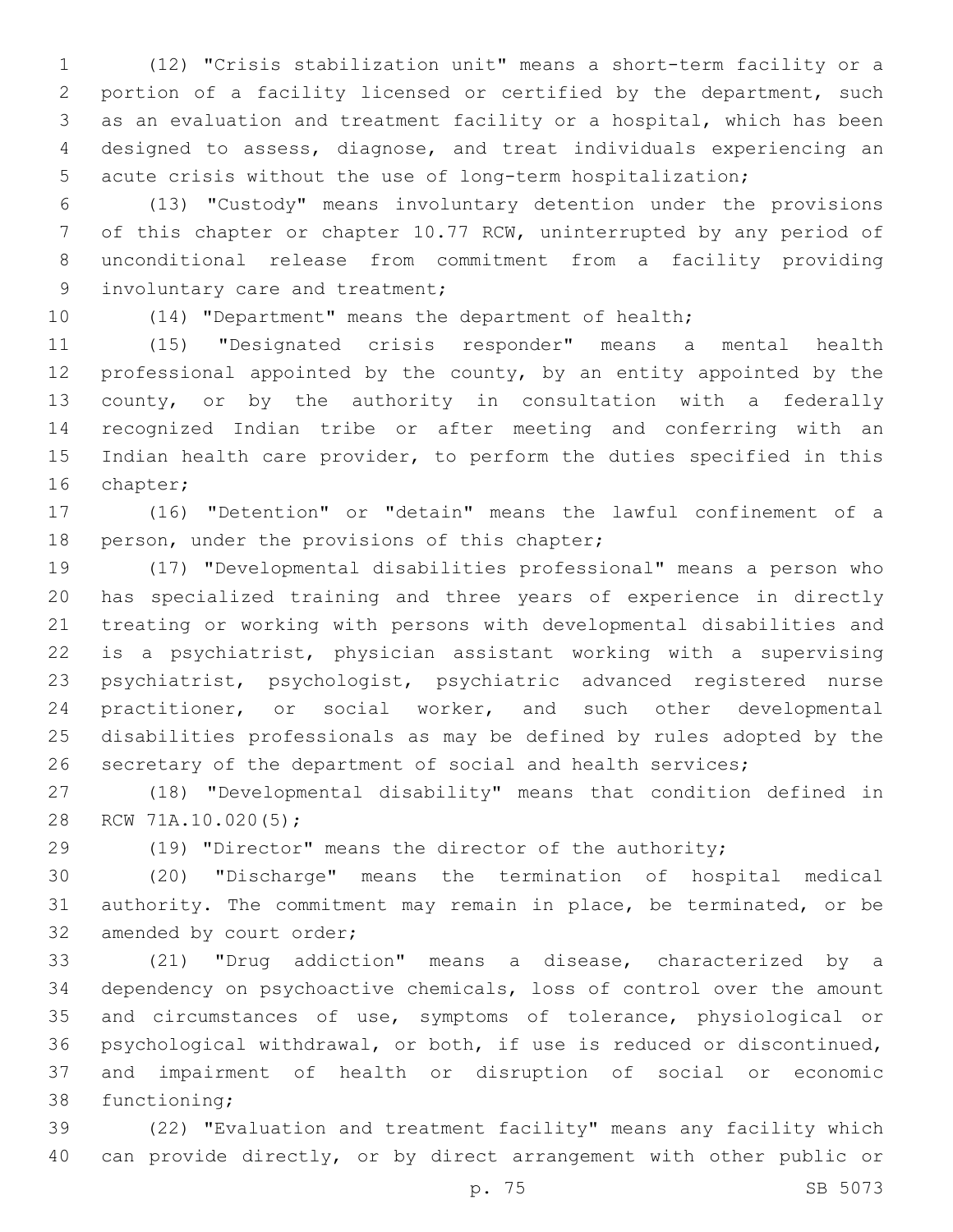private agencies, emergency evaluation and treatment, outpatient care, and timely and appropriate inpatient care to persons suffering from a mental disorder, and which is licensed or certified as such by the department. The authority may certify single beds as temporary evaluation and treatment beds under RCW 71.05.745. A physically separate and separately operated portion of a state hospital may be designated as an evaluation and treatment facility. A facility which is part of, or operated by, the department of social and health services or any federal agency will not require certification. No correctional institution or facility, or jail, shall be an evaluation 11 and treatment facility within the meaning of this chapter;

 (23) "Gravely disabled" means a condition in which a person, as a result of a behavioral health disorder: (a) Is in danger of serious physical harm resulting from a failure to provide for his or her essential human needs of health or safety; or (b) manifests severe deterioration from safe behavior evidenced by repeated and escalating loss of cognitive or volitional control over his or her actions and is not receiving such care as is essential for his or her health or 19 safety;

 (24) "Habilitative services" means those services provided by program personnel to assist persons in acquiring and maintaining life skills and in raising their levels of physical, mental, social, and vocational functioning. Habilitative services include education, training for employment, and therapy. The habilitative process shall be undertaken with recognition of the risk to the public safety presented by the person being assisted as manifested by prior charged 27 criminal conduct;

 (25) "Hearing" means any proceeding conducted in open court that 29 conforms to the requirements of RCW 71.05.820;

 (26) "History of one or more violent acts" refers to the period of time ten years prior to the filing of a petition under this chapter, excluding any time spent, but not any violent acts committed, in a behavioral health facility, or in confinement as a 34 result of a criminal conviction;

 (27) "Imminent" means the state or condition of being likely to 36 occur at any moment or near at hand, rather than distant or remote;

 (28) "In need of assisted outpatient behavioral health treatment" means that a person, as a result of a behavioral health disorder: (a) Has been committed by a court to detention for involuntary behavioral health treatment during the preceding thirty-six months; (b) is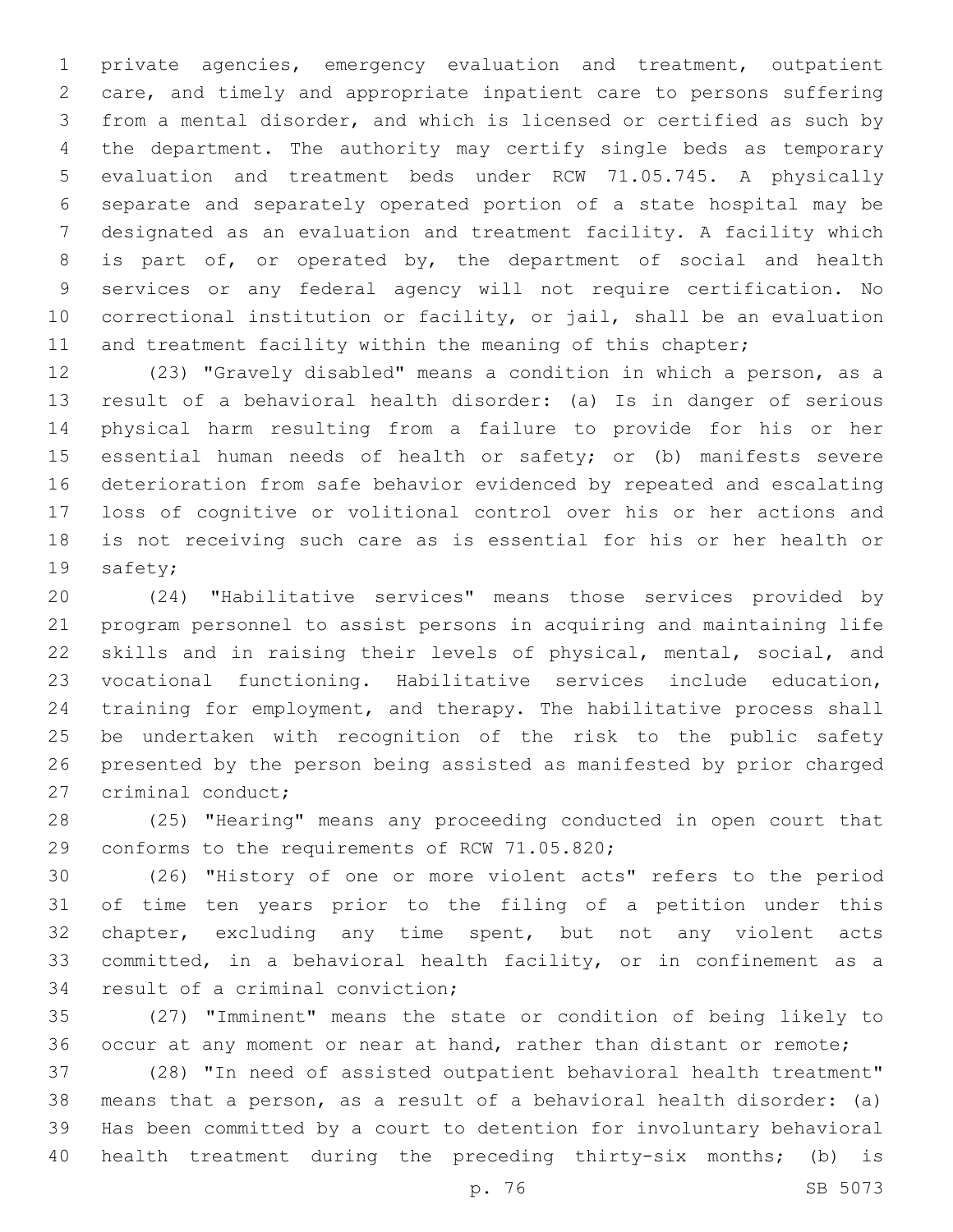unlikely to voluntarily participate in outpatient treatment without an order for less restrictive alternative treatment, based on a history of nonadherence with treatment or in view of the person's current behavior; (c) is likely to benefit from less restrictive alternative treatment; and (d) requires less restrictive alternative treatment to prevent a relapse, decompensation, or deterioration that is likely to result in the person presenting a likelihood of serious harm or the person becoming gravely disabled within a reasonably 9 short period of time;

 (29) "Individualized service plan" means a plan prepared by a developmental disabilities professional with other professionals as a team, for a person with developmental disabilities, which shall 13 state:

 (a) The nature of the person's specific problems, prior charged 15 criminal behavior, and habilitation needs;

 (b) The conditions and strategies necessary to achieve the 17 purposes of habilitation;

 (c) The intermediate and long-range goals of the habilitation program, with a projected timetable for the attainment;

 (d) The rationale for using this plan of habilitation to achieve 21 those intermediate and long-range goals;

(e) The staff responsible for carrying out the plan;

 (f) Where relevant in light of past criminal behavior and due consideration for public safety, the criteria for proposed movement to less-restrictive settings, criteria for proposed eventual discharge or release, and a projected possible date for discharge or 27 release; and

 (g) The type of residence immediately anticipated for the person 29 and possible future types of residences;

 (30) "Intoxicated person" means a person whose mental or physical functioning is substantially impaired as a result of the use of 32 alcohol or other psychoactive chemicals;

 (31) "Judicial commitment" means a commitment by a court pursuant 34 to the provisions of this chapter;

 (32) "Legal counsel" means attorneys and staff employed by county prosecutor offices or the state attorney general acting in their capacity as legal representatives of public behavioral health service 38 providers under RCW 71.05.130;

 (33) "Less restrictive alternative treatment" means a program of individualized treatment in a less restrictive setting than inpatient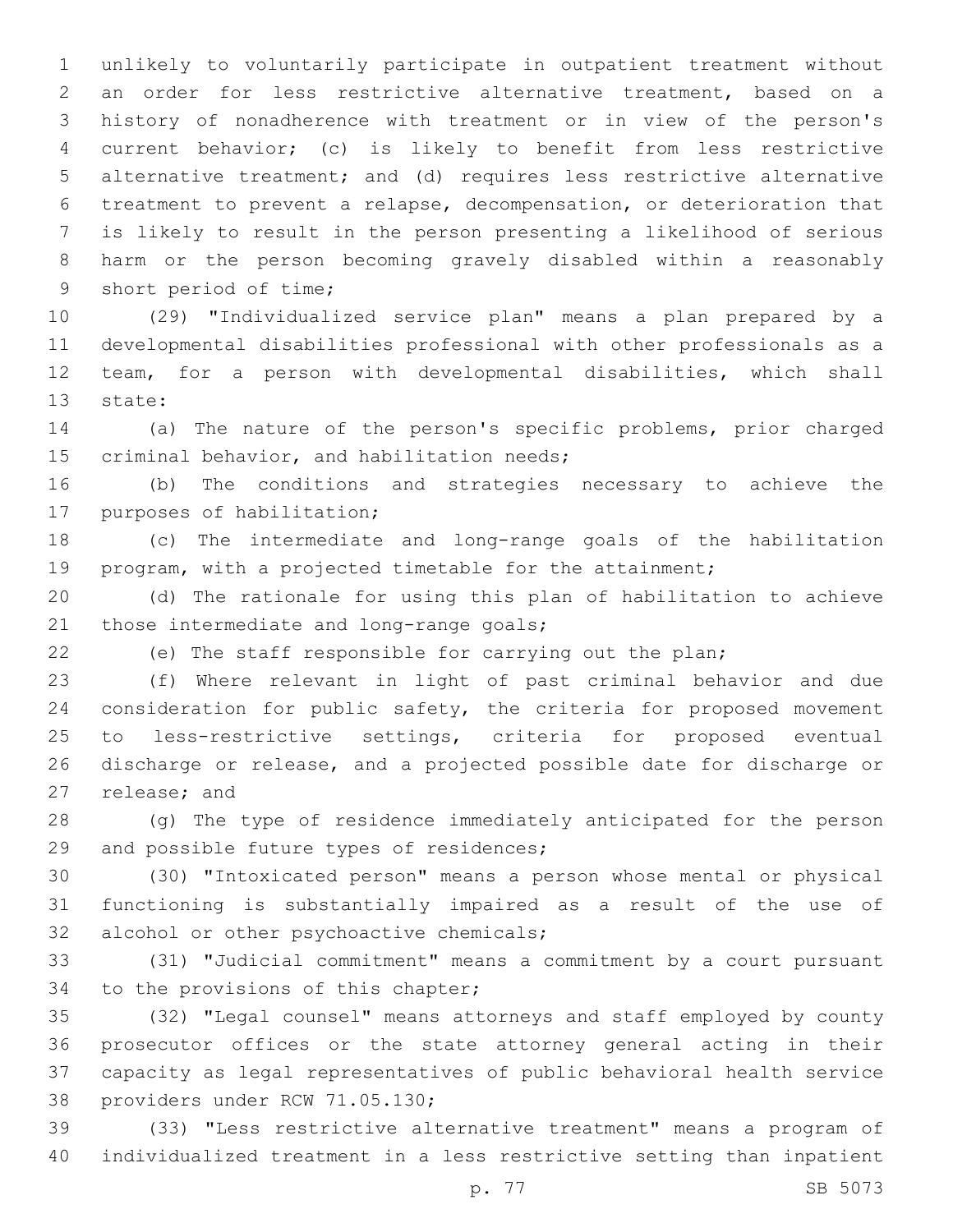1 treatment that includes the services described in RCW 71.05.585. This term may be used to refer to treatment pursuant to a less restrictive alternative treatment order under RCW 71.05.240 or 71.05.320, a conditional release order under RCW 71.05.340, or an assisted outpatient behavioral health treatment order under RCW 71.05.148;

 (34) "Licensed physician" means a person licensed to practice medicine or osteopathic medicine and surgery in the state of 8 Washington;

(35) "Likelihood of serious harm" means:9

 (a) A substantial risk that: (i) Physical harm will be inflicted 11 by a person upon his or her own person, as evidenced by threats or attempts to commit suicide or inflict physical harm on oneself; (ii) physical harm will be inflicted by a person upon another, as evidenced by behavior which has caused harm, substantial pain, or which places another person or persons in reasonable fear of harm to themselves or others; or (iii) physical harm will be inflicted by a person upon the property of others, as evidenced by behavior which has caused substantial loss or damage to the property of others; or

 (b) The person has threatened the physical safety of another and 20 has a history of one or more violent acts;

 (36) "Medical clearance" means a physician or other health care provider has determined that a person is medically stable and ready 23 for referral to the designated crisis responder;

 (37) "Mental disorder" means any organic, mental, or emotional impairment which has substantial adverse effects on a person's 26 cognitive or volitional functions;

 (38) "Mental health professional" means a psychiatrist, psychologist, physician assistant working with a supervising psychiatrist, psychiatric advanced registered nurse practitioner, psychiatric nurse, or social worker, and such other mental health professionals as may be defined by rules adopted by the secretary 32 pursuant to the provisions of this chapter;

 (39) "Peace officer" means a law enforcement official of a public agency or governmental unit, and includes persons specifically given peace officer powers by any state law, local ordinance, or judicial 36 order of appointment;

 (40) "Physician assistant" means a person licensed as a physician 38 assistant under chapter 18.57A or 18.71A RCW;

 (41) "Private agency" means any person, partnership, corporation, 40 or association that is not a public agency, whether or not financed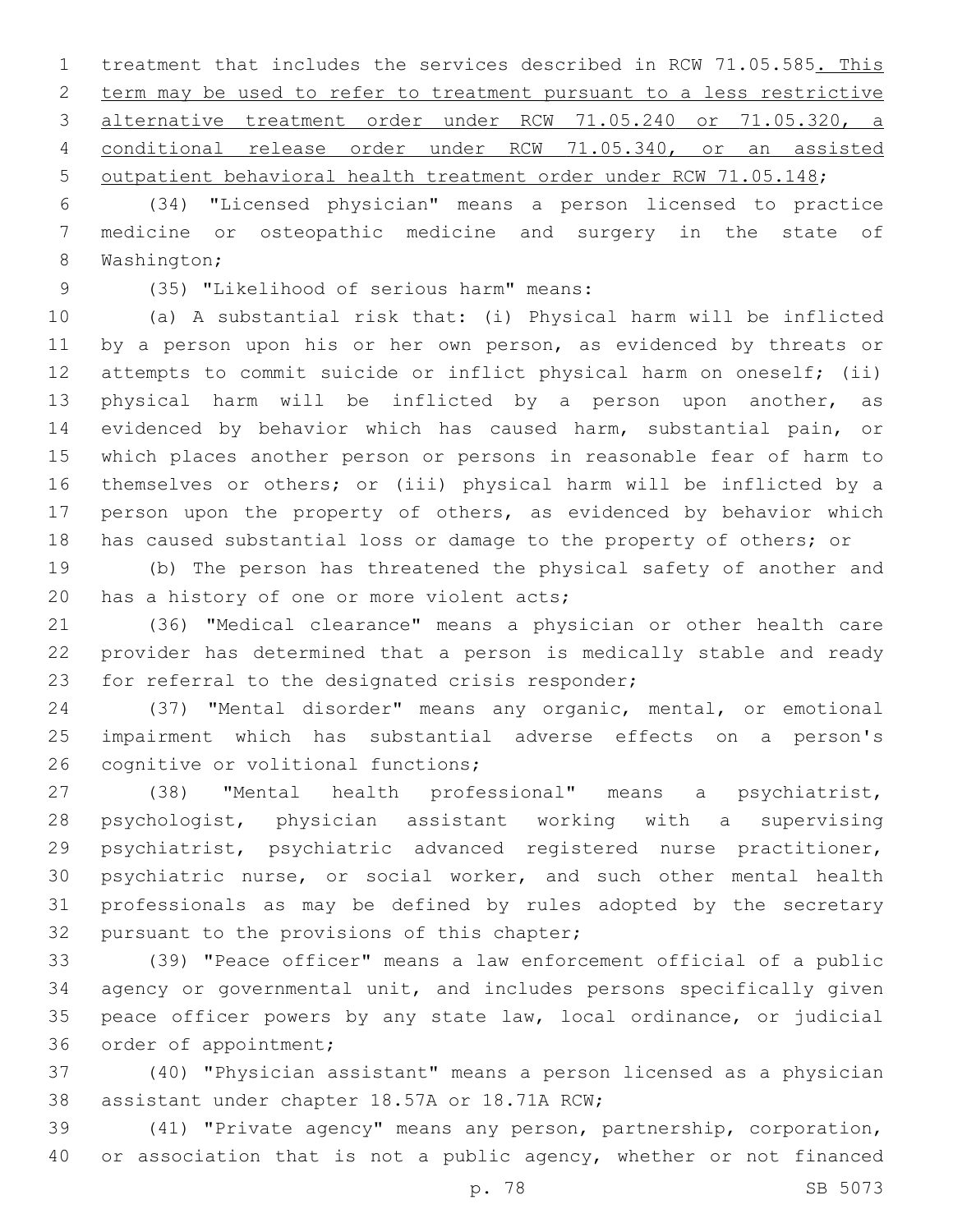in whole or in part by public funds, which constitutes an evaluation and treatment facility or private institution, or hospital, or approved substance use disorder treatment program, which is conducted for, or includes a department or ward conducted for, the care and treatment of persons with behavioral health disorders;

 (42) "Professional person" means a mental health professional, substance use disorder professional, or designated crisis responder and shall also mean a physician, physician assistant, psychiatric advanced registered nurse practitioner, registered nurse, and such others as may be defined by rules adopted by the secretary pursuant 11 to the provisions of this chapter;

 (43) "Psychiatric advanced registered nurse practitioner" means a person who is licensed as an advanced registered nurse practitioner pursuant to chapter 18.79 RCW; and who is board certified in advanced 15 practice psychiatric and mental health nursing;

 (44) "Psychiatrist" means a person having a license as a physician and surgeon in this state who has in addition completed three years of graduate training in psychiatry in a program approved by the American medical association or the American osteopathic association and is certified or eligible to be certified by the 21 American board of psychiatry and neurology;

 (45) "Psychologist" means a person who has been licensed as a 23 psychologist pursuant to chapter 18.83 RCW;

 (46) "Public agency" means any evaluation and treatment facility or institution, secure withdrawal management and stabilization facility, approved substance use disorder treatment program, or hospital which is conducted for, or includes a department or ward conducted for, the care and treatment of persons with behavioral health disorders, if the agency is operated directly by federal, state, county, or municipal government, or a combination of such 31 governments;

 (47) "Release" means legal termination of the commitment under 33 the provisions of this chapter;

 (48) "Resource management services" has the meaning given in 35 chapter 71.24 RCW;

 (49) "Secretary" means the secretary of the department of health, 37 or his or her designee;

 (50) "Secure withdrawal management and stabilization facility" means a facility operated by either a public or private agency or by the program of an agency which provides care to voluntary individuals

p. 79 SB 5073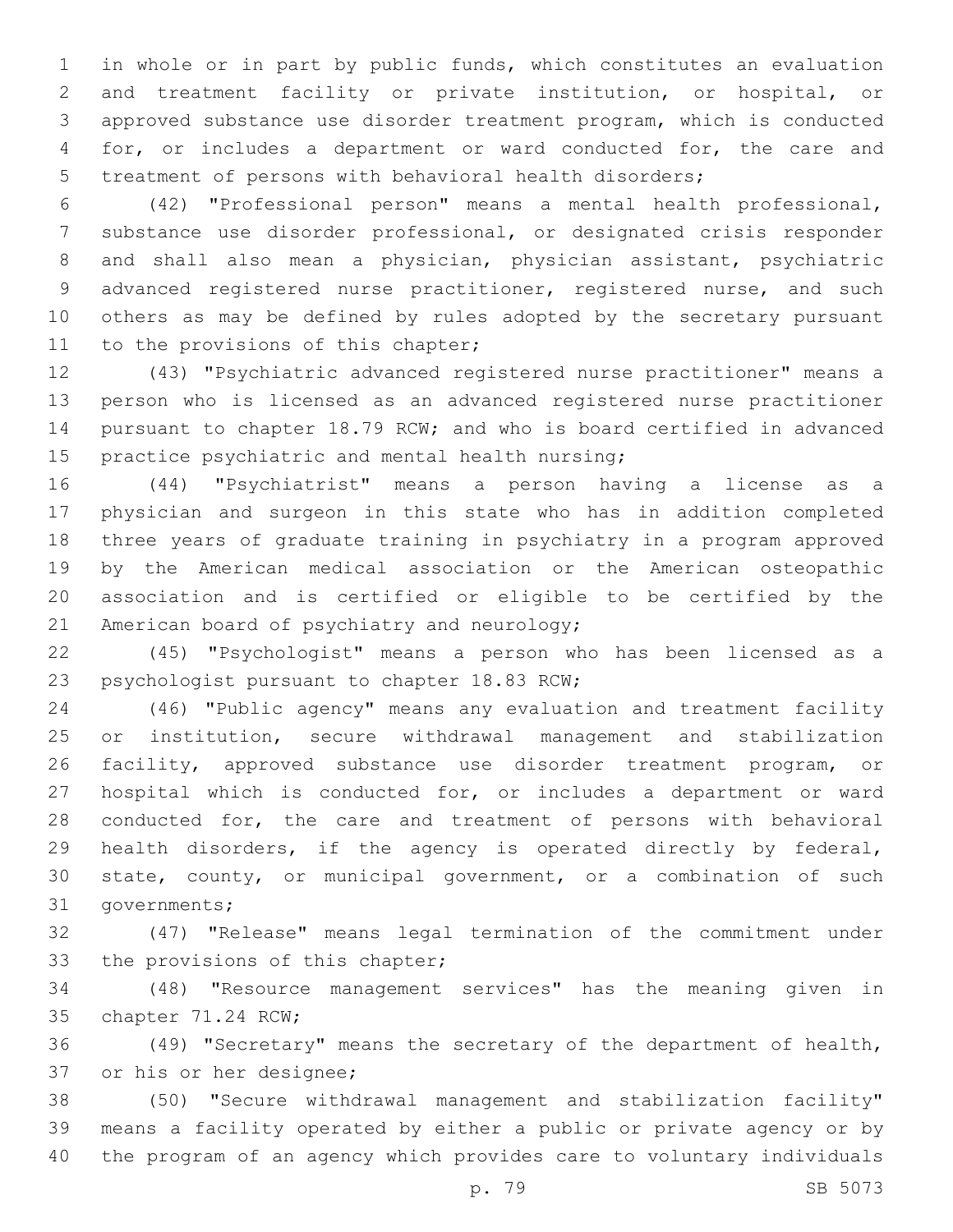and individuals involuntarily detained and committed under this chapter for whom there is a likelihood of serious harm or who are gravely disabled due to the presence of a substance use disorder. Secure withdrawal management and stabilization facilities must:

5 (a) Provide the following services:

 (i) Assessment and treatment, provided by certified substance use disorder professionals or co-occurring disorder specialists;

8 (ii) Clinical stabilization services;

 (iii) Acute or subacute detoxification services for intoxicated 10 individuals; and

 (iv) Discharge assistance provided by certified substance use disorder professionals or co-occurring disorder specialists, including facilitating transitions to appropriate voluntary or involuntary inpatient services or to less restrictive alternatives as 15 appropriate for the individual;

 (b) Include security measures sufficient to protect the patients, 17 staff, and community; and

(c) Be licensed or certified as such by the department of health;

 (51) "Severe deterioration from safe behavior" means that a person will, if not treated, suffer or continue to suffer severe and abnormal mental, emotional, or physical distress, and this distress is associated with significant impairment of judgment, reason, or 23 behavior;

 (52) "Social worker" means a person with a master's or further advanced degree from a social work educational program accredited and 26 approved as provided in RCW 18.320.010;

 (53) "Substance use disorder" means a cluster of cognitive, behavioral, and physiological symptoms indicating that an individual continues using the substance despite significant substance-related problems. The diagnosis of a substance use disorder is based on a pathological pattern of behaviors related to the use of the 32 substances;

 (54) "Substance use disorder professional" means a person certified as a substance use disorder professional by the department 35 of health under chapter 18.205 RCW;

 (55) "Therapeutic court personnel" means the staff of a mental health court or other therapeutic court which has jurisdiction over defendants who are dually diagnosed with mental disorders, including court personnel, probation officers, a court monitor, prosecuting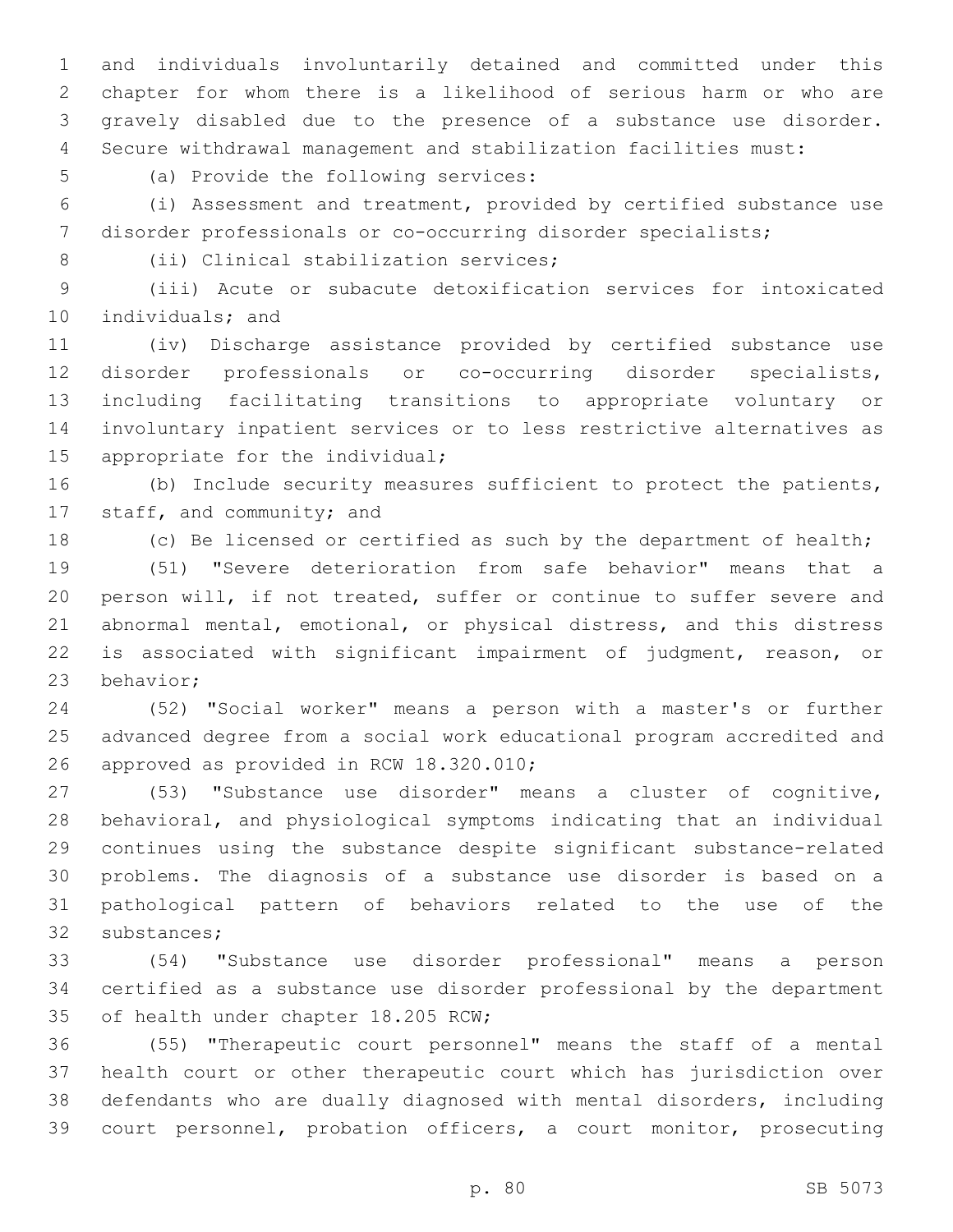attorney, or defense counsel acting within the scope of therapeutic 2 court duties;

 (56) "Treatment records" include registration and all other records concerning persons who are receiving or who at any time have received services for behavioral health disorders, which are maintained by the department of social and health services, the department, the authority, behavioral health administrative services organizations and their staffs, managed care organizations and their staffs, and by treatment facilities. Treatment records include mental health information contained in a medical bill including but not limited to mental health drugs, a mental health diagnosis, provider name, and dates of service stemming from a medical service. Treatment records do not include notes or records maintained for personal use by a person providing treatment services for the department of social 15 and health services, the department, the authority, behavioral health administrative services organizations, managed care organizations, or a treatment facility if the notes or records are not available to 18 others;

 (57) "Triage facility" means a short-term facility or a portion of a facility licensed or certified by the department, which is designed as a facility to assess and stabilize an individual or determine the need for involuntary commitment of an individual, and must meet department residential treatment facility standards. A triage facility may be structured as a voluntary or involuntary 25 placement facility;

 (58) "Video," unless the context clearly indicates otherwise, means the delivery of behavioral health services through the use of interactive audio and video technology, permitting real-time communication between a person and a designated crisis responder, for the purpose of evaluation. "Video" does not include the use of audio- only telephone, facsimile, email, or store and forward technology. "Store and forward technology" means use of an asynchronous transmission of a person's medical information from a mental health service provider to the designated crisis responder which results in 35 medical diagnosis, consultation, or treatment;

 (59) "Violent act" means behavior that resulted in homicide, attempted suicide, injury, or substantial loss or damage to property;

 (60) "Written order of apprehension" means an order of the court for a peace officer to deliver the named person in the order to a facility or emergency room as determined by the designated crisis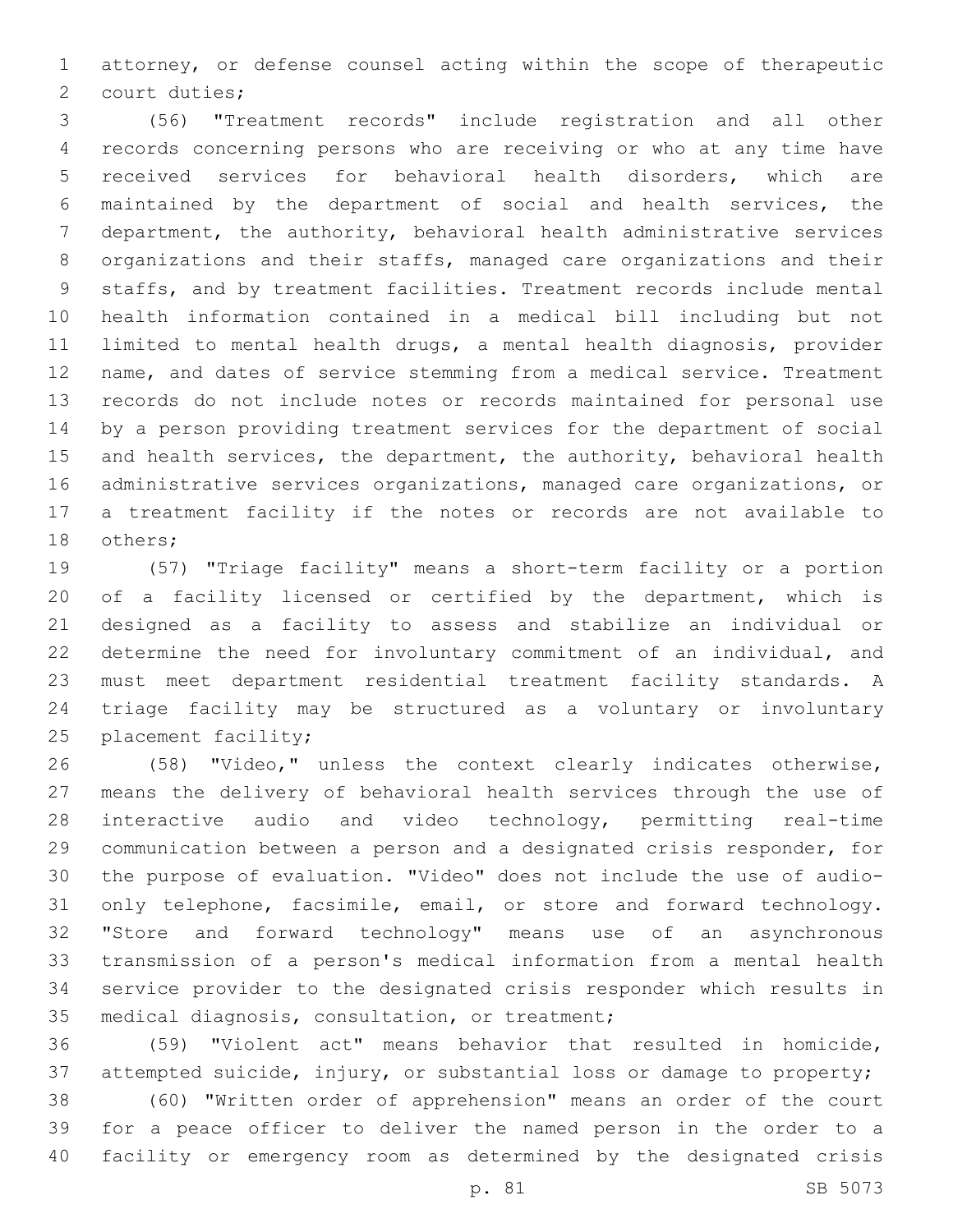responder. Such orders shall be entered into the Washington crime 2 information center database.

 **Sec. 24.** RCW 71.05.020 and 2020 c 302 s 4, 2020 c 302 s 3, 2020 c 256 s 301, 2020 c 80 s 51, and 2020 c 5 s 1 are each reenacted and 5 amended to read as follows:

 The definitions in this section apply throughout this chapter 7 unless the context clearly requires otherwise.

 (1) "Admission" or "admit" means a decision by a physician, physician assistant, or psychiatric advanced registered nurse practitioner that a person should be examined or treated as a patient 11 in a hospital;

 (2) "Alcoholism" means a disease, characterized by a dependency on alcoholic beverages, loss of control over the amount and circumstances of use, symptoms of tolerance, physiological or psychological withdrawal, or both, if use is reduced or discontinued, and impairment of health or disruption of social or economic 17 functioning;

 (3) "Antipsychotic medications" means that class of drugs primarily used to treat serious manifestations of mental illness associated with thought disorders, which includes, but is not limited 21 to atypical antipsychotic medications;

 (4) "Approved substance use disorder treatment program" means a program for persons with a substance use disorder provided by a treatment program certified by the department as meeting standards 25 adopted under chapter 71.24 RCW;

 (5) "Attending staff" means any person on the staff of a public or private agency having responsibility for the care and treatment of 28 a patient;

(6) "Authority" means the Washington state health care authority;

 (7) "Behavioral health disorder" means either a mental disorder as defined in this section, a substance use disorder as defined in this section, or a co-occurring mental disorder and substance use disorder;33

 (8) "Behavioral health service provider" means a public or 35 private agency that provides mental health, substance use disorder, or co-occurring disorder services to persons with behavioral health disorders as defined under this section and receives funding from public sources. This includes, but is not limited to, hospitals licensed under chapter 70.41 RCW, evaluation and treatment facilities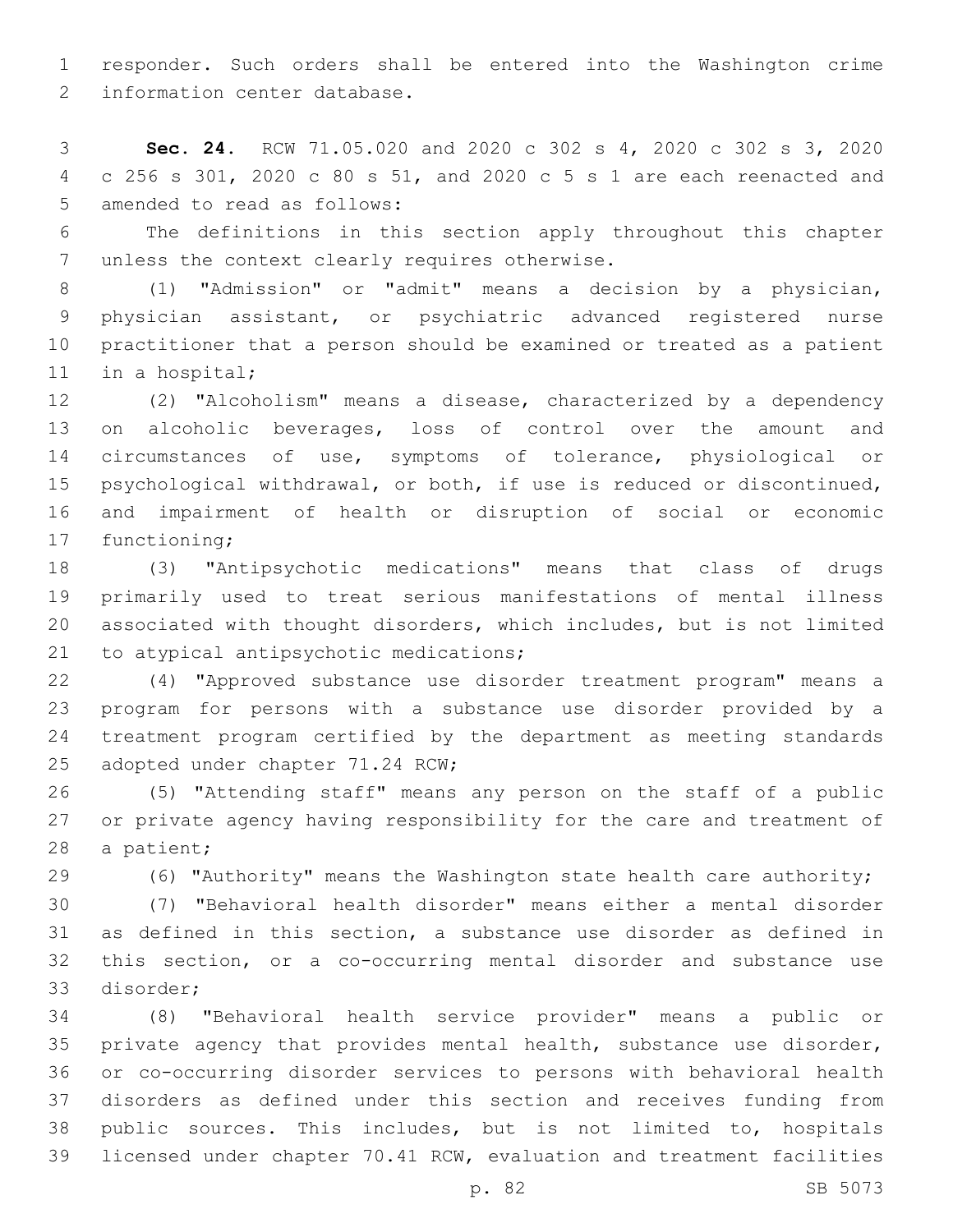as defined in this section, community mental health service delivery systems or community behavioral health programs as defined in RCW 71.24.025, facilities conducting competency evaluations and restoration under chapter 10.77 RCW, approved substance use disorder treatment programs as defined in this section, secure withdrawal management and stabilization facilities as defined in this section, and correctional facilities operated by state and local governments;

 (9) "Co-occurring disorder specialist" means an individual possessing an enhancement granted by the department of health under chapter 18.205 RCW that certifies the individual to provide substance use disorder counseling subject to the practice limitations under RCW 12 18.205.105;

 (10) "Commitment" means the determination by a court that a person should be detained for a period of either evaluation or 15 treatment, or both, in an inpatient or a less restrictive setting;

 (11) "Conditional release" means a revocable modification of a 17 commitment, which may be revoked upon violation of any of its terms;

 (12) "Crisis stabilization unit" means a short-term facility or a portion of a facility licensed or certified by the department, such as an evaluation and treatment facility or a hospital, which has been designed to assess, diagnose, and treat individuals experiencing an acute crisis without the use of long-term hospitalization;

 (13) "Custody" means involuntary detention under the provisions 24 of this chapter or chapter 10.77 RCW, uninterrupted by any period of unconditional release from commitment from a facility providing 26 involuntary care and treatment;

(14) "Department" means the department of health;

 (15) "Designated crisis responder" means a mental health professional appointed by the county, by an entity appointed by the county, or by the authority in consultation with a federally recognized Indian tribe or after meeting and conferring with an Indian health care provider, to perform the duties specified in this 33 chapter;

 (16) "Detention" or "detain" means the lawful confinement of a 35 person, under the provisions of this chapter;

 (17) "Developmental disabilities professional" means a person who has specialized training and three years of experience in directly treating or working with persons with developmental disabilities and is a psychiatrist, physician assistant working with a supervising psychiatrist, psychologist, psychiatric advanced registered nurse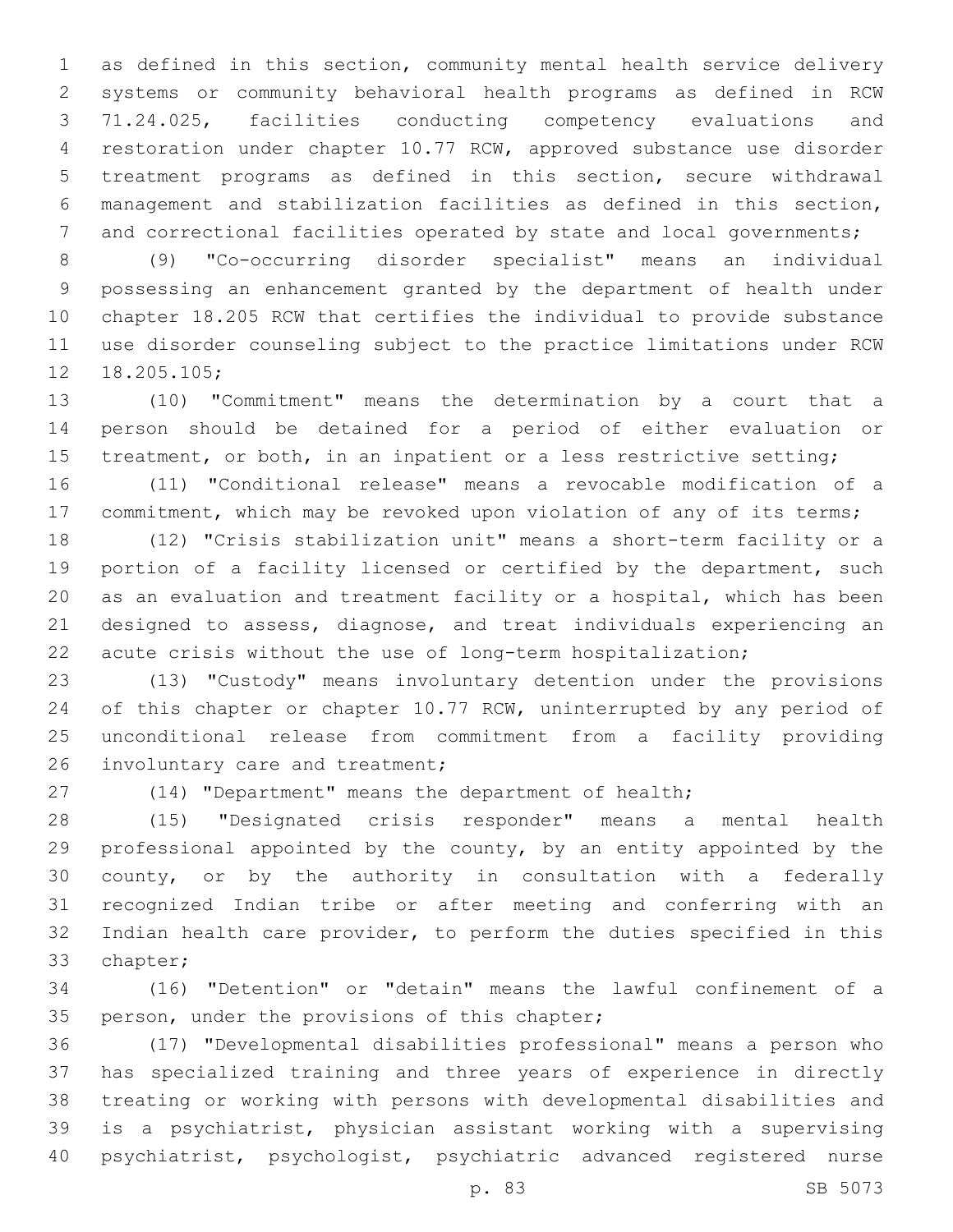practitioner, or social worker, and such other developmental disabilities professionals as may be defined by rules adopted by the secretary of the department of social and health services;

 (18) "Developmental disability" means that condition defined in 5 RCW  $71A.10.020(5)$ ;

(19) "Director" means the director of the authority;

 (20) "Discharge" means the termination of hospital medical authority. The commitment may remain in place, be terminated, or be 9 amended by court order;

 (21) "Drug addiction" means a disease, characterized by a dependency on psychoactive chemicals, loss of control over the amount and circumstances of use, symptoms of tolerance, physiological or psychological withdrawal, or both, if use is reduced or discontinued, and impairment of health or disruption of social or economic 15 functioning;

 (22) "Evaluation and treatment facility" means any facility which can provide directly, or by direct arrangement with other public or private agencies, emergency evaluation and treatment, outpatient care, and timely and appropriate inpatient care to persons suffering from a mental disorder, and which is licensed or certified as such by the department. The authority may certify single beds as temporary evaluation and treatment beds under RCW 71.05.745. A physically separate and separately operated portion of a state hospital may be designated as an evaluation and treatment facility. A facility which 25 is part of, or operated by, the department of social and health services or any federal agency will not require certification. No correctional institution or facility, or jail, shall be an evaluation 28 and treatment facility within the meaning of this chapter;

 (23) "Gravely disabled" means a condition in which a person, as a result of a behavioral health disorder: (a) Is in danger of serious physical harm resulting from a failure to provide for his or her essential human needs of health or safety; or (b) manifests severe deterioration from safe behavior evidenced by repeated and escalating loss of cognitive or volitional control over his or her actions and is not receiving such care as is essential for his or her health or 36 safety;

 (24) "Habilitative services" means those services provided by program personnel to assist persons in acquiring and maintaining life skills and in raising their levels of physical, mental, social, and vocational functioning. Habilitative services include education,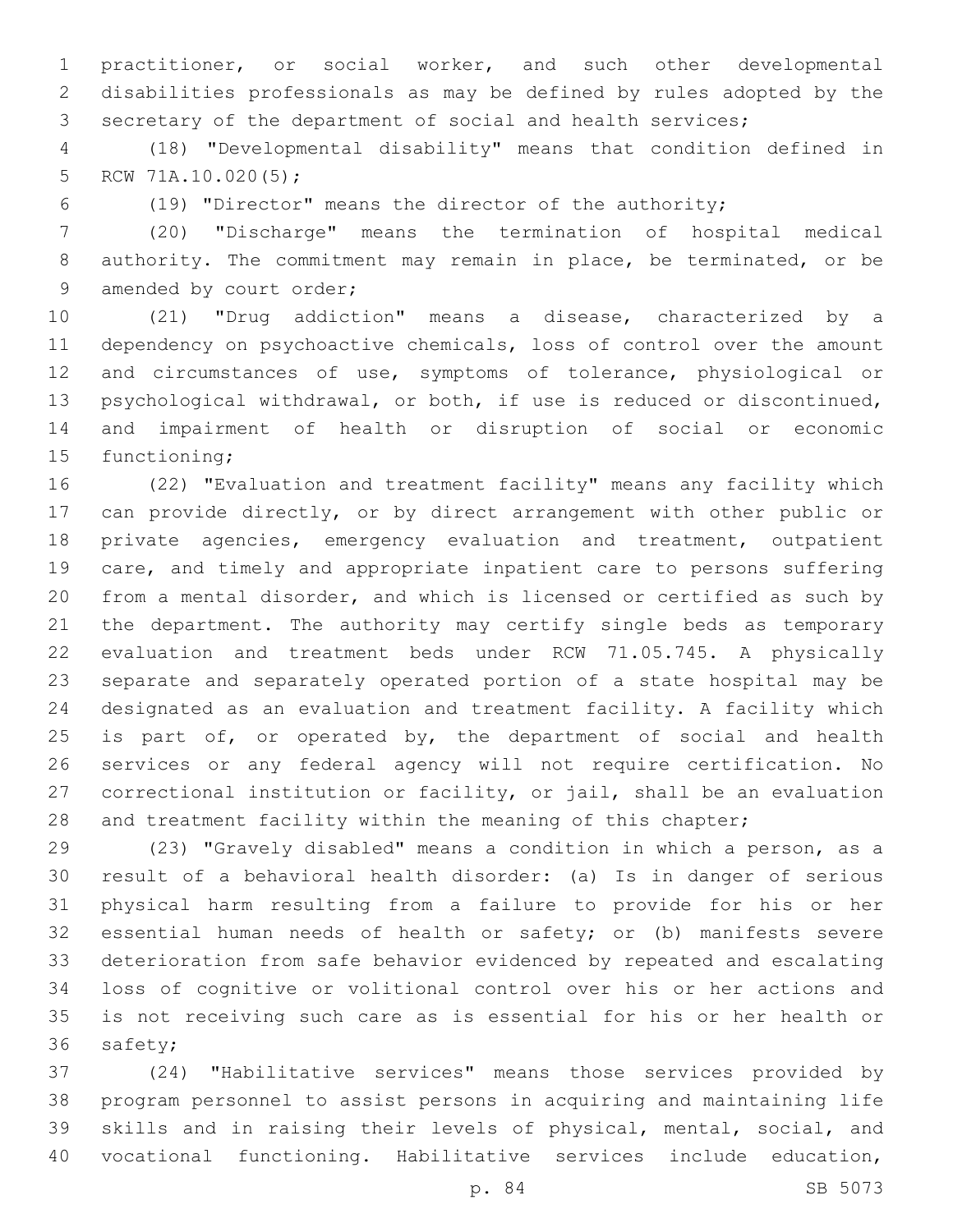training for employment, and therapy. The habilitative process shall be undertaken with recognition of the risk to the public safety presented by the person being assisted as manifested by prior charged 4 criminal conduct;

 (25) "Hearing" means any proceeding conducted in open court that 6 conforms to the requirements of RCW 71.05.820;

 (26) "History of one or more violent acts" refers to the period of time ten years prior to the filing of a petition under this chapter, excluding any time spent, but not any violent acts committed, in a behavioral health facility, or in confinement as a 11 result of a criminal conviction;

 (27) "Imminent" means the state or condition of being likely to 13 occur at any moment or near at hand, rather than distant or remote;

 (28) "In need of assisted outpatient behavioral health treatment" means that a person, as a result of a behavioral health disorder: (a) Has been committed by a court to detention for involuntary behavioral health treatment during the preceding thirty-six months; (b) is unlikely to voluntarily participate in outpatient treatment without an order for less restrictive alternative treatment, based on a history of nonadherence with treatment or in view of the person's current behavior; (c) is likely to benefit from less restrictive alternative treatment; and (d) requires less restrictive alternative treatment to prevent a relapse, decompensation, or deterioration that is likely to result in the person presenting a likelihood of serious harm or the person becoming gravely disabled within a reasonably 26 short period of time;

 (29) "Individualized service plan" means a plan prepared by a developmental disabilities professional with other professionals as a team, for a person with developmental disabilities, which shall state:30

 (a) The nature of the person's specific problems, prior charged 32 criminal behavior, and habilitation needs;

 (b) The conditions and strategies necessary to achieve the 34 purposes of habilitation;

 (c) The intermediate and long-range goals of the habilitation program, with a projected timetable for the attainment;

 (d) The rationale for using this plan of habilitation to achieve 38 those intermediate and long-range goals;

(e) The staff responsible for carrying out the plan;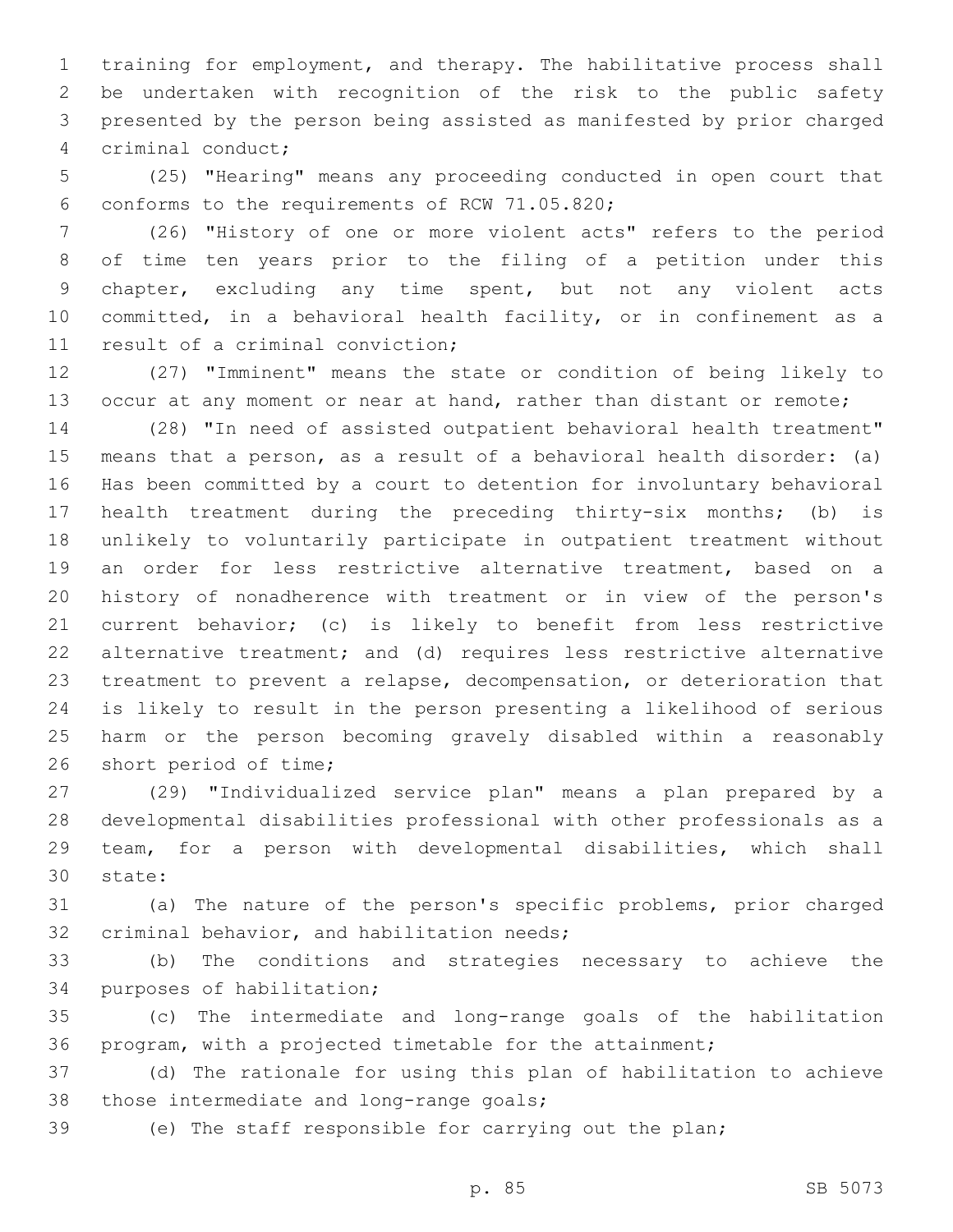(f) Where relevant in light of past criminal behavior and due consideration for public safety, the criteria for proposed movement to less-restrictive settings, criteria for proposed eventual discharge or release, and a projected possible date for discharge or 5 release; and

 (g) The type of residence immediately anticipated for the person 7 and possible future types of residences;

 (30) "Intoxicated person" means a person whose mental or physical functioning is substantially impaired as a result of the use of 10 alcohol or other psychoactive chemicals;

 (31) "Judicial commitment" means a commitment by a court pursuant 12 to the provisions of this chapter;

 (32) "Legal counsel" means attorneys and staff employed by county prosecutor offices or the state attorney general acting in their capacity as legal representatives of public behavioral health service 16 providers under RCW 71.05.130;

 (33) "Less restrictive alternative treatment" means a program of individualized treatment in a less restrictive setting than inpatient 19 treatment that includes the services described in RCW 71.05.585. This term may be used to refer to treatment pursuant to a less restrictive alternative treatment order under RCW 71.05.240 or 71.05.320, a conditional release order under RCW 71.05.340, or an assisted 23 outpatient behavioral health treatment order under RCW 71.05.148;

 (34) "Licensed physician" means a person licensed to practice medicine or osteopathic medicine and surgery in the state of 26 Washington;

(35) "Likelihood of serious harm" means:27

 (a) A substantial risk that: (i) Physical harm will be inflicted 29 by a person upon his or her own person, as evidenced by threats or attempts to commit suicide or inflict physical harm on oneself; (ii) physical harm will be inflicted by a person upon another, as evidenced by behavior which has caused harm, substantial pain, or which places another person or persons in reasonable fear of harm to themselves or others; or (iii) physical harm will be inflicted by a person upon the property of others, as evidenced by behavior which has caused substantial loss or damage to the property of others; or

 (b) The person has threatened the physical safety of another and 38 has a history of one or more violent acts;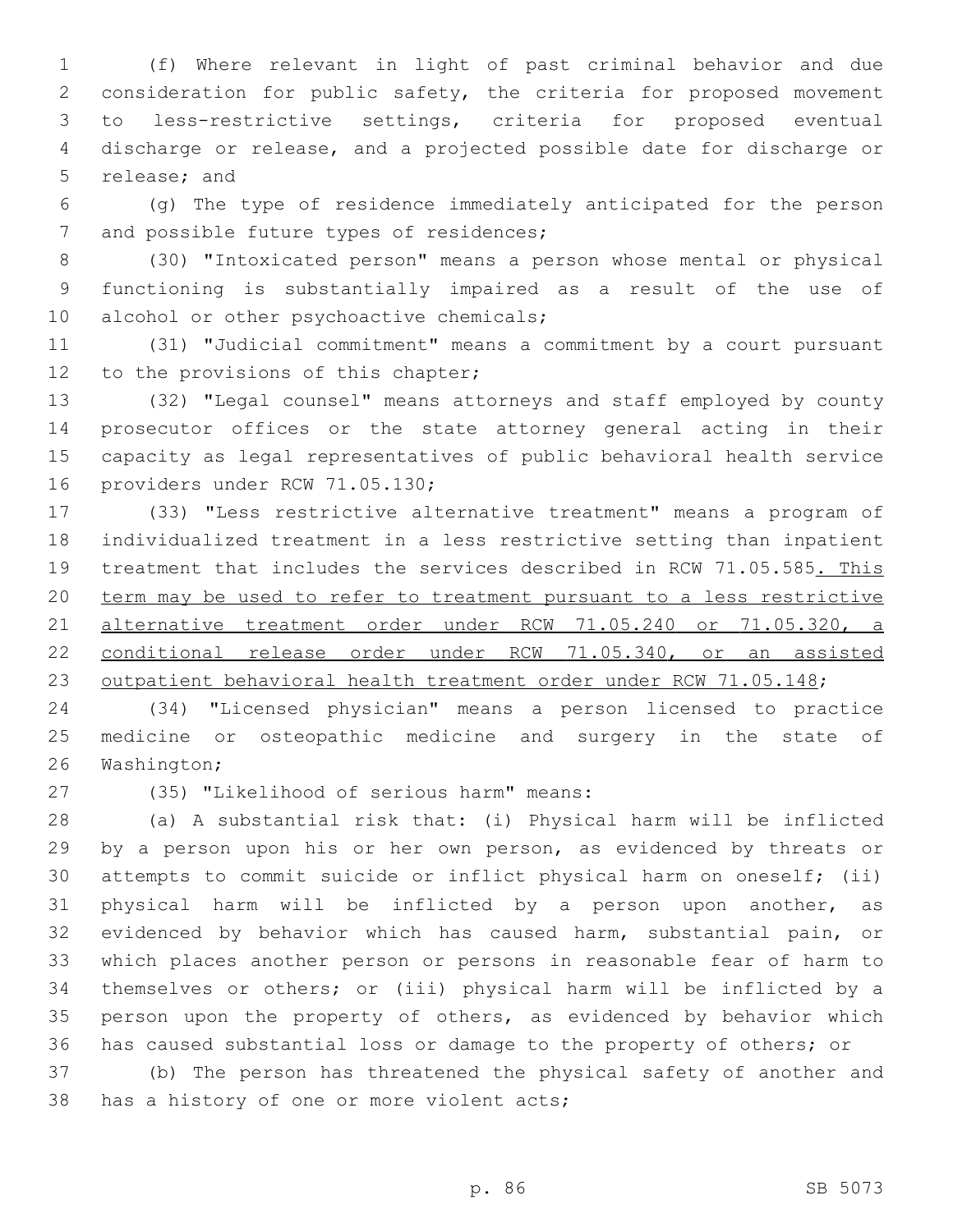(36) "Medical clearance" means a physician or other health care provider has determined that a person is medically stable and ready 3 for referral to the designated crisis responder;

 (37) "Mental disorder" means any organic, mental, or emotional impairment which has substantial adverse effects on a person's cognitive or volitional functions;6

 (38) "Mental health professional" means a psychiatrist, psychologist, physician assistant working with a supervising psychiatrist, psychiatric advanced registered nurse practitioner, psychiatric nurse, or social worker, and such other mental health professionals as may be defined by rules adopted by the secretary 12 pursuant to the provisions of this chapter;

 (39) "Peace officer" means a law enforcement official of a public 14 agency or governmental unit, and includes persons specifically given peace officer powers by any state law, local ordinance, or judicial 16 order of appointment;

 (40) "Physician assistant" means a person licensed as a physician 18 assistant under chapter 18.71A RCW;

 (41) "Private agency" means any person, partnership, corporation, or association that is not a public agency, whether or not financed in whole or in part by public funds, which constitutes an evaluation and treatment facility or private institution, or hospital, or approved substance use disorder treatment program, which is conducted 24 for, or includes a department or ward conducted for, the care and 25 treatment of persons with behavioral health disorders;

 (42) "Professional person" means a mental health professional, substance use disorder professional, or designated crisis responder and shall also mean a physician, physician assistant, psychiatric 29 advanced registered nurse practitioner, registered nurse, and such others as may be defined by rules adopted by the secretary pursuant 31 to the provisions of this chapter;

 (43) "Psychiatric advanced registered nurse practitioner" means a person who is licensed as an advanced registered nurse practitioner pursuant to chapter 18.79 RCW; and who is board certified in advanced 35 practice psychiatric and mental health nursing;

 (44) "Psychiatrist" means a person having a license as a physician and surgeon in this state who has in addition completed three years of graduate training in psychiatry in a program approved by the American medical association or the American osteopathic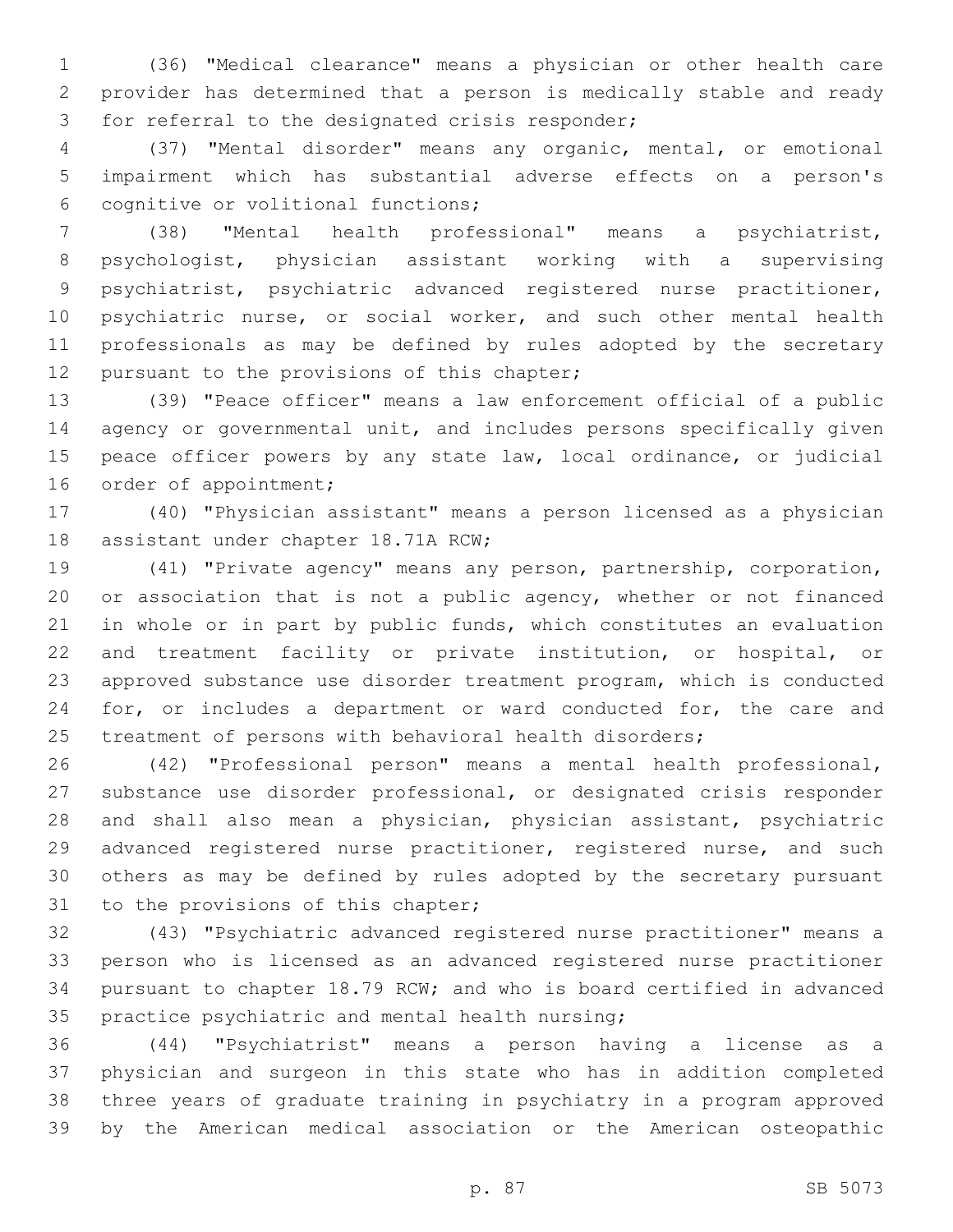association and is certified or eligible to be certified by the 2 American board of psychiatry and neurology;

 (45) "Psychologist" means a person who has been licensed as a 4 psychologist pursuant to chapter 18.83 RCW;

 (46) "Public agency" means any evaluation and treatment facility or institution, secure withdrawal management and stabilization facility, approved substance use disorder treatment program, or hospital which is conducted for, or includes a department or ward conducted for, the care and treatment of persons with behavioral health disorders, if the agency is operated directly by federal, 11 state, county, or municipal government, or a combination of such 12 governments;

 (47) "Release" means legal termination of the commitment under 14 the provisions of this chapter;

 (48) "Resource management services" has the meaning given in 16 chapter 71.24 RCW;

 (49) "Secretary" means the secretary of the department of health, 18 or his or her designee;

 (50) "Secure withdrawal management and stabilization facility" means a facility operated by either a public or private agency or by the program of an agency which provides care to voluntary individuals and individuals involuntarily detained and committed under this chapter for whom there is a likelihood of serious harm or who are gravely disabled due to the presence of a substance use disorder. Secure withdrawal management and stabilization facilities must:

26 (a) Provide the following services:

 (i) Assessment and treatment, provided by certified substance use disorder professionals or co-occurring disorder specialists;

(ii) Clinical stabilization services;29

 (iii) Acute or subacute detoxification services for intoxicated 31 individuals; and

 (iv) Discharge assistance provided by certified substance use disorder professionals or co-occurring disorder specialists, including facilitating transitions to appropriate voluntary or involuntary inpatient services or to less restrictive alternatives as 36 appropriate for the individual;

 (b) Include security measures sufficient to protect the patients, 38 staff, and community; and

(c) Be licensed or certified as such by the department of health;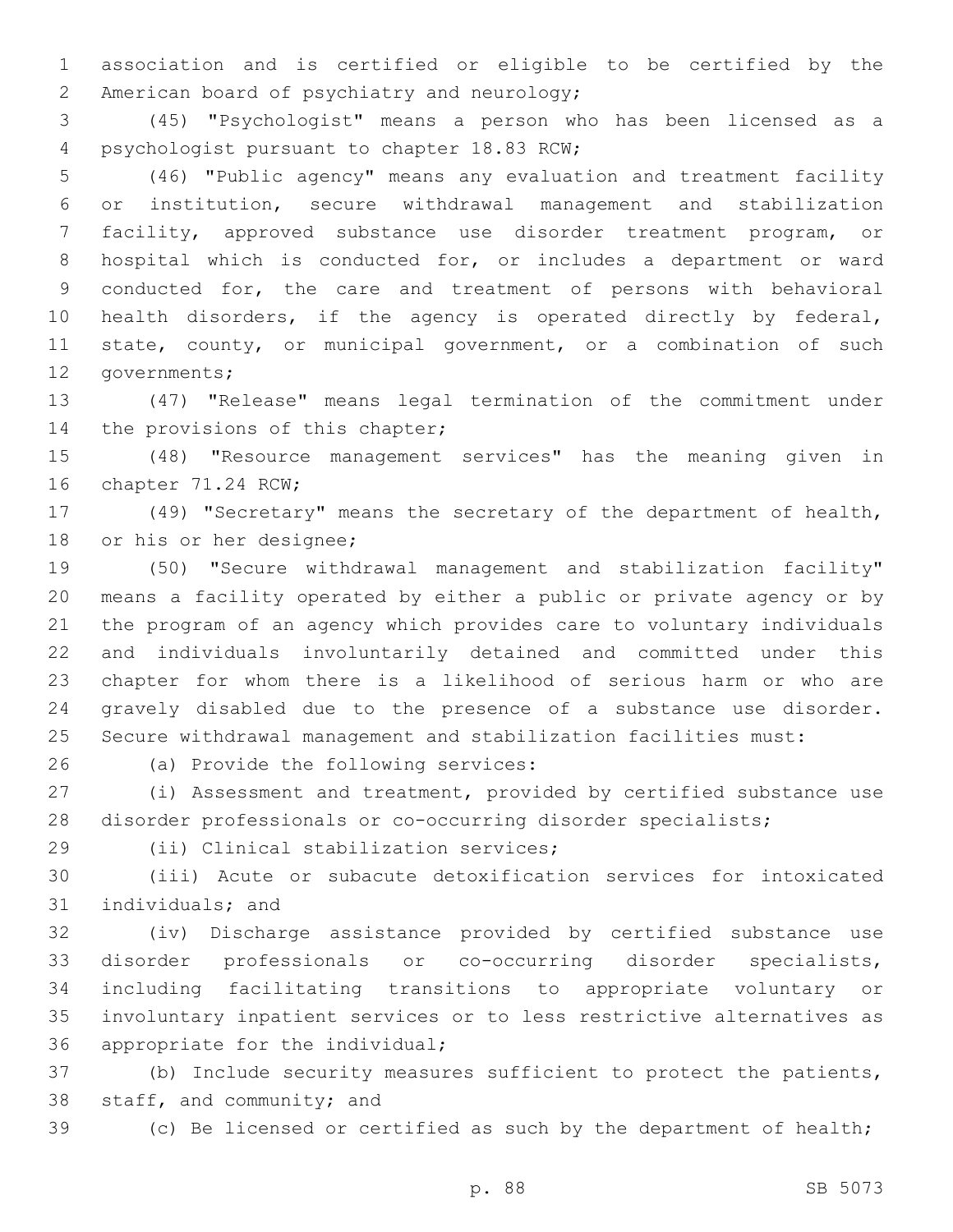(51) "Severe deterioration from safe behavior" means that a person will, if not treated, suffer or continue to suffer severe and abnormal mental, emotional, or physical distress, and this distress is associated with significant impairment of judgment, reason, or 5 behavior:

 (52) "Social worker" means a person with a master's or further advanced degree from a social work educational program accredited and 8 approved as provided in RCW 18.320.010;

 (53) "Substance use disorder" means a cluster of cognitive, behavioral, and physiological symptoms indicating that an individual continues using the substance despite significant substance-related problems. The diagnosis of a substance use disorder is based on a pathological pattern of behaviors related to the use of the 14 substances;

 (54) "Substance use disorder professional" means a person certified as a substance use disorder professional by the department 17 of health under chapter 18.205 RCW;

 (55) "Therapeutic court personnel" means the staff of a mental health court or other therapeutic court which has jurisdiction over defendants who are dually diagnosed with mental disorders, including court personnel, probation officers, a court monitor, prosecuting attorney, or defense counsel acting within the scope of therapeutic 23 court duties;

 (56) "Treatment records" include registration and all other records concerning persons who are receiving or who at any time have received services for behavioral health disorders, which are 27 maintained by the department of social and health services, the department, the authority, behavioral health administrative services organizations and their staffs, managed care organizations and their staffs, and by treatment facilities. Treatment records include mental health information contained in a medical bill including but not limited to mental health drugs, a mental health diagnosis, provider name, and dates of service stemming from a medical service. Treatment records do not include notes or records maintained for personal use by a person providing treatment services for the department of social and health services, the department, the authority, behavioral health administrative services organizations, managed care organizations, or a treatment facility if the notes or records are not available to 39 others;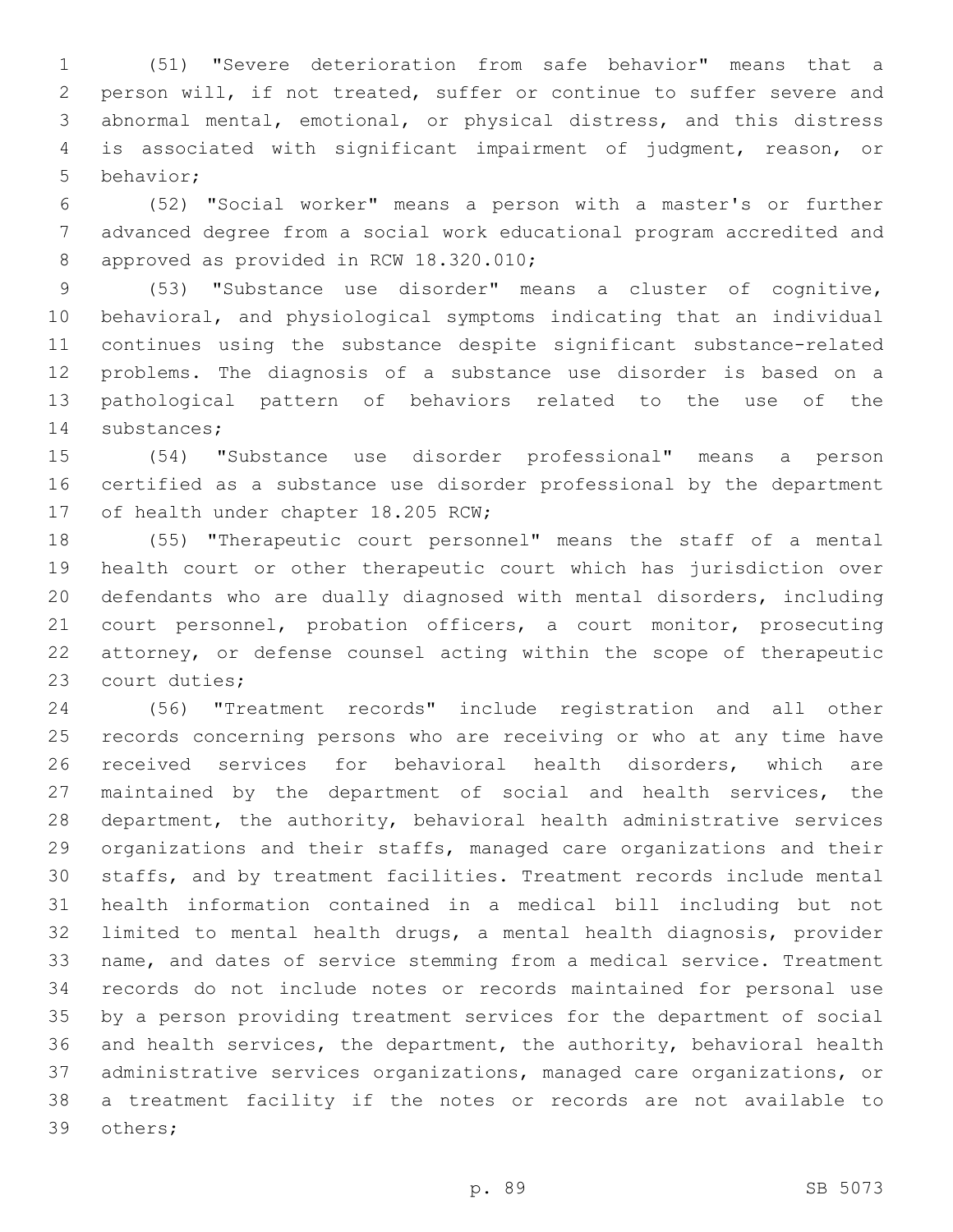(57) "Triage facility" means a short-term facility or a portion of a facility licensed or certified by the department, which is designed as a facility to assess and stabilize an individual or determine the need for involuntary commitment of an individual, and must meet department residential treatment facility standards. A triage facility may be structured as a voluntary or involuntary 7 placement facility;

 (58) "Video," unless the context clearly indicates otherwise, means the delivery of behavioral health services through the use of interactive audio and video technology, permitting real-time communication between a person and a designated crisis responder, for the purpose of evaluation. "Video" does not include the use of audio-13 only telephone, facsimile, email, or store and forward technology. "Store and forward technology" means use of an asynchronous transmission of a person's medical information from a mental health service provider to the designated crisis responder which results in 17 medical diagnosis, consultation, or treatment;

 (59) "Violent act" means behavior that resulted in homicide, attempted suicide, injury, or substantial loss or damage to property;

 (60) "Written order of apprehension" means an order of the court for a peace officer to deliver the named person in the order to a facility or emergency room as determined by the designated crisis responder. Such orders shall be entered into the Washington crime 24 information center database.

 **Sec. 25.** 2020 c 302 s 110 (uncodified) is amended to read as 26 follows:

27 (1) Sections 4 and 28 ((of this act)), chapter 302, Laws of 2020 and sections 23 and 24 of this act take effect when monthly single- bed certifications authorized under RCW 71.05.745 fall below 200 30 reports for 3 consecutive months.

 (2) The health care authority must provide written notice of the 32 effective date of sections 4 and 28 ( $(\overline{off}$  this act)), chapter 302, Laws of 2020 and sections 23 and 24 of this act to affected parties, the chief clerk of the house of representatives, the secretary of the 35 senate, the office of the code reviser, and others as deemed 36 appropriate by the authority.

 NEW SECTION. **Sec. 26.** Sections 1, 3, 5, 7, 9, and 13 of this act expire July 1, 2026.